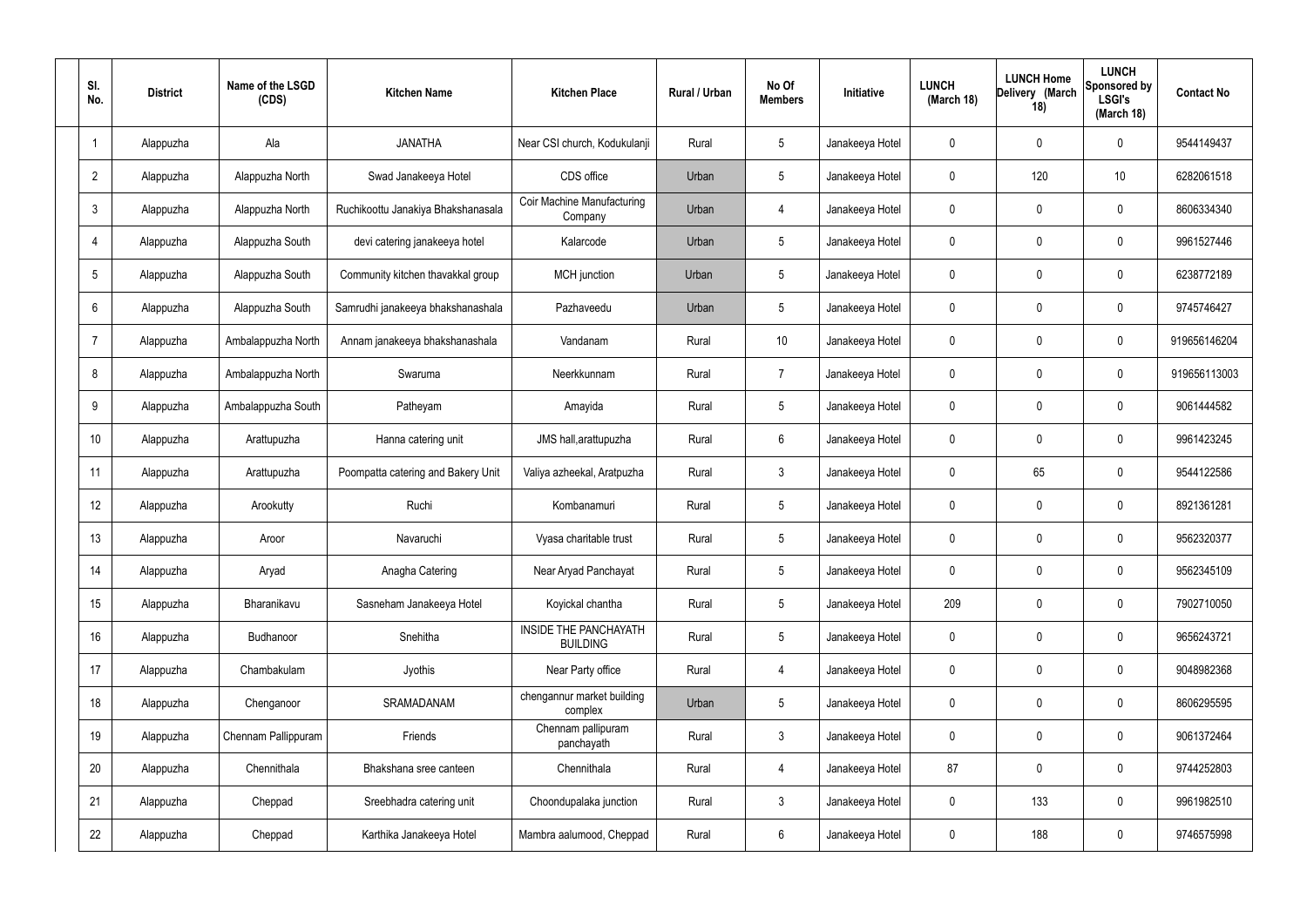|    | SI.<br>No. | <b>District</b> | Name of the LSGD<br>(CDS) | <b>Kitchen Name</b>           | <b>Kitchen Place</b>                    | <b>Rural / Urban</b> | No Of<br><b>Members</b> | Initiative      | <b>LUNCH</b><br>(March 18) | <b>LUNCH Home</b><br>Delivery (March<br>18) | <b>LUNCH</b><br>Sponsored by<br><b>LSGI's</b><br>(March 18) | <b>Contact No</b> |
|----|------------|-----------------|---------------------------|-------------------------------|-----------------------------------------|----------------------|-------------------------|-----------------|----------------------------|---------------------------------------------|-------------------------------------------------------------|-------------------|
|    | 23         | Alappuzha       | Cheriyanad                | <b>DARSANA</b>                | Near GOLDEN PALACE<br><b>AUDITORIUM</b> | Rural                | 5                       | Janakeeya Hotel | 0                          | $\mathbf 0$                                 | $\mathbf 0$                                                 | 9747958424        |
|    | 24         | Alappuzha       | Cherthala Municipality    | Santwanam                     | Ward 10                                 | Urban                | 5                       | Janakeeya Hotel | $\mathbf 0$                | $\mathbf 0$                                 | $\mathbf 0$                                                 | 8848178001        |
|    | 25         | Alappuzha       | Cherthala Municipality    | <b>NULM</b> canteen           | Cherthala Municipality                  | Urban                | 5                       | Janakeeya Hotel | 0                          | $\mathbf 0$                                 | $\mathbf 0$                                                 | 6282870356        |
|    | 26         | Alappuzha       | Cherthala South           | Kashinandana                  | Cherthala S                             | Rural                | 10                      | Janakeeya Hotel | 0                          | $\mathbf 0$                                 | $\pmb{0}$                                                   | 9745940057        |
|    | 27         | Alappuzha       | Cheruthana                | Sreedurga janakeeya hotel     | Near govt HSS aayaparambu               | Rural                | $\overline{4}$          | Janakeeya Hotel | 171                        | $\mathbf 0$                                 | $\mathbf 0$                                                 | 9961178936        |
|    | 28         | Alappuzha       | Chettikulangara           | SREE VINAYAKA JANAKEEYA HOTEL | <b>KARIPUZHA</b>                        | Rural                | $\mathbf{3}$            | Janakeeya Hotel | 205                        | $\mathbf 0$                                 | $\pmb{0}$                                                   | 9656810109        |
|    | 29         | Alappuzha       | Chingoli                  | souhridam unit                | karthikappally I p school               | Rural                | $\mathbf{3}$            | Janakeeya Hotel | $\mathbf 0$                | $\pmb{0}$                                   | $\mathbf 0$                                                 | 7559808470        |
|    | 30         | Alappuzha       | Chunakkara                | Vanitha Canteen               | Chunakkara                              | Rural                | $\mathbf{3}$            | Janakeeya Hotel | 0                          | $\mathbf 0$                                 | $\boldsymbol{0}$                                            | 9400509985        |
|    | 31         | Alappuzha       | Devikulangara             | Thripthi                      | Buds school, devikulangara              | Rural                | $\overline{4}$          | Janakeeya Hotel | 0                          | $\mathbf 0$                                 | $\pmb{0}$                                                   | 9746712528        |
|    | 32         | Alappuzha       | Edathua                   | Theertham                     | Edathua market                          | Rural                | 3                       | Janakeeya Hotel | 0                          | $\boldsymbol{0}$                            | $\boldsymbol{0}$                                            | 9544351169        |
|    | 33         | Alappuzha       | Ezhupunna                 | Neethipeedam                  | Eramalloor                              | Rural                | 8                       | Janakeeya Hotel | $\mathbf 0$                | 0                                           | $\mathbf 0$                                                 | 9946790986        |
|    | 34         | Alappuzha       | Harippad                  | Swad                          | A private Hotel's Kitchen               | Urban                | $\overline{4}$          | Janakeeya Hotel | 0                          | $\pmb{0}$                                   | $\boldsymbol{0}$                                            | 9562373933        |
|    | 35         | Alappuzha       | Kadakkarappally           | Soorya                        | Kandamangalam temple<br>auditorium      | Rural                | 5                       | Janakeeya Hotel | $\mathbf 0$                | $\mathbf 0$                                 | $\mathbf 0$                                                 | 9895266763        |
|    | 36         | Alappuzha       | Kainakary                 | Sivakashi                     | Near Panchayath                         | Rural                | 5                       | Janakeeya Hotel | 125                        | $\mathbf 0$                                 | $\boldsymbol{0}$                                            | 8111821552        |
|    | 37         | Alappuzha       | Kandalloor                | Annapoorna Hotel              | Near Velanchira junction                | Rural                | $\overline{4}$          | Janakeeya Hotel | 0                          | $\pmb{0}$                                   | $\mathsf{0}$                                                | -9747600181       |
|    | 38         | Alappuzha       | Kanjikuzhy                | Santhwanam                    | Opposite NSS college                    | Rural                | $5\phantom{.0}$         | Janakeeya Hotel | 0                          | $\pmb{0}$                                   | $\pmb{0}$                                                   | 9605307328        |
|    | 39         | Alappuzha       | Karthikappally            | Ruchi                         | Community hall                          | Rural                | 6                       | Janakeeya Hotel | 0                          | $\pmb{0}$                                   | $\pmb{0}$                                                   | 9747607478        |
|    | 40         | Alappuzha       | Karuvatta                 | Karunya janakeeya hotel       | Near Aashramam junction                 | Rural                | $6\phantom{.}6$         | Janakeeya Hotel | 198                        | $\mathbf 0$                                 | $\mathsf{0}$                                                | 916282508791      |
|    | 41         | Alappuzha       | Kavalam                   | Koottukari Janakeeya Hotel    | Near Permanent Outlet                   | Rural                | 5                       | Janakeeya Hotel | 0                          | $\pmb{0}$                                   | $\pmb{0}$                                                   | 9744173219        |
|    | 42         | Alappuzha       | Kayamkulam West           | palazhy catering unit         | Kallummood junction                     | Urban                | $\mathbf 5$             | Janakeeya Hotel | 0                          | 121                                         | $\pmb{0}$                                                   | 9388819110        |
|    | 43         | Alappuzha       | Kodamthurath              | <b>MATRUSAKTHI</b>            | KUTHIYATHODE                            | Rural                | 5                       | Janakeeya Hotel | 0                          | $\pmb{0}$                                   | $\pmb{0}$                                                   | 8281687439        |
| 89 | 44         | Alappuzha       | Krishnapuram              | Kanivu catering unit          | Near SCB, kappil                        | Rural                | $\overline{4}$          | Janakeeya Hotel | 0                          | $\pmb{0}$                                   | $\pmb{0}$                                                   | 9544047480        |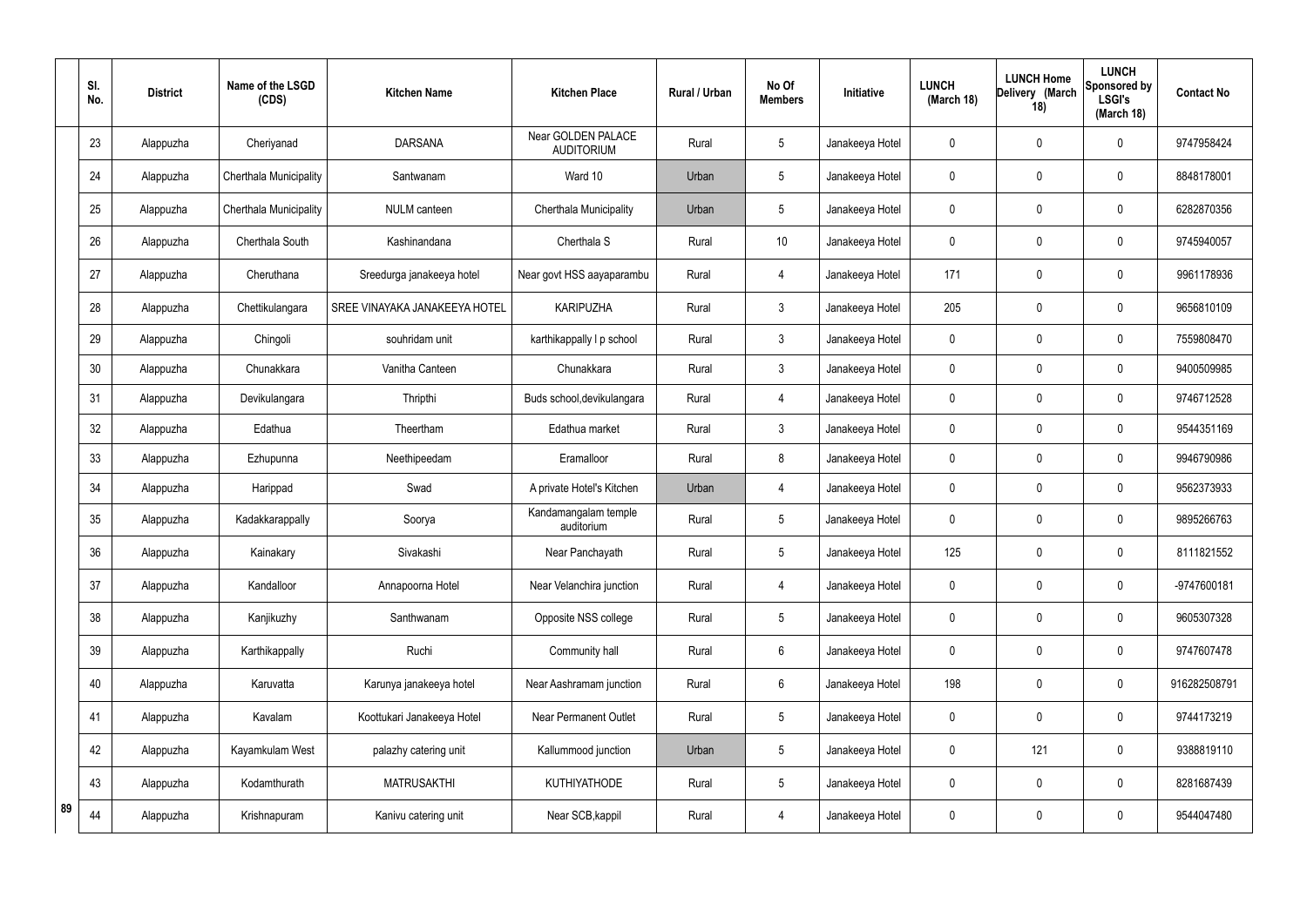| SI.<br>No. | <b>District</b> | Name of the LSGD<br>(CDS)   | <b>Kitchen Name</b>             | <b>Kitchen Place</b>                        | Rural / Urban | No Of<br><b>Members</b> | Initiative      | <b>LUNCH</b><br>(March 18) | <b>LUNCH Home</b><br>Delivery (March<br>18) | <b>LUNCH</b><br>Sponsored by<br><b>LSGI's</b><br>(March 18) | <b>Contact No</b> |
|------------|-----------------|-----------------------------|---------------------------------|---------------------------------------------|---------------|-------------------------|-----------------|----------------------------|---------------------------------------------|-------------------------------------------------------------|-------------------|
| 45         | Alappuzha       | Kumarapuram                 | Mahadeva jankeeya hotel         | Near kavarattu temple                       | Rural         | $\mathfrak{Z}$          | Janakeeya Hotel | 339                        | 0                                           | $\mathbf 0$                                                 | 918606736168      |
| 46         | Alappuzha       | Kumarapuram                 | Navodhaya janakeeya hotel       | Kumarapuram                                 | Rural         | $\mathbf{3}$            | Janakeeya Hotel | 184                        | 0                                           | $\mathbf 0$                                                 | 9037499871        |
| 47         | Alappuzha       | Kuthiyathode                | Ruchi Janakeeya Hotel           | Near kuthiyathode panchayath<br>office      | Rural         | $5\phantom{.0}$         | Janakeeya Hotel | 0                          | 0                                           | $\mathbf 0$                                                 | 9249269374        |
| 48         | Alappuzha       | Mannanchery                 | Snehitha                        | Panchayat building                          | Rural         | $\overline{4}$          | Janakeeya Hotel | $\mathbf 0$                | 34                                          | $\mathbf 0$                                                 | 9544461740        |
| 49         | Alappuzha       | Mannar                      | Snehadhara                      | Kunnathur devasom                           | Rural         | $5\phantom{.0}$         | Janakeeya Hotel | 0                          | 0                                           | $\mathbf 0$                                                 | 9567853570        |
| 50         | Alappuzha       | Mararikulam South           | Snehasparsham                   | Kattoor                                     | Rural         | 4                       | Janakeeya Hotel | $\mathbf 0$                | 60                                          | $\overline{2}$                                              | 9747881642        |
| 51         | Alappuzha       | Mavelikkara<br>Thamarakulam | Thripthi Catering               | Thamarakulam                                | Rural         | $5\phantom{.0}$         | Janakeeya Hotel | 0                          | $\boldsymbol{0}$                            | $\mathbf 0$                                                 | 8281558036        |
| 52         | Alappuzha       | Mavelikkara<br>Thekkekara   | Bhai catering                   | Pallarimangalam                             | Rural         | $5\phantom{.0}$         | Janakeeya Hotel | 158                        | 0                                           | $\mathbf 0$                                                 | 9539851155        |
| 53         | Alappuzha       | Mavelikkara<br>Thekkekara   | Snehatheeram                    | Kurathikkadu                                | Rural         | $5\phantom{.0}$         | Janakeeya Hotel | 0                          | $\boldsymbol{0}$                            | $\mathbf 0$                                                 | 9656960190        |
| 54         | Alappuzha       | Muhamma                     | <b>SNV Catering</b>             | <b>Near Community Health</b><br>Centre      | Rural         | $5\phantom{.0}$         | Janakeeya Hotel | 100                        | 0                                           | $\boldsymbol{0}$                                            | 9605388763        |
| 55         | Alappuzha       | Mulakkuzha                  | Snehathanal                     | Mulakkuzha                                  | Rural         | $5\phantom{.0}$         | Janakeeya Hotel | 0                          | 0                                           | $\boldsymbol{0}$                                            | 9037085079        |
| 56         | Alappuzha       | Muttar                      | Ruchi Catering Unit             | Panchayat Building                          | Rural         |                         | Janakeeya Hotel | 0                          | 0                                           | $\boldsymbol{0}$                                            | 9072276826        |
| 57         | Alappuzha       | Nedumudy                    | Oruma                           | Champakulam                                 | Rural         | $5\phantom{.0}$         | Janakeeya Hotel | 0                          | 0                                           | 0                                                           | 9188536147        |
| 58         | Alappuzha       | Neelamperoor                | Amrutha Janakeeya Bhakshanasala | Panchayat Building                          | Rural         | $\mathbf{3}$            | Janakeeya Hotel | $\mathbf 0$                | $\mathbf 0$                                 | $\mathbf 0$                                                 | 9656167060        |
| 59         | Alappuzha       | Nooranad                    | Amma Canteen                    | Inside market place, Noornad                | Rural         | $5\phantom{.0}$         | Janakeeya Hotel | 200                        | $\mathbf 0$                                 | $\mathbf 0$                                                 | 7034377340        |
| 60         | Alappuzha       | Palamel                     | Arogya Canteen                  | Panchayat office compound                   | Rural         | 4                       | Janakeeya Hotel | 280                        | $\mathbf 0$                                 | $\mathbf 0$                                                 | 9497107651        |
| 61         | Alappuzha       | Pallippad                   | Annapoorneswari catering unit   | Irattakulangara junction                    | Rural         | $5\phantom{.0}$         | Janakeeya Hotel | 189                        | $\mathbf 0$                                 | $\mathbf 0$                                                 | 9562318624        |
| 62         | Alappuzha       | Panavally                   | Harikrishnan                    | near nalpatheneswaram<br>temple             | Rural         | $\overline{1}$          | Janakeeya Hotel | $\mathbf 0$                | 0                                           | $\mathbf 0$                                                 | 9961774363        |
| 63         | Alappuzha       | Pandanad                    | Sreebhadra                      | Muthavazhi                                  | Rural         | $5\phantom{.0}$         | Janakeeya Hotel | $\mathbf 0$                | $\mathbf 0$                                 | $\mathbf 0$                                                 | 9947120239        |
| 64         | Alappuzha       | Pathiyoor                   | Dakshina catering unit          | Mahalekshmi auditorium,<br>kareelakulangara | Rural         | $5\phantom{.0}$         | Janakeeya Hotel | $\mathbf 0$                | 233                                         | $\mathbf 0$                                                 | 9048200655        |
| 65         | Alappuzha       | Pattanakkad                 | Aparna                          | Opposite of pattanakkad<br>gramapanchayath  | Rural         | $5\phantom{.0}$         | Janakeeya Hotel | $\mathbf 0$                | 0                                           | $\mathbf 0$                                                 | 9037450634        |
| 66         | Alappuzha       | Perumbalam                  | Amritham                        | Near by govt hospital                       | Rural         | 4                       | Janakeeya Hotel | 144                        | $\pmb{0}$                                   | $\boldsymbol{0}$                                            | 8592809257        |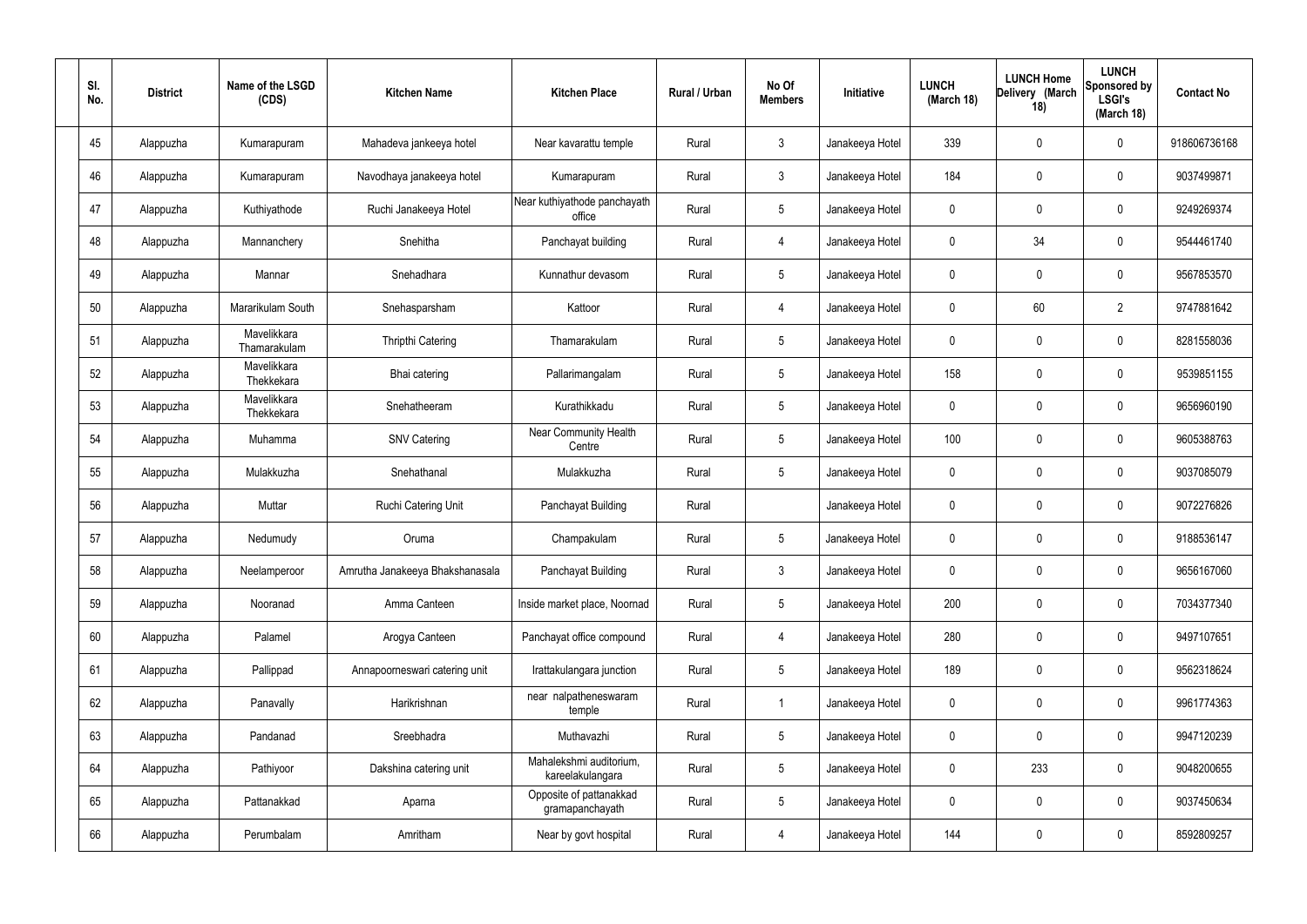|    | SI.<br>No. | <b>District</b> | Name of the LSGD<br>(CDS) | <b>Kitchen Name</b>         | <b>Kitchen Place</b>                                        | Rural / Urban | No Of<br><b>Members</b> | Initiative      | <b>LUNCH</b><br>(March 18) | <b>LUNCH Home</b><br>Delivery (March<br>18) | <b>LUNCH</b><br>Sponsored by<br><b>LSGI's</b><br>(March 18) | <b>Contact No</b> |
|----|------------|-----------------|---------------------------|-----------------------------|-------------------------------------------------------------|---------------|-------------------------|-----------------|----------------------------|---------------------------------------------|-------------------------------------------------------------|-------------------|
|    | 67         | Alappuzha       | Pulincunnu                | Nanma Janakeeya Hotel       | Near Krishi Bhavan                                          | Rural         | 5                       | Janakeeya Hotel | $\mathbf 0$                | $\mathbf 0$                                 | $\mathbf 0$                                                 | 9544752465        |
|    | 68         | Alappuzha       | Puliyoor                  | <b>UPPUM MULAKUM</b>        | <b>INSIDE PANCHAYATH</b><br><b>COMPOUND</b>                 | Rural         | $5\overline{)}$         | Janakeeya Hotel | $\mathbf 0$                | $\mathbf 0$                                 | $\mathbf 0$                                                 | 6238836314        |
|    | 69         | Alappuzha       | Punnapra North            | Annapoorneshwary            | Janajagrithi                                                | Rural         | $\overline{4}$          | Janakeeya Hotel | $\mathbf 0$                | $\mathbf 0$                                 | $\mathbf 0$                                                 | 8129450136        |
|    | 70         | Alappuzha       | Punnapra South            | Thripthy janakeeya hotel    | Punnapra south                                              | Rural         | 9                       | Janakeeya Hotel | $\mathbf 0$                | $\mathbf 0$                                 | $\mathbf 0$                                                 | 9846179646        |
|    | 71         | Alappuzha       | Purakad                   | Pulari                      | Purakkad gp                                                 | Rural         | $5\phantom{.0}$         | Janakeeya Hotel | $\mathbf 0$                | $\mathbf 0$                                 | $\mathbf 0$                                                 | 7034494313        |
|    | 72         | Alappuzha       | Purakad                   | Thiruvonam catering service | Thottappally                                                | Rural         | $\overline{4}$          | Janakeeya Hotel | $\mathbf 0$                | $\mathbf 0$                                 | $\mathbf 0$                                                 |                   |
|    | 73         | Alappuzha       | Ramankary                 | Kudumbashree Vanitha Hotel  | Ramankary Town, Opposite<br>Judicial First Class Magistrate | Rural         | $\overline{4}$          | Janakeeya Hotel | $\mathbf 0$                | $\mathbf 0$                                 | $\mathbf 0$                                                 | 8281314746        |
|    | 74         | Alappuzha       | Thaicattussery            | Unarv                       | Thyakattusheri junction                                     | Rural         | 4                       | Janakeeya Hotel | $\mathbf 0$                | $\mathbf 0$                                 | $\mathbf 0$                                                 | 9605897567        |
|    | 75         | Alappuzha       | Thakazhy                  | Thripthi Thakazhy           | <b>GBHSS Thakazhy</b>                                       | Rural         | $6\overline{6}$         | Janakeeya Hotel | $\mathbf 0$                | $\mathbf 0$                                 | $\mathbf 0$                                                 | 9747405368        |
|    | 76         | Alappuzha       | Thannermukkom             | Patheyam                    | Panchayath office                                           | Rural         | $\overline{4}$          | Janakeeya Hotel | $\mathbf 0$                | $\mathbf 0$                                 | $\mathbf 0$                                                 | 9633933288        |
|    | 77         | Alappuzha       | Thazhakkara               | Akshaya catering            | Building at glassfactory<br>junction                        | Rural         | $5\phantom{.0}$         | Janakeeya Hotel | 160                        | $\mathbf 0$                                 | $\mathbf 0$                                                 | 9847177930        |
|    | 78         | Alappuzha       | Thiruvanvandoor           | <b>SREE KRISHNA</b>         | Near pravinkoodu junction,                                  | Rural         | $5\overline{)}$         | Janakeeya Hotel | $\mathbf 0$                | $\mathbf 0$                                 | $\mathbf 0$                                                 | 9446627175        |
|    | 79         | Alappuzha       | Thrikkunnappuzha          | Akshara janakeeya hotel     | KV jetty road                                               | Rural         | $5\overline{)}$         | Janakeeya Hotel | 136                        | $\mathbf 0$                                 | $\mathbf 0$                                                 | 918891921223      |
|    | 80         | Alappuzha       | Thuravoor                 | RUCHI JANAKEEYA HOTEL       | Near alakkaparambu                                          | Rural         | $5\phantom{.0}$         | Janakeeya Hotel | $\mathbf 0$                | $\mathbf 0$                                 | $\mathbf 0$                                                 | 8157934346        |
|    | 81         | Alappuzha       | Vallikunnam               | Samthripthi                 | Padayanivattom temple<br>Auditorium                         | Rural         | $\overline{4}$          | Janakeeya Hotel | 175                        | $\mathbf 0$                                 | $\mathbf 0$                                                 | 8078962129        |
|    | 82         | Alappuzha       | Vayalar                   | Five star                   | Near Nagamkulangara Market                                  | Rural         | $5\overline{)}$         | Janakeeya Hotel | $\pmb{0}$                  | $\mathbf 0$                                 | $\mathbf 0$                                                 | 8606081847        |
|    | 83         | Alappuzha       | Veeyapuram                | Swad 2                      | Veeyapuram jn                                               | Rural         | $5\overline{)}$         | Janakeeya Hotel | 336                        | $\pmb{0}$                                   | $\mathbf 0$                                                 |                   |
|    | 84         | Alappuzha       | Veeyapuram                | Karuthal                    | Payippad LPS                                                | Rural         | $5\phantom{.0}$         | Janakeeya Hotel | 225                        | $\pmb{0}$                                   | $\mathbf 0$                                                 | 8606846513        |
|    | 85         | Alappuzha       | Veliyanad                 | Manus Janakeeya Hotel       | Kurishmoodu, Near Veliyanadu<br>Grama Panchayat             | Rural         | $\mathbf{3}$            | Janakeeya Hotel | $\pmb{0}$                  | $\mathbf 0$                                 | $\mathbf 0$                                                 | 8086782924        |
|    | 86         | Alappuzha       | Venmoney                  | Annapoorna                  | Poyka                                                       | Rural         | $5\overline{)}$         | Janakeeya Hotel | $\pmb{0}$                  | $\mathbf 0$                                 | $\mathbf 0$                                                 |                   |
| 89 |            |                 |                           |                             |                                                             |               | 405                     |                 | 3621                       | 954                                         | 12                                                          |                   |
|    |            | Ernakulam       | Aikkaranad                | Subiksha Janakeeya Hotel    | Kolancherry                                                 | Rural         | 4                       | Janakeeya Hotel | 506                        |                                             | $\overline{0}$                                              | 9074033529        |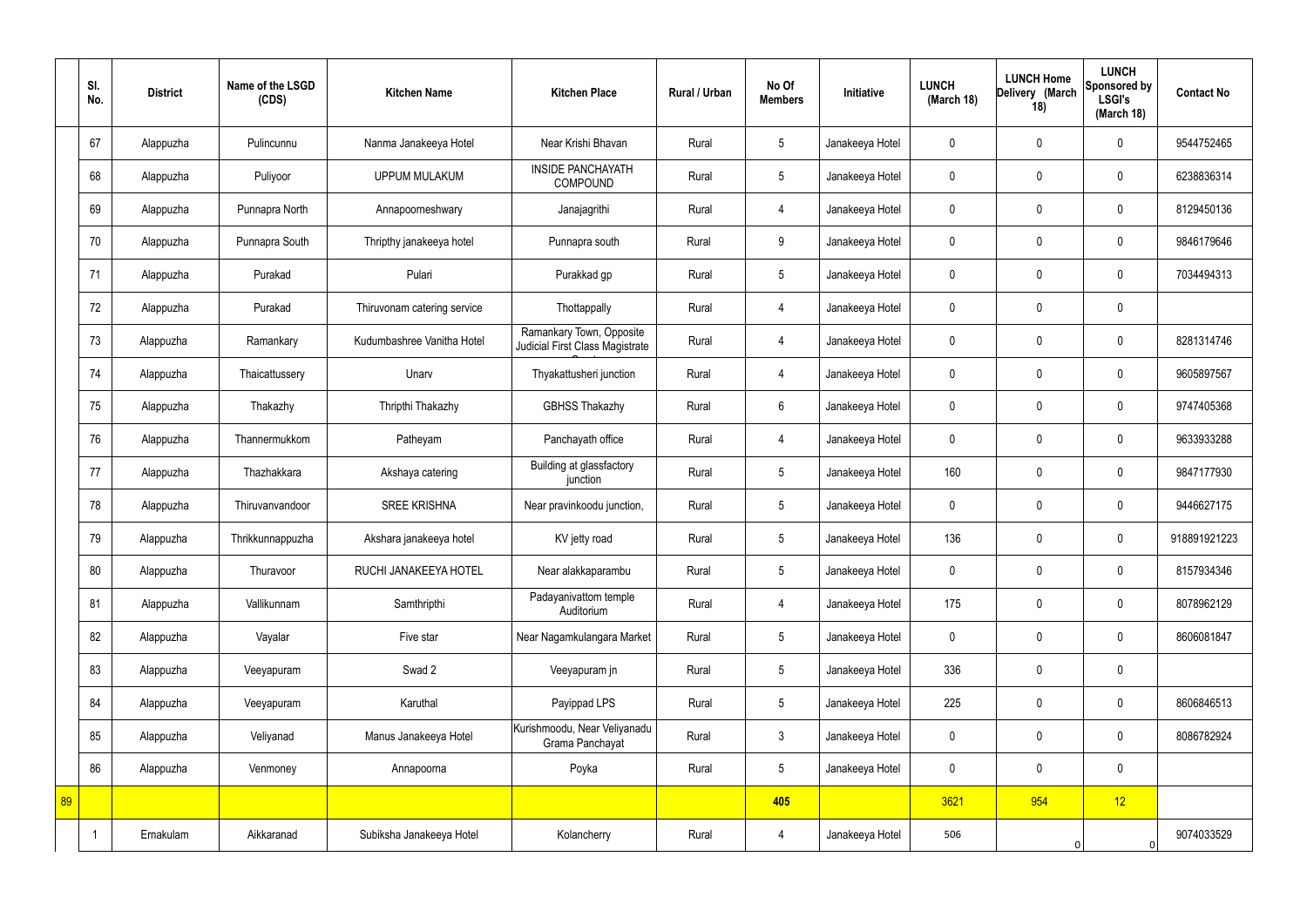| SI.<br>No.     | <b>District</b> | Name of the LSGD<br>(CDS) | <b>Kitchen Name</b>              | <b>Kitchen Place</b>         | Rural / Urban | No Of<br><b>Members</b> | Initiative      | <b>LUNCH</b><br>(March 18) | <b>LUNCH Home</b><br>Delivery (March<br>18) | <b>LUNCH</b><br>Sponsored by<br><b>LSGI's</b><br>(March 18) | <b>Contact No</b> |
|----------------|-----------------|---------------------------|----------------------------------|------------------------------|---------------|-------------------------|-----------------|----------------------------|---------------------------------------------|-------------------------------------------------------------|-------------------|
| $\overline{2}$ | Ernakulam       | Alengade                  | Kasthurba kitchen                | Neerikkode                   | Rural         | 3                       | Janakeeya Hotel | 100                        |                                             | $\overline{0}$                                              | 9388462558        |
| $\mathbf{3}$   | Ernakulam       | Alengade                  | Thanima foods                    | Koduvazhanga                 | Rural         | $\mathbf{3}$            | Janakeeya Hotel | 63                         |                                             | $\Omega$                                                    | 9349013322        |
| 4              | Ernakulam       | Alengade                  | Mr.Bakers                        | Malikam peedika              | Rural         | 3                       | Janakeeya Hotel | 20                         |                                             | $\Omega$                                                    | 9633887779        |
| 5              | Ernakulam       | Aluva                     | Ruchi janakeeya hotel            | Aluva                        | Urban         | 4                       | Janakeeya Hotel | 121                        |                                             | $\Omega$                                                    | 9947236080        |
| 6              | Ernakulam       | Amballoor                 | Dhanshree catering               | St.ignatius schools Amballur | Rural         | 5                       | Janakeeya Hotel | 145                        |                                             | 0                                                           | 8330081552        |
| -7             | Ernakulam       | Angamaly                  | Cafe Shree Canteen               | <b>Municipality Canteen</b>  | Urban         | 5                       | Janakeeya Hotel | 468                        |                                             | $\Omega$                                                    | 9656619614        |
| 8              | Ernakulam       | Angamaly                  | Cafe Kudumbashree                | T B Junction                 | Urban         | 3                       | Janakeeya Hotel | 187                        |                                             | $\Omega$                                                    | 9447924974        |
| 9              | Ernakulam       | Arakuzha                  | Ruchi Janakeeya hotel, Arakkuzha | Pandappilly                  | Rural         | 5                       | Janakeeya Hotel | 175                        |                                             | $\Omega$                                                    | 9744864225        |
| 10             | Ernakulam       | Assamannoor               | New Life kudumbasree Hotel       | Cherukunnam                  | Rural         | 3                       | Janakeeya Hotel | 0                          |                                             | $\Omega$                                                    | 9656729450        |
| 11             | Ernakulam       | Avoly                     | Janakeeya Hotel, Avoli           | Hostel Junction, Avoli       | Rural         | 3                       | Janakeeya Hotel | 191                        |                                             | $\overline{0}$                                              | 9847983621        |
| 12             | Ernakulam       | Ayavana                   | Keralashree Janakeeya hotel      | Ayavana                      | Rural         | 5                       | Janakeeya Hotel | 28                         |                                             | $\Omega$                                                    | 9744864210        |
| 13             | Ernakulam       | Ayyampuzha                | Sneha Janakeeya Hotel            | Ayyamppuzha                  | Rural         | 4                       | Janakeeya Hotel | 226                        |                                             | $\Omega$                                                    | 8590753551        |
| 14             | Ernakulam       | Ayyampuzha                | Five Star Hotel and Catering     | Panchayat Junction           | Rural         | 4                       | Janakeeya Hotel | 97                         |                                             | $\Omega$                                                    | 9744836324        |
| 15             | Ernakulam       | Chendamangalam            | Anugraha Kudumbashree hotel      | Vadakkumpuram                | Rural         | 5                       | Janakeeya Hotel | 0                          |                                             | 0                                                           | 9061419729        |
| 16             | Ernakulam       | Chengamanade              | Mythri janakeeya hotel           | Purayar                      | Rural         | 5                       | Janakeeya Hotel | $\mathbf 0$                |                                             | $\overline{0}$                                              | 9496818865        |
| 17             | Ernakulam       | Cheranalloor              | Chaithanya Janakeeya hotel       | Vishnupuram                  | Rural         | $5\overline{)}$         | Janakeeya Hotel | $\mathbf 0$                |                                             | $\overline{0}$                                              | 9747411465        |
| 18             | Ernakulam       | Cheranalloor              | Adukkala                         | Chittoor                     | Rural         | $5\phantom{.0}$         | Janakeeya Hotel | $\mathbf 0$                |                                             | $\mathbf 0$                                                 | 9846423001        |
| 19             | Ernakulam       | Chittattukara             | Swadh Janakeeya Hotel            | Neendoor                     | Rural         | $\overline{5}$          | Janakeeya Hotel | 173                        |                                             | $\mathbf 0$                                                 | 9447812788        |
| 20             | Ernakulam       | Choornikkara              | Metro hotel                      | Ambattukavu                  | Rural         | $\mathbf{3}$            | Janakeeya Hotel | 300                        |                                             | $\mathbf 0$                                                 | 9605319455        |
| 21             | Ernakulam       | Chottanikkara             | Ahalya Cafe                      | Kottayatthupara              | Rural         | 6                       | Janakeeya Hotel | 77                         |                                             | $\mathbf 0$                                                 | 9567512337        |
| 22             | Ernakulam       | Edakkattuvayal            | SANDHVANAM JANAKEEYA HOTEL       | <b>PEPPATHI</b>              | Rural         | $\mathbf{3}$            | Janakeeya Hotel | $\mathbf 0$                |                                             | $\mathbf 0$                                                 | 9447047980        |
| 23             | Ernakulam       | Edathala                  | Veetiloru oonne                  | Manalimukke                  | Rural         | $\mathfrak{Z}$          | Janakeeya Hotel | 286                        |                                             | 0                                                           |                   |
| 24             | Ernakulam       | Edathala                  | Souhridam Kudumbashree canteen   | Edathala                     | Rural         | $\mathfrak{Z}$          | Janakeeya Hotel | 289                        |                                             | 0                                                           | 7593057378        |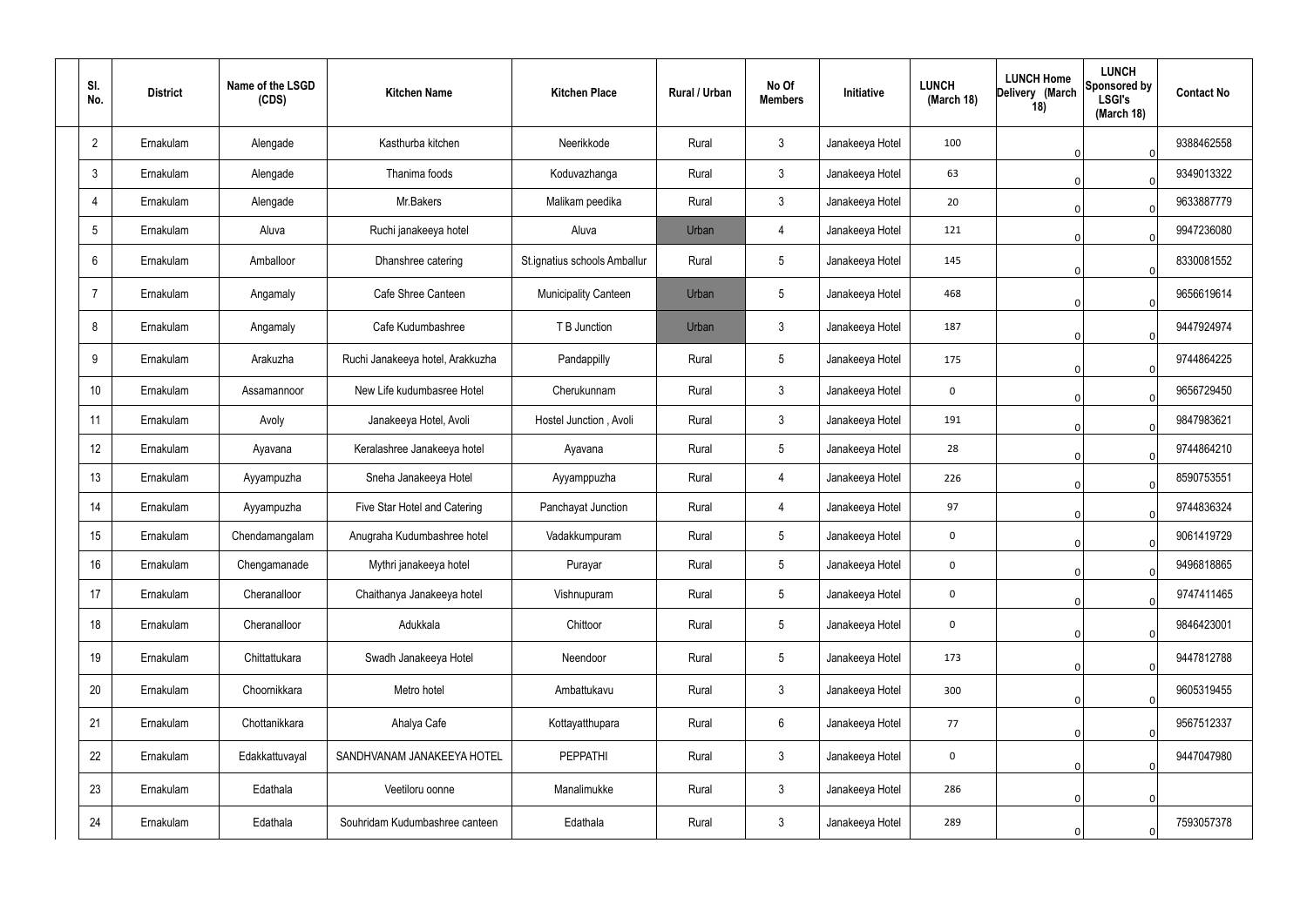| SI.<br>No. | <b>District</b> | Name of the LSGD<br>(CDS) | <b>Kitchen Name</b>                | <b>Kitchen Place</b>                      | Rural / Urban | No Of<br><b>Members</b> | Initiative      | <b>LUNCH</b><br>(March 18) | <b>LUNCH Home</b><br>Delivery (March<br>18) | <b>LUNCH</b><br>Sponsored by<br><b>LSGI's</b><br>(March 18) | <b>Contact No</b> |
|------------|-----------------|---------------------------|------------------------------------|-------------------------------------------|---------------|-------------------------|-----------------|----------------------------|---------------------------------------------|-------------------------------------------------------------|-------------------|
| 25         | Ernakulam       | Edavanakkad               | Royal Hotel                        | Edavanakad                                | Rural         | $\mathfrak{Z}$          | Janakeeya Hotel | 0                          |                                             | $\mathbf 0$                                                 | 9446742863        |
| 26         | Ernakulam       | Elanji                    | janakiya hotel elanji              | elanji punjayathu junction                | Rural         | $5\overline{)}$         | Janakeeya Hotel | 25                         |                                             | $\mathbf 0$                                                 | 8921266850        |
| 27         | Ernakulam       | Eloor                     | Nalanandhana janakeeya hotel       | Eloor                                     | Urban         | $\mathbf{3}$            | Janakeeya Hotel | 154                        |                                             | $\mathbf 0$                                                 | 8848524108        |
| 28         | Ernakulam       | Ezhikkara                 | Sree Rajarajeswari Janakeeya Hotel | Ezhikkara                                 | Rural         | $5\phantom{.0}$         | Janakeeya Hotel | 132                        |                                             | $\mathbf 0$                                                 | 7558020438        |
| 29         | Ernakulam       | Kadungalloor              | Snehitha janakeeya hotel           | Kadungalloor                              | Rural         | $\mathbf{3}$            | Janakeeya Hotel | 206                        |                                             | $\Omega$                                                    | 9.20E+11          |
| 30         | Ernakulam       | Kalady                    | Jyothi Vanitha Canteen             | Kalady                                    | Rural         | $5\phantom{.0}$         | Janakeeya Hotel | 302                        |                                             | $\Omega$                                                    | 9544624439        |
| 31         | Ernakulam       | <b>Kalamassery East</b>   | Thanima Janakeeya Hotel            | Kangarappady Medical college<br>Road      | Urban         | $\mathbf{3}$            | Janakeeya Hotel | 326                        |                                             | $\overline{0}$                                              | 9745481742        |
| 32         | Ernakulam       | <b>Kalamassery East</b>   | Nanma janakeeya hotel              | HMT, kalammassery                         | Urban         | $\mathbf{3}$            | Janakeeya Hotel | 337                        |                                             | $\overline{0}$                                              | 9061986861        |
| 33         | Ernakulam       | <b>Kalamassery West</b>   | Pulari janakeeya hotel             | Kunamthai                                 | Urban         | $\mathfrak{Z}$          | Janakeeya Hotel | 432                        |                                             | $\Omega$                                                    | 7736594305        |
| 34         | Ernakulam       | <b>Kalamassery West</b>   | Kismath janakeeya hotel            | Vattekkunnam                              | Urban         | $\mathbf{3}$            | Janakeeya Hotel | 155                        |                                             | $\overline{0}$                                              | 9895049873        |
| 35         | Ernakulam       | Kalloorkkad               | Puthuma Janakeeya Hotel            | Kallorkkad                                | Rural         | $\mathbf{3}$            | Janakeeya Hotel | 267                        |                                             | $\Omega$                                                    | 7558091353        |
| 36         | Ernakulam       | Kanjoor                   | Ammachiyude Adukkala               | Parappuram                                | Rural         | $\mathbf{3}$            | Janakeeya Hotel | 225                        |                                             | $\overline{0}$                                              | 8547064578        |
| 37         | Ernakulam       | Karukutty                 | Anugraha Janakeeya Hotel           | Pallissery                                | Rural         | $5\phantom{.0}$         | Janakeeya Hotel | 0                          |                                             | $\Omega$                                                    | 8943838295        |
| 38         | Ernakulam       | Karumalloor               | Koottayma janakeeya hotel          | Kariyachira                               | Rural         |                         | Janakeeya Hotel | 92                         |                                             | $\overline{0}$                                              | 8281548828        |
| 39         | Ernakulam       | Kavalangad                | Five star Janakeeya Hotel          | Nellimattom                               | Rural         | $5\overline{)}$         | Janakeeya Hotel | 310                        |                                             | $\overline{0}$                                              | 9744705648        |
| 40         | Ernakulam       | Keerampara                | Abhaya Janakeeya Hotel             | Punnekkad                                 | Rural         | 4                       | Janakeeya Hotel | 128                        |                                             | $\overline{0}$                                              | 9074528135        |
| 41         | Ernakulam       | Keezhmad                  | Sadyalayam janakeeya hotel         | Keezhmad                                  | Rural         | $5\phantom{.0}$         | Janakeeya Hotel | $\mathbf 0$                |                                             | $\overline{0}$                                              | 7012778281        |
| 42         | Ernakulam       | Kochi East                | ANNAPOORNA JANAKEEYA HOTEL         | ALINCHUVADU                               | Urban         | $5\overline{)}$         | Janakeeya Hotel | 250                        |                                             | $\overline{0}$                                              | 9567529849        |
| 43         | Ernakulam       | Kochi East                | YUMMEES KITCHEN                    | VADUTHALA                                 | Urban         | $5\phantom{.0}$         | Janakeeya Hotel | $\mathbf 0$                |                                             | $\overline{0}$                                              | 9497680558        |
| 44         | Ernakulam       | Kochi East                | <b>ORUMA KITCHEN</b>               | <b>PACHALAM</b>                           | Urban         | 3 <sup>1</sup>          | Janakeeya Hotel | $\mathbf 0$                |                                             | $\overline{0}$                                              | 9497680558        |
| 45         | Ernakulam       | Kochi East                | <b>PONPULARI</b>                   | <b>KEERHI NAGAR,</b><br><b>ELAMAKKARA</b> | Urban         | $\mathbf{3}$            | Janakeeya Hotel | 393                        |                                             | $\overline{0}$                                              | 9446607548        |
| 46         | Ernakulam       | Kochi East                | <b>RUCHI CATERING</b>              | PUNNACKAL                                 | Urban         | $5\phantom{.0}$         | Janakeeya Hotel | 329                        |                                             | $\overline{0}$                                              | 9947080022        |
| 47         | Ernakulam       | Kochi East                | Samrudhi @ Kochi                   | Ernakulam North                           | Urban         | 14                      | Janakeeya Hotel | 1780                       | 906                                         | $\overline{0}$                                              | 9048609615        |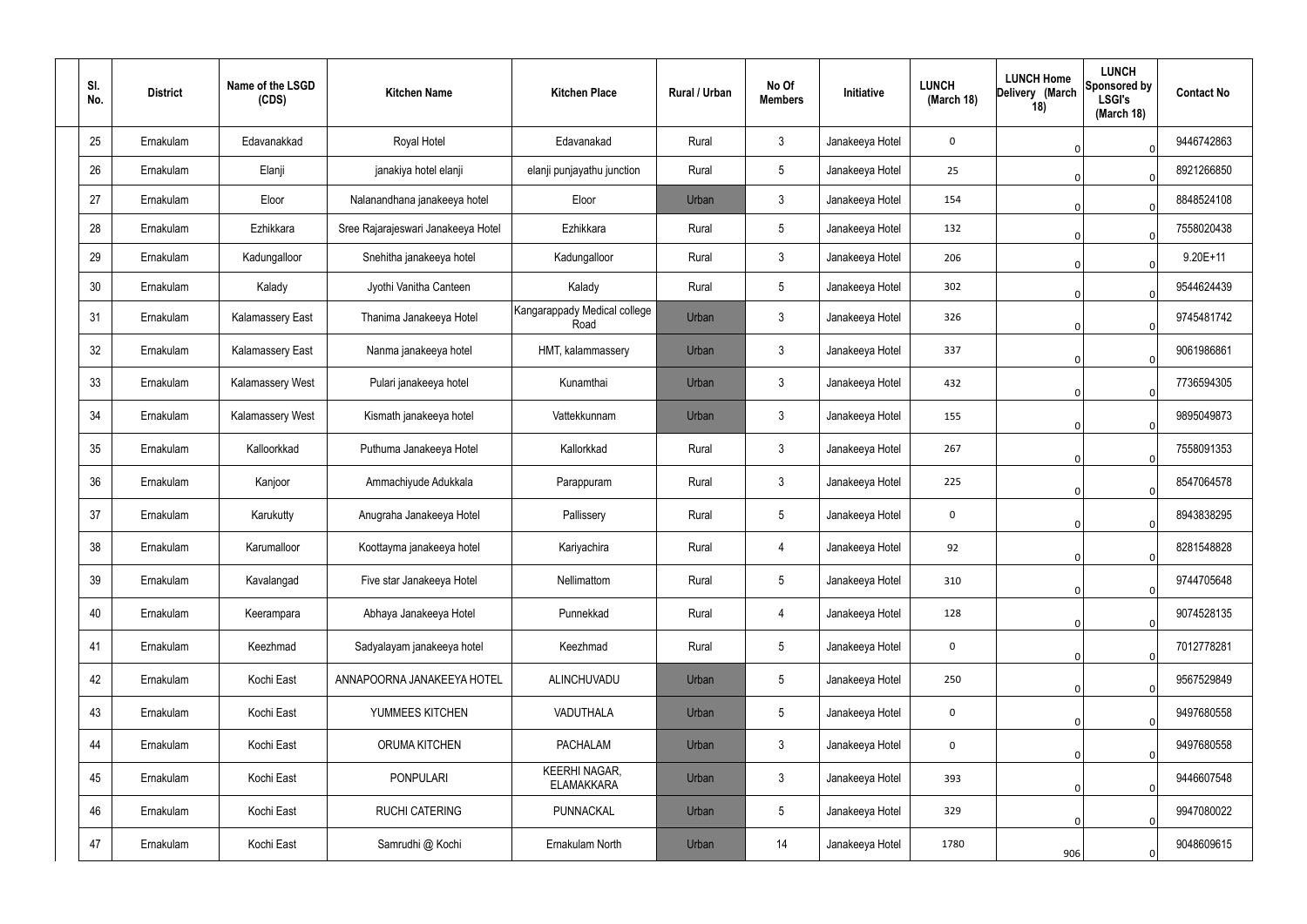|     | SI.<br>No. | <b>District</b> | Name of the LSGD<br>(CDS) | <b>Kitchen Name</b>              | <b>Kitchen Place</b>                   | <b>Rural / Urban</b> | No Of<br><b>Members</b> | Initiative      | <b>LUNCH</b><br>(March 18) | <b>LUNCH Home</b><br>Delivery (March<br>18) | <b>LUNCH</b><br><b>Sponsored by</b><br><b>LSGI's</b><br>(March 18) | <b>Contact No</b> |
|-----|------------|-----------------|---------------------------|----------------------------------|----------------------------------------|----------------------|-------------------------|-----------------|----------------------------|---------------------------------------------|--------------------------------------------------------------------|-------------------|
|     | 48         | Ernakulam       | Kochi South               | NEW AKSHAYA HOTEL                | PONNURUNNI                             | Urban                | $5\phantom{.0}$         | Janakeeya Hotel | 532                        |                                             | $\Omega$                                                           | 8547855284        |
|     | 49         | Ernakulam       | Kochi South               | <b>AMMAS KITCHEN</b>             | <b>THEVARA</b>                         | Urban                | $\overline{4}$          | Janakeeya Hotel | 0                          |                                             | $\Omega$                                                           | 8547855284        |
|     | 50         | Ernakulam       | Kochi South               | <b>FRIENDS</b>                   | <b>MINI PARK</b>                       | Urban                | $5\phantom{.0}$         | Janakeeya Hotel | 249                        |                                             | $\Omega$                                                           | 9567127064        |
|     | 51         | Ernakulam       | Kochi West                | NAMMUDE ADUKKALA                 | <b>ERAVELI COLONY</b>                  | Urban                | $5\phantom{.0}$         | Janakeeya Hotel | 0                          |                                             | $\Omega$                                                           | 9496025576        |
|     | 52         | Ernakulam       | Kochi West                | PUTHUMA KUDUMBASHREE HOTEL       | PALLURUTHY NADA                        | Urban                | $5\phantom{.0}$         | Janakeeya Hotel | 157                        |                                             | $\Omega$                                                           | 9496025576        |
|     | 53         | Ernakulam       | Kochi West                | USHUS KUDUMBASHREE HOTEL         | <b>FORT KOCHI</b>                      | Urban                | $\overline{4}$          | Janakeeya Hotel | 349                        |                                             | $\Omega$                                                           | 9847866090        |
|     | 54         | Ernakulam       | Koothattukulam            | Niravu janakeeya hotel           | Near ksrtc bus stand<br>koothattukulam | Urban                | $\mathbf{3}$            | Janakeeya Hotel | 179                        |                                             | $\Omega$                                                           | 9656619614        |
|     | 55         | Ernakulam       | Koovappady                | Kaipunyam Janakeeya hotel        | Koovappady                             | Rural                | $5\phantom{.0}$         | Janakeeya Hotel | 105                        |                                             | $\Omega$                                                           | 9526628158        |
|     | 56         | Ernakulam       | Kothamangalam             | P.K Janakeeya hotel              | Kothamangalam                          | Urban                | $\mathbf{3}$            | Janakeeya Hotel | 330                        |                                             | $\Omega$                                                           | 8156869114        |
|     | 57         | Ernakulam       | Kothamangalam             | Thanima catering unit            | Kothamangalam                          | Urban                | $\mathbf{3}$            | Janakeeya Hotel | 97                         |                                             | $\Omega$                                                           | 9846664377        |
|     | 58         | Ernakulam       | Kottapady                 | Janakeeya Hotel                  | Kottappady junction                    | Rural                | $\mathbf{3}$            | Janakeeya Hotel | 181                        |                                             | $\Omega$                                                           | 9497406993        |
| 114 | 59         | Ernakulam       | Kottuvally                | Amritha Janakeeya Hotel          | kottuvally                             | Rural                | $5\phantom{.0}$         | Janakeeya Hotel | 80                         |                                             | $\Omega$                                                           | 8590034196        |
|     | 60         | Ernakulam       | Kumbalam                  | JANAKEEYA HOTEL KUMBALAM         | <b>MADAVANA</b>                        | Rural                | $5\phantom{.0}$         | Janakeeya Hotel | 327                        |                                             | $\Omega$                                                           | 9746652717        |
|     | 61         | Ernakulam       | Kumbalangy                | St Antoneys kudumbashree         | OLD POST OFFICE                        | Rural                | 3                       | Janakeeya Hotel | 134                        |                                             | 0                                                                  | 8138860764        |
|     | 62         | Ernakulam       | Kunnathunad               | Thripthi Janakeeya Hotel         | Pallikkara                             | Rural                | 6                       | Janakeeya Hotel | 95                         |                                             | $\Omega$                                                           | 9744561425        |
|     | 63         | Ernakulam       | Kunnukara                 | Greenchilly cafe                 | Kunnukara                              | Rural                | 3 <sup>1</sup>          | Janakeeya Hotel | 71                         |                                             | 0                                                                  | 9496852989        |
|     | 64         | Ernakulam       | Kunnukara                 | Thanima canteen                  | North aduvassery                       | Rural                | $5\phantom{.0}$         | Janakeeya Hotel | 120                        |                                             | $\Omega$                                                           | 9744200583        |
|     | 65         | Ernakulam       | Kuttampuzha               | Nila kudumbashree janakiya hotel | Mini stadium, vadattupara              | Rural                | $6\phantom{.}6$         | Janakeeya Hotel | 53                         |                                             | $\Omega$                                                           | 9496754018        |
|     | 66         | Ernakulam       | Kuzhippilly               | Janakeeya hotel                  | Kuzhupilli                             | Rural                | $\mathbf 0$             | Janakeeya Hotel | 102                        |                                             | 0                                                                  | 9744631998        |
|     | 67         | Ernakulam       | Malayattoor               | Whats app Janakeeya Hotel        | Thottuva                               | Rural                | $\mathbf{3}$            | Janakeeya Hotel | 352                        |                                             | 0                                                                  | $9.19E + 11$      |
|     | 68         | Ernakulam       | Malayattoor               | Natturuchi Janakeeya Hotel       | Ettakkadavu                            | Rural                | $\mathbf{3}$            | Janakeeya Hotel | 293                        |                                             | 0                                                                  | 9745470234        |
|     | 69         | Ernakulam       | Maneed                    | Coral Island                     | Maneed                                 | Rural                | 4                       | Janakeeya Hotel | 124                        |                                             | $\Omega$                                                           | 7012652495        |
|     | 70         | Ernakulam       | Manjalloor                | Thanima Kudumbashree hotel       | Vazhakkulam                            | Rural                | $\sqrt{5}$              | Janakeeya Hotel | 400                        |                                             | $\Omega$                                                           | 7306907918        |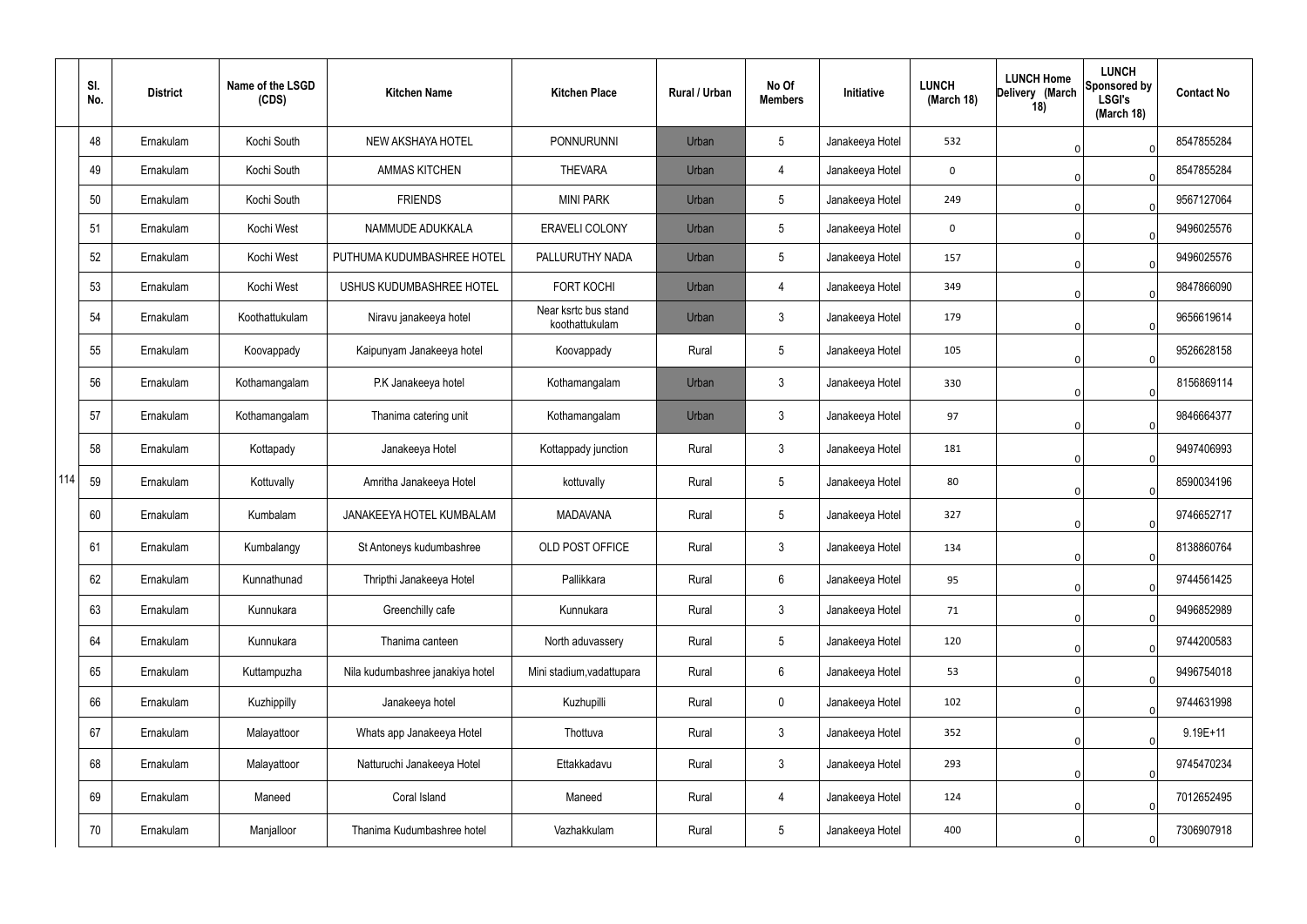| SI.<br>No. | <b>District</b> | Name of the LSGD<br>(CDS) | <b>Kitchen Name</b>                                      | <b>Kitchen Place</b>                    | Rural / Urban | No Of<br><b>Members</b> | Initiative      | <b>LUNCH</b><br>(March 18) | <b>LUNCH Home</b><br>Delivery (March<br>18) | <b>LUNCH</b><br>Sponsored by<br><b>LSGI's</b><br>(March 18) | <b>Contact No</b> |
|------------|-----------------|---------------------------|----------------------------------------------------------|-----------------------------------------|---------------|-------------------------|-----------------|----------------------------|---------------------------------------------|-------------------------------------------------------------|-------------------|
| 71         | Ernakulam       | Manjapra                  | Sara's Kitchen                                           | Puthenpalli                             | Rural         | $\mathbf{3}$            | Janakeeya Hotel | 227                        |                                             | $\overline{0}$                                              | 8547392730        |
| 72         | Ernakulam       | Maradu                    | <b>VANITHA HOTEL</b>                                     | <b>KUNDANNOR JN</b>                     | Urban         | $\overline{4}$          | Janakeeya Hotel | 0                          |                                             | $\overline{0}$                                              | 9349505008        |
| 73         | Ernakulam       | Marady                    | Janakeeya hotel, Marady                                  | Unnakkuppa                              | Rural         | $\overline{4}$          | Janakeeya Hotel | 40                         |                                             | $\overline{0}$                                              | 9947943177        |
| 74         | Ernakulam       | Mazhuvannoor              | Sruthi Janakeeya Hotel                                   | Valayanchirangara                       | Rural         | $\mathbf{3}$            | Janakeeya Hotel | 175                        |                                             | $\overline{0}$                                              | 9747924485        |
| 75         | Ernakulam       | Mookkannoor               | Mammaks Kitchen                                          | Mookkannoor                             | Rural         | $\mathbf{3}$            | Janakeeya Hotel | 222                        |                                             | $\overline{0}$                                              | 9.19E+11          |
| 76         | Ernakulam       | Mudakkuzha                | Janakeeya Hotel                                          | Mudakkuzha                              | Rural         | $\mathbf{3}$            | Janakeeya Hotel | 88                         |                                             | $\overline{0}$                                              | 9.19E+11          |
| 77         | Ernakulam       | Mulanthuruthy             | Sulabha                                                  | karikode, mulanthuruthy                 | Rural         | $\mathbf 0$             | Janakeeya Hotel | 180                        |                                             | $\overline{0}$                                              | 9633427553        |
| 78         | Ernakulam       | Mulavukad                 | Kudumbashree Veetile bakshanam                           | Mulavukad                               | Rural         | $5\phantom{.0}$         | Janakeeya Hotel | 194                        | 112                                         | $\overline{0}$                                              | 9061339557        |
| 79         | Ernakulam       | Muvattupuzha              | Oottupura                                                | Muvattupuzha                            | Urban         | $\mathbf{3}$            | Janakeeya Hotel | 283                        |                                             | $\overline{0}$                                              |                   |
| 80         | Ernakulam       | Nayarambalam              | Four star cafe                                           | Nayarambalam                            | Rural         | $\mathfrak{Z}$          | Janakeeya Hotel | 70                         |                                             | $\overline{0}$                                              | 8891755948        |
| 81         | Ernakulam       | Nedumbassery              | Thani Nadan                                              | Athani                                  | Rural         | $\sqrt{5}$              | Janakeeya Hotel | 234                        |                                             | $\overline{0}$                                              | 8138917514        |
| 82         | Ernakulam       | Nellikuzhy                | Janakeeya Hotel                                          | Nellikkuzhi                             | Rural         | $\mathfrak{Z}$          | Janakeeya Hotel | 317                        |                                             | $\Omega$                                                    | 9562713076        |
| 83         | Ernakulam       | Njarakkal                 | Kripa Catering Unit                                      | Njarakkal                               | Rural         | $\mathfrak{Z}$          | Janakeeya Hotel | 310                        |                                             | 0                                                           | 9567534006        |
| 84         | Ernakulam       | Okkal                     | Manna Janakeeya Hotel                                    | Edavoor                                 | Rural         | $\overline{4}$          | Janakeeya Hotel | 112                        |                                             | $\overline{0}$                                              | 9539507674        |
| 85         | Ernakulam       | Paingottoor               | Janakeeya hotel                                          | Paingottoor                             | Rural         | $\overline{7}$          | Janakeeya Hotel | $\mathbf 0$                |                                             | $\overline{0}$                                              | 9656855730        |
| 86         | Ernakulam       | Paipra                    | Nanma Janakeeya Hotel                                    | Pezhakkappilly                          | Rural         | $\mathbf{3}$            | Janakeeya Hotel | 174                        |                                             | $\overline{0}$                                              | 9567747725        |
| 87         | Ernakulam       | Pallarimangalam           | Janakeeya Hotel                                          | Janakeeya Hotel, Koovalloor             | Rural         | 4                       | Janakeeya Hotel | 116                        |                                             | $\overline{0}$                                              | 7025992310        |
| 88         | Ernakulam       | Pallipuram                | SANTHWANAM Janakeeyahotel                                | Pothen valav                            | Rural         | $\sqrt{5}$              | Janakeeya Hotel | 230                        |                                             | $\overline{0}$                                              | 9747525176        |
| 89         | Ernakulam       | Pambakkuda                | viswastha catering unit                                  | pambakkuda block punjayathu<br>building | Rural         | 4                       | Janakeeya Hotel | 72                         |                                             | $\overline{0}$                                              | 9946404045        |
| 90         | Ernakulam       | Parakkadave               | Thejus catering unit                                     | Moozhikkulam                            | Rural         | 10                      | Janakeeya Hotel | 109                        |                                             | $\overline{0}$                                              | 9847936303        |
| 91         | Ernakulam       | Paravoor                  | sree vigneswara sc cafe                                  | Govt.boys' HSS, N.Paravur               | Urban         | 4                       | Janakeeya Hotel | 78                         |                                             | $\overline{0}$                                              |                   |
| 92         | Ernakulam       | Perumbavoor               | JANAKEEYA HOTEL MINI CIVIL<br><b>STATION PERUMBAVOOR</b> | <b>CIVIL STATION</b>                    | Urban         | $\mathbf{3}$            | Janakeeya Hotel | 398                        |                                             | $\boldsymbol{0}$                                            | 9847008734        |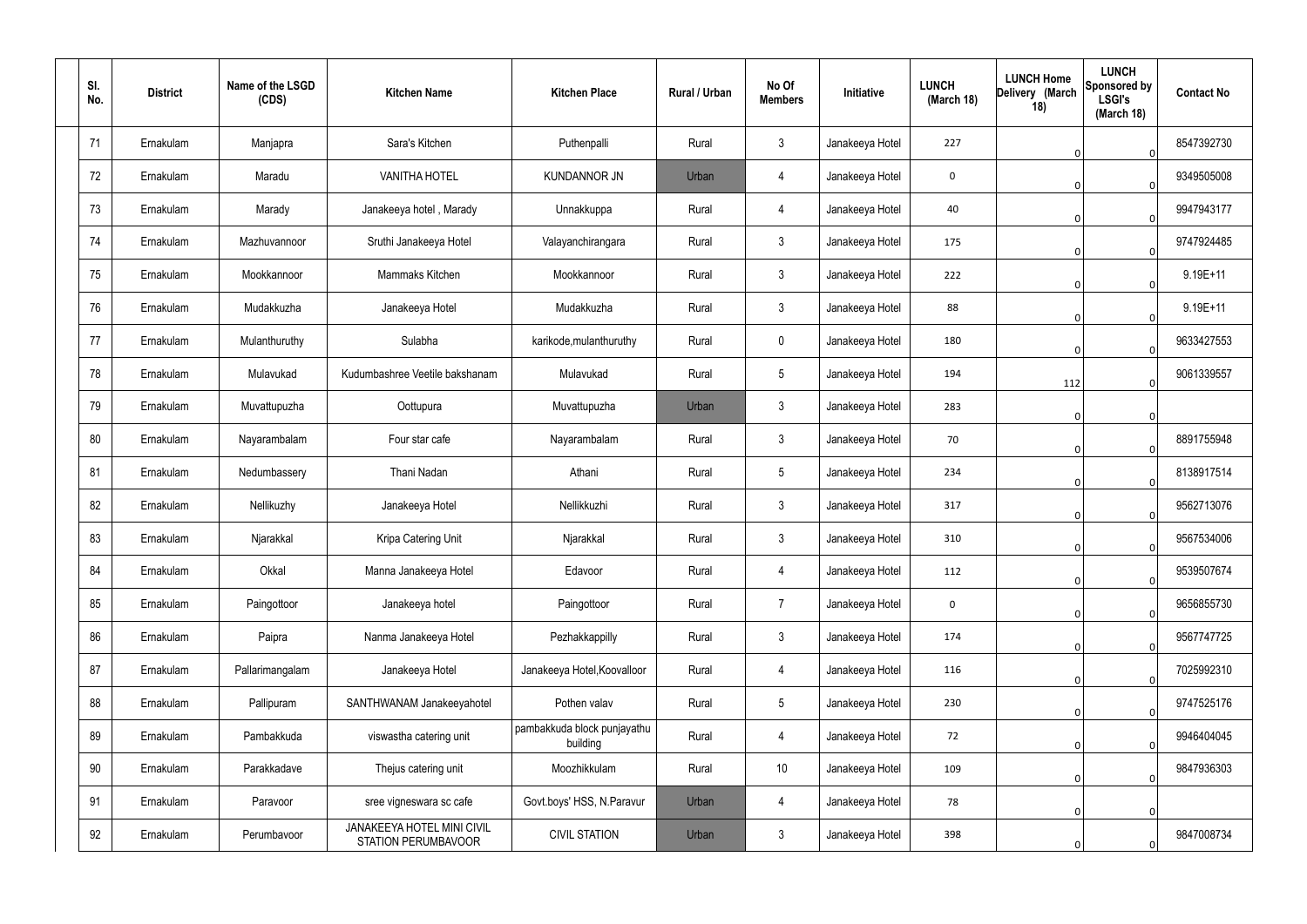| SI.<br>No. | <b>District</b> | Name of the LSGD<br>(CDS) | <b>Kitchen Name</b>                         | <b>Kitchen Place</b>                        | Rural / Urban | No Of<br><b>Members</b> | Initiative      | <b>LUNCH</b><br>(March 18) | <b>LUNCH Home</b><br>Delivery (March<br>18) | <b>LUNCH</b><br>Sponsored by<br><b>LSGI's</b><br>(March 18) | <b>Contact No</b> |
|------------|-----------------|---------------------------|---------------------------------------------|---------------------------------------------|---------------|-------------------------|-----------------|----------------------------|---------------------------------------------|-------------------------------------------------------------|-------------------|
| 93         | Ernakulam       | Perumbavoor               | Swath kudumbashree canteen                  | Perumbavoor                                 | Urban         | $\mathbf{3}$            | Janakeeya Hotel | 293                        |                                             | $\overline{0}$                                              | 9847015470        |
| 94         | Ernakulam       | Perumbavoor               | Janakeeya Hotel                             | Kanjirakkad pallippady                      | Urban         | $\mathbf{3}$            | Janakeeya Hotel | 304                        |                                             | $\overline{0}$                                              | 9847015470        |
| 95         | Ernakulam       | Pindimana                 | Janakeeya hotel                             | Muthamkuzhi                                 | Rural         | 4                       | Janakeeya Hotel | 125                        |                                             | $\overline{0}$                                              | 9656297799        |
| 96         | Ernakulam       | Piravam                   | sneha canteen                               | municipality building base floor<br>piravom | Urban         | 4                       | Janakeeya Hotel | 260                        |                                             | $\overline{0}$                                              | 8075376906        |
| 97         | Ernakulam       | Pootrikka                 | <b>GRANDMA JANAKEEYA HOTEL</b>              | <b>CHOONDI</b>                              | Rural         | $\mathbf{3}$            | Janakeeya Hotel | $\mathbf 0$                |                                             | $\overline{0}$                                              | 9400550287        |
| 98         | Ernakulam       | Pothanikkad               | Taj hotel                                   | Pothanikkad                                 | Rural         | $\mathbf{3}$            | Janakeeya Hotel | 88                         |                                             | $\Omega$                                                    | 9645079573        |
| 99         | Ernakulam       | Puthanvelikkara           | Panjami cafe kudumbashree                   | Near panjayath office                       | Rural         | $5\phantom{.0}$         | Janakeeya Hotel | 115                        |                                             | $\overline{0}$                                              | 9645530669        |
| 100        | Ernakulam       | Ramamangalam              | Kalavara janakeeya hotel                    | ramamngalam                                 | Rural         | 4                       | Janakeeya Hotel | 225                        |                                             | $\Omega$                                                    | 9961344346        |
| 101        | Ernakulam       | Rayamangalam              | Arya canteen                                | Kuruppampady                                | Rural         | $\mathbf{3}$            | Janakeeya Hotel | 203                        |                                             | $\overline{0}$                                              | 8281825730        |
| 102        | Ernakulam       | Thirumarady               | janakiya hotel thirumarady                  | edappara jn.                                | Rural         | $\mathbf{3}$            | Janakeeya Hotel | 41                         |                                             | $\overline{0}$                                              | 7594811868        |
| 103        | Ernakulam       | Thiruvaniyoor             | Thanima                                     | Thiruvaniyoor                               | Rural         | $\mathbf 0$             | Janakeeya Hotel | 101                        | 0                                           | $\overline{0}$                                              | 9061239698        |
| 104        | Ernakulam       | Thrikkakkara East         | Thanima Janakeeya Hotel                     | Kakkanad                                    | Urban         | 8                       | Janakeeya Hotel | $\mathbf 0$                |                                             | $\Omega$                                                    | 9207134763        |
| 105        | Ernakulam       | Thrikkakkara west         | Janakeeya hotel                             | Chembumukku                                 | Urban         | 5                       | Janakeeya Hotel | 89                         | 0                                           | 0                                                           | 9496530576        |
| 106        | Ernakulam       | Thuravoor                 | e-grill Janakeeya Hotel                     | Yudapuram                                   | Rural         | $\overline{4}$          | Janakeeya Hotel | 516                        |                                             | $\mathbf 0$                                                 | 9526845935        |
| 107        | Ernakulam       | Tripunithura              | Janakeeya Hotel Tripunithura                | Eroor                                       | Urban         | $\mathbf{3}$            | Janakeeya Hotel | 127                        |                                             | $\mathbf 0$                                                 | 8137977644        |
| 108        | Ernakulam       | Vadakkekkara              | vadakkekkara kudumbasree janakeeya<br>hotel | Madaplathuruth                              | Rural         | $\overline{4}$          | Janakeeya Hotel | 168                        |                                             | $\mathbf{0}$                                                | 8301806778        |
| 109        | Ernakulam       | Vadavukode<br>Puthancruz  | <b>JANAKEEYA HOTEL</b>                      | Puthencruz                                  | Rural         | $\mathbf{3}$            | Janakeeya Hotel | 120                        |                                             | $\overline{0}$                                              | $9.19E+11$        |
| 110        | Ernakulam       | Valakom                   | Ruchi                                       | Valakom                                     | Rural         | $5\overline{)}$         | Janakeeya Hotel | 89                         |                                             | $\mathbf 0$                                                 | 9074232700        |
| 111        | Ernakulam       | Varapuzha                 | <b>DURGA ACTIVITY</b>                       | CHETTIBHAGAM                                | Rural         | 8                       | Janakeeya Hotel | 109                        |                                             | 3                                                           | 9496160074        |
| 112        | Ernakulam       | Vazhakulam                | Three Star Hotel                            | Marampally                                  | Rural         | $\mathbf{3}$            | Janakeeya Hotel | 343                        |                                             | $\overline{0}$                                              | 6282644893        |
| 113        | Ernakulam       | Vengola                   | Janakeeya Hotel                             | Pathipalam                                  | Rural         | $5\phantom{.0}$         | Janakeeya Hotel | 95                         | 0                                           | 0                                                           | 8137887455        |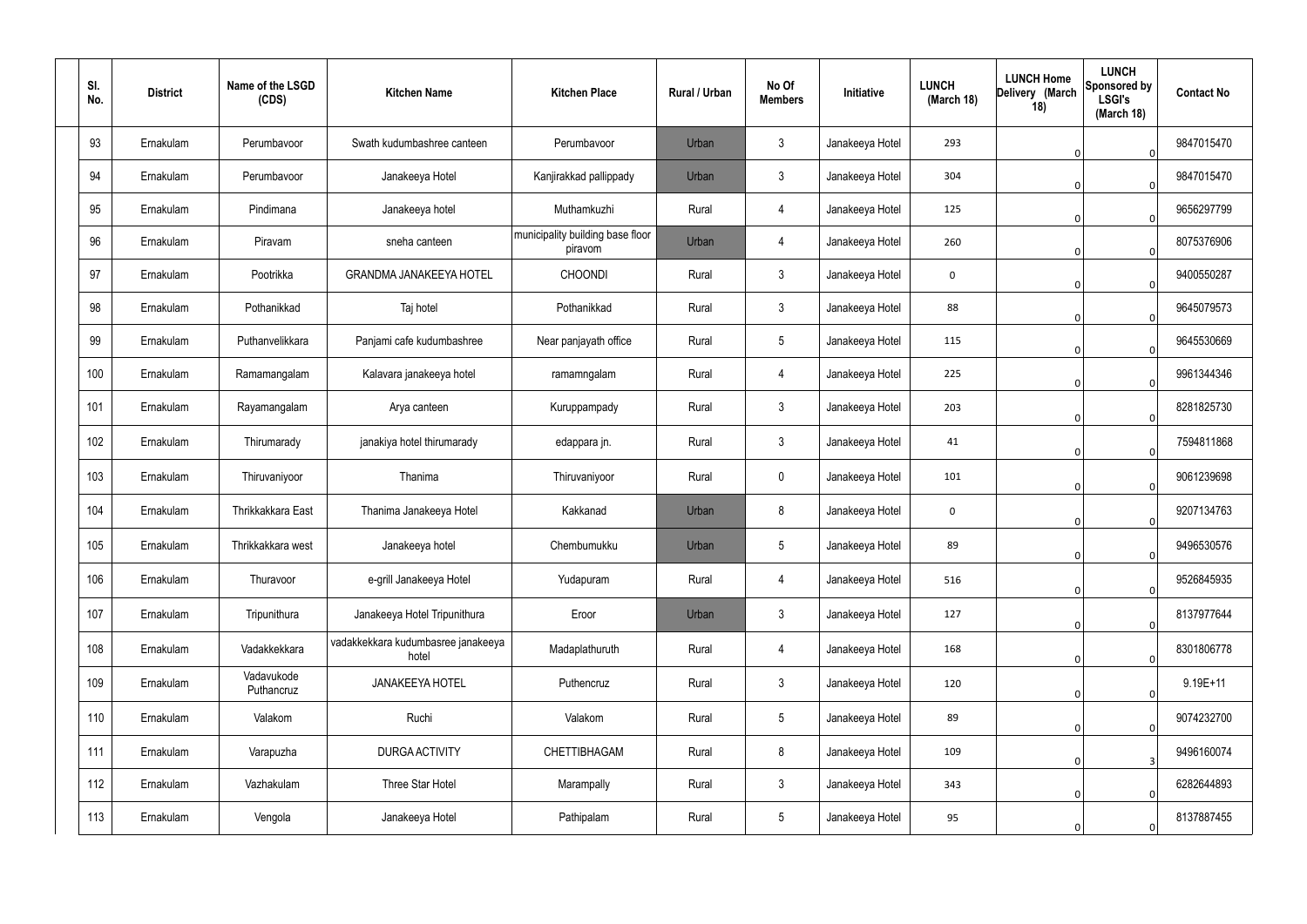|     | SI.<br>No.     | <b>District</b> | Name of the LSGD<br>(CDS) | <b>Kitchen Name</b>          | <b>Kitchen Place</b>                              | Rural / Urban | No Of<br><b>Members</b> | Initiative      | <b>LUNCH</b><br>(March 18) | <b>LUNCH Home</b><br>Delivery (March<br>18) | <b>LUNCH</b><br>Sponsored by<br><b>LSGI's</b><br>(March 18) | <b>Contact No</b> |
|-----|----------------|-----------------|---------------------------|------------------------------|---------------------------------------------------|---------------|-------------------------|-----------------|----------------------------|---------------------------------------------|-------------------------------------------------------------|-------------------|
|     | 114            | Ernakulam       | Vengoor                   | <b>JANAKEEYA HOTEL</b>       | Choorathod                                        | Rural         | 4                       | Janakeeya Hotel | 220                        | $\Omega$                                    | $\overline{0}$                                              | 9656904682        |
| 114 |                |                 |                           |                              |                                                   |               | 449                     |                 | 20885                      | 1018                                        |                                                             |                   |
|     |                | Idukki          | Adimaly                   | Friends Janakeeya Hotel      | Adimaly                                           | Rural         | 4                       | Janakeeya Hotel | 153                        |                                             | $\Omega$                                                    | 9961635779        |
|     | $\overline{2}$ | Idukki          | Alackode                  | Five Star Canteen            | Elamdesham Block<br>Panchayath Building, Alakode  | Rural         | $5\overline{)}$         | Janakeeya Hotel | 25                         |                                             |                                                             | 9961482164        |
|     | 3              | Idukki          | Arakkulam                 | Sabhalyam                    | Moolamattom                                       | Rural         | 4                       | Janakeeya Hotel | 249                        |                                             | $\Omega$                                                    | 8848124921        |
|     | 4              | Idukki          | Ayyappancovil             | Maria Janakeeya Hotel        | Parappu                                           | Rural         | $\mathbf{3}$            | Janakeeya Hotel | 91                         |                                             |                                                             | 9544622096        |
|     | 5              | Idukki          | Bysonvalley               | Famous Janakiya Hotel        | Pottankad                                         | Rural         | 4                       | Janakeeya Hotel | 93                         |                                             | $\Omega$                                                    | 9744566398        |
|     | 6              | Idukki          | Chakkupallam              | Vanithasree Janakeeya Hotel  | Anakkara                                          | Rural         | $\mathbf{3}$            | Janakeeya Hotel | 269                        |                                             | $\Omega$                                                    | 8075143547        |
|     | 7              | Idukki          | Devikulam                 | Kudumbashree Janakeeya Hotel | Echo point                                        | Rural         | $\mathbf{3}$            | Janakeeya Hotel | 59                         |                                             | $\Omega$                                                    | 8281640208        |
|     | 8              | Idukki          | Edavetty                  | Kudumbashree Janakeeya Hotel | Edavetty                                          | Rural         | $\mathbf{3}$            | Janakeeya Hotel | $\mathbf 0$                |                                             | $\Omega$                                                    | 6238694173        |
|     | 9              | Idukki          | Erattayar                 | Vanitha Janakeeya Hotel      | Erattayar                                         | Rural         | 4                       | Janakeeya Hotel | 105                        |                                             | $\Omega$                                                    | 9188166929        |
|     | 10             | Idukki          | Kamakshi                  | Kripa Catering               | Thankamani                                        | Rural         | $5\overline{)}$         | Janakeeya Hotel | 286                        | ∩                                           | $\mathsf{O}$                                                | 9544021398        |
|     | 11             | Idukki          | Kanchiyar                 | Swadh Janakeeya Hotel        | Kanchiyar                                         | Rural         | $5\phantom{.0}$         | Janakeeya Hotel | 104                        |                                             |                                                             | 8606856496        |
|     | 12             | Idukki          | Kanjikkuzhi               | Samarppanam                  | Kanjikkuzhi                                       | Rural         | $\overline{4}$          | Janakeeya Hotel | 156                        |                                             |                                                             | 9447169262        |
|     | 13             | Idukki          | Kanthaloor                | Morningstar Janakeeya Hotel  | Sahayagiri complex, near<br>Kanthalloor Bus stand | Rural         | $\overline{4}$          | Janakeeya Hotel | 104                        |                                             | $\Omega$                                                    | 9447941632        |
|     | 14             | Idukki          | Karimannoor               | Rujiya Catering Unit         | Karimannoor                                       | Rural         | $5\overline{)}$         | Janakeeya Hotel | 55                         |                                             | $\Omega$                                                    | 9497454952        |
|     | 15             | Idukki          | Karunapuram               | Karuna Hotel                 | Panchayathu complex                               | Rural         | $\overline{4}$          | Janakeeya Hotel | 232                        |                                             | $\Omega$                                                    | 9961152820        |
|     | 16             | Idukki          | Kattappana                | Karunya Janakeeya Hotel      | Kattappana                                        | Urban         | $5\phantom{.0}$         | Janakeeya Hotel | 288                        |                                             | $\Omega$                                                    | 9497684477        |
|     | 17             | Idukki          | Kodikkulam                | Kulirma Janakiya Hotel       | Kodikkulam                                        | Rural         | $6\overline{6}$         | Janakeeya Hotel | 47                         |                                             | $\Omega$                                                    | 9605111852        |
|     | 18             | Idukki          | Kokkayar                  | Sevana Janakeeya hotel       | 35th Mile                                         | Rural         | $\mathbf{3}$            | Janakeeya Hotel | 22                         |                                             | $\Omega$                                                    | 9562067674        |
|     | 19             | Idukki          | Konnathadi                | Friends Janakeeya Hotel      | Panickankudi                                      | Rural         | $6\phantom{.}6$         | Janakeeya Hotel | 68                         |                                             | $\Omega$                                                    | 9544048878        |
|     | 20             | Idukki          | Konnathadi                | Janapriya Janakeeya Hotel    | Konnathadi                                        | Rural         | $\mathbf{3}$            | Janakeeya Hotel | 195                        | N                                           | $\mathbf{0}$                                                | 9895147074        |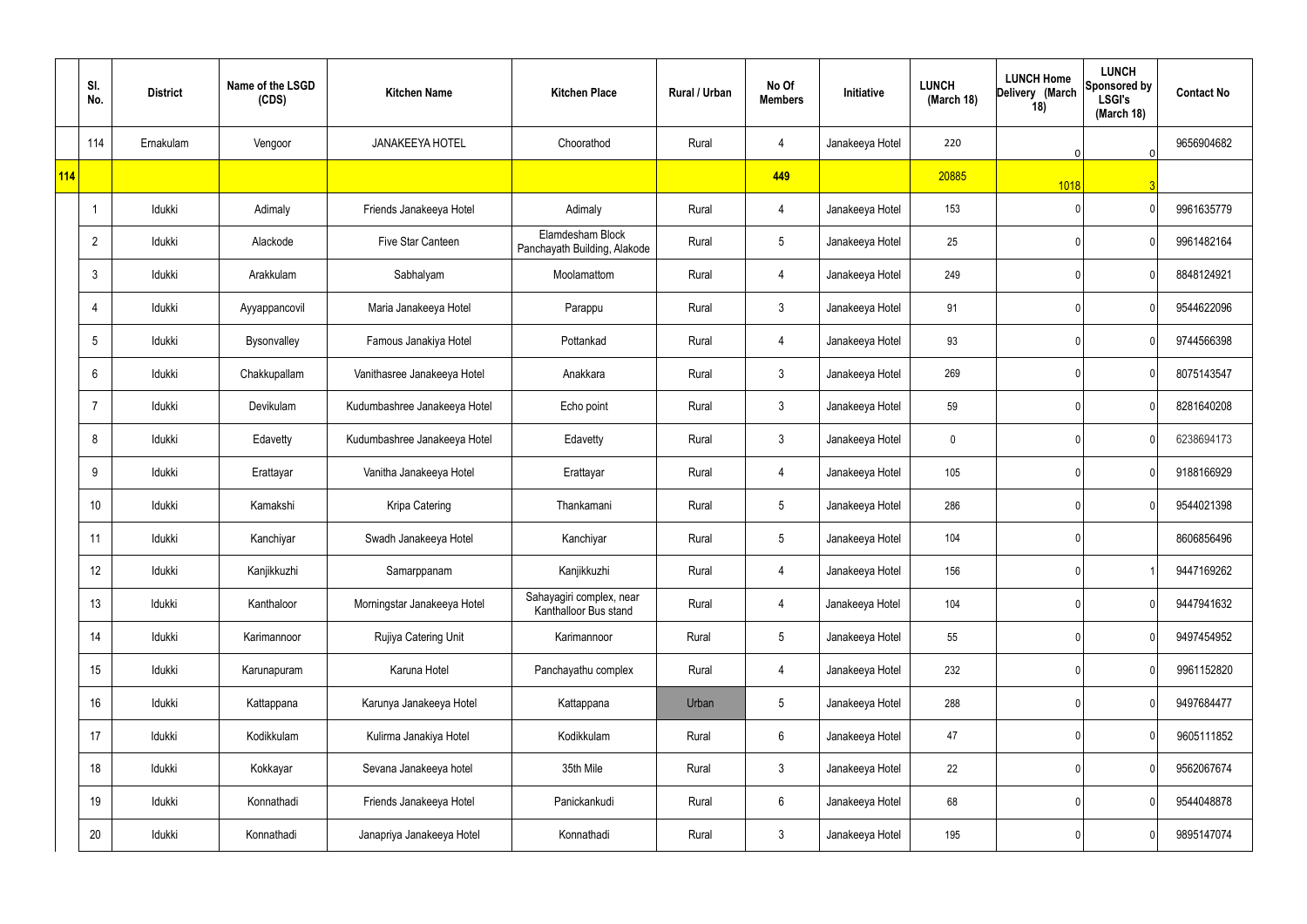|    | SI.<br>No. | <b>District</b> | Name of the LSGD<br>(CDS) | <b>Kitchen Name</b>                | <b>Kitchen Place</b>          | <b>Rural / Urban</b> | No Of<br><b>Members</b> | Initiative      | <b>LUNCH</b><br>(March 18) | <b>LUNCH Home</b><br>Delivery (March<br>18) | <b>LUNCH</b><br>Sponsored by<br><b>LSGI's</b><br>(March 18) | <b>Contact No</b> |
|----|------------|-----------------|---------------------------|------------------------------------|-------------------------------|----------------------|-------------------------|-----------------|----------------------------|---------------------------------------------|-------------------------------------------------------------|-------------------|
|    | 21         | Idukki          | Kudayathoor               | Kudumbashree Janakeeya Hotel       | Kanjar                        | Rural                | $\mathbf{3}$            | Janakeeya Hotel | 84                         |                                             |                                                             | 9526762560        |
|    | 22         | Idukki          | Kumaramangalam            | Kumaramangalam Janakeeya Hotel     | Kumaramangalam                | Rural                | $\overline{4}$          | Janakeeya Hotel | 160                        |                                             |                                                             | 9745633509        |
|    | 23         | Idukki          | Kumili                    | Ruchi Hotel                        | Kumili                        | Rural                | $\overline{4}$          | Janakeeya Hotel | 141                        |                                             | $\Omega$                                                    | 9447980637        |
|    | 24         | Idukki          | Manakkadu                 | Vanitha Hotel                      | Chittoor                      | Rural                | $\mathbf{3}$            | Janakeeya Hotel | 0                          |                                             |                                                             | 8330097933        |
| 50 | 25         | Idukki          | Mankulam                  | Jeevanam Catering Janakeeya Hotel  | Panchayathu Building          | Rural                | $\overline{4}$          | Janakeeya Hotel | 84                         |                                             | $\Omega$                                                    | 9495060505        |
|    | 26         | Idukki          | Mankulam                  | Happy Janakéeya Hotel              | Aanakkulam                    | Rural                | $\mathfrak{Z}$          | Janakeeya Hotel | 50                         |                                             | $\Omega$                                                    | 9496251027        |
|    | 27         | Idukki          | Marayoor                  | Malabar food court Janakeeya Hotel | Marayoor Near IDCB bank       | Rural                | $\overline{4}$          | Janakeeya Hotel | 143                        |                                             | $\Omega$                                                    | 9446925610        |
|    | 28         | Idukki          | Mariyapuram               | Anaswara Hotel & Catering          | Idukki                        | Rural                | $\overline{4}$          | Janakeeya Hotel | 110                        |                                             | $\Omega$                                                    | 9526329438        |
|    | 29         | Idukki          | Munnar                    | Annapoorna catering                | Lorry stand, old munnar       | Rural                | 5                       | Janakeeya Hotel | 219                        |                                             | $\Omega$                                                    | 8281009478        |
|    | 30         | Idukki          | Muttom                    | Nila Janakeeya Hotel               | Muttom                        | Rural                | $\mathbf{3}$            | Janakeeya hotel | 265                        |                                             | $\Omega$                                                    | 9961104818        |
|    | 31         | Idukki          | Nedumkandam               | Annus catering                     | Nedumkandam<br>Kizhakkekavala | Rural                | 4                       | Janakeeya Hotel | 277                        |                                             | $\Omega$                                                    | 9747458576        |
|    | 32         | Idukki          | Pallivasal                | Blessing Janakeeya Hotel           | Pallivasal                    | Rural                | 4                       | Janakeeya Hotel | 68                         |                                             | $\mathsf{O}$                                                | 9947981574        |
|    | 33         | Idukki          | Pampadumpara              | Thripthy Janakeeya Hotel           | Pampadumpara                  | Rural                | $\mathbf{3}$            | Janakeeya Hotel | 206                        |                                             | $\Omega$                                                    | 9207150558        |
|    | 34         | Idukki          | Peermedu                  | Thripthy Janakeeya Hotel           | Peermedu                      | Rural                | $\mathbf{3}$            | Janakeeya Hotel | 122                        |                                             | $\mathbf 0$                                                 | 9633311267        |
|    | 35         | Idukki          | Peruvanthanam             | Janakeeya Hotel                    | Peruvanthanam                 | Rural                | $5\phantom{.0}$         | Janakeeya Hotel | 77                         |                                             | 0                                                           | 9562274720        |
|    | 36         | Idukki          | Purappuzha                | Ammas Janakeeya Hotel              | Purappuzha                    | Rural                | $\mathbf{3}$            | Janakeeya Hotel | 100                        |                                             | $\mathbf{0}$                                                | 9744954032        |
|    | 37         | Idukki          | Rajakkadu                 | Janakeeya Hotel                    | Rajakkadu Town                | Rural                | $\mathbf{3}$            | Janakeeya Hotel | 449                        |                                             | 0                                                           | 9446766999        |
|    | 38         | Idukki          | Rajakumari                | Aiswarya Vanitha Restaurent        | Rajakumari South              | Rural                | $\overline{4}$          | Janakeeya Hotel | 370                        |                                             | $\mathbf 0$                                                 | 9526570410        |
|    | 39         | Idukki          | Santhanpara               | Janakeeya Hotel                    | Santhanpara                   | Rural                | $\overline{4}$          | Janakeeya Hotel | 195                        |                                             | $\mathbf{0}$                                                | 9526174553        |
|    | 40         | Idukki          | Senapathy                 | Ammoose Hotel                      | Mangathotty                   | Rural                | $\mathbf{3}$            | Janakeeya Hotel | $\mathbf 0$                |                                             | $\mathbf{0}$                                                | 9539396626        |
|    | 41         | Idukki          | Udumbannoor               | Kudumbashree Janakeeya Hotel       | Udumbannor                    | Rural                | $\mathbf{3}$            | Janakeeya Hotel | 257                        |                                             | $\mathbf{0}$                                                | 9633678438        |
|    | 42         | Idukki          | Upputhara                 | Samarppitha Janakeeya hotel        | Upputhara                     | Rural                | $5\phantom{.0}$         | Janakeeya Hotel | 107                        |                                             | $\Omega$                                                    | 9526590710        |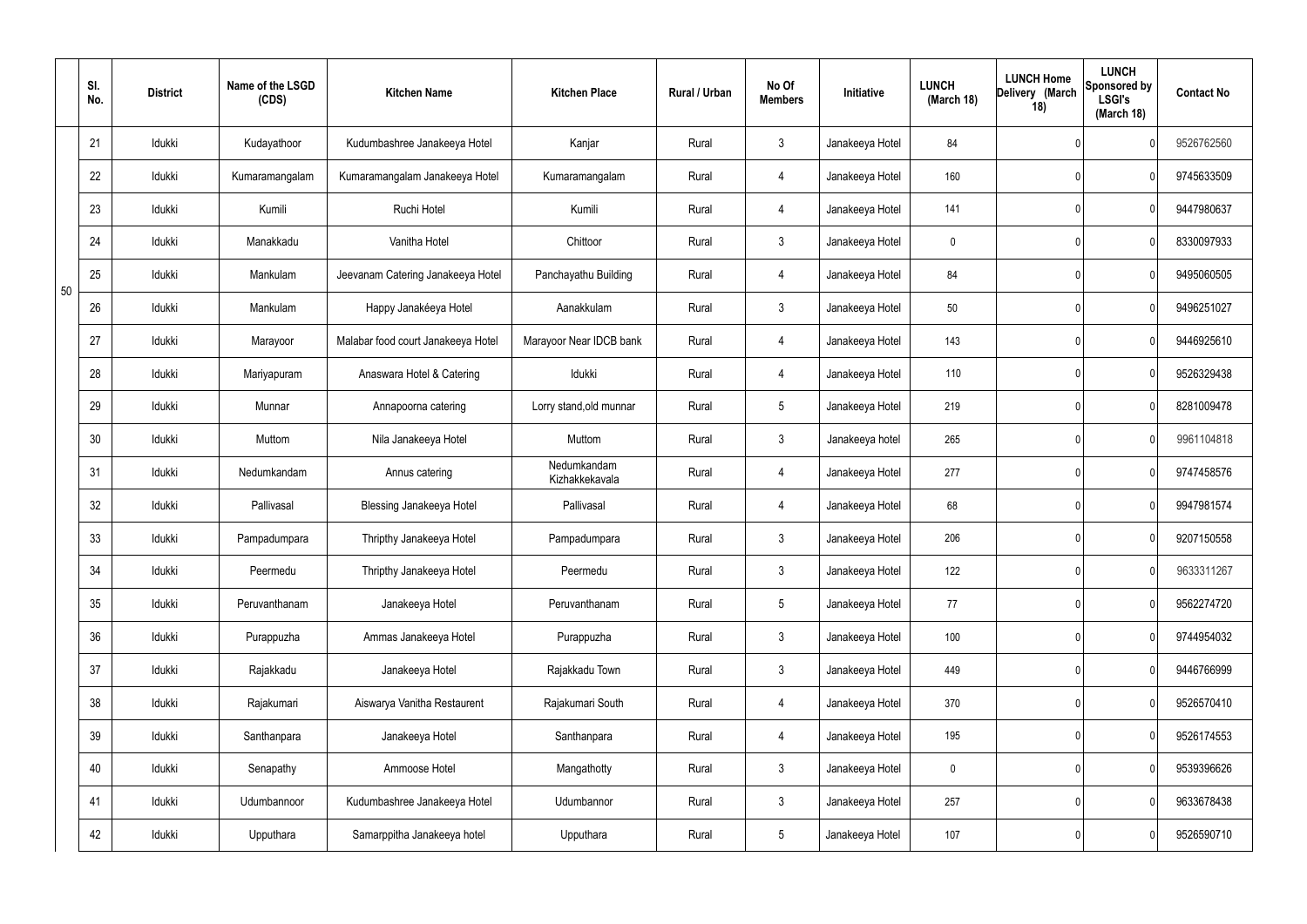|    | SI.<br>No.      | <b>District</b> | Name of the LSGD<br>(CDS)   | <b>Kitchen Name</b>                                | <b>Kitchen Place</b>                           | Rural / Urban | No Of<br><b>Members</b> | Initiative      | <b>LUNCH</b><br>(March 18) | <b>LUNCH Home</b><br>Delivery (March<br>18) | <b>LUNCH</b><br>Sponsored by<br><b>LSGI's</b><br>(March 18) | <b>Contact No</b> |
|----|-----------------|-----------------|-----------------------------|----------------------------------------------------|------------------------------------------------|---------------|-------------------------|-----------------|----------------------------|---------------------------------------------|-------------------------------------------------------------|-------------------|
|    | 43              | Idukki          | Vandanmedu                  | Dharshana Janakeeya Hotel                          | Vandanmedu                                     | Rural         | 4                       | Janakeeya Hotel | 178                        |                                             |                                                             | 9744038737        |
|    | 44              | Idukki          | Vandiperiyar                | Vandiperiyar Janakeeya Hotel                       | Vandiperiyar                                   | Rural         | $5\overline{)}$         | Janakeeya Hotel | 224                        |                                             |                                                             | 8086863254        |
|    | 45              | Idukki          | Vannappuram                 | Souhrudham Janakeeya Hotel                         | Vannappuram                                    | Rural         | $5\overline{)}$         | Janakeeya Hotel | 41                         |                                             | $\Omega$                                                    | 8113054492        |
|    | 46              | Idukki          | Vathikudy                   | Mahima                                             | Murickassery                                   | Rural         | $\mathbf{3}$            | Janakeeya Hotel | 145                        |                                             | $\mathsf{O}$                                                | 8289945652        |
|    | 47              | Idukki          | Vattavada                   | Vattavada Kudumbashree Janakeeya<br>Hotel          | Keekkara, Kovilur                              | Rural         | $\overline{4}$          | Janakeeya Hotel | 180                        |                                             | $\Omega$                                                    | 9497790469        |
|    | 48              | Idukki          | Vazhathoppu                 | Grahalakshmi Hotel & Catering                      | Cheruthoni                                     | Rural         | $\overline{4}$          | Janakeeya Hotel | 158                        |                                             | 3                                                           | 9496178884        |
|    | 49              | Idukki          | Vellathooval                | Flowers Janakeeya Hotel                            | Vellathooval                                   | Rural         | $\overline{4}$          | Janakeeya Hotel | 75                         |                                             | $\Omega$                                                    | 9961419892        |
|    | 50              | Idukki          | Velliyamattam               | Padhayam Kudumbashree Janakeeya<br>Hotel           | Velliyamattam                                  | Rural         | $\overline{4}$          | Janakeeya Hotel | 39                         |                                             | $\Omega$                                                    | 7902854627        |
| 50 |                 |                 |                             |                                                    |                                                |               | 197                     |                 | 7125                       | $\mathbf{0}$                                | $\overline{\mathbf{4}}$                                     |                   |
|    |                 | Kannur          | Maloor                      | Maloor Janakeeya Hotel                             | Thrikandaripoyil, PO-<br>Thrikandaripoyil      | Rural         | $\mathbf{3}$            | Janakeeya Hotel | 130                        | 0                                           | $\mathbf 0$                                                 | 9656132294        |
|    | $\overline{2}$  | Kannur          | Kolachery                   | Janakeeya Hotel                                    | Kolachery Paramba, PO-<br>Kolacheri            | Rural         | $5\phantom{.0}$         | Janakeeya Hotel | 211                        | $\mathbf 0$                                 | $\mathfrak{Z}$                                              | 9895324699        |
|    | 3               | Kannur          | Pinarayi                    | Janakeeya hotel, Pinarayi                          | Pinarayi                                       | Rural         | $6\overline{6}$         | Janakeeya Hotel | 257                        | 0                                           | $\boldsymbol{0}$                                            | 9447215211        |
|    | 4               | Kannur          | Muzhakunnu                  | Thripthy Janakeeya Hotel                           | Kakkayangad, Muzhakkunnu                       | Rural         | $5\phantom{.0}$         | Janakeeya Hotel | 420                        | 0                                           | $\overline{2}$                                              | 9526047538        |
|    | $5\overline{)}$ | Kannur          | Chapparappadavu             | Kudumbasree janakeeya hotel                        | Near village office,<br>Chapparappadav         | Rural         | $\mathbf{3}$            | Janakeeya Hotel | 199                        | 0                                           | $\mathbf 0$                                                 | 9605413324        |
|    | 6               | Kannur          | Iritty                      | Roopasree Kudumbashree hotel                       | Koolichembra                                   | Urban         | 8                       | Janakeeya Hotel | 394                        | 0                                           | $\mathbf 0$                                                 | 8589921533        |
|    | 7               | Kannur          | Dharmadam                   | Dharmadam Janakeeya hotel                          | Near Andalloor kav,<br><b>Dharmadam</b>        | Rural         | $\mathbf{3}$            | Janakeeya Hotel | 106                        | 0                                           | $\mathbf 0$                                                 | 9526975778        |
|    | 8               | Kannur          | Peralassery                 | Janakeeya Hotel                                    | Peralassery Town, PO -<br>Mundallur            | Rural         | 9                       | Janakeeya Hotel | 436                        | $\mathbf 0$                                 | $\mathbf 0$                                                 | 70256213909       |
|    | 9               | Kannur          | Kadannappalli<br>Panappuzha | Kudumbasree janakeeya hotel                        | Chanthappura                                   | Rural         | $\overline{4}$          | Janakeeya Hotel | 152                        | $\boldsymbol{0}$                            | $\mathbf 0$                                                 | 9961089935        |
|    | 10              | Kannur          | Anthur                      | Janakeeya hotel                                    | Dharmasala                                     | Urban         | $5\phantom{.0}$         | Janakeeya Hotel | 252                        | 0                                           | $\mathbf 0$                                                 | 9544138650        |
|    | 11              | Kannur          | Cheruthazham                | Janakeeya Hotel (Thripthi<br>Kudumbashree Canteen) | Pilathara                                      | Rural         | $\mathbf{3}$            | Janakeeya Hotel | 211                        | 0                                           | $\mathbf 0$                                                 | 9947540361        |
|    | 12              | Kannur          | Peravoor                    | Kudumbashree Janakeeya Hotel                       | Peravoor Bus stand, Peravoor<br>P <sub>O</sub> | Rural         | $\mathbf{3}$            | Janakeeya Hotel | 221                        | $\boldsymbol{0}$                            | $\mathbf 0$                                                 | 9947567857        |
|    | 13              | Kannur          | Kalliassery                 | Janakeeya Hotel                                    | Irinav Road, Payyattam, PO-<br>Irinav          | Rural         | 4                       | Janakeeya Hotel | 257                        | $\bf{0}$                                    | $\mathbf 0$                                                 | 8848330570        |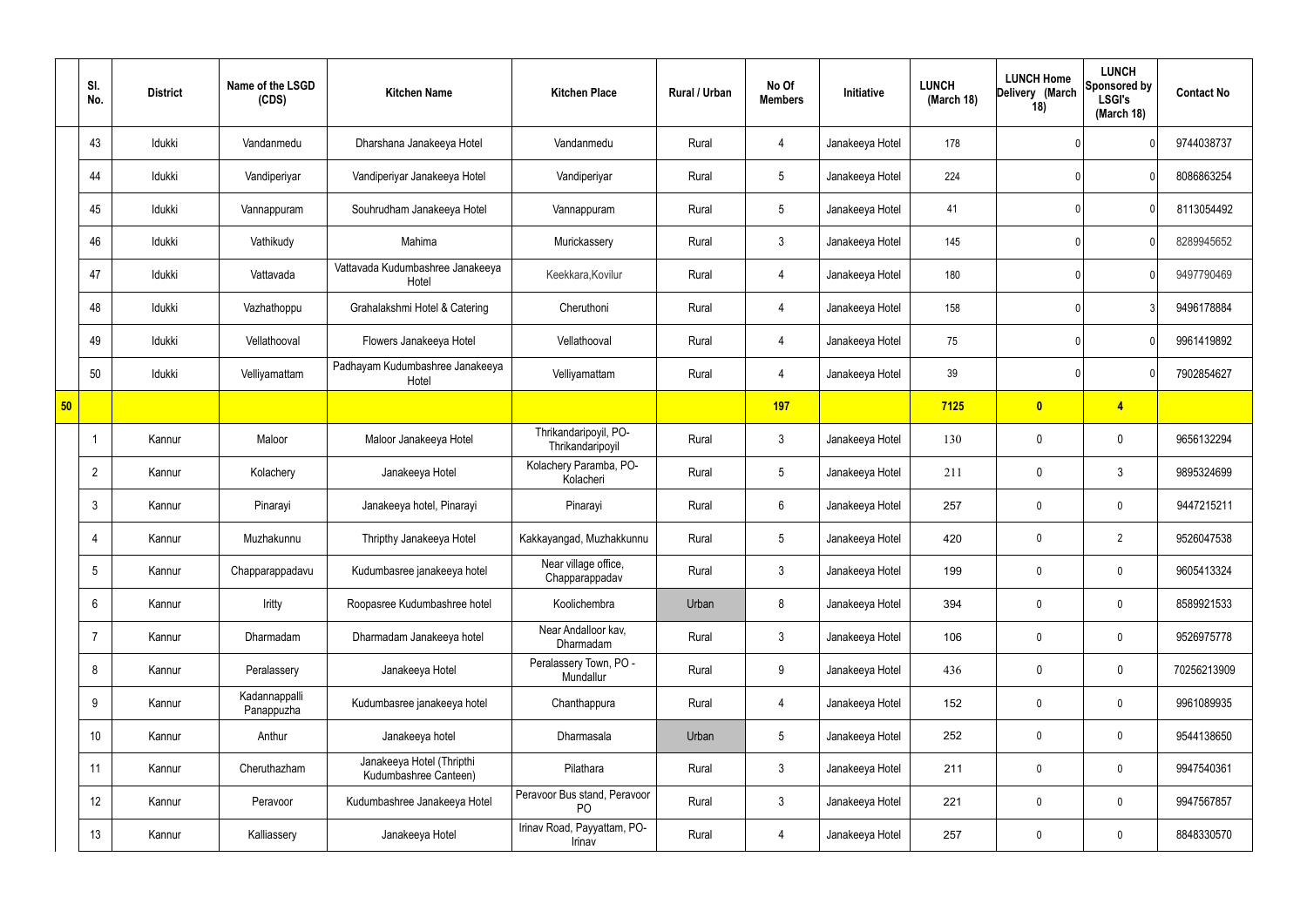| SI.<br>No. | <b>District</b> | Name of the LSGD<br>(CDS) | <b>Kitchen Name</b> | <b>Kitchen Place</b>                          | <b>Rural / Urban</b> | No Of<br><b>Members</b> | Initiative      | <b>LUNCH</b><br>(March 18) | <b>LUNCH Home</b><br>Delivery (March<br>18) | <b>LUNCH</b><br>Sponsored by<br><b>LSGI's</b><br>(March 18) | <b>Contact No</b> |
|------------|-----------------|---------------------------|---------------------|-----------------------------------------------|----------------------|-------------------------|-----------------|----------------------------|---------------------------------------------|-------------------------------------------------------------|-------------------|
| 14         | Kannur          | Panniyannur               | Janakeeya Hotel     | Panoor Block office compound                  | Rural                | 6                       | Janakeeya Hotel | 428                        | $\boldsymbol{0}$                            | $\mathbf 0$                                                 | 9447449875        |
| 15         | Kannur          | Kannapuram                | Janakeeya Hotel     | Chynaclay road, Kannapuram                    | Rural                | 5                       | Janakeeya Hotel | 196                        | $\boldsymbol{0}$                            | $\overline{4}$                                              | 8089127045        |
| 16         | Kannur          | Sreekandapuram            | Janakeeya Hotel     | Sreekandapuram, near bus<br>stand             | Urban                | 5                       | Janakeeya Hotel | 346                        | $\boldsymbol{0}$                            | $\mathbf 0$                                                 | 7591948757        |
| 17         | Kannur          | Thalasseri                | Janakeeya Hotel     | New bus stand, Thalasseri                     | Urban                | $6\overline{6}$         | Janakeeya Hotel | 747                        | $\boldsymbol{0}$                            | $\mathbf 0$                                                 | 9446263864        |
| 18         | Kannur          | Chokli                    | Janakeeya Hotel     | Olavilam, Chokli                              | Rural                | 5                       | Janakeeya Hotel | 160                        | $\boldsymbol{0}$                            | $\mathbf 0$                                                 | 9846892821        |
| 19         | Kannur          | Udayagiri                 | Janakeeya Hotel     | Karthikapuram                                 | Rural                | $\overline{4}$          | Janakeeya Hotel | 296                        | $\boldsymbol{0}$                            | $\mathbf 0$                                                 | 9562375342        |
| 20         | Kannur          | Karivellur Peralam        | Janakeeya Hotel     | Panchayah building,<br>Onakkunnu              | Rural                | $\overline{4}$          | Janakeeya Hotel | 268                        | $\boldsymbol{0}$                            | $\mathbf 0$                                                 | 7025519714        |
| 21         | Kannur          | Muzhappilangad            | Janakeeya Hotel     | Near FCI godown,<br>Muzhappilangad            | Rural                | 5                       | Janakeeya Hotel | 194                        | $\mathbf 0$                                 | $\mathbf 0$                                                 | 7306005267        |
| 22         | Kannur          | Narath                    | Janakeeya Hotel     | Janakeeya Hotel, Kambil,<br>Narath            | Rural                | $\overline{7}$          | Janakeeya Hotel | 181                        | $\boldsymbol{0}$                            |                                                             | 9747441162        |
| 23         | Kannur          | Payyannur                 | Janakeeya Hotel     | Municipality compoud,<br>Payyannur            | Urban                | 3                       | Janakeeya Hotel | 350                        | $\boldsymbol{0}$                            | $\mathbf 0$                                                 | 9526620805        |
| 24         | Kannur          | Kangol Alappadamba        | Janakeeya Hotel     | Mathil, Near Kangol<br>Alappadamba Panchayath | Rural                | $\overline{4}$          | Janakeeya Hotel | 96                         | $\boldsymbol{0}$                            | $\mathbf 0$                                                 | 9495296142        |
| 25         | Kannur          | Naduvil                   | Janakeeya Hotel     | Panchayath compound,<br>Naduvil town          | Rural                | $\overline{4}$          | Janakeeya Hotel | 188                        | $\boldsymbol{0}$                            | $\mathbf 0$                                                 | 7902902490        |
| 26         | Kannur          | Koothuparamba             | Janakeeya Hotel     | Manghad Vayal, Near HSS<br>Koothuparamba, PO- | Urban                | 8                       | Janakeeya Hotel | 313                        | $\mathbf 0$                                 | $\mathbf 0$                                                 | 9645608253        |
| 27         | Kannur          | Kuttiatoor                | Janakeeya Hotel     | Near Panchayath office,<br>Chattukappara      | Rural                | 5                       | Janakeeya Hotel | 102                        | $\mathbf 0$                                 | 8                                                           | 9544644195        |
| 28         | Kannur          | Kathirur                  | Janakeeya Hotel     | Panchayath office building,<br>Kathirur       | Rural                | 5 <sup>5</sup>          | Janakeeya Hotel | 264                        | $\overline{0}$                              | $\mathbf{3}$                                                | 8129404833        |
| 29         | Kannur          | Panoor                    | Janakeeya Hotel     | Elangode, Panoor                              | Urban                | $5\overline{)}$         | Janakeeya Hotel | 218                        | $\mathbf 0$                                 | $\mathbf 0$                                                 | 9605852157        |
| 30         | Kannur          | Chirakkal                 | Janakeeya Hotel     | Chirakkal weavers,<br>Puthiyatheru            | Rural                | 5                       | Janakeeya Hotel | 271                        | $\overline{0}$                              | $\boldsymbol{0}$                                            | 9895854873        |
| 31         | Kannur          | Eranjoli                  | Janakeeya Hotel     | Near Thalassery RTO office,<br>Chungam        | Rural                | 5                       | Janakeeya Hotel | 218                        | $\boldsymbol{0}$                            | $\boldsymbol{0}$                                            | 9656368808        |
| 32         | Kannur          | Payam                     | Janakeeya Hotel     | Near Panchayath office,<br>Madathil           | Rural                | $\overline{4}$          | Janakeeya Hotel | 165                        | $\overline{0}$                              | $\boldsymbol{0}$                                            | 9496554678        |
| 33         | Kannur          | Eramam Kuttoor            | Janakeeya Hotel     | Mathamangalam, Near CDS<br>office             | Rural                | $\overline{4}$          | Janakeeya Hotel | 158                        | $\mathbf 0$                                 | $\boldsymbol{0}$                                            | 9562473576        |
| 34         | Kannur          | Ramanthally               | Janakeeya hotel     | Ramanthally                                   | Rural                | $\overline{4}$          | Janakeeya Hotel | 216                        | $\overline{0}$                              | $\boldsymbol{0}$                                            | 9496705429        |
| $35\,$     | Kannur          | Thripangottur             | Janakeeya Hotel     | Kallikkandy, Thripangottur                    | Rural                | $\mathbf{3}$            | Janakeeya Hotel | 0                          | $\mathbf 0$                                 | $\mathbf 0$                                                 | 9495191659        |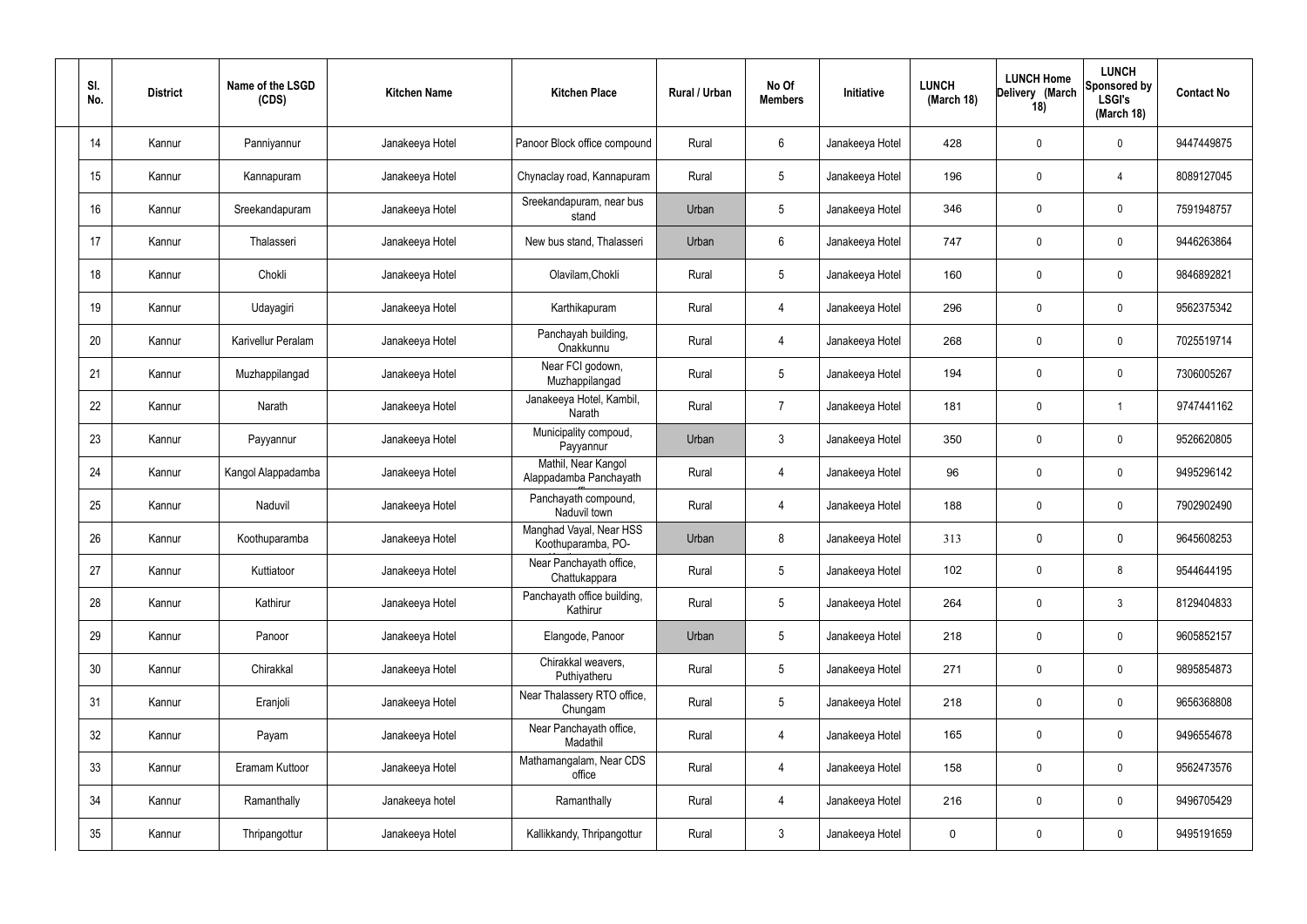|    | SI.<br>No. | <b>District</b> | Name of the LSGD<br>(CDS) | <b>Kitchen Name</b> | <b>Kitchen Place</b>                                           | Rural / Urban | No Of<br><b>Members</b> | Initiative      | <b>LUNCH</b><br>(March 18) | <b>LUNCH Home</b><br>Delivery (March<br>18) | <b>LUNCH</b><br>Sponsored by<br><b>LSGI's</b><br>(March 18) | <b>Contact No</b> |
|----|------------|-----------------|---------------------------|---------------------|----------------------------------------------------------------|---------------|-------------------------|-----------------|----------------------------|---------------------------------------------|-------------------------------------------------------------|-------------------|
|    | 36         | Kannur          | Madayi                    | Janakeeya Hotel     | Eripuram, Near Vrindhavan<br>Residency, PO Pazhayangadi        | Rural         | $\mathbf{3}$            | Janakeeya Hotel | 171                        | 0                                           | -1                                                          | 7561006271        |
|    | 37         | Kannur          | Kelakam                   | Janakeeya Hotel     | Kelakam PO                                                     | Rural         | $\mathbf{3}$            | Janakeeya Hotel | 160                        | 0                                           | $\mathbf 0$                                                 | 8113866296        |
|    | 38         | Kannur          | Kurumathoor               | Janakeeya Hotel     | Near GVHSS, Kurumathoor                                        | Rural         | $\mathbf{3}$            | Janakeeya Hotel | 106                        | 0                                           | $\boldsymbol{0}$                                            | 9633816470        |
|    | 39         | Kannur          | Peringome Vayakkara       | Janakeeya Hotel     | Peringome, Near Police station                                 | Rural         | $5\phantom{.0}$         | Janakeeya Hotel | 130                        | 0                                           | $\mathbf 0$                                                 | 9961413726        |
|    | 40         | Kannur          | Munderi                   | Janakeeya Hotel     | Kanjirode Karakkadu, Munderi                                   | Rural         | 4                       | Janakeeya Hotel | 304                        | 0                                           | $\mathbf 0$                                                 | 8547609196        |
|    | 41         | Kannur          | Anjarakandy               | Janakeeya Hotel     | Panayatham Paramba,<br>Anjarankandy                            | Rural         | 4                       | Janakeeya Hotel | 204                        | $\boldsymbol{0}$                            | $\mathbf 0$                                                 | 9496900755        |
| 90 | 42         | Kannur          | Ayyankkunnu               | Janakeeya Hotel     | Ayyankunnu Panchayth<br>Anghadikkadavu                         | Rural         | 4                       | Janakeeya Hotel | 120                        | $\mathbf 0$                                 | $\boldsymbol{0}$                                            | 9946734976        |
|    | 43         | Kannur          | Padiyoor                  | Janakeeya Hotel     | Padiyoor PO                                                    | Rural         | 4                       | Janakeeya Hotel | 65                         | $\boldsymbol{0}$                            | $\boldsymbol{0}$                                            | 9539028498        |
|    | 44         | Kannur          | Ezhome                    | Janakeeya Hotel     | Pazhayangadi bus stand,<br>Ezhom                               | Rural         | $5\phantom{.0}$         | Janakeeya Hotel | 251                        | $\boldsymbol{0}$                            | $\boldsymbol{0}$                                            | 8086910862        |
|    | 45         | Kannur          | Koodali                   | Janakeeya Hotel     | Near Koodali Panchayath<br>Office, Kololam, PO -<br>Edavannoor | Rural         | 4                       | Janakeeya Hotel | 196                        | 0                                           | $\boldsymbol{0}$                                            | 9526524230        |
|    | 46         | Kannur          | Pappinisseri              | Janakeeya Hotel     | Near EMS Smaraka Govt.<br>Higher secondary school,             | Rural         | 4                       | Janakeeya Hotel | 250                        | $\boldsymbol{0}$                            | $\mathbf 0$                                                 | 9605727307        |
|    | 47         | Kannur          | Mattannur                 | Janakeeya Hotel     | Near Municipality office,<br>Mattannur                         | Urban         | $\sqrt{5}$              | Janakeeya Hotel | 312                        | $\boldsymbol{0}$                            | $\mathbf 0$                                                 | 7510706897        |
|    | 48         | Kannur          | Chenghalayi               | Janakeeya Hotel     | Valakai, Chenghalayi                                           | Rural         | $\mathbf{3}$            | Janakeeya Hotel | 102                        | $\mathbf 0$                                 | $\boldsymbol{0}$                                            | 8547696233        |
|    | 49         | Kannur          | Pattiam                   | Janakeeya Hotel     | Cheruvancheri PO,<br>Cheruvancheri                             | Rural         | $\overline{4}$          | Janakeeya Hotel | 242                        | $\pmb{0}$                                   | $\mathbf 0$                                                 | 7025025275        |
|    | 50         | Kannur          | Thaliparamba              | Janakeeya Hotel     | Municipality compoud,<br>Thaliparamba                          | Urban         | $\overline{4}$          | Janakeeya Hotel | 156                        | $\pmb{0}$                                   | $\mathbf 0$                                                 | 8547849019        |
|    | 51         | Kannur          | Payyavoor                 | Janakeeya Hotel     | Payyavoor - PO, Payyavoor                                      | Rural         | $5\phantom{.0}$         | Janakeeya Hotel | 277                        | 0                                           | $\mathbf 0$                                                 | 9495311608        |
|    | 52         | Kannur          | Kottiyoor                 | Janakeeya Hotel     | Neendunokki, Kottiyoor - PO                                    | Rural         | $5\overline{)}$         | Janakeeya Hotel | 124                        | 0                                           | $\mathbf 0$                                                 | 6282565854        |
|    | 53         | Kannur          | Kunnothparamba            | Janakeeya Hotel     | Kunnothparamba PO,<br>Kunnothparamba                           | Rural         | $\mathbf{3}$            | Janakeeya Hotel | 298                        | 0                                           | $\mathbf 0$                                                 | 8156840487        |
|    | 54         | Kannur          | Pariyaram                 | Janakeeya Hotel     | Near Panchayath Office,<br>Chithappile poyil, Pariyaram        | Rural         | $\overline{4}$          | Janakeeya Hotel | 148                        | $\boldsymbol{0}$                            | $\pmb{0}$                                                   | 9744385083        |
|    | 55         | Kannur          | Kunjimangalam             | Janakeeya Hotel     | Old Post office building,<br>Andamkovil, Kunjimangalam         | Rural         | $\overline{4}$          | Janakeeya Hotel | 133                        | $\pmb{0}$                                   | $\mathbf 0$                                                 | 9526981326        |
|    | 56         | Kannur          | Thillenkeri               | Janakeeya Hotel     | Thekkam poyil, Near Uliyil<br>Town                             | Rural         | $\mathbf{3}$            | Janakeeya Hotel | 322                        | 0                                           | $\mathbf 0$                                                 | 9745059451        |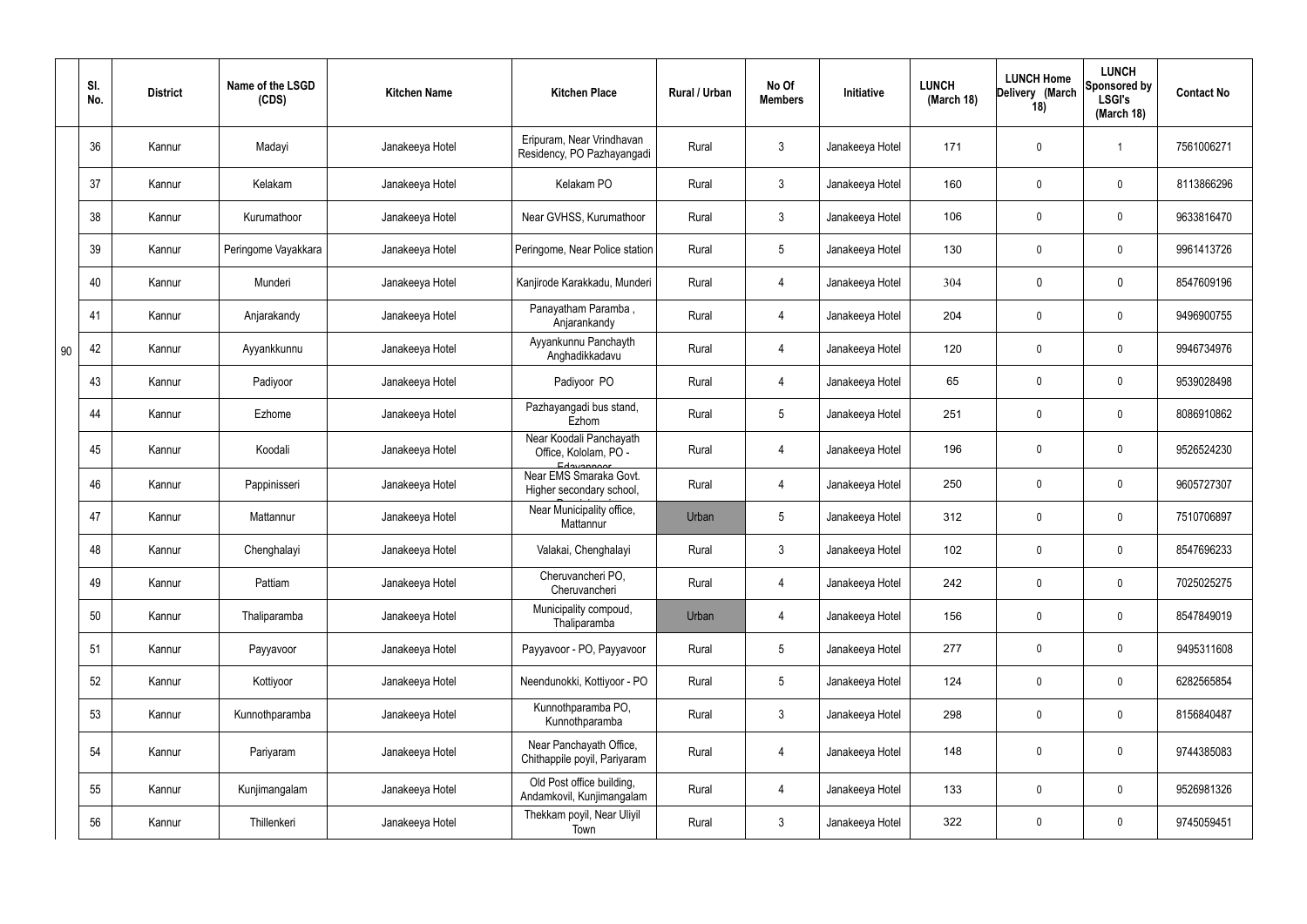| SI.<br>No. | <b>District</b> | Name of the LSGD<br>(CDS) | <b>Kitchen Name</b>                          | <b>Kitchen Place</b>                          | Rural / Urban | No Of<br><b>Members</b> | Initiative      | <b>LUNCH</b><br>(March 18) | <b>LUNCH Home</b><br>Delivery (March<br>18) | <b>LUNCH</b><br>Sponsored by<br><b>LSGI's</b><br>(March 18) | <b>Contact No</b> |
|------------|-----------------|---------------------------|----------------------------------------------|-----------------------------------------------|---------------|-------------------------|-----------------|----------------------------|---------------------------------------------|-------------------------------------------------------------|-------------------|
| 57         | Kannur          | Chittariparamba           | Janakeeya Hotel                              | Poovathinkeezhil, PO-<br>Chittariparamba      | Rural         | $6\phantom{.}6$         | Janakeeya Hotel | 168                        | 0                                           | $\mathbf 0$                                                 | 8943506825        |
| 58         | Kannur          | Mayyil                    | Janakeeya Hotel                              | Near Mayyil Panchayath office,<br>Mayyil      | Rural         | 4                       | Janakeeya Hotel | 160                        | 0                                           | $\mathbf 0$                                                 | 9526072638        |
| 59         | Kannur          | Cherukunnu                | Janakeeya Hotel                              | Pallichal, PO - Cherukunnu,<br>Pin -670301    | Rural         | $\overline{4}$          | Janakeeya Hotel | 180                        | 0                                           | $\mathbf 0$                                                 | 8547361298        |
| 60         | Kannur          | Aaralam                   | Janakeeya Hotel                              | Athikkal, PO - Keezhpally                     | Rural         | $5\phantom{.0}$         | Janakeeya Hotel | 215                        | 0                                           | $\mathbf 0$                                                 | 9961285762        |
| 61         | Kannur          | Alakkode                  | Janakeeya Hotel                              | Therthally, Therthally PO,<br>Alakkode        | Rural         | $5\overline{)}$         | Janakeeya Hotel | 360                        | 0                                           | $\mathbf 0$                                                 | 8547045070        |
| 62         | Kannur          | Malappattam               | Janakeeya Hotel                              | Near Malappattam<br>panchayath, Malappattam   | Rural         | $\mathbf{3}$            | Janakeeya Hotel | 186                        | 0                                           | $\mathbf 0$                                                 | 9400571842        |
| 63         | Kannur          | Kanichar                  | Janakeeya Hotel                              | Kanichar PO, Kanichar                         | Rural         | $\mathbf{3}$            | Janakeeya Hotel | 238                        | 0                                           | $\mathbf 0$                                                 | 9526167667        |
| 64         | Kannur          | Mokeri                    | Kudumbashree Janakeeya Hotel,<br>Mokeri      | Vallangad, Mokeri                             | Rural         | $5\overline{)}$         | Janakeeya Hotel | 253                        | 0                                           | $\mathbf 0$                                                 | 9947037223        |
| 65         | Kannur          | Anjarakandy 2             | Kudumbashree Janakeeya Hotel,<br>Anjarakandy | Kavinmoola, Anjarakandy                       | Rural         | $5\overline{)}$         | Janakeeya Hotel | 211                        | 0                                           | $\mathbf 0$                                                 | 9446657510        |
| 66         | Kannur          | Newmahi                   | Kudumbashree Janakeeya Hotel                 | Newmahi bridge, Newmahi                       | Rural         | $\mathbf{3}$            | Janakeeya Hotel | 259\$                      | 0\$                                         | 0\$                                                         | 9946056862        |
| 67         | Kannur          | Keezhallur                | Janakeeya Hotel                              | Kummanam, Elambara                            | Rural         | $\mathbf{3}$            | Janakeeya Hotel | 217                        | $\boldsymbol{0}$                            | $\mathbf 0$                                                 | 9947648580        |
| 68         | Kannur          | Chembilode                | Janakeeya hotel                              | Chakkarakal bus stand,<br>mowanchery          | Rural         | $5\overline{)}$         | Janakeeya Hotel | 654                        | $\mathbf 0$                                 | $\mathbf 0$                                                 | 9847951631        |
| 69         | Kannur          | vengad                    | Janakeeya hotel                              | mambaram                                      | Rural         | 6                       | Janakeeya Hotel | 213                        | 0                                           | $\mathbf 0$                                                 | 7902970902        |
| 70         | Kannur          | Azhikode                  | Janakeeya hotel                              | vankulathvayayal                              | Rural         | 4                       | Janakeeya Hotel | 160                        | $\boldsymbol{0}$                            | $\mathbf 0$                                                 | 9895910633        |
| 71         | Kannur          | Kolayad                   | Janakeeya hotel                              | kolayad                                       | rural         | $\mathbf{3}$            | janakeeya hotel | 155                        | $\pmb{0}$                                   | $\mathbf 0$                                                 | 8592065431        |
| 72         | Kannur          | valapattanam              | janakeeya hotel                              | mill road, valapattanam                       | rural         | $\mathbf{3}$            | janakeeya hotel | $\pmb{0}$                  | $\pmb{0}$                                   | $\mathbf 0$                                                 | 9061345312        |
| 73         | Kannur          | Anthur 2                  | annapoorna janakeeya hotel                   | paliyath valapp, po morazha                   | urban         | $\mathbf{3}$            | janakeeya hotel | 189                        | $\pmb{0}$                                   | $\mathbf 0$                                                 | 9526183004        |
| 74         | Kannur          | payyannur 2               | janakeeya hotel                              | kaniyeri, po vellur                           | urban         | $\mathfrak{Z}$          | janakeeya hotel | 45                         | $\pmb{0}$                                   | $\mathbf 0$                                                 | 8301817232        |
| 75         | Kannur          | cherupuzha                | janakeeya hotel                              | near panjayath office,<br>cherupuzha, 670511  | rural         | $\overline{4}$          | janakeeya hotel | 378                        | $\pmb{0}$                                   | $\mathbf 0$                                                 | 8547114024        |
| 76         | Kannur          | Eruvessy                  | Janakeeya hotel                              | Panchayath office road,<br>Chemberi           | Rural         | $\overline{4}$          | Janakeeya hotel | 230                        | $\pmb{0}$                                   | $\mathbf 0$                                                 | 9544893463        |
| 77         | Kannur          | Pattuvam                  | Janakeeya Hotel                              | Near Pattuvam panchayath<br>office, Pattuvam  | Rural         | $5\overline{)}$         | Janakeeya hotel | 157                        | $\pmb{0}$                                   | $\mathbf 0$                                                 | 9539731430        |
| 78         | Kannur          | Mangattidom               | Janakeeya Hotel                              | Kaitheri idam, Nirmalagiri PO,<br>Mangattidom | Rural         | $\overline{7}$          | Janakeeya hotel | 169                        | $\pmb{0}$                                   | $\overline{0}$                                              | 9207253934        |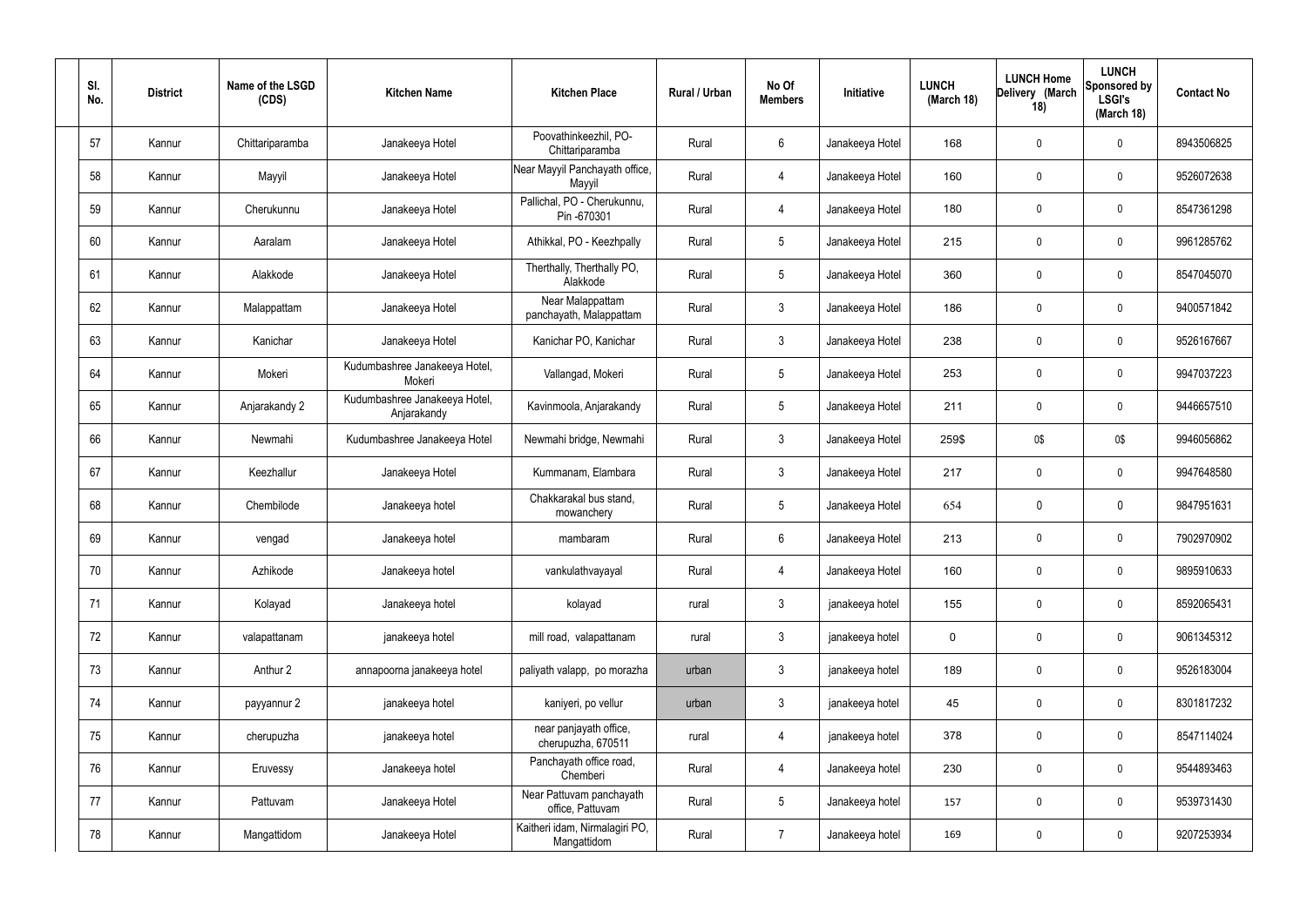|    | SI.<br>No.      | <b>District</b> | Name of the LSGD<br>(CDS) | <b>Kitchen Name</b>             | <b>Kitchen Place</b>                                        | Rural / Urban | No Of<br><b>Members</b> | Initiative      | <b>LUNCH</b><br>(March 18) | <b>LUNCH Home</b><br>Delivery (March<br>18) | <b>LUNCH</b><br>Sponsored by<br><b>LSGI's</b><br>(March 18) | <b>Contact No</b> |
|----|-----------------|-----------------|---------------------------|---------------------------------|-------------------------------------------------------------|---------------|-------------------------|-----------------|----------------------------|---------------------------------------------|-------------------------------------------------------------|-------------------|
|    | 79              | Kannur          | Panoor                    | Janakeeya Hotel                 | Thundayi peedika, Pukkom,<br>Panoor PO                      | Urban         | $5\phantom{.0}$         | Janakeeya hotel | 231                        | $\mathbf 0$                                 | $\mathbf 0$                                                 | 9605852157        |
|    | 80              | Kannur          | Kottayam                  | Janakeeya hotel                 | Kottayam malabar, Kottayam<br>panchayath building, Kottayam | Rural         | $5\phantom{.0}$         | Janakeeya hotel | 151                        | $\mathbf 0$                                 | $\mathbf 0$                                                 | 9656672187        |
|    | 81              | Kannur          | Ulikkal                   | Janakeeya hotel                 | Vattiyam thodu (po) Mattara,<br><b>Ulikkal, 670705</b>      | Rural         | $5\phantom{.0}$         | Janakeeya hotel | 107                        | $\mathbf 0$                                 | $\mathbf 0$                                                 | 8086777517        |
|    | 82              | Kannur          | Kadambur                  | Janakeeya hotel                 | Kadachira, Kadambur                                         | Rural         | $5\overline{)}$         | Janakeeya hotel | 146                        | $\mathbf 0$                                 | $\mathbf 0$                                                 | 9847178332        |
|    | 83              | Kannur          | Irikkoor                  | Janakeeya hotel                 | Peruvalathuparambu, PO -<br>Irikkoor                        | Rural         | $\overline{4}$          | Janakeeya hotel | 141                        | $\mathbf 0$                                 | $\mathbf 0$                                                 | 9746864255        |
|    | 84              | Kannur          | Mattool                   | Janakeeya hotel                 | Mattool central, Mattool                                    | Rural         | $5\phantom{.0}$         | Janakeeya hotel | $\mathbf 0$                | $\mathbf 0$                                 | $\mathbf 0$                                                 | 9895321842        |
|    | 85              | Kannur          | Thalasseri -2             | Janakeeya hotel                 | Thalayi harbour, Thalasseri                                 | Urban         | $5\phantom{.0}$         | Janakeeya hotel | 179                        | $\mathbf 0$                                 | $\mathbf 0$                                                 | 9605745402        |
|    | 86              | Kannur          | Kannur                    | Janakeeya hotel                 | Pallipoyil division, Kannur<br>corporation                  | Urban         | $\mathbf{3}$            | Janakeeya hotel | 136                        | $\mathbf 0$                                 | $\mathbf 0$                                                 | 9745243643        |
|    | 87              | Kannur          | Ulikkal                   | Janakeeya hotel                 | Manikkadavu PO,<br>Manikkadadavu - 670705                   | Rural         | $5\phantom{.0}$         | Janakeeya hotel | 136                        | $\mathbf 0$                                 | $\mathbf 0$                                                 | 8547972988        |
|    | 88              | Kannur          | payam                     | Janakeeya hotel                 | vallithod, Kiliyanthara po<br>670706                        | Rural         | $5\phantom{.0}$         | Janakeeya Hotel | 274                        | $\mathbf 0$                                 | $\mathbf 0$                                                 | 8848760234        |
|    | 89              | Kannur          | Naduvil                   | Janakeeya Hotel                 | karuvanchal                                                 | Rural         | $6\overline{6}$         | janakeeya hotel | 205                        | $\mathbf 0$                                 | $\mathbf 0$                                                 | 9495191934        |
|    | 90              | Kannur          | Mattanur-2                | Janakeeya Hotel                 | Uruvachal                                                   | Urban         |                         | Janakeeya Hotel | 215                        | $\mathbf 0$                                 | $\mathbf 0$                                                 | 9400477400        |
| 90 |                 |                 |                           |                                 |                                                             |               | 396                     |                 | 19410                      | $\mathbf 0$                                 | 22                                                          |                   |
|    |                 | kasaragod       | kayyur cheemeni           | janakeeya hotel cheemeni        | cheemeni                                                    | Rural         | 4                       | janakeeya hotel | 195                        |                                             |                                                             |                   |
|    | $\overline{2}$  | Kasaragod       | Pilicode                  | Janakeeya Hotel, Pilicode       | Kalikkadavu                                                 | Rural         | 4                       | Janakeeya Hotel | 195                        | $\pmb{0}$                                   | $\mathbf 0$                                                 | 9944087661        |
|    | $\mathfrak{Z}$  | Kasaragod       | Kodom belur               | janakeeya hotel kalichanadukkam | Kalichanadukkam                                             | Rural         | $\overline{4}$          | Janakeeya Hotel | 121                        | $\pmb{0}$                                   | $\mathbf 0$                                                 | 9562820280        |
|    | $\overline{4}$  | Kasaragod       | Chemnad                   | Oruma janakeeya hotel           | Koliyadkam                                                  | Rural         | $5\phantom{.0}$         | Janakeeya Hotel | 292                        | $\pmb{0}$                                   | $\mathbf 0$                                                 | 9567660603        |
|    | $5\phantom{.0}$ | Kasaragod       | Trikarpur                 | Janakeeya Hotel                 | Trikaripur                                                  | Rural         | $5\phantom{.0}$         | Janakeeya Hotel | 308                        | $\pmb{0}$                                   | $\mathbf 0$                                                 | 8086392698        |
|    | 6               | Kasaragod       | Panathady                 | janakeeya hotel panthoor        | Panathoor                                                   | Rural         | $\overline{4}$          | Janakeeya Hotel | 100                        | $\pmb{0}$                                   | $\mathbf 0$                                                 | 8943109804        |
|    | $\overline{7}$  | Kasaragod       | West eleri                | Thripthi Janakeeya hotel        | Bheemanadi                                                  | Rural         | 4                       | Janakeeya Hotel | 265                        | $\pmb{0}$                                   | $\mathbf 0$                                                 | 9497847040        |
|    | 8               | Kasaragod       | Madikai                   | Salkara Janakeeya hotel         | Madikai                                                     | Rural         | $\mathfrak{Z}$          | Janakeeya Hotel | 120                        | $\pmb{0}$                                   | $\mathbf 0$                                                 | 8281850733        |
|    | 9               | Kasaragod       | Valiyaparamba             | Janakeeya hotel                 | Valiyaparamba                                               | Rural         | $3\phantom{.0}$         | Janakeeya Hotel | 95                         | $\pmb{0}$                                   | $\boldsymbol{0}$                                            | 9745962447        |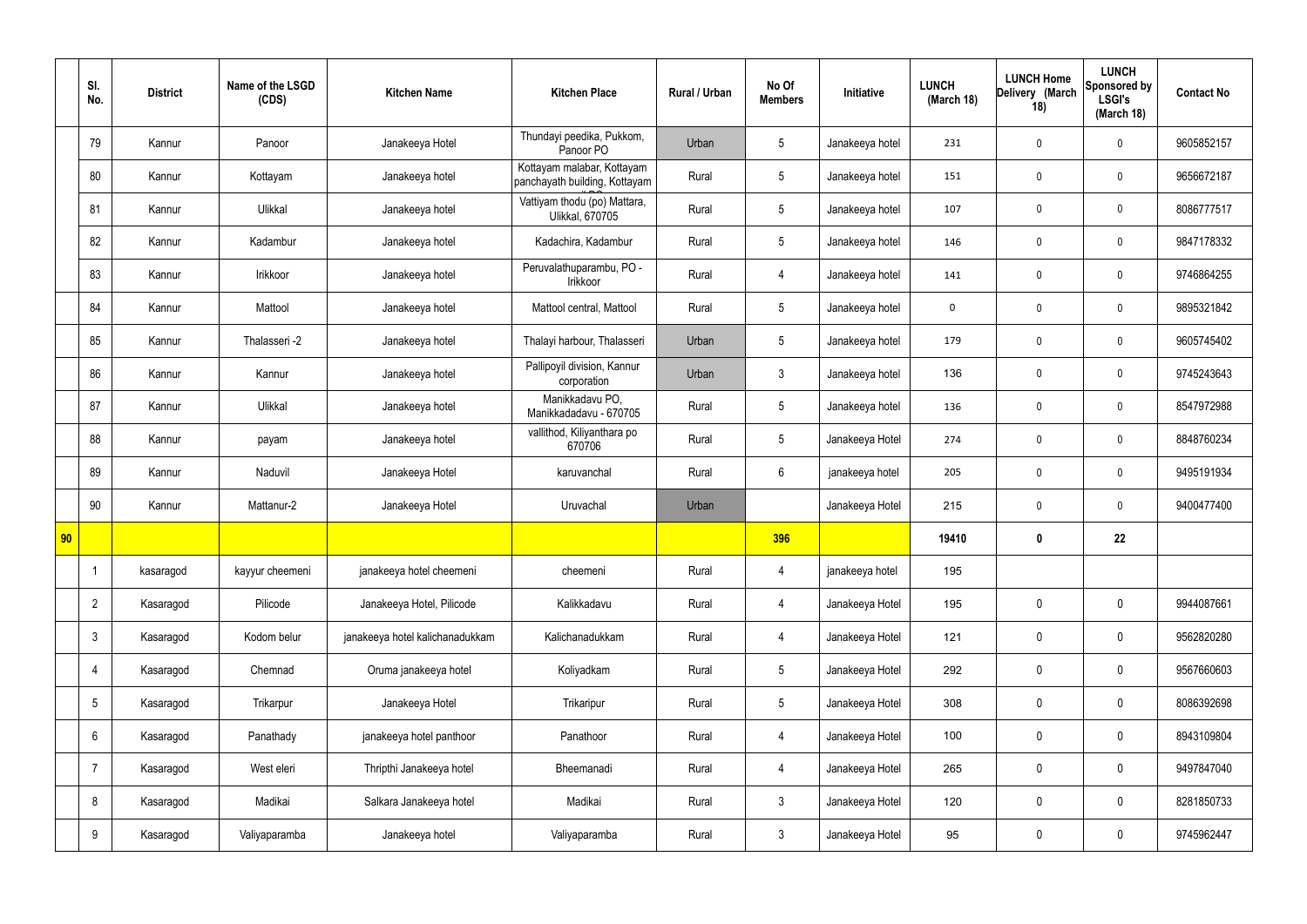| SI.<br>No.      | <b>District</b> | Name of the LSGD<br>(CDS) | <b>Kitchen Name</b> | <b>Kitchen Place</b>  | Rural / Urban | No Of<br><b>Members</b> | Initiative      | <b>LUNCH</b><br>(March 18) | <b>LUNCH Home</b><br>Delivery (March<br>18) | <b>LUNCH</b><br>Sponsored by<br><b>LSGI's</b><br>(March 18) | <b>Contact No</b> |
|-----------------|-----------------|---------------------------|---------------------|-----------------------|---------------|-------------------------|-----------------|----------------------------|---------------------------------------------|-------------------------------------------------------------|-------------------|
| 10              | Kasaragod       | Ajanur                    | Janakeeya hotel     | Vellikkoth            | Rural         | $\mathbf{3}$            | Janakeeya Hotel | $\mathbf 0$                | $\mathbf 0$                                 | $\mathbf 0$                                                 | 7558068272        |
| 11              | Kasaragod       | Badiadka                  | Janakeeya hotel     | Badiadka              | Rural         | $\overline{4}$          | Janakeeya Hotel | 80                         | $\pmb{0}$                                   | $\mathbf 0$                                                 | 9539359291        |
| 12              | Kasaragod       | Kuttikkol                 | Janakeeya hotel     | Kuttikkol             | Rural         | $\overline{4}$          | Janakeeya Hotel | 117                        | $\pmb{0}$                                   | $\mathbf 0$                                                 | 8547062480        |
| 13              | Kasaragod       | Delampadi                 | Janakeeya hotel     | Delampadi             | Rural         | $\overline{4}$          | Janakeeya hotel | 133                        | $\pmb{0}$                                   | $\mathbf 0$                                                 | 9496702505        |
| 14              | Kasaragod       | Meenja                    | Janakeeya hotel     | Miyapadav             | Rural         | $\overline{4}$          | Janakeeya Hotel | 68                         | $\pmb{0}$                                   | $\mathbf 0$                                                 | 9497161960        |
| 15              | Kasaragod       | Puthige                   | Janakeeya hotel     | Puthige               | Rural         | $\mathbf{3}$            | Janakeeya hotel | 53                         | $\pmb{0}$                                   | $\mathbf 0$                                                 | 8592071686        |
| 16              | Kasaragod       | Bedaduka                  | Janakeeya hotel     | Kundamkuzhi           | Rural         | $\mathbf{3}$            | Janakeeya hotel | 156                        | $\pmb{0}$                                   | $\mathbf 0$                                                 | 8281092860        |
| 17              | Kasaragod       | muliyar                   | Janakeeya Hotel     | Bovikanam             | Rural         | 9                       | Janakeeya Hotel | 344                        | $\pmb{0}$                                   | $\mathbf 0$                                                 | 7034632654        |
| 18              | Kasaragod       | Pallikara                 | Janakeeya Hotel     | Pallikara             | Rural         | $\overline{4}$          | Janakeeya Hotel | 278                        | $\pmb{0}$                                   | $\mathbf 0$                                                 | 7034016505        |
| 19              | Kasaragod       | Kinanoor karinthalam      | Janakeeya Hotel     | Parappa               | Rural         | $5\overline{)}$         | Janakeeya hotel | 216                        | $\pmb{0}$                                   | $\mathbf 0$                                                 | 9526063885        |
| 20              | Kasaragod       | Nileswaram                | Janakeeya Hotel     | Nileswaram market     | Urban         | $\overline{5}$          | Janakeeya hotel | 368                        | $\pmb{0}$                                   | $\mathbf 0$                                                 | 6235177323        |
| 21              | Kasaragod       | Kanhangad 1               | Janakeeya hotel     | Kanhangad town        | Urban         | $5\phantom{.0}$         | Janakeeya hotel | \$385                      | $\pmb{0}$                                   | $\mathbf 0$                                                 | 8111858204        |
| 22              | Kasaragod       | Kanhangad 1               | Janakeeya hotel     | Nr.Mini civil station | Urban         | $\mathfrak{Z}$          | Janakeeya hotel | 175                        | 125                                         | $\mathbf 0$                                                 | 9495561250        |
| 23              | Kasaragod       | Paivalige                 | Janakeeya hotel     | Paivalige             | Rural         | $\overline{4}$          | Janakeeya hotel | 95                         | $\pmb{0}$                                   | $\mathbf 0$                                                 | 7356491447        |
| 24              | Kasaragod       | Manjeswaram               | Janakeeya Hotel     | Manjeswaram           | Rural         | $\overline{4}$          | Janakeeya Hotel | 96                         | $\pmb{0}$                                   | $\mathbf 0$                                                 | 9562867549        |
| 25              | Kasaragod       | Kanhangad 2               | Janakeeya Hotel     | Kottrachal            | Urban         | $\mathbf{3}$            | Janakeeya Hotel | 165                        | $\pmb{0}$                                   | $\mathbf 0$                                                 | 7025961094        |
| 26              | Kasaragod       | Cheruvathur               | Janakeeya hotel     | Kavumchira            | Rural         | $5\phantom{.0}$         | Janakeeya Hotel | 190                        | $\pmb{0}$                                   | $\mathbf 0$                                                 | 9562358039        |
| 27              | Kasaragod       | Padne                     | Janakeeya Hotel     | Nadakkavu             | Rural         | $\mathbf{3}$            | Janakeeya Hotel | 226                        | $\pmb{0}$                                   | $\mathbf 0$                                                 | 9744087661        |
| 28              | Kasaragod       | Kasaragod                 | Janakeeya Hotel     | Kasaragod             | Urban         | $\overline{4}$          | Janakeeya Hotel | 200                        | $\pmb{0}$                                   | $\mathbf 0$                                                 | 9633400269        |
| 29              | Kasarkode       | Pallikkara                | Janakeeya Hotel     | Perladukkam           | Rural         | $\overline{4}$          | Janakeeya Hotel | 318                        | $\pmb{0}$                                   | $\mathbf 0$                                                 | 9544582935        |
| 30 <sup>°</sup> | Kasargode       | Kumbala                   | Janakeeya Hotel     | Kumbala               | Rural         | $\mathbf{3}$            | Janakeeya Hotel | 43                         | $\pmb{0}$                                   | $\mathbf 0$                                                 | 7012142329        |
| 31              | Kasargode       | Karadka                   | Janakeeya Hotel     | Mulleria              | Rural         | $\overline{7}$          | Janakeeya Hotel | 100                        | $\pmb{0}$                                   | $\boldsymbol{0}$                                            | 8281395910        |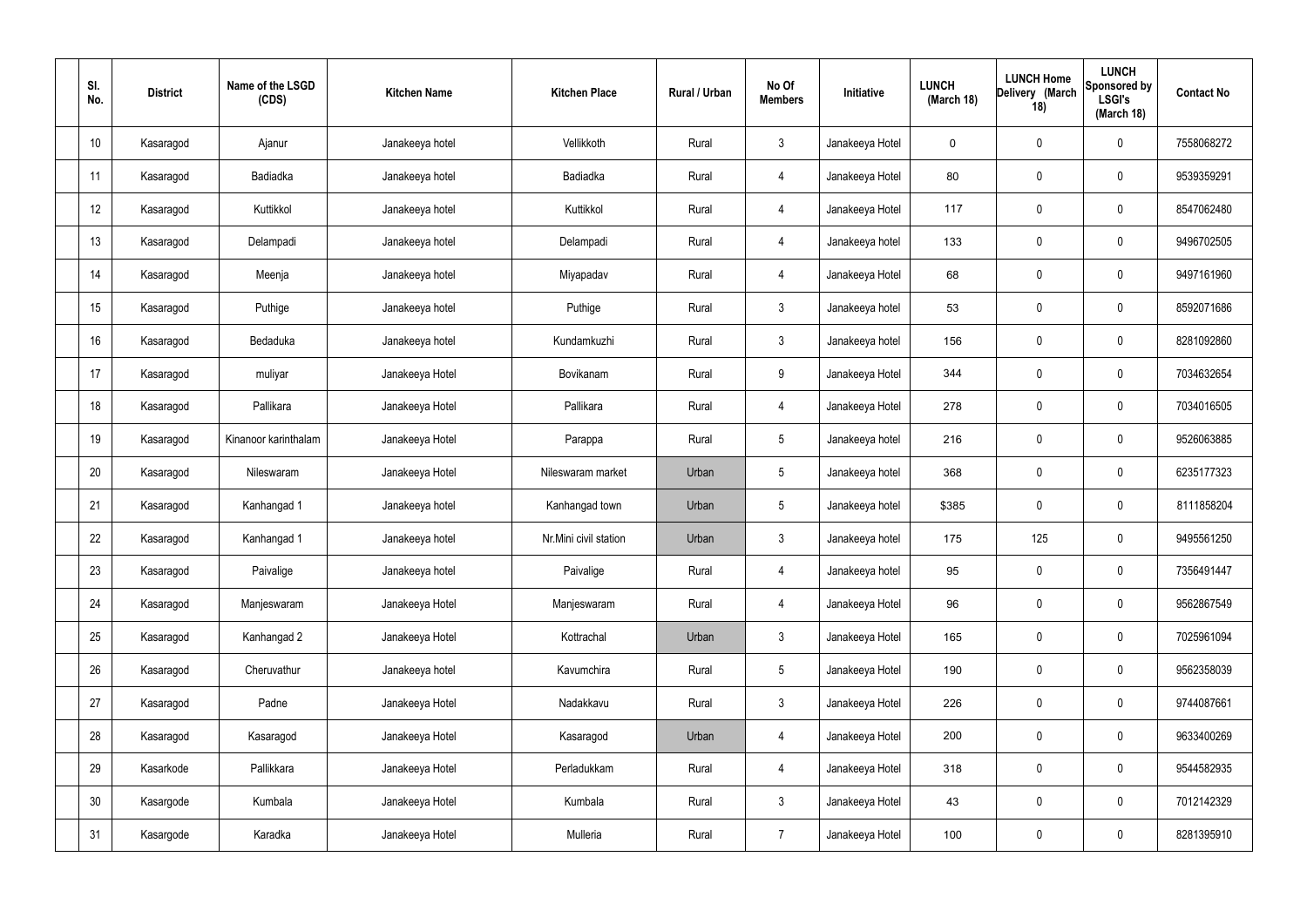|    | SI.<br>No.           | <b>District</b> | Name of the LSGD<br>(CDS) | <b>Kitchen Name</b>          | <b>Kitchen Place</b>                 | Rural / Urban | No Of<br><b>Members</b> | Initiative      | <b>LUNCH</b><br>(March 18) | <b>LUNCH Home</b><br>Delivery (March<br>18) | <b>LUNCH</b><br>Sponsored by<br><b>LSGI's</b><br>(March 18) | <b>Contact No</b> |
|----|----------------------|-----------------|---------------------------|------------------------------|--------------------------------------|---------------|-------------------------|-----------------|----------------------------|---------------------------------------------|-------------------------------------------------------------|-------------------|
|    | 32                   | Kasaragode      | Vorkady                   | Janakeeya Hotel              | Vorkady                              | Rural         | 3                       | Janakeeya Hotel | $\mathbf 0$                | $\pmb{0}$                                   | $\mathbf 0$                                                 | 8547223339        |
|    | 33                   | Kasaragode      | Balal                     | Janakeeya hotel              | Balal                                | Rural         | 3                       | Janakeeya hotel | 92                         | $\mathbf 0$                                 | $\mathbf 0$                                                 | 7510839676        |
|    | 34                   | Kasaragod       | Nileswaram                | mahima janakeeya hotel       | kanichira                            | urban         | 4                       | janakeeya hotel | 161                        | $\pmb{0}$                                   | $\mathbf 0$                                                 | 8590121681        |
|    | 35                   | Kasaragode      | Kallar                    | janakeeya hotel              | kallar                               | rural         | $\overline{4}$          | janakeeya hotel | 161                        | $\pmb{0}$                                   | $\mathbf 0$                                                 | 9562820280        |
|    | 36                   | Kasaragode      | Mangalpady                | janakeeya hotel              | mangalpady                           | rural         | 4                       | janakeeya hotel | 0                          | $\pmb{0}$                                   | $\mathbf 0$                                                 | 9633488309        |
|    | 37                   | kasaragod       | Uduma                     | granma janakeeya hotel       | palakkunnu                           | Rural         | $\overline{4}$          | janakeeya hotel | 403                        | $\pmb{0}$                                   | $\mathbf 0$                                                 | 8129957159        |
|    | 38                   | Kasaragod       | pullur periya             | Salkara Janakeeya hotel      | periya                               | Rural         | $5\overline{)}$         | janakeeya hotel | 398                        | $\pmb{0}$                                   | $\mathbf 0$                                                 | 8547309266        |
|    | 39                   | kasaragod       | kumbadaje                 | janakeeya hotel              | kumbadaje                            | Rural         | 3                       | janakeeya hotel | 59                         | $\pmb{0}$                                   | $\mathbf 0$                                                 | 8593848698        |
|    | 40                   | Kasaragod       | Chengala                  | Janakeeya Hotel              | Cherkkala                            | Rural         | 3                       | Janakeeya Hotel | $\mathbf 0$                | $\pmb{0}$                                   | $\mathbf 0$                                                 |                   |
|    | 41                   | kasaragod       | East eleri                | janakeeya hotel              | east eleri                           | Rural         | $3\phantom{a}$          | janakeeya hotel | 140                        | $\pmb{0}$                                   | $\mathbf 0$                                                 |                   |
|    | 42                   | kasaragod       | karadka                   | janakeeya hotel              | karmam thody                         | Rural         | 10                      | janakeeya hotel | 80                         | $\pmb{0}$                                   | $\mathbf 0$                                                 |                   |
|    | 43                   | kasargod        | madhur                    | janakeeya hotel              | madhur                               | Rural         |                         | janakeeya hotel | 217                        |                                             |                                                             |                   |
| 43 |                      |                 |                           |                              |                                      |               | 175                     |                 | 7208                       | $\bf{0}$                                    | $\boldsymbol{0}$                                            |                   |
|    | $\blacktriangleleft$ | Kollam          | Chathannur                | Memsahib                     | Sheemaaty junction                   | Rural         | 5 <sup>5</sup>          | Janakeeya Hotel | 293                        | $\mathbf 0$                                 | $\mathbf 0$                                                 | 9446246685        |
|    | $\overline{2}$       | Kollam          | Melila                    | <b>Atham Unit</b>            | Melila                               | Rural         | $\overline{7}$          | Janakeeya Hotel | 232                        | $\pmb{0}$                                   | $\mathbf 0$                                                 | 9961178040        |
|    | $\mathbf{3}$         | Kollam          | Kulakkada                 | Ruchi Snacks & Catering Unit | Poovattoor                           | Rural         | $\overline{4}$          | Janakeeya Hotel | 186                        | $\pmb{0}$                                   | $\mathbf 0$                                                 | 7907941183        |
|    | 4                    | Kollam          | Ittiva                    | Nanma Janakeeya hotel        | Kattampally                          | Rural         | $5\overline{)}$         | Janakeeya Hotel | $\mathbf 0$                | $\pmb{0}$                                   | $\mathbf 0$                                                 | 9809171887        |
|    | 5                    | Kollam          | Sooranad North            | Nanma catering unit          | Sooranadu higher secondary<br>school | Rural         | 5 <sub>5</sub>          | Janakeeya Hotel | 197                        | $\pmb{0}$                                   | $\mathbf 0$                                                 | 9846082469        |
|    | 6                    | Kollam          | Clappana                  | Bismi catering               | Palakulangara                        | Rural         | 5 <sup>5</sup>          | Janakeeya Hotel | 92                         | $\pmb{0}$                                   | $\mathbf 0$                                                 | 9847901413        |
|    | $\overline{7}$       | Kollam          | Mayyanad                  | Krishnas Janakeeya hotel     | Eravipuram                           | Rural         | $3\phantom{a}$          | Janakeeya Hotel | 164                        | $\pmb{0}$                                   | $\mathbf 0$                                                 | 9656477455        |
|    | 8                    | Kollam          | Mayyanad                  | Souhridha Janakeeya hotel    | Pattarumukku,                        | Rural         | 9                       | Janakeeya Hotel | 239                        | $\pmb{0}$                                   | $\mathbf 0$                                                 | 7902645448        |
|    | 9                    | Kollam          | Kulasekharapuram          | adi sakthi                   | Puthentheruvu.                       | Rural         | 5 <sub>5</sub>          | Janakeeya Hotel | 198                        | $\pmb{0}$                                   | $\boldsymbol{0}$                                            | 9656890790        |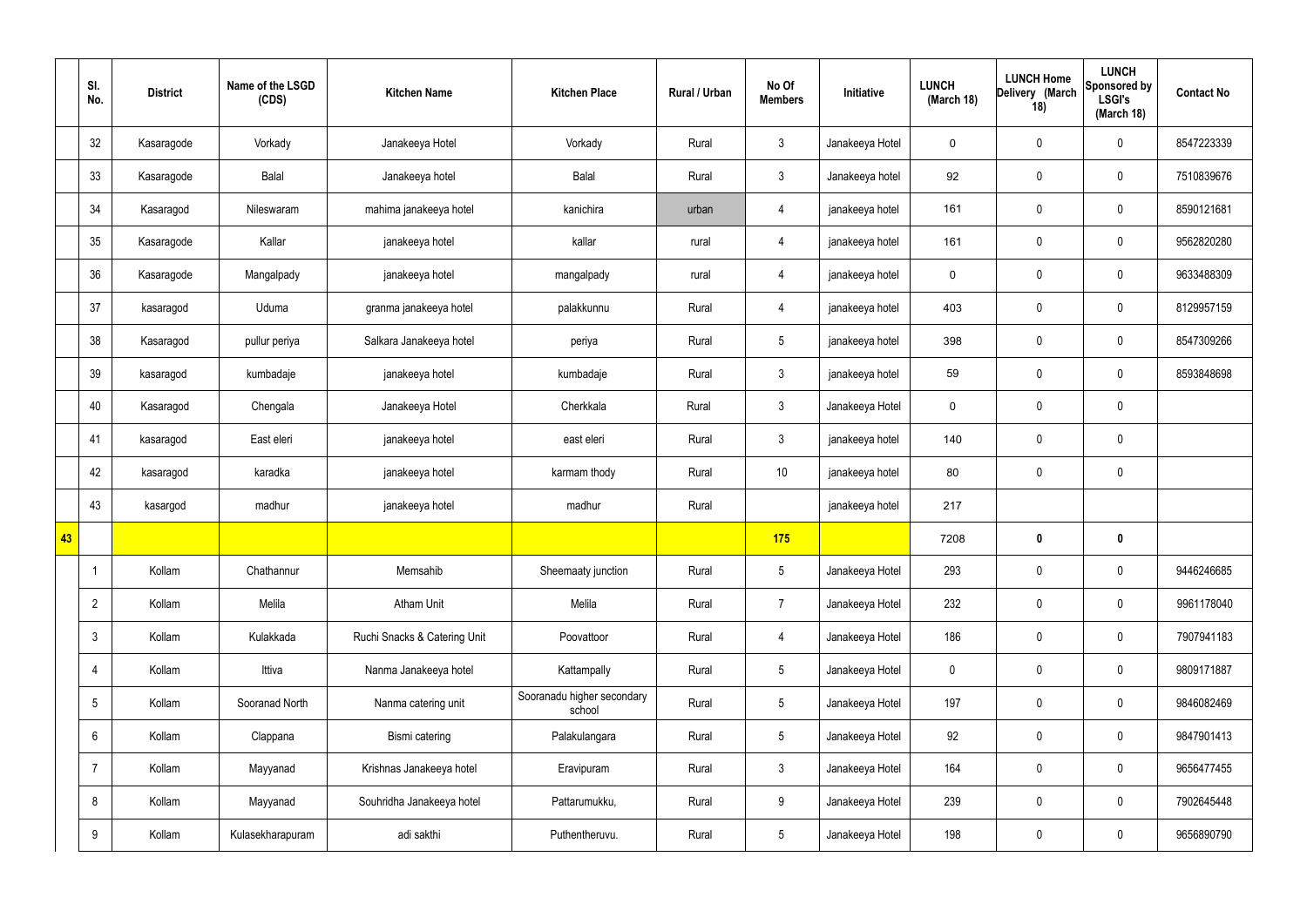| SI.<br>No. | <b>District</b> | Name of the LSGD<br>(CDS) | <b>Kitchen Name</b>              | <b>Kitchen Place</b>         | Rural / Urban | No Of<br><b>Members</b> | Initiative      | <b>LUNCH</b><br>(March 18) | <b>LUNCH Home</b><br>Delivery (March<br>18) | <b>LUNCH</b><br>Sponsored by<br><b>LSGI's</b><br>(March 18) | <b>Contact No</b> |
|------------|-----------------|---------------------------|----------------------------------|------------------------------|---------------|-------------------------|-----------------|----------------------------|---------------------------------------------|-------------------------------------------------------------|-------------------|
| 10         | Kollam          | Thekkumbhagam             | Krishna hotel                    | Nadakavu junction            | Rural         | 4                       | Janakeeya Hotel | 48                         | 0                                           | $\mathbf 0$                                                 | 9961070031        |
| 11         | Kollam          | Oachira                   | Parabhramam catering             | near oachira , ITI canteen,  | Rural         | $\overline{4}$          | Janakeeya Hotel | $\mathbf 0$                | $\mathbf 0$                                 | $\mathbf 0$                                                 | 9562283927        |
| 12         | Kollam          | Thodiyoor                 | Samridhi activity group          | Lpschool thodiyoor           | Rural         | $5\phantom{.0}$         | Janakeeya Hotel | 106                        | 0                                           | $\mathbf 0$                                                 | 9895703572        |
| 13         | Kollam          | Thrikkovilvattom          | Murari catering, janakeeya hotel | Mukhathala                   | Rural         | $\overline{4}$          | Janakeeya Hotel | 88                         | $\mathbf 0$                                 | $\mathbf 0$                                                 | 9847072544        |
| 14         | Kollam          | Sasthamcotta              | Sreedurgha catering              | Jemini hotel sasthamcotta    | Rural         | $\overline{7}$          | Janakeeya Hotel | 282                        | $\mathbf 0$                                 | $\mathbf 0$                                                 | 9744368496        |
| 15         | Kollam          | Kollam                    | Athulya catering                 | Thirumullavaram              | Urban         | $\overline{4}$          | Janakeeya Hotel | 175                        | $\mathbf 0$                                 | $\mathbf 0$                                                 | 9048646080        |
| 16         | Kollam          | West Kallada              | Keerthi catering                 | Karalimukku                  | Rural         | $5\overline{)}$         | Janakeeya Hotel | $\mathbf 0$                | $\mathbf 0$                                 | $\mathbf 0$                                                 | 9605206907        |
| 17         | Kollam          | Thazhava                  | Pavizham                         | Karutheri junction           | Rural         | $5\phantom{.0}$         | Janakeeya Hotel | 235                        | $\mathbf 0$                                 | $\mathbf 0$                                                 | 8086704216        |
| 18         | Kollam          | Kollam                    | Niravu catering                  | Chinnakkada                  | Urban         | $5\phantom{.0}$         | Janakeeya Hotel | 256                        | $\mathbf 0$                                 | $\mathbf 0$                                                 | 9633073613        |
| 19         | Kollam          | Kundara                   | Ammu Catering unit               | Mulavana LP school           | Rural         | 4                       | Janakeeya Hotel | 153                        | $\boldsymbol{0}$                            | $\mathbf 0$                                                 | 9633518572        |
| 20         | Kollam          | Neduvathur                | Pooja hotel                      | Thevalappuram                | Rural         | $\mathbf{3}$            | Janakeeya Hotel | 43                         | 0                                           | $\mathbf 0$                                                 | 9745376675        |
| 21         | Kollam          | Punalur                   | Jyothi Catering                  | Punalur                      | Urban         | 4                       | Janakeeya Hotel | 185                        | 0                                           | $\mathbf 0$                                                 | 9961249345        |
| 22         | Kollam          | Punalur                   | Mahima Catering                  | Punalur                      | Urban         | $5\phantom{.0}$         | Janakeeya Hotel | 287                        | 0                                           | $\mathbf 0$                                                 | 9496112957        |
| 23         | Kollam          | Punalur                   | Safalyam Catering                | Punalur                      | Urban         | $5\phantom{.0}$         | Janakeeya Hotel | 349                        | $\mathbf 0$                                 | $\mathbf 0$                                                 | 9495476197        |
| 24         | Kollam          | Thrikkaruva               | Janakeeya Bhakshanashala         | Thinavila Junction Kanjaveli | Rural         | $\overline{4}$          | Janakeeya Hotel | 89                         | $\mathbf 0$                                 | $\mathbf 0$                                                 | 9645069880        |
| 25         | Kollam          | Chithara                  | AKG Janakeeya Hotel              | Kizhakkumbagom               | Rural         | $5\phantom{.0}$         | Janakeeya Hotel | 119                        | 0                                           | $\mathbf 0$                                                 | 9495701987        |
| 26         | Kollam          | South Paravur             | Kshree janakeeya hotel           | Busstand , paravur           | Urban         | $5\phantom{.0}$         | Janakeeya Hotel | 195                        | 0                                           | $5\phantom{.0}$                                             | 8606179380        |
| 27         | Kollam          | Mynagappally              | Anugraha hotel                   | Kadappa                      | Rural         | $5\phantom{.0}$         | Janakeeya Hotel | 211                        | 0                                           | $\mathbf 0$                                                 | 9995085705        |
| 28         | Kollam          | Mandrothuruthu            | Janakeeya Bhakshanashala         | Thoombummukham               | 121           | $\overline{4}$          | Janakeeya Hotel | 82                         | 0                                           | $\mathbf 0$                                                 | 9526648057        |
| 29         | Kollam          | Karungappally             | Bagya catering                   | Muncipality                  | Urban         | 4                       | Janakeeya Hotel | $\pmb{0}$                  | 0                                           | $\mathbf 0$                                                 | 9947702130        |
| 30         | Kollam          | Kollam East               | Bharathlekshmi                   | Vadakkevila                  | Urban         | $\mathbf{3}$            | Janakeeya Hotel | 335                        | 0                                           | $\mathbf 0$                                                 | 9744300901        |
| 31         | Kollam          | Chavara                   | Harisree janakeya hotel          | Panchayath                   | Rural         | $\mathfrak{Z}$          | Janakeeya Hotel | 73                         | 0                                           | $\mathbf 0$                                                 | 9995166343        |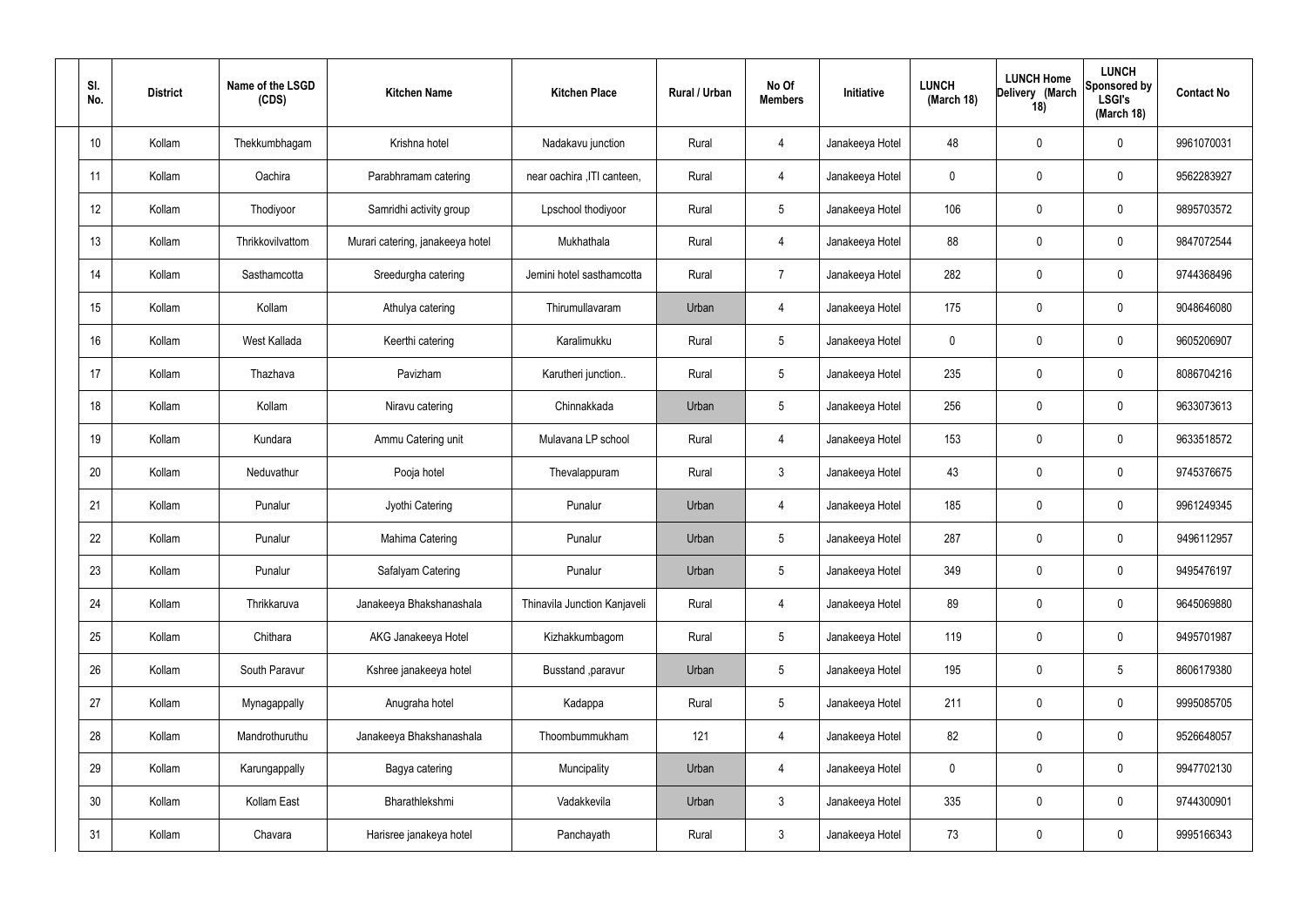|    | SI.<br>No. | <b>District</b> | Name of the LSGD<br>(CDS) | <b>Kitchen Name</b>         | <b>Kitchen Place</b>                                 | Rural / Urban | No Of<br><b>Members</b> | Initiative      | <b>LUNCH</b><br>(March 18) | <b>LUNCH Home</b><br>Delivery (March<br>18) | <b>LUNCH</b><br>Sponsored by<br><b>LSGI's</b><br>(March 18) | <b>Contact No</b> |
|----|------------|-----------------|---------------------------|-----------------------------|------------------------------------------------------|---------------|-------------------------|-----------------|----------------------------|---------------------------------------------|-------------------------------------------------------------|-------------------|
|    | 32         | Kollam          | Pavithreswaram            | Kairali                     | Pavithreswaram                                       | Rural         | 4                       | Janakeeya Hotel | 206                        | $\mathbf 0$                                 | $\mathbf 0$                                                 | 9605836414        |
|    | 33         | Kollam          | Veliyam                   | Kantharees                  | Panchayathu building                                 | Rural         | $5\overline{)}$         | Janakeeya Hotel | 140                        | $\mathbf 0$                                 | $\mathbf 0$                                                 | 9562111715        |
|    | 34         | Kollam          | Velinalloor               | Quality Janakeeya hotel     | Alummod, Velinalloor                                 | Rural         | $\overline{4}$          | Janakeeya Hotel | 122                        | $\mathbf 0$                                 | $\mathbf 0$                                                 | 9605896303        |
|    | 35         | Kollam          | Elamadu                   | Swaruma janakeeya hotel     | Near cooperative bank,<br>Elamadu                    | Rural         | $\mathbf{3}$            | Janakeeya Hotel | 198                        | $\mathbf 0$                                 | -1                                                          | 8129611321        |
|    | 36         | Kollam          | Kadakkal                  | Nanma janakeeya hotel       | Kadakkal                                             | Rural         | 4                       | Janakeeya Hotel | 270                        | $\mathbf 0$                                 | $\mathbf 0$                                                 | 9847936390        |
|    | 37         | Kollam          | Perayam                   | Janakeeya hotel             | Onambalam                                            | Rural         | 4                       | Janakeeya Hotel | $\mathbf 0$                | $\mathbf 0$                                 | $\mathbf 0$                                                 | 9446855866        |
|    | 38         | Kollam          | Ezhukone                  | Ezhukone janakeeya hotel    | Near panchayathu office                              | Rural         | $5\phantom{.0}$         | Janakeeya Hotel | 195                        | $\mathbf 0$                                 | $\mathbf 0$                                                 | 8086757275        |
| 80 | 39         | Kollam          | Adichanalloor             | Ruchikkoottu                | Mylakkaadu                                           | Rural         | 4                       | Janakeeya Hotel | 62                         | $\mathbf 0$                                 | $\mathbf 0$                                                 | 8136954461        |
|    | 40         | Kollam          | Poruvazhi                 | Amma janakeeya hotel        | Poruvaxhy                                            | Rural         | $5\phantom{.0}$         | Janakeeya Hotel | 198                        | 0                                           | $\mathbf 0$                                                 | 9656421272        |
|    | 41         | Kollam          | Nilamel                   | Vanitha Janakeeya Hotel     | Nilamel                                              | Rural         | 4                       | Janakeeya Hotel | 100                        | $\mathbf 0$                                 | $\mathbf 0$                                                 | 9447407264        |
|    | 42         | Kollam          | Panmana                   | SV janakeeya hotel          | Kollaka CN junction                                  | Rural         | $\mathbf{3}$            | Janakeeya Hotel | 475                        | 0                                           | $\mathbf 0$                                                 | 8113020216        |
|    | 43         | Kollam          | Ummannoor                 | Thanal                      | Nellikunnam                                          | Rural         | 4                       | Janakeeya Hotel | 232                        | $\mathbf 0$                                 | $\mathbf 0$                                                 | 9656194614        |
|    | 44         | Kollam          | Kulathupuzha              | Karunya Janakeeya Hotel     | Thinkal karikkam                                     | Rural         | 4                       | Janakeeya Hotel | 184                        | $\mathbf 0$                                 | $\mathbf 0$                                                 | 9048034267        |
|    | 45         | Kollam          | Kareepra                  | Kareepra janakeeya hotel    | Panchayathu office junction                          | Rural         | $5\phantom{.0}$         | Janakeeya Hotel | $\mathbf 0$                | $\pmb{0}$                                   | $\mathbf 0$                                                 | 9656783244        |
|    | 46         | Kollam          | Piravanthur               | Thanima catering unit       | Piravanthoor                                         | Rural         | $5\phantom{.0}$         | Janakeeya Hotel | 188                        | $\pmb{0}$                                   | $\mathbf 0$                                                 | 9207907284        |
|    | 47         | Kollam          | Karavaloor                | Sreelekshmi Janakeeya Hotel | Karavalur                                            | Rural         | $5\phantom{.0}$         | Janakeeya Hotel | 215                        | 0                                           | $\mathbf 0$                                                 | 9745719860        |
|    | 48         | Kollam          | Kunnathur                 | Sneha janakeeya hotel       | Bhoothakuzhi                                         | Rural         | $\mathbf{3}$            | Janakeeya Hotel | 220                        | $\pmb{0}$                                   | $\mathbf 0$                                                 | 9061504141        |
|    | 49         | Kollam          | Alayaman                  | Sreelakam Janakeeya Hotel   | Karukone                                             | Rural         | $\overline{4}$          | Janakeeya Hotel | 225                        | 0                                           | $\mathbf 0$                                                 | 8592858448        |
|    | 50         | Kollam          | Kottarakkara              | Ruchi                       | Kottarakkara christuraj hospital<br>hospital canteen | Urban         | $5\phantom{.0}$         | Janakeeya Hotel | 178                        | $\pmb{0}$                                   | $\mathbf 0$                                                 | 9447997809        |
|    | 51         | Kollam          | Chirakkara                | Bhoomika Jh                 | Bhajanamadam mukku                                   | Rural         | $5\phantom{.0}$         | Janakeeya Hotel | 152                        | 0                                           | $\mathbf 0$                                                 | 9567024263        |
|    | 52         | Kollam          | Kalluvathukkal            | Deepam Jh                   | Parippally                                           | Rural         | $\overline{4}$          | Janakeeya Hotel | $\mathbf 0$                | 0                                           | $\mathbf 0$                                                 | 8593984144        |
|    | 53         | Kollam          | Chirakkara                | Niram Jh                    | Vadakkemukku ,chirakkara                             | Rural         | $\overline{4}$          | Janakeeya Hotel | 185                        | $\pmb{0}$                                   | $\boldsymbol{0}$                                            | 9847286593        |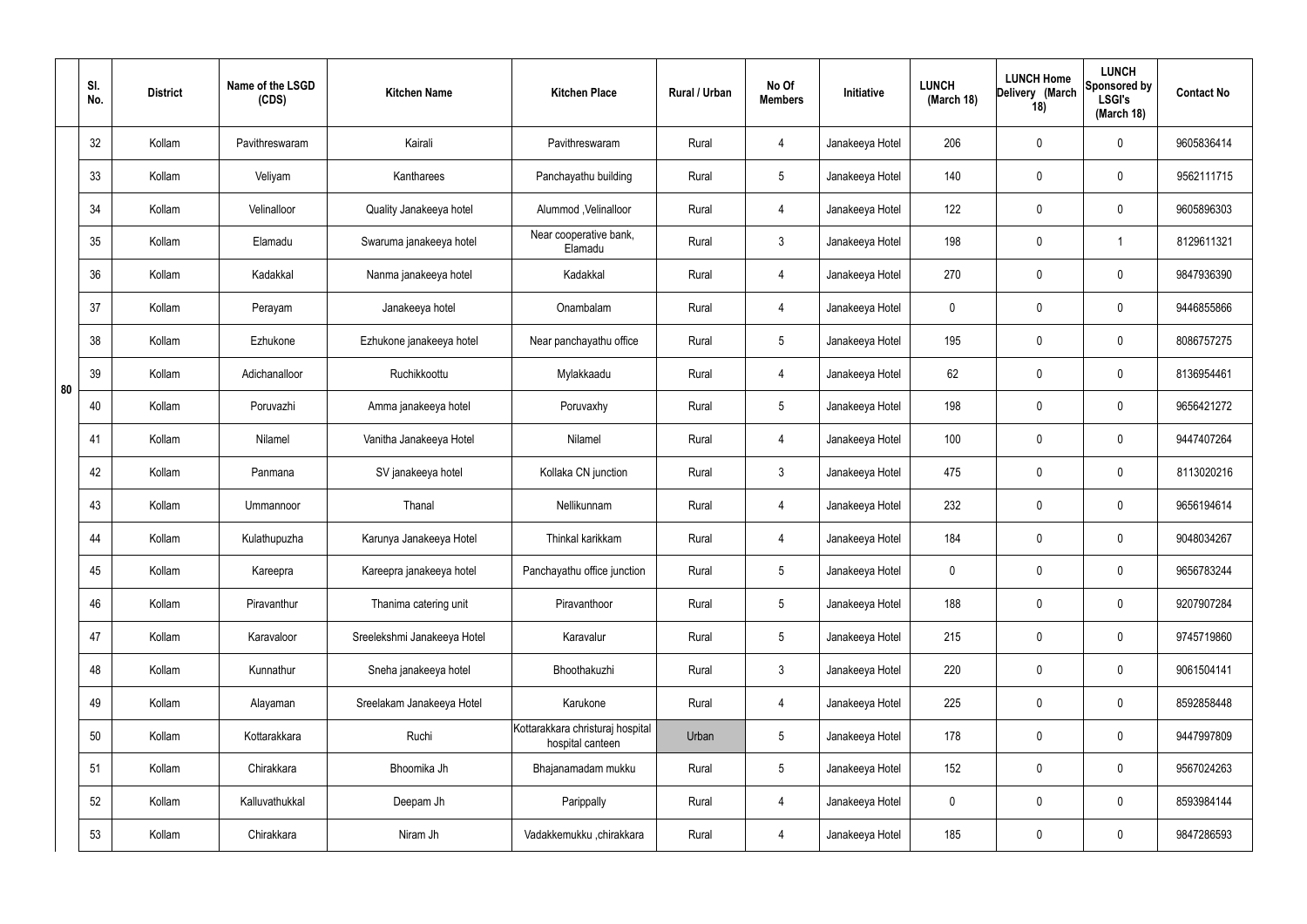| SI.<br>No. | <b>District</b> | Name of the LSGD<br>(CDS) | <b>Kitchen Name</b>                              | <b>Kitchen Place</b>                    | Rural / Urban | No Of<br><b>Members</b> | Initiative      | <b>LUNCH</b><br>(March 18) | <b>LUNCH Home</b><br>Delivery (March<br>18) | <b>LUNCH</b><br>Sponsored by<br><b>LSGI's</b><br>(March 18) | <b>Contact No</b> |
|------------|-----------------|---------------------------|--------------------------------------------------|-----------------------------------------|---------------|-------------------------|-----------------|----------------------------|---------------------------------------------|-------------------------------------------------------------|-------------------|
| 54         | Kollam          | Velinalloor               | Mathrika janakeeya hotel                         | Govt PHC canteen                        | Rural         | 4                       | Janakeeya Hotel | 145                        | $\mathbf 0$                                 | $\mathbf 0$                                                 | 7592859804        |
| 55         | Kollam          | East Kallada              | kudumbashree janakeeya hotel                     | marthandapuram                          | Rural         | $5\phantom{.0}$         | Janakeeya Hotel | 211                        | $\mathbf 0$                                 | $\mathbf 0$                                                 | 9746964557        |
| 56         | Kollam          | Anchal                    | Malu janakeeya hotel                             | Anchal, Town ward                       | Rural         | $\mathbf{3}$            | Janakeeya Hotel | 293                        | $\mathbf 0$                                 | $\mathbf 0$                                                 | 9656920091        |
| 57         | Kollam          | Kummil                    | Sreebhadra janakeeya hotel                       | Thachonam                               | Rural         | $\mathbf{3}$            | Janakeeya Hotel | 55                         | $\mathbf 0$                                 | $\mathbf 0$                                                 | 9846327312        |
| 58         | Kollam          | Yeroor                    | Oottupura janakeeya hotel                        | yeroor                                  | Rural         | $6\overline{6}$         | Janakeeya Hotel | 189                        | $\mathbf 0$                                 | $\mathbf 0$                                                 | 9526031467        |
| 59         | Kollam          | Nedumpana                 | Samthripthy janakeeya hotel                      | Pallimon                                | Rural         | 4                       | Janakeeya Hotel | 32 <sup>°</sup>            | $\mathbf 0$                                 | $\mathbf 0$                                                 | 9539780119        |
| 60         | Kollam          | Kollam                    | Ishwarya janakeeya hotel                         | Near collectorate, Thevally<br>division | Urban         | $\mathbf{3}$            | Janakeeya Hotel | 282                        | $\mathbf 0$                                 | $\mathbf 0$                                                 | 8848893882        |
| 61         | Kollam          | Edamulakkal               | Sahya janakeeya hotel                            | Edamulackal                             | Rural         | 4                       | Janakeeya Hotel | 172                        | $\mathbf 0$                                 | $\mathbf 0$                                                 | 7025532998        |
| 62         | Kollam          | Mylom                     | Amrutha                                          | Inchakkadu                              | Rural         | $5\overline{)}$         | Janakeeya Hotel | 158                        | $\mathbf 0$                                 | $\mathbf 0$                                                 | 9539780965        |
| 63         | Kollam          | Thevalakkara              | Kerala Janakeeya Hotel                           | Thevalakkara                            | Rural         | $\mathbf{3}$            | Janakeeya Hotel | 69                         | 0                                           | $\mathbf 0$                                                 | 9847291089        |
| 64         | Kollam          | Thalavoor                 | Kudumbasheree Nadan<br>Bhakshanashala            | Pidavoor                                | Rural         | 4                       | Janakeeya Hotel | 119                        | 0                                           | $\mathbf 0$                                                 | 9747324839        |
| 65         | Kollam          | Vilakkudy                 | vadhanam                                         | <b>KUNNICODU</b>                        | Rural         | $5\phantom{.0}$         | Janakeeya Hotel | 167                        | 0                                           | $\mathbf 0$                                                 | 9526354689        |
| 66         | Kollam          | Poothakkulam              | Avani catering                                   | Poothakkulam gp                         | Rural         | 4                       | Janakeeya Hotel | 0                          | 0                                           | $\mathbf 0$                                                 | 9562782082        |
| 67         | Kollam          | Pathanapuram              | Pathanapuram Grama Panchayath<br>Janakeeya Hotel | Pathanapuram                            | Rural         | $\overline{4}$          | Janakeeya Hotel | 105                        | $\mathbf 0$                                 | $\mathbf 0$                                                 | 9061291033        |
| 68         | Kollam          | Chadayamangalam           | Real janakeeya hotel                             | Chadayamangalam                         | Rural         | $\mathbf{3}$            | Janakeeya Hotel | 60                         | $\mathbf 0$                                 | $\mathbf 0$                                                 | 9562123039        |
| 69         | Kollam          | Elampalloor               | Kalavara janakeeya hotel                         | Ashupathri mukku, Kundara               | Rural         | $5\overline{)}$         | Janakeeya Hotel | 269                        | $\mathbf 0$                                 | $\mathbf 0$                                                 | 8943182967        |
| 70         | Kollam          | Kottamkara                | Ishwarya janakeeya hotel                         | Keralapuram                             | Rural         | $5\overline{)}$         | Janakeeya Hotel | $\mathbf 0$                | 0                                           | $\mathbf 0$                                                 | 9747765979        |
| 71         | Kollam          | Vettikavala               | Nanma                                            | Vettikkavala                            | Rural         | $\mathbf{3}$            | Janakeeya Hotel | 176                        | 0                                           | $\mathbf 0$                                                 | 9645070430        |
| 72         | Kollam          | Pooyappally               | Anaswara janakeeya hotel                         | Maruthamanpally                         | Rural         | $5\phantom{.0}$         | Janakeeya Hotel | 190                        | 0                                           | $\mathbf 0$                                                 | 9947289476        |
| 73         | Kollam          | Thenmala                  | Nanma janakeeya hotel                            | Thennala                                | Rural         | $\overline{4}$          | Janakeeya Hotel | 0                          | 0                                           | $\mathbf 0$                                                 | 9446274943        |
| 74         | Kollam          | Pattazhi                  | Suprabhatham Catering Unit                       | pattazhy                                | Rural         | $\overline{4}$          | Janakeeya Hotel | 64                         | 0                                           | $\mathbf 0$                                                 | 9495195796        |
| 75         | Kollam          | Neendakara                | Darshana Janakeeya Hotel                         | Puthenthura Junction                    | Rural         | $\mathbf{3}$            | Janakeeya Hotel | 211                        | 0                                           | $\overline{0}$                                              | 9633106463        |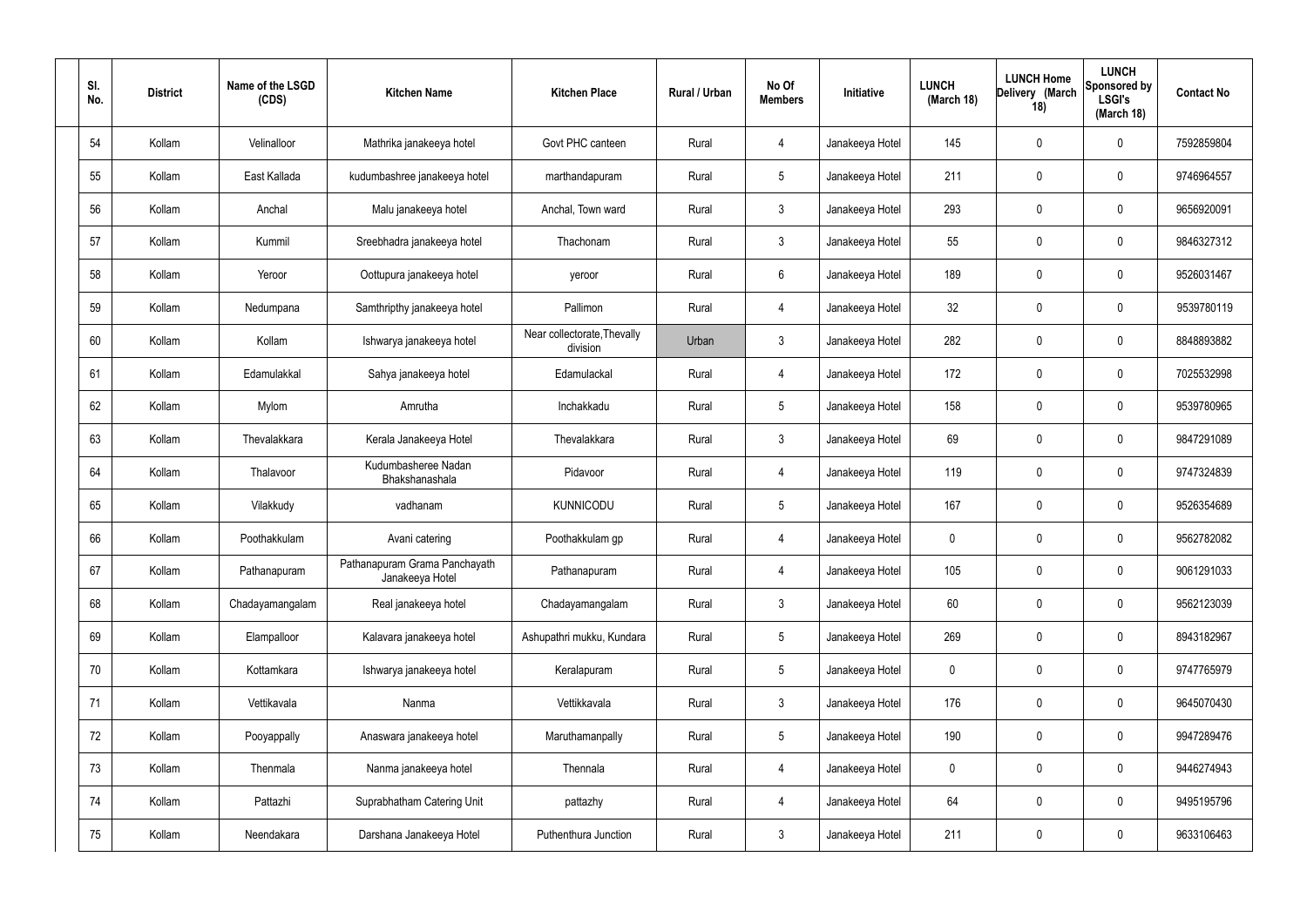|    | SI.<br>No.      | <b>District</b> | Name of the LSGD<br>(CDS) | <b>Kitchen Name</b>             | <b>Kitchen Place</b>                   | Rural / Urban | No Of<br><b>Members</b> | Initiative      | <b>LUNCH</b><br>(March 18) | <b>LUNCH Home</b><br>Delivery (March<br>18) | <b>LUNCH</b><br>Sponsored by<br><b>LSGI's</b><br>(March 18) | <b>Contact No</b> |
|----|-----------------|-----------------|---------------------------|---------------------------------|----------------------------------------|---------------|-------------------------|-----------------|----------------------------|---------------------------------------------|-------------------------------------------------------------|-------------------|
|    | 76              | Kollam          | Panayam                   | snehadeepam activity group      | Thanikkamukku                          | Rural         | 4                       | Janakeeya Hotel | 0                          | 0                                           | $\mathbf 0$                                                 | 8606117577        |
|    | 77              | Kollam          | Clappana                  | Vijayasree                      | Near alumpeedika junction              | Rural         | $5\phantom{.0}$         | Janakeeya Hotel | 205                        | $\mathbf 0$                                 | $\mathbf 0$                                                 | 9567797660        |
|    | 78              | Kollam          | Sooranad South            | Akshaya janakeeya hotel         | Patharam                               | Rural         | $\overline{4}$          | Janakeeya Hotel | 290                        | 0                                           | $\mathbf 0$                                                 | 9746919825        |
|    | 79              | Kollam          | Edamulakkal               | Deepam janakeeya hotel          | Edamulackal                            | Rural         | $\mathbf{3}$            | Janakeeya Hotel | 305                        | $\mathbf 0$                                 | $\mathbf 0$                                                 | 9400684494        |
|    | 80              | Kollam          | Aryankavu                 | Sevana janakeeya hotel          | Kazhuthurutty                          | Rural         | $\mathbf{3}$            | Janakeeya Hotel | 139                        | $\mathbf 0$                                 | $\mathbf 0$                                                 | 8921381398        |
|    | 81              | Kollam          | Pattazhi Vadakkekara      | Annapoorna                      | Kaduvathode                            | Rural         | $\overline{4}$          | Janakeeya Hotel | 110                        | $\mathbf 0$                                 | $\mathbf 0$                                                 | 7561013776        |
|    | 82              | Kollam          | Kulasekharapuram          | Vinayaka                        | Puthiykavu                             | Rural         | 4                       | Janakeeya Hotel | 227                        | $\mathbf 0$                                 | $\mathbf 0$                                                 | 9947499053        |
| 82 |                 |                 |                           |                                 |                                        |               | 354                     |                 | <b>12900</b>               | $\bullet$                                   | $6\phantom{a}$                                              |                   |
|    |                 | Kottayam        | Akalakkunnam              | Navaruchi                       | Chengalam                              | Rural         | $5\overline{)}$         | Janakeeya Hotel | 135                        | 0                                           | $\mathbf 0$                                                 | 9188362235        |
|    | $\overline{2}$  | Kottayam        | Arpookkara                | Niravu                          | <b>Medical College</b>                 | Rural         | 8                       | Janakeeya Hotel | 100                        | $\mathbf 0$                                 | $\mathbf 0$                                                 | 9744719092        |
|    | $\mathbf{3}$    | Kottayam        | Arpookkara                | Ruchi Janakeeya Hotel           | Kaippuzha mutt                         | Rural         | 4                       | Janakeeya Hotel | 145                        | 0                                           | $\mathbf 0$                                                 | 9847147156        |
|    | 4               | Kottayam        | Athirampuzha              | Hannas                          | Mannanam                               | Rural         | 4                       | Janakeeya Hotel | 76                         | 0                                           | $\mathbf 0$                                                 | 9496136682        |
|    | $5\overline{)}$ | Kottayam        | Ayarkunnam                | Panchami Unit                   | Near PHC Ayarkunnam                    | Rural         | $5\phantom{.0}$         | Janakeeya Hotel | 0                          | 0                                           | $\overline{0}$                                              | 9744560994        |
|    | 6               | Kottayam        | Aymanam                   | Bisiya                          | Aymanam panchayath hall                | Rural         | $\mathbf{3}$            | Janakeeya Hotel | 0                          | 0                                           | $\mathbf 0$                                                 | 9544560606        |
|    | $\overline{7}$  | Kottayam        | Bharananganam             | Kudumbshree nadan bhakshanasala | Bharananganam                          | Rural         | $\mathbf{3}$            | Janakeeya Hotel | 218                        | 0                                           | $\mathbf 0$                                                 | 8113827680        |
|    | 8               | Kottayam        | Changanassery             | Janakeeya Hotel                 | Near Railway station                   | Urban         | $\mathbf{3}$            | Janakeeya Hotel | 0                          | 0                                           | $\mathbf 0$                                                 | 7560866821        |
|    | 9               | Kottayam        | Chemp                     | Thanima                         | Chemp                                  | Rural         | $\overline{4}$          | Janakeeya Hotel | $\mathbf 0$                | 0                                           | $\mathbf 0$                                                 | 9809940907        |
|    | 10              | Kottayam        | Chirakkadav               | <b>Udaya Catering Unit</b>      | Mahatma Gandhi Town Hall,<br>Ponkunnam | Rural         | $5\overline{)}$         | Janakeeya Hotel | 137                        | 0                                           | $\mathbf 0$                                                 | 6282479410        |
|    | 11              | Kottayam        | Chirakkadav               | Sargam                          | Thekkethu Kavala                       | Rural         | $\mathbf{3}$            | Janakeeya Hotel | 56                         | $\mathbf 0$                                 | $\mathbf 0$                                                 | 9656087110        |
|    | 12              | Kottayam        | Elikulam                  | Janakeeya Hotel Elikkulam       | Manchakuzhy                            | Rural         | $\mathbf{3}$            | Janakeeya Hotel | 93                         | 0                                           | $\mathbf 0$                                                 | 9074768314        |
|    | 13              | Kottayam        | Erumeli                   | Janakeeya Hotel Erumeli         | Erumeli                                | Rural         | $\overline{4}$          | Janakeeya Hotel | 114                        | $\mathbf 0$                                 | $\mathbf 0$                                                 | 8078201554        |
|    | 14              | Kottayam        | Ettumanoor                | Gramashree cafe kudumbasree     | Nandanam auditorium,<br>Ettumanoor     | Urban         | $5\phantom{.0}$         | Janakeeya Hotel | 152                        | 0                                           | $\mathbf 0$                                                 | 9847334071        |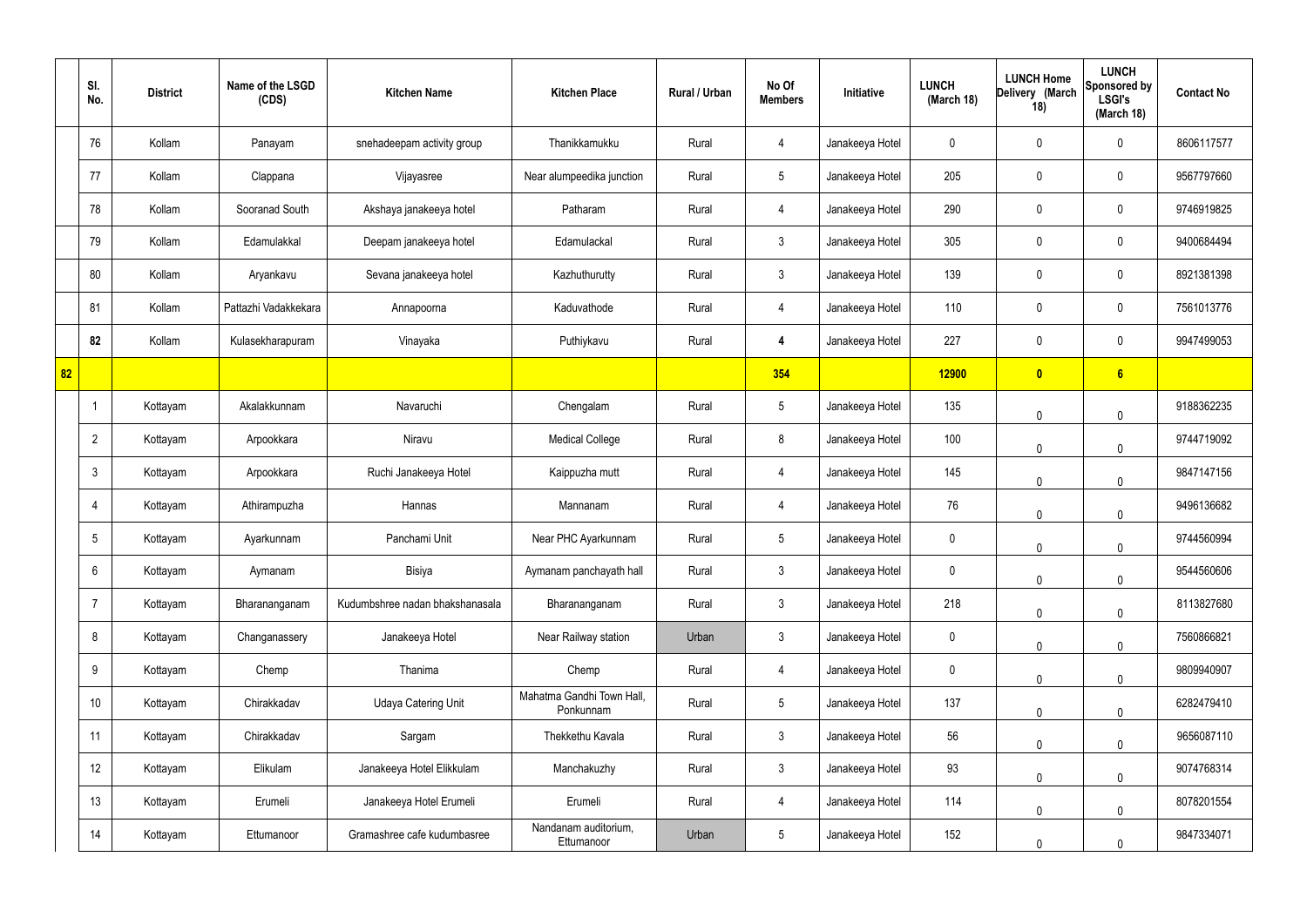| SI.<br>No. | <b>District</b> | Name of the LSGD<br>(CDS) | <b>Kitchen Name</b>            | <b>Kitchen Place</b>           | Rural / Urban | No Of<br><b>Members</b> | Initiative      | <b>LUNCH</b><br>(March 18) | <b>LUNCH Home</b><br>Delivery (March<br>18) | <b>LUNCH</b><br>Sponsored by<br><b>LSGI's</b><br>(March 18) | <b>Contact No</b> |
|------------|-----------------|---------------------------|--------------------------------|--------------------------------|---------------|-------------------------|-----------------|----------------------------|---------------------------------------------|-------------------------------------------------------------|-------------------|
| 15         | Kottayam        | Kadanad                   | Thanal catering                | Kadanad                        | Rural         | $5\phantom{.0}$         | Janakeeya Hotel | 80                         | $\mathbf{0}$                                | 0                                                           | 9048099040        |
| 16         | Kottayam        | Kadaplamattam             | Salt &pepper                   | Near Kadaplamattom CDS         | Rural         | $\overline{4}$          | Janakeeya Hotel | 47                         | $\mathbf 0$                                 | 0                                                           | 9645400860        |
| 17         | Kottayam        | Kadaplamattam             | Kadaplamattam Janakeeya Hotel  | Vayala                         | Rural         | 4                       | Janakeeya Hotel | 79                         | 45                                          | 0                                                           | 9446804954        |
| 18         | Kottayam        | Kaduthuruthy              | Janakeeya Hotel                | Panchayath premise             | Rural         | $6\phantom{.}6$         | Janakeeya Hotel | 126                        | $\mathbf 0$                                 | 0                                                           | 9847166464        |
| 19         | Kottayam        | Kallara                   | Vasuki Janakeeya hotel         | Kallara                        | Rural         | $\mathbf{3}$            | Janakeeya Hotel | 76                         | $\mathbf 0$                                 | 0                                                           | 9846103478        |
| 20         | Kottayam        | Kanakkari                 | Jesus                          | Pattithanam                    | Rural         | $5\phantom{.0}$         | Janakeeya Hotel | 159                        | $\mathbf 0$                                 | 0                                                           | 9447192439        |
| 21         | Kottayam        | Kangazha                  | Sulabha                        | Pathanadu                      | Rural         | $5\phantom{.0}$         | Janakeeya Hotel | 84                         | $\mathbf{0}$                                | 0                                                           | 9847438293        |
| 22         | Kottayam        | Kanjirapally              | Vanitha canteen                | Panchayath premise             | Rural         | $\mathbf{3}$            | Janakeeya Hotel | 152                        | $\overline{0}$                              | 0                                                           | 9605391868        |
| 23         | Kottayam        | Karoor                    | Unarvu janakeeya hotel         | Valavoor                       | Rural         | $5\phantom{.0}$         | Janakeeya Hotel | 78                         | $\mathbf 0$                                 | 0                                                           | 8304903250        |
| 24         | Kottayam        | Karukachal                | <b>Sukrutham Catering Unit</b> | Karukachal                     | Rural         | $5\phantom{.0}$         | Janakeeya Hotel | 75                         | $\mathbf 0$                                 | 0                                                           | 9847766843        |
| 25         | Kottayam        | Kidangoor                 | Janakeeya hotel                | Kidangoor Panchayath           | Rural         | $\mathbf{3}$            | Janakeeya Hotel | 165                        | $\mathbf 0$                                 | 0                                                           | 9048080292        |
| 26         | Kottayam        | Kooroppada                | Achus Janakeeya Hotel          | Panchayath                     | Rural         | $\mathbf{3}$            | Janakeeya Hotel | 103                        | $\mathbf 0$                                 | 0                                                           | 9778121989        |
| 27         | Kottayam        | Koottickal                | Janakeeya hotel                | Koottickal                     | Rural         | 5                       | Janakeeya Hotel | 126                        | $\pmb{0}$                                   | 0                                                           | 9645219929        |
| 28         | Kottayam        | Koruthodu                 | Koruthodu Janakeeya Hotel      | Koruthodu                      | Rural         | $6\phantom{.}6$         | Janakeeya Hotel | 106                        | $\mathbf 0$                                 | $\pmb{0}$                                                   | 7510770418        |
| 29         | Kottayam        | KottayamNorth             | Alfa Canteen                   | Municipality Kottayam          | Urban         | $5\phantom{.0}$         | Janakeeya Hotel | 155                        | $\mathbf 0$                                 | 0                                                           | 9846571923        |
| 30         | Kottayam        | KottayamNorth             | Kerala cafe janakeeya hotel    | Choottuveli                    | Urban         | $\mathbf{3}$            | Janakeeya Hotel | 340                        | $\mathbf 0$                                 | $\mathbf 0$                                                 | 8129337294        |
| 31         | Kottayam        | KottayamNorth             | Maria Janakeeya Hotel          | Chungam                        | Urban         | $5\phantom{.0}$         | Janakeeya Hotel | 298                        | $\mathbf 0$                                 | 0                                                           | 9744843928        |
| 32         | Kottayam        | Kuravilangadu             | kudumbashree janakeeya hotel   | kuravilangady by pass junction | Rural         | $5\phantom{.0}$         | Janakeeya Hotel | 230                        | $\mathbf 0$                                 | 0                                                           | 7559022364        |
| 33         | Kottayam        | Kurichi                   | Swad Catering                  | Cheruvelippadi                 | Rural         | $\overline{4}$          | Janakeeya Hotel | 172                        | $\mathbf 0$                                 | 0                                                           | 9847891917        |
| 34         | Kottayam        | Madappally                | SR catering                    | Mammoodu                       | Rural         | $\mathbf{3}$            | Janakeeya Hotel | $\mathbf 0$                | $\mathbf 0$                                 | 0                                                           | 9747702203        |
| 35         | Kottayam        | Manimala                  | Vanitha canteen                | Manimala                       | Rural         | $\mathbf{3}$            | Janakeeya Hotel | 112                        | $\mathbf 0$                                 | 0                                                           | 9946318069        |
| 36         | Kottayam        | Manjoor                   | Oruma catering unit            | Kuruppanthara                  | Rural         | $\overline{5}$          | Janakeeya Hotel | 91                         | $\mathbf 0$                                 | 0                                                           | 9349189590        |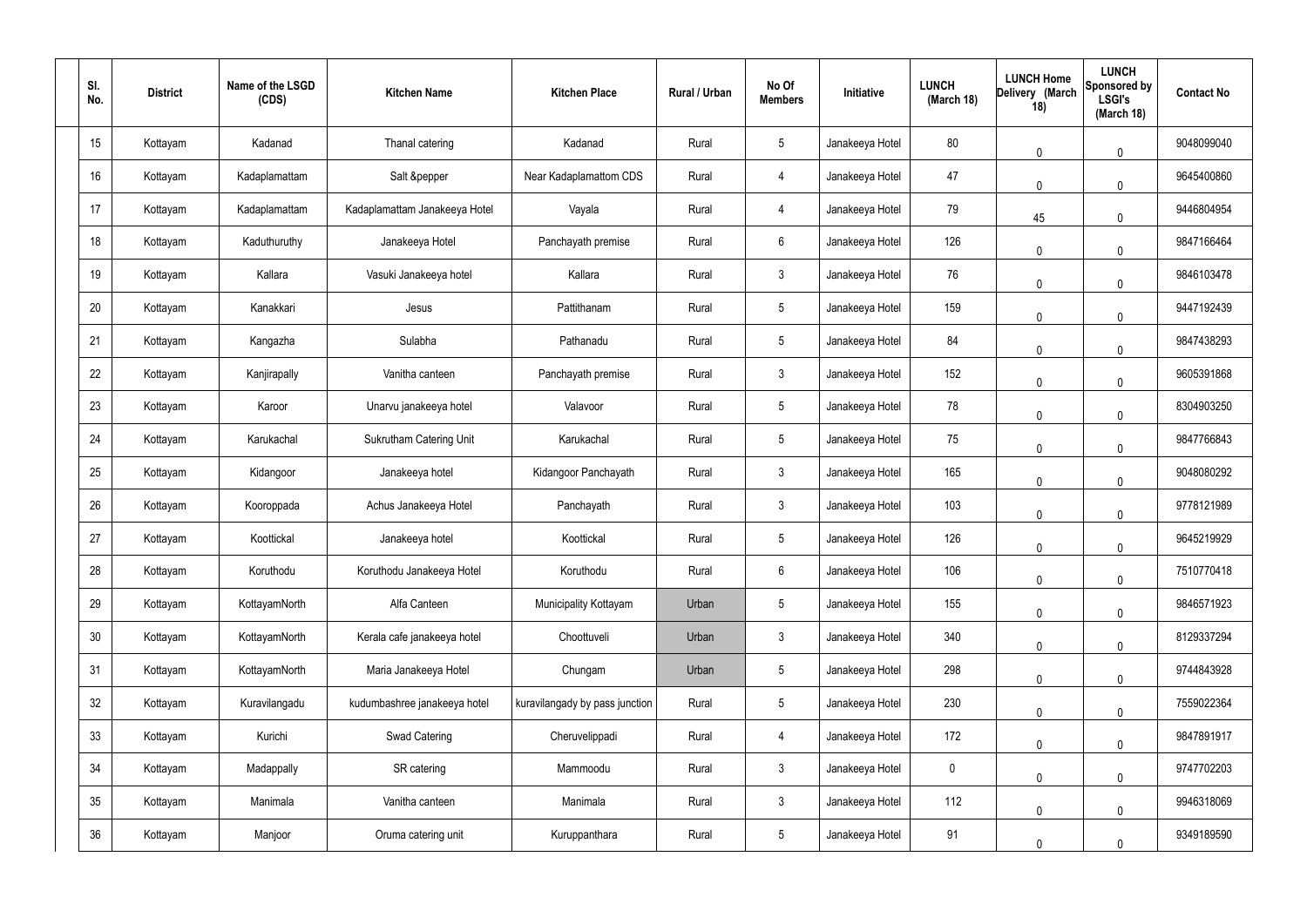|    | SI.<br>No. | <b>District</b> | Name of the LSGD<br>(CDS) | <b>Kitchen Name</b>             | <b>Kitchen Place</b>    | Rural / Urban | No Of<br><b>Members</b> | Initiative      | <b>LUNCH</b><br>(March 18) | <b>LUNCH Home</b><br>Delivery (March<br>18) | <b>LUNCH</b><br>Sponsored by<br><b>LSGI's</b><br>(March 18) | <b>Contact No</b> |
|----|------------|-----------------|---------------------------|---------------------------------|-------------------------|---------------|-------------------------|-----------------|----------------------------|---------------------------------------------|-------------------------------------------------------------|-------------------|
|    | 37         | Kottayam        | Marangattupilly           | Marangattupilly Janakeeya Hotel | Marangattupilly         | Rural         | 4                       | Janakeeya Hotel | 175                        | 0                                           | $\mathbf 0$                                                 | 9544416772        |
|    | 38         | Kottayam        | Maravanthuruth            | Changathi                       | Maravanthuruth          | Rural         | $\overline{4}$          | Janakeeya Hotel | 71                         | $\mathbf 0$                                 | $\mathbf 0$                                                 | 9744598169        |
|    | 39         | Kottayam        | Meenachil                 | Akshaya Janakeeya hotel         | Idamattam               | Rural         | $\overline{4}$          | Janakeeya Hotel | 133                        | $\mathbf{0}$                                | $\overline{2}$                                              | 9747190979        |
|    | 40         | Kottayam        | Meenachil                 | Archana janakeeya Hotel         | Paika                   | Rural         | $5\phantom{.0}$         | Janakeeya Hotel | 183                        | 0                                           | $\mathbf 0$                                                 | 9048759539        |
| 82 | 41         | Kottayam        | Meenadom                  | Nainus                          | Meenadom                | Rural         | 3 <sup>1</sup>          | Janakeeya Hotel | 78                         | $\mathbf{0}$                                | $\mathbf 0$                                                 | 9539752801        |
|    | 42         | Kottayam        | Melukavu                  | Seenayi Cafe centre             | Melukavumattam          | Rural         | $5\phantom{.0}$         | Janakeeya Hotel | $\mathbf 0$                | $\mathbf 0$                                 | $\mathbf 0$                                                 | 9744546703        |
|    | 43         | Kottayam        | Moonnilav                 | Aiswarya                        | Moonnilav               | Rural         | 3 <sup>1</sup>          | Janakeeya Hotel | 161                        | $\mathbf{0}$                                | $\mathbf 0$                                                 | 8281227689        |
|    | 44         | Kottayam        | Mulakkulam                | Janakeeya Hotel                 | Moorkkattilpadi         | Rural         | $\overline{4}$          | Janakeeya Hotel | 74                         | $\mathbf 0$                                 | $\mathbf 0$                                                 | 9747856382        |
|    | 45         | Kottayam        | Mundakkayam               | Janakeeya Hotel Mundakkayam     | Mundakkayam             | Rural         | $6\,$                   | Janakeeya Hotel | 119                        | 0                                           | $\mathbf 0$                                                 | 9495314979        |
|    | 46         | Kottayam        | Nedumkunnam               | Nanma Kudumbashree Unit         | Nedumkunnam             | Rural         | $5\phantom{.0}$         | Janakeeya Hotel | 142                        | 0                                           | $\mathbf{3}$                                                | 7306791612        |
|    | 47         | Kottayam        | Neendoor                  | Gruhasree ME Unit               | Panchayath              | Rural         | 3 <sup>1</sup>          | Janakeeya Hotel | 56                         | 0                                           | $\mathbf 0$                                                 | 9847756958        |
|    | 48         | Kottayam        | Njeezhoor                 | Annapoorna Janakeeya Hotel      | Panchayath              | Rural         | 4                       | Janakeeya Hotel | 98                         | 0                                           | $\mathbf 0$                                                 | 9745246839        |
|    | 49         | Kottayam        | Pala                      | Angel Janakeeya Hotel           | Pala Municipality       | Urban         | 4                       | Janakeeya Hotel | 210                        | 0                                           | 0                                                           | 9745963125        |
|    | 50         | Kottayam        | Pala                      | Harithasree catering            | Chethimattam            | Urban         | $5\phantom{.0}$         | Janakeeya Hotel | 242                        | 0                                           | $\mathbf 0$                                                 | 9895154240        |
|    | 51         | Kottayam        | Pallickathodu             | Sangeetha                       | Pallickathodu Bus stand | Rural         | $\mathbf{3}$            | Janakeeya Hotel | 99                         | $\mathbf 0$                                 | $\mathbf 0$                                                 | 9633814381        |
|    | 52         | Kottayam        | Pampady                   | Thrupthi                        | Pampady Town            | Rural         | $5\overline{)}$         | Janakeeya Hotel | $\pmb{0}$                  | 0                                           | $\mathbf 0$                                                 | 9633013622        |
|    | 53         | Kottayam        | Panachikkadu              | Ruchi Canteen                   | Paruthumpara            | Rural         | $5\overline{)}$         | Janakeeya Hotel | 150                        | $\mathbf 0$                                 | $\mathbf 0$                                                 | 9656411494        |
|    | 54         | Kottayam        | Parathodu                 | Janakeeya Hotel Parathodu       | Panchayath              | Rural         | $\overline{4}$          | Janakeeya Hotel | 85                         | $\mathbf 0$                                 | $\mathbf 0$                                                 | 7907455541        |
|    | 55         | Kottayam        | Paippadu                  | Thejus                          | Paippadu                | Rural         | $5\overline{)}$         | Janakeeya Hotel | $\pmb{0}$                  | $\mathbf 0$                                 | $\mathbf 0$                                                 | 7034621426        |
|    | 56         | Kottayam        | Poonjar                   | Haritham                        | Poonjar                 | Rural         | $5\overline{)}$         | Janakeeya Hotel | 102                        | 0                                           | $\mathbf 0$                                                 | 9495235348        |
|    | 57         | Kottayam        | poonjar south             | Sowbhagya Janakeeya Hotel       | poonjar south           | Rural         | $\overline{4}$          | Janakeeya Hotel | 194                        | $\mathbf 0$                                 | $\mathbf 0$                                                 | 9495151799        |
|    | 58         | Kottayam        | Puthuppalli               | Ammaveedu                       | Puthuppally bus stand   | Rural         | $5\phantom{.0}$         | Janakeeya Hotel | 129                        | $\mathbf 0$                                 | $\mathbf 0$                                                 | 9947156548        |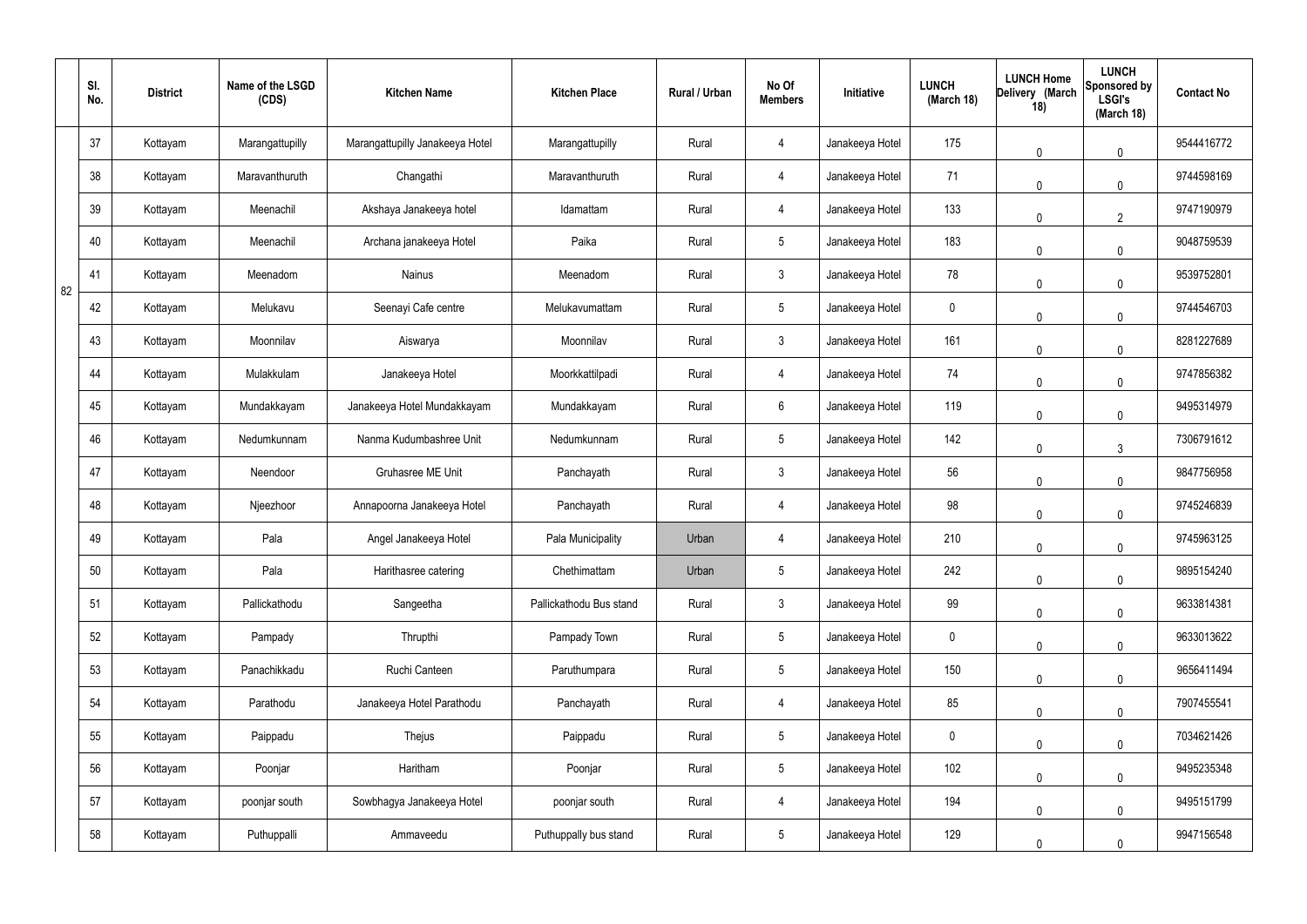| SI.<br>No. | <b>District</b> | Name of the LSGD<br>(CDS) | <b>Kitchen Name</b>                                      | <b>Kitchen Place</b>                        | Rural / Urban | No Of<br><b>Members</b> | Initiative      | <b>LUNCH</b><br>(March 18) | <b>LUNCH Home</b><br>Delivery (March<br>18) | <b>LUNCH</b><br>Sponsored by<br><b>LSGI's</b><br>(March 18) | <b>Contact No</b> |
|------------|-----------------|---------------------------|----------------------------------------------------------|---------------------------------------------|---------------|-------------------------|-----------------|----------------------------|---------------------------------------------|-------------------------------------------------------------|-------------------|
| 59         | Kottayam        | Ramapuram                 | Ruchi                                                    | Ramapuram                                   | Rural         | $\overline{4}$          | Janakeeya Hotel | 243                        | 22                                          | $\mathbf 0$                                                 | 9495107277        |
| 60         | Kottayam        | T.V.Puram                 | Vijaya Janakeeya Hotel                                   | TV Puram                                    | Rural         | $\mathbf{3}$            | Janakeeya Hotel | 0                          | $\mathbf{0}$                                | $\mathbf 0$                                                 | 9847614136        |
| 61         | Kottayam        | Teekkoy                   | Kairali                                                  | Vagamattom, Kallambhagam                    | Rural         | $\mathbf{3}$            | Janakeeya Hotel | 161                        | $\mathbf{0}$                                | $\mathbf 0$                                                 | 7025702768        |
| 62         | Kottayam        | Thalanad                  | Nanma                                                    | Muttambhagam Kavala                         | Rural         | $\mathbf{3}$            | Janakeeya Hotel | 0                          | $\mathbf{0}$                                | $\mathbf 0$                                                 | 9961289547        |
| 63         | Kottayam        | Thalappalam               | Ameya                                                    | Thalappalam                                 | Rural         | 4                       | Janakeeya Hotel | 161                        | $\mathbf{0}$                                | $\overline{4}$                                              | 7025932626        |
| 64         | Kottayam        | Thalayolaparambu          | kudumbashree janakeeya hotel                             | Thalayolaparambu                            | Rural         | $\mathbf{3}$            | Janakeeya Hotel | 107                        | $\mathbf{0}$                                | $\mathbf 0$                                                 | 7994830570        |
| 65         | Kottayam        | Thidanadu                 | Janani                                                   | Chemmlamattam                               | Rural         | $6\phantom{.0}$         | Janakeeya Hotel | 171                        | $\mathbf{0}$                                | 0\$                                                         | 9562695545        |
| 66         | Kottayam        | Thidanadu                 | Krishna                                                  | Near Panchayath                             | Rural         | 4                       | Janakeeya Hotel | 178                        | 0                                           | $\mathbf 0$                                                 | 9605565960        |
| 67         | Kottayam        | Thiruvarppu               | Sreeparvathy food products                               | Illickal                                    | Rural         | $\mathbf{3}$            | Janakeeya Hotel | 163                        | $\mathbf{0}$                                | $\mathbf 0$                                                 | 9747289846        |
| 68         | Kottayam        | Thrikkodithanam           | Swanthanam                                               | Thrikkodithanam                             | Rural         | $\sqrt{5}$              | Janakeeya Hotel | 0                          | $\mathbf{0}$                                | $\mathbf 0$                                                 | 7902729237        |
| 69         | Kottayam        | Udayanapuram              | Uppum Mulakum                                            | Nerekadavu                                  | Rural         | $\mathbf{3}$            | Janakeeya Hotel | 89                         | 0                                           | $\mathbf 0$                                                 | 8111850728        |
| 70         | Kottayam        | Udayanapuram              | Aiswarya Activity Group                                  | Vaikom Block Panchayath                     | Rural         | $\sqrt{5}$              | Janakeeya Hotel | 129                        | 0                                           | $\mathbf 0$                                                 | 9847437286        |
| 71         | Kottayam        | Uzhavoor                  | Uzhavoor Janakeeya Hotel                                 | Uzhavoor Town                               | Rural         | 8                       | Janakeeya Hotel | 272                        | 0                                           | $\pmb{0}$                                                   | 9746074266        |
| 72         | Kottayam        | Vaikom                    | <b>Chanees Eats</b>                                      | Chalapparambu                               | Urban         | 4                       | Janakeeya Hotel | 104                        | $\mathbf{0}$                                | $\pmb{0}$                                                   | 9446467389        |
| 73         | Kottayam        | Vakathanam                | Padheyam                                                 | Njaliakuzhi                                 | Rural         | $6\,$                   | Janakeeya Hotel | 174                        | 0                                           | $\pmb{0}$                                                   | 9495010073        |
| 74         | Kottayam        | Vazhappally               | Udayam                                                   | Vazhappally                                 | Rural         | 4                       | Janakeeya Hotel | $\mathbf 0$                | 0                                           | $\pmb{0}$                                                   | 9562267564        |
| 75         | Kottayam        | Vazhoor                   | Kudumbashree Canteen Unit At<br>Vazhoor Grama Panchayath | Vazhoor Grama Panchayath<br><b>Building</b> | Rural         | $5\phantom{.0}$         | Janakeeya Hotel | 87                         | 0                                           | $\pmb{0}$                                                   | 9544717796        |
| 76         | Kottayam        | Vazhoor                   | New India                                                | Nedumavu                                    | Rural         | $\mathbf{3}$            | Janakeeya Hotel | 26                         | 0                                           | $\pmb{0}$                                                   | 9744581242        |
| 77         | Kottayam        | Vechoor                   | Treeland Annapoorna                                      | <b>Bund Road</b>                            | Rural         | $\mathbf{3}$            | Janakeeya Hotel | $\mathbf 0$                | 0                                           | $\pmb{0}$                                                   | 8606814487        |
| 78         | Kottayam        | Veliyannoor               | Thanima foods                                            | Veliyannoor                                 | Rural         | $\mathbf{3}$            | Janakeeya Hotel | 140                        | 0                                           | $\pmb{0}$                                                   | 9744392147        |
| 79         | Kottayam        | Vellavoor                 | Uppum Mulakum Janakeeya Hotel                            | Panchayath premise                          | Rural         | $5\,$                   | Janakeeya Hotel | 286                        | $\mathbf{0}$                                | $\pmb{0}$                                                   | 9188317288        |
| 80         | Kottayam        | Velloor                   | Puzhayoram catering                                      | Near Velloor cds office                     | Rural         | 4                       | Janakeeya Hotel | 112                        | 0                                           | $\mathbf 0$                                                 | 9895522286        |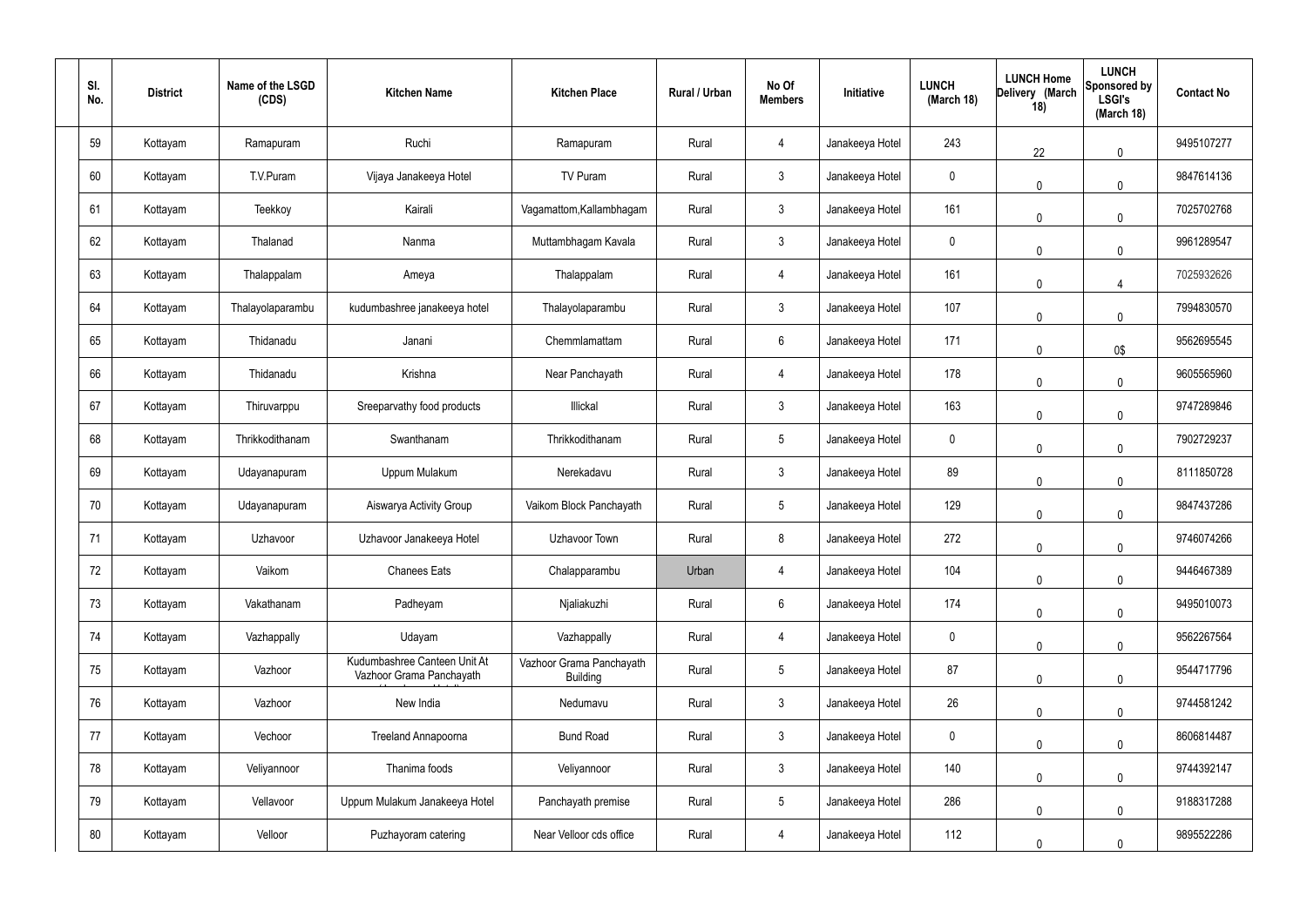|    | SI.<br>No.      | <b>District</b> | Name of the LSGD<br>(CDS) | <b>Kitchen Name</b>            | <b>Kitchen Place</b>                  | Rural / Urban | No Of<br><b>Members</b> | Initiative      | <b>LUNCH</b><br>(March 18) | <b>LUNCH Home</b><br>Delivery (March<br>18) | <b>LUNCH</b><br>Sponsored by<br><b>LSGI's</b><br>(March 18) | <b>Contact No</b> |
|----|-----------------|-----------------|---------------------------|--------------------------------|---------------------------------------|---------------|-------------------------|-----------------|----------------------------|---------------------------------------------|-------------------------------------------------------------|-------------------|
|    | 81              | Kottayam        | Vijayapuram               | Niravu                         | Iranjal                               | Rural         | $\mathbf{3}$            | Janakeeya Hotel | 294                        | 0                                           | $\mathbf 0$                                                 | 9495245895        |
|    | 82              | Kottayam        | Vijayapuram               | Renown Janakeeya Hotel         | Vadavathoor                           | Rural         | $5\overline{)}$         | Janakeeya Hotel | 162                        | 0                                           | $\mathbf 0$                                                 | 8606536302        |
| 82 |                 |                 |                           |                                |                                       |               | 336                     |                 | 9640                       | 67                                          | 9                                                           |                   |
|    |                 | Kozhikode       | Balussery                 | Unarvu Janakeeya Hotel         | Balussery                             | Rural         | $5\phantom{.0}$         | Janakeeya Hotel | 163                        | $\mathbf 0$                                 | $\mathbf 0$                                                 | 95440 03929       |
|    | $\overline{2}$  | Kozhikode       | Panangad                  | Kairali Janakeeya Hotel        | Balussery mukku at KK<br>hospital     | Rural         | $\mathbf{3}$            | Janakeeya Hotel | 393                        | $\mathbf 0$                                 | $\mathbf 0$                                                 | 97450 85782       |
|    | $\mathbf{3}$    | Kozhikode       | Koorachundu               | Koorachundu Janakeeya hotel    | Koorachundu                           | Rural         | $\overline{4}$          | Janakeeya Hotel | 294                        | $\mathbf 0$                                 | $\mathbf 0$                                                 | 94967 07886       |
|    | 4               | Kozhikode       | Koorachundu               | Koottayma Janakeeya Hotel      | Kallanode                             | Rural         | $5\overline{)}$         | Janakeeya Hotel | 350                        | $\mathbf 0$                                 | $\mathbf 0$                                                 | 94967 26850       |
|    | $5\phantom{.0}$ | Kozhikode       | Kottur                    | Sneha Janakeeya Hotel          | Kottur                                | Rural         | $5\phantom{.0}$         | Janakeeya Hotel | 141                        | $\mathbf 0$                                 | $\mathbf 0$                                                 | 97456 72101       |
|    | 6               | Kozhikode       | Naduvannur                | Naduvannur Janakeeya Hotel     | Naduvannur                            | Rural         | $\overline{7}$          | Janakeeya Hotel | 310                        | $\mathbf 0$                                 | $\mathbf 0$                                                 | 8592-031802       |
|    | $\overline{7}$  | Kozhikode       | Naduvannur                | Kudumbashree Janakeeya Hotel   | Anjolimukku                           | Rural         | $\mathbf{3}$            | Janakeeya Hotel | 326                        | $\mathbf 0$                                 | $\mathbf 0$                                                 | 9995947043        |
|    | 8               | Kozhikode       | Ulliyeri                  | Ulliyeri Janakeeya Hotel       | Ulliyeri                              | Rural         | 4                       | Janakeeya Hotel | 351                        | 0                                           | $\mathbf 0$                                                 | 89434 06681       |
|    | 9               | Kozhikode       | Unnikulam                 | Swad Janakeeya Hotel           | Ekarool Kaappil Road                  | Rural         | $\mathbf{3}$            | Janakeeya Hotel | 689                        | $\mathbf 0$                                 | $\mathbf 0$                                                 | 85475 75474       |
|    | 10              | Kozhikode       | Unnikulam                 | Chaithanya Janakeeya Hotel     | Opposite unnikulam<br>gramapanchayath | Rural         | $\mathbf{3}$            | Janakeeya Hotel | 755                        | 0                                           | $\mathbf 0$                                                 | 87141 31460       |
|    | 11              | Kozhikode       | Nanminda                  | Akshaya vanitha hotel          | Nanminda panchayath building          | Rural         | $\mathbf{3}$            | Janakeeya Hotel | 160                        | $\mathbf 0$                                 | $\mathbf 0$                                                 | 9961184212        |
|    | 12              | Kozhikode       | Thalakkulathur            | Thalakkulathur Janakeeya Hotel | Parambath                             | Rural         | $\overline{4}$          | Janakeeya Hotel | 242                        | 0                                           | $\mathbf 0$                                                 | 7593067511        |
|    | 13              | Kozhikode       | Kakkodi                   | Kakkodi Janakeeya Hotel        | Kakkodi Bazar                         | Rural         | $\overline{7}$          | Janakeeya Hotel | 258                        | 0                                           | $\mathbf 0$                                                 | 8943123615        |
|    | 14              | Kozhikode       | Chelannur                 | Oottupura Janakeeya Hotel      | Ambalathukulangara                    | Rural         | $\overline{7}$          | Janakeeya Hotel | 176                        | 0                                           |                                                             | 9846010528        |
|    | 15              | Kozhikode       | Narikkuni                 | Amma Janakeeya Hotel           | Narikkuni                             | Rural         | $\mathbf{3}$            | Janakeeya Hotel | 147                        | 0                                           | $\mathbf 0$                                                 | 9645606562        |
|    | 16              | Kozhikode       | Kakkoor                   | Janakeeya Hotel Kakkoor        | Kakkoor                               | Rural         | $5\phantom{.0}$         | Janakeeya Hotel | 152                        | 0                                           | $\mathbf 0$                                                 | 8592050112        |
|    | 17              | Kozhikode       | Koduvally                 | Sadhya Janakeeya Hotel         | G M L P School, Koduvally             | Urban         | $5\phantom{.0}$         | Janakeeya Hotel | 590                        | 0                                           | $\mathbf 0$                                                 | 8593898831        |
|    | 18              | Kozhikode       | Koduvally                 | KKN Janakeeya Hotel Koduvally  | Nellamkandi                           | Urban         | $\mathfrak{Z}$          | Janakeeya Hotel | 177                        | 0                                           | $\mathbf 0$                                                 | 9847650894        |
|    | 19              | Kozhikode       | Koduvally                 | Swad Janakeeya Hotel           | Manipuram                             | Urban         | $5\phantom{.0}$         | Janakeeya Hotel | 256                        | 0                                           | $\overline{0}$                                              | 9946991995        |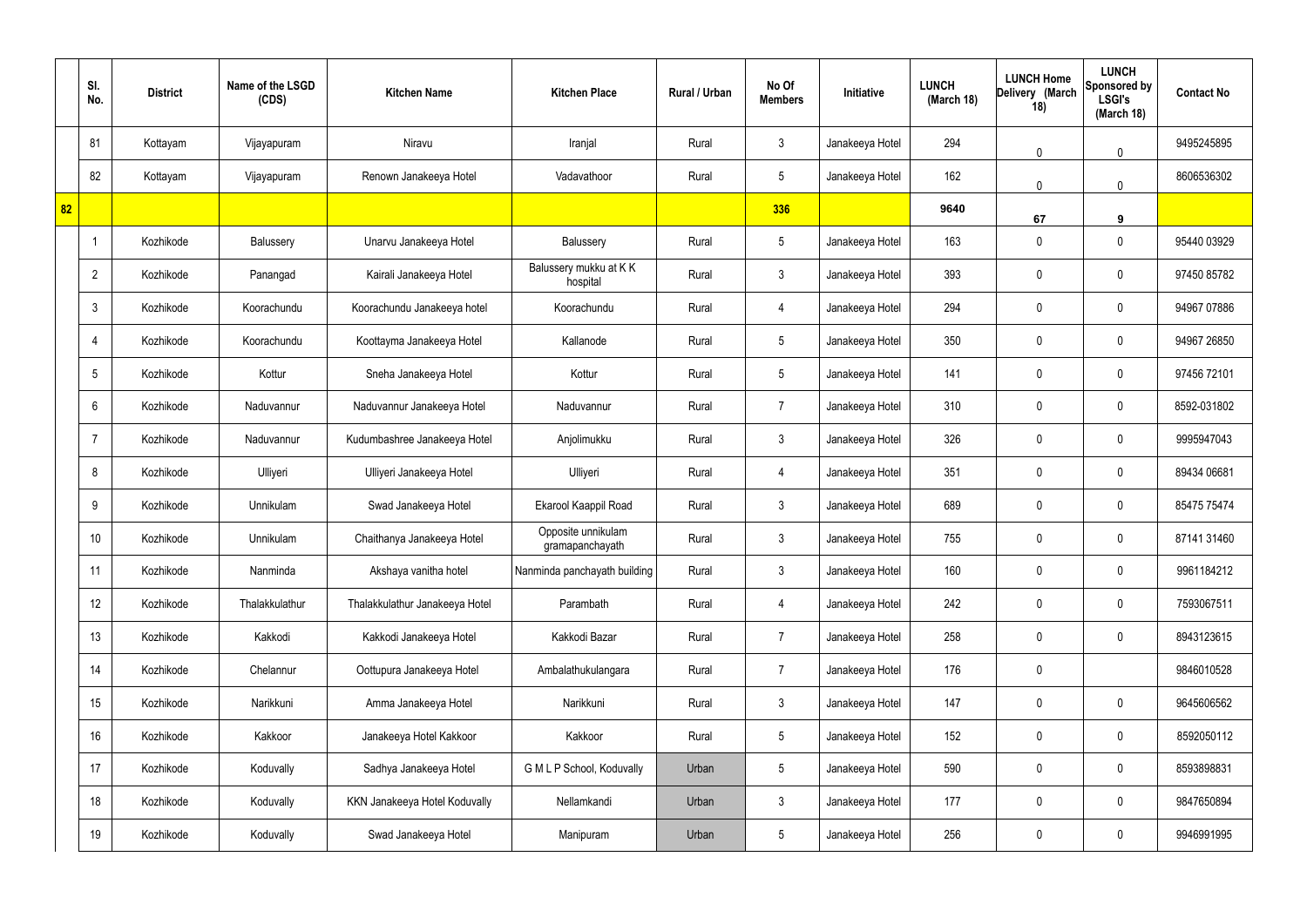| SI.<br>No. | <b>District</b> | Name of the LSGD<br>(CDS) | <b>Kitchen Name</b>                      | <b>Kitchen Place</b>                | Rural / Urban | No Of<br><b>Members</b> | Initiative      | <b>LUNCH</b><br>(March 18) | <b>LUNCH Home</b><br>Delivery (March<br>18) | <b>LUNCH</b><br>Sponsored by<br><b>LSGI's</b><br>(March 18) | <b>Contact No</b> |
|------------|-----------------|---------------------------|------------------------------------------|-------------------------------------|---------------|-------------------------|-----------------|----------------------------|---------------------------------------------|-------------------------------------------------------------|-------------------|
| 20         | Kozhikode       | Madavoor                  | Madavoor Janakeeya Hotel                 | Near madavoor panchayath            | Rural         | 5                       | Janakeeya Hotel | 246                        | $\mathbf 0$                                 | 0                                                           | 8547590842        |
| 21         | Kozhikode       | Omasseri                  | Annapoornna Janakeeya Hotel              | Omasseri                            | Rural         | $\overline{4}$          | Janakeeya Hotel | 283                        | $\mathbf 0$                                 | 0                                                           | 9605102599        |
| 22         | Kozhikode       | Puthuppadi                | Ruchi Janakeeya Hotel                    | Puthupadi                           | Rural         | 5                       | Janakeeya Hotel | 330                        | 0                                           | 0                                                           | 7909113114        |
| 23         | Kozhikode       | Kizhakkoth                | Swad Janakeeya Hotel                     | Mariveettilthazham                  | Rural         | $\overline{4}$          | Janakeeya Hotel | 115                        | $\mathbf 0$                                 | 0                                                           | 9847086665        |
| 24         | Kozhikode       | Thamarassery              | Pavithram Janakeeya hotel                | Thamarassery old stand              | Rural         | 6                       | Janakeeya Hotel | 276                        | $\mathbf 0$                                 | 0                                                           | 9048389661        |
| 25         | Kozhikode       | Kodenchery                | Kairali Janakeeya Hotel                  | Kodenchery                          | Rural         | $\overline{4}$          | Janakeeya Hotel | 215                        | $\mathbf 0$                                 | 0                                                           | 9446037829        |
| 26         | Kozhikode       | Koodaranji                | Ruchikkoot Janakeeya Hotel               | Koodaranji                          | Rural         | 6                       | Janakeeya Hotel | 284                        | 0                                           | 0                                                           | 9496439278        |
| 27         | Kozhikode       | Thiruvambadi              | Pulari Janakeeya Hotel                   | Thondimmal                          | Rural         | $5\phantom{.0}$         | Janakeeya Hotel | 175                        | $\mathbf 0$                                 | 0                                                           | 7034264232        |
| 28         | Kozhikode       | Kattippara                | Ruchi Janakeeya Hotel                    | Chamal                              | Rural         | 6                       | Janakeeya Hotel | 181                        | $\boldsymbol{0}$                            | 0                                                           | 7591974045        |
| 29         | Kozhikode       | Koyilandy North           | Naveena canteen                          | Near new bus stand                  | Urban         | $\overline{7}$          | Janakeeya Hotel | 653                        | 0                                           | 4                                                           | 9544185262        |
| 30         | Kozhikode       | <b>Koyilandy North</b>    | Koyilandi Nagarasabha Janakeeya<br>Hotel | Near Kollamchira                    | Urban         | 10                      | Janakeeya Hotel | 392                        | 0                                           |                                                             | 8943191728        |
| 31         | Kozhikode       | Koyilandi South           | Snehadeepam Janakeeya Hotel              | Muthambi                            | Urban         | 6                       | Janakeeya Hotel | 112                        | 0                                           | 0                                                           | 9188198658        |
| 32         | Kozhikode       | Koyilandi South           | Kudumbashree Janakeeya Hotel             | Koyilandi Market                    | Urban         | $\mathbf{3}$            | Janakeeya Hotel | 298                        | 0                                           | 0                                                           | 9544185262        |
| 33         | Kozhikode       | Chengottukavu             | Amma Janakeeya Hotel                     | Edakkulam                           | Rural         | $5\phantom{.0}$         | Janakeeya Hotel | 155                        | $\mathbf 0$                                 | 0                                                           | 9048235785        |
| 34         | Kozhikode       | Atholi                    | Atholi Janakeeya Hotel                   | Kodassery                           | Rural         | $\overline{4}$          | Janakeeya Hotel | $\mathbf 0$                | $\mathbf 0$                                 | 0                                                           | 9072499251        |
| 35         | Kozhikode       | Moodadi                   | Ruchi Janakeeya Hotel                    | Moodadi                             | Rural         | $5\phantom{.0}$         | Janakeeya Hotel | 370                        | $\mathbf 0$                                 | 0                                                           | 8281226403        |
| 36         | Kozhikode       | Chemancheri               | Annapoornna Janakeeya Hotel              | Pookkad                             | Rural         | $5\phantom{.0}$         | Janakeeya Hotel | 200                        | $\pmb{0}$                                   | 0                                                           | 9048235785        |
| 37         | Kozhikode       | Arikkulam                 | Thanima Janakeeya Hotel                  | Kurudimukku                         | Rural         | $\overline{4}$          | Janakeeya Hotel | 157                        | $\pmb{0}$                                   | -1                                                          | 9645137125        |
| 38         | Kozhikode       | Arikkulam                 | Ruchiyidam Janakeeya Hotel               | Arikkulam                           | Rural         | $\overline{4}$          | Janakeeya Hotel | $\mathbf 0$                | $\mathbf 0$                                 | 0                                                           | 9048410803        |
| 39         | Kozhikode       | Kozhikode Central.        | Ruchikkoott                              | <b>District Veterinary Hospital</b> | Urban         | $\mathbf{3}$            | Janakeeya Hotel | 975                        | 150                                         | 0                                                           | 7025774213        |
| 40         | Kozhikode       | Kozhikode Central         | Sneha Ruchikkoott                        | Mankavu                             | Urban         | $\overline{4}$          | Janakeeya Hotel | 409                        | 55                                          | 0                                                           | 8921995031        |
| 41         | Kozhikode       | Kozhikode Central         | Tripthi Janakeeya Hotel                  | Near AMLP School,<br>Moozhikkal     | Urban         | $\mathbf{3}$            | Janakeeya Hotel | 804                        | 124                                         | 0                                                           | 8129200288        |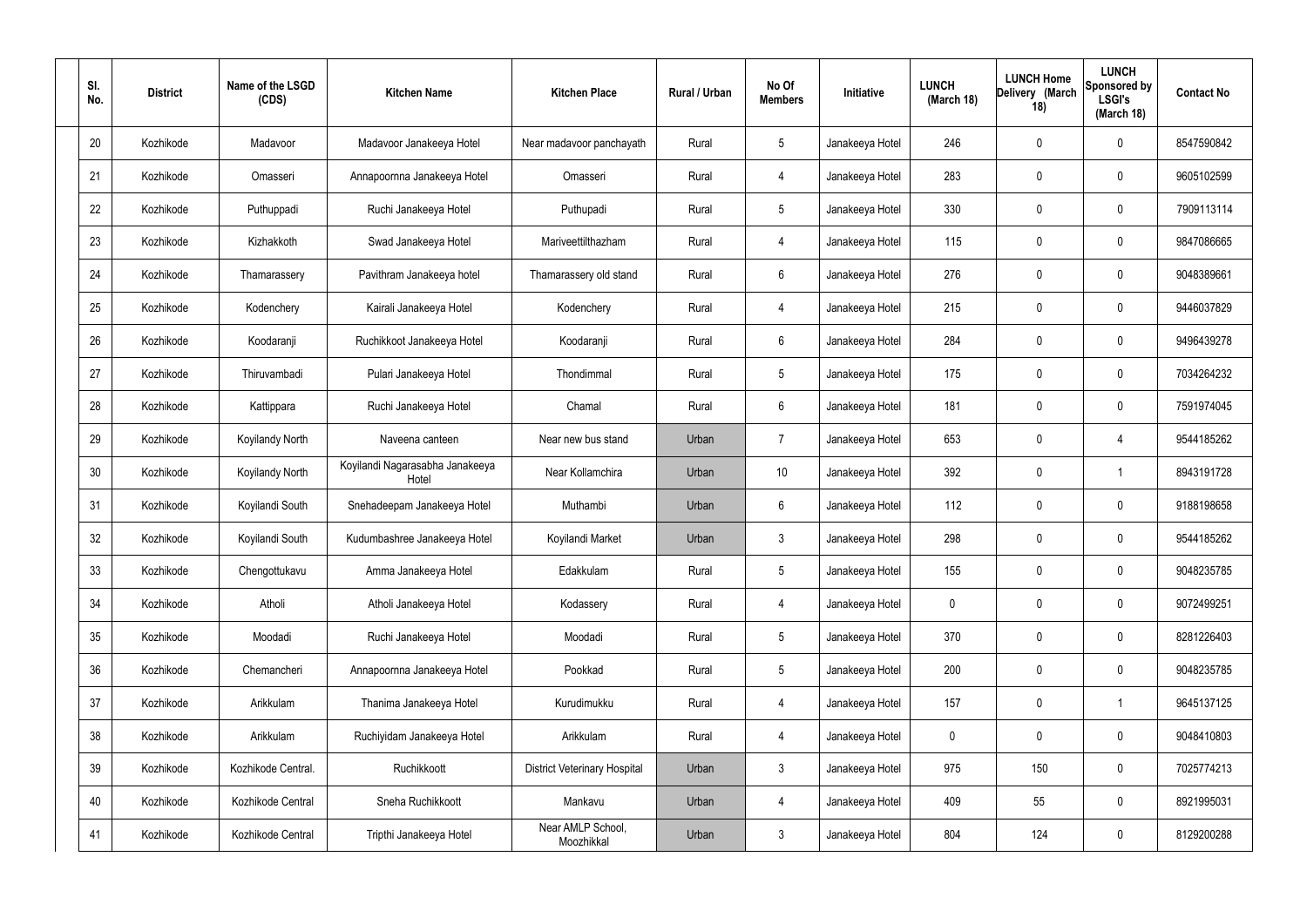|     | SI.<br>No. | <b>District</b> | Name of the LSGD<br>(CDS) | <b>Kitchen Name</b>            | <b>Kitchen Place</b>                        | <b>Rural / Urban</b> | No Of<br><b>Members</b> | Initiative      | <b>LUNCH</b><br>(March 18) | <b>LUNCH Home</b><br>Delivery (March<br>18) | <b>LUNCH</b><br>Sponsored by<br><b>LSGI's</b><br>(March 18) | <b>Contact No</b> |
|-----|------------|-----------------|---------------------------|--------------------------------|---------------------------------------------|----------------------|-------------------------|-----------------|----------------------------|---------------------------------------------|-------------------------------------------------------------|-------------------|
|     | 42         | Kozhikode       | Kozhikode Central         | New Ganesh                     | Kovoor, near library                        | Urban                | $5\phantom{.0}$         | Janakeeya Hotel | 940                        | 80                                          | $\mathbf 0$                                                 | 9349123701        |
|     | 43         | Kozhikode       | Kozhikode Central         | Ruchippura Janakeeya Hotel     | Near Focus mall, New bus<br>stand Kozhikode | Urban                | $\mathbf{3}$            | Janakeeya Hotel | 855                        | $\mathbf 0$                                 | $\mathbf 0$                                                 | 9605602806        |
|     | 44         | Kozhikode       | Kozhikode Central         | Souparnika Janakeeya Hotel     | Medical college near chest<br>hospital      | Urban                | $6\overline{6}$         | Janakeeya Hotel | 411                        | $\mathbf 0$                                 | $\mathbf 0$                                                 | 8281709784        |
|     | 45         | Kozhikode       | Kozhikode North           | Udayam kudumbasree canteen     | Thadambattuthazham                          | Urban                | $5\phantom{.0}$         | Janakeeya Hotel | 500                        | 42                                          | $\mathbf 0$                                                 | 7736850096        |
|     | 46         | Kozhikode       | Kozhikode North           | Ruchi                          | Elathoor, Chettikulam                       | Urban                | $\overline{4}$          | Janakeeya Hotel | 328                        | $\mathbf 0$                                 | $\mathbf 0$                                                 | 9947743713        |
|     | 47         | Kozhikode       | Kozhikode North           | Tasty Janakeeya Hotel          | Butt road                                   | Urban                | $5\phantom{.0}$         | Janakeeya Hotel | 640                        | 50                                          | $\mathbf 0$                                                 | 9074462795        |
|     | 48         | Kozhikode       | Kozhikode North           | Oruma                          | Eranjikkal                                  | Urban                | $\overline{4}$          | Janakeeya Hotel | 408                        | 24                                          | $\mathbf 0$                                                 |                   |
|     | 49         | Kozhikode       | Feroke                    | Ruchi vanitha mess             | <b>Feroke Muncipality</b>                   | Urban                | $\overline{7}$          | Janakeeya Hotel | 252                        | $\mathbf 0$                                 | $\mathbf 0$                                                 | 9544468026        |
|     | 50         | Kozhikode       | Feroke                    | Mithra Janakeeya Hotel         | Ambalangadi                                 | Urban                | 5 <sup>5</sup>          | Janakeeya Hotel | 346                        | $\mathbf 0$                                 | $\mathbf 0$                                                 | 9847657229        |
|     | 51         | Kozhikode       | Feroke                    | Chemmeen Janakeeya Hotel       | Karuvanthuruthi                             | Urban                | $\overline{4}$          | Janakeeya Hotel | 308                        | $\mathbf 0$                                 | $\mathbf 0$                                                 | 9747265293        |
|     | 52         | Kozhikode       | Ramanattukara             | Tasty catering unit            | Ramanattukara                               | Urban                | $6\phantom{.}6$         | Janakeeya Hotel | 480                        | $\mathbf 0$                                 | $\mathbf 0$                                                 | 9961004004        |
| 106 | 53         | Kozhikode       | KozhikodeSouth            | Ushass cattering               | Meenchantha school                          | Urban                | $5\overline{)}$         | Janakeeya Hotel | 739                        | $\mathbf 0$                                 | $\mathbf 0$                                                 | 9645629224        |
|     | 54         | Kozhikode       | Kozhikode South           | Oruma                          | Naduvattam                                  | Urban                | 4                       | Janakeeya Hotel | 324                        | $\mathbf 0$                                 | $\mathbf 0$                                                 | 9747405960        |
|     | 55         | Kozhikode       | Kozhikode South           | Ruchi Janakeeya Hotel          | Kundayithode                                | Urban                | 5 <sup>5</sup>          | Janakeeya Hotel | 576                        | $\mathbf 0$                                 | $\mathbf 0$                                                 | 9526521036        |
|     | 56         | Kozhikode       | Kozhikode South           | Five star                      | Palayam                                     | Urban                | $\overline{4}$          | Janakeeya Hotel | $\mathbf 0$                | $\pmb{0}$                                   | $\mathbf 0$                                                 | 9744307041        |
|     | 57         | Kozhikode       | Olavanna                  | Kailamadam Janakeeya Hotel     | Pantheerankavu bypass                       | Rural                | $6\overline{6}$         | Janakeeya Hotel | 332                        | 83                                          | $\mathbf 0$                                                 | 9526123535        |
|     | 58         | Kozhikode       | Olavanna                  | Snehitha Janakeeya Hotel       | Kunnathupalam                               | Rural                | $6\phantom{.}6$         | Janakeeya Hotel | 297                        | 155                                         | $\mathbf 0$                                                 | 9072771905        |
|     | 59         | Kozhikode       | Kadalundi                 | Kadambhari Janakeeya Hotel     | Mannoor valavil                             | Rural                | $6\overline{6}$         | Janakeeya Hotel | 190                        | $\pmb{0}$                                   | $\mathbf 0$                                                 | 9349923675        |
|     | 60         | Kozhikode       | Mukkam                    | Mukkam Friends Janakeeya hotel | Mukkam                                      | Urban                | $\overline{4}$          | Janakeeya Hotel | 435                        | $\pmb{0}$                                   | $\mathbf 0$                                                 | 9497215604        |
|     | 61         | Kozhikode       | Mukkam                    | Oottupura Janakeeya Hotel      | Manassery                                   | Urban                | $\overline{4}$          | Janakeeya Hotel | 552                        | $\mathbf 0$                                 | $\mathbf 0$                                                 | 9645563417        |
|     | 62         | Kozhikode       | Chathamangalam            | Prakruthi                      | Chathamangalam vipanana<br>kendram          | Rural                | $5\phantom{.0}$         | Janakeeya Hotel | 165                        | $\pmb{0}$                                   | $\mathbf 0$                                                 | 9745828787        |
|     | 63         | Kozhikode       | Chathamangalam            | Oruma                          | Milk society                                | Rural                | 5 <sub>5</sub>          | Janakeeya Hotel | 86                         | $\pmb{0}$                                   | $\boldsymbol{0}$                                            | 9847872378        |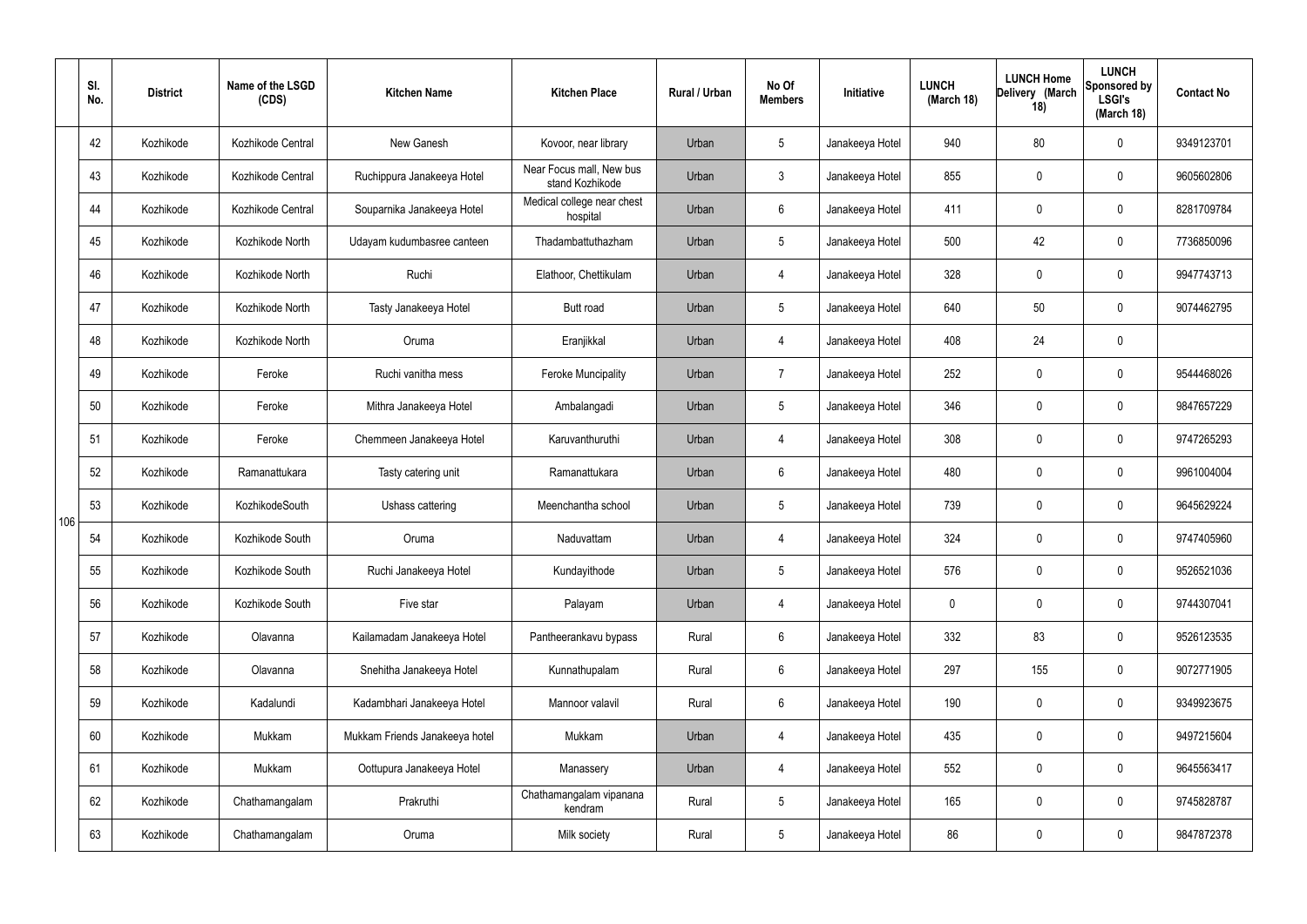| SI.<br>No. | <b>District</b> | Name of the LSGD<br>(CDS) | <b>Kitchen Name</b>                                  | <b>Kitchen Place</b>                               | Rural / Urban | No Of<br><b>Members</b> | Initiative      | <b>LUNCH</b><br>(March 18) | <b>LUNCH Home</b><br>Delivery (March<br>18) | <b>LUNCH</b><br>Sponsored by<br><b>LSGI's</b><br>(March 18) | <b>Contact No</b> |
|------------|-----------------|---------------------------|------------------------------------------------------|----------------------------------------------------|---------------|-------------------------|-----------------|----------------------------|---------------------------------------------|-------------------------------------------------------------|-------------------|
| 64         | Kozhikode       | Perumanna                 | Thushara Janakeeya Hotel                             | Vallikkunnu                                        | Rural         | $5\phantom{.0}$         | Janakeeya Hotel | 203                        | $\mathbf 0$                                 | $\mathbf 0$                                                 | 8113873612        |
| 65         | Kozhikode       | Kodiyathur                | Kanivu                                               | Eranjimavu                                         | Rural         | $\overline{4}$          | Janakeeya Hotel | 120                        | 0                                           | $\mathbf 0$                                                 | 9048094053        |
| 66         | Kozhikode       | Karassery                 | Karassery CDS Janakeeya Hotel                        | Near karassery panchayath                          | Rural         | $\overline{4}$          | Janakeeya Hotel | 221                        | 0                                           | $\mathbf 0$                                                 | 9645120636        |
| 67         | Kozhikode       | Kuruvattoor               | Nanma Janakeeya Hotel                                | Payambra                                           | Rural         | 4                       | Janakeeya Hotel | 148                        | 0                                           | $\mathbf 0$                                                 | 8547413299        |
| 68         | Kozhikode       | Mavoor                    | Koottayma Janakeeya Hotel                            | Mavoor                                             | Rural         | 4                       | Janakeeya Hotel | 348                        | 0                                           | $\mathbf 0$                                                 | 9961856227        |
| 69         | Kozhikode       | Peruvayal                 | Tripthi Janakeeya Hotel                              | Velliparambu                                       | Rural         | $5\phantom{.0}$         | Janakeeya Hotel | 110                        | 0                                           | $\mathbf 0$                                                 | 6238723687        |
| 70         | Kozhikode       | Kuttiadi                  | Janakeeya Hotel                                      | Kuttiadi Town                                      | Rural         | 9                       | Janakeeya Hotel | 230                        | 0                                           | $\mathbf 0$                                                 | 8606099575        |
| 71         | Kozhikode       | Kavilumpara               | Kavilumpara panchayath Janakeeya<br>Hotel            | Thottilpalam                                       | Rural         | 4                       | Janakeeya Hotel | 290                        | 0                                           | $\mathbf 0$                                                 | 8157900256        |
| 72         | Kozhikode       | Maruthonkara              | Thanima Janakeeya Hotel                              | Adukkath                                           | Rural         | $5\phantom{.0}$         | Janakeeya Hotel | 383                        | 0                                           | $\mathbf 0$                                                 | 9846974198        |
| 73         | Kozhikode       | Velom                     | Samridhi                                             | Kallumpuram - Theekkuni                            | Rural         | $5\phantom{.0}$         | Janakeeya Hotel | 195                        | 0                                           | $\mathbf 0$                                                 | 9846813401        |
| 74         | Kozhikode       | Kunnummal                 | Ruchi Janakeeya Hotel                                | Kakkattil                                          | Rural         | $5\phantom{.0}$         | Janakeeya Hotel | 330                        | $\mathbf 0$                                 | $\mathbf 0$                                                 | 9605800608        |
| 75         | Kozhikode       | Naripatta                 | Sthree sakthi Janakeeya Hotel                        | Kaiveli                                            | Rural         | $5\phantom{.0}$         | Janakeeya Hotel | 151                        | 0                                           | $\mathbf 0$                                                 | 9645339232        |
| 76         | Kozhikode       | Kayakkodi                 | Samridhi Janakeeya Hotel                             | Kayakkodi                                          | Rural         | $5\phantom{.0}$         | Janakeeya Hotel | 214                        | $\mathbf 0$                                 | $\mathbf 0$                                                 | 9495587551        |
| 77         | Kozhikode       | Thurayur                  | Cds coffee house                                     | Thurayur                                           | Rural         | $5\phantom{.0}$         | Janakeeya Hotel | 197                        | 0                                           | $\mathbf 0$                                                 | 9048028293        |
| 78         | Kozhikode       | Payyoli                   | Mithra                                               | Payyoli Municipality                               | Urban         | $5\phantom{.0}$         | Janakeeya Hotel | 180                        | 0                                           | $\mathbf 0$                                                 | 8606505900        |
| 79         | Kozhikode       | Meppayur                  | Ruchi canteen                                        | Meppayur                                           | Rural         | $5\phantom{.0}$         | Janakeeya Hotel | 300                        | 0                                           | $\mathbf 0$                                                 | 9447469729        |
| 80         | Kozhikode       | Thikkodi                  | Kaippunnyam Janakeeya Hotel                          | Thikkodi                                           | Rural         | $5\overline{)}$         | Janakeeya Hotel | 175                        | 0                                           | $\mathbf 0$                                                 | 9526071250        |
| 81         | Kozhikode       | Keezhariyur               | Tripthi Janakeeya Hotel                              | Arayanattu para                                    | Rural         | 8                       | Janakeeya Hotel | 275                        | 0                                           | $\mathbf 0$                                                 | 8592834034        |
| 82         | Kozhikode       | Chakkittappara            | Chakkittapara cds Hotel                              | Chakkittapara CDS                                  | Rural         | $\mathbf{3}$            | Janakeeya Hotel | 230                        | 0                                           | $\mathbf 0$                                                 | 9526881089        |
| 83         | Kozhikode       | Cheruvannur               | Vanitha canteen                                      | near cheruvannur panchayath<br>office, Cheruvannur | Rural         | $5\overline{)}$         | Janakeeya Hotel | 134                        | 0                                           | $\mathbf 0$                                                 | 9400676505        |
| 84         | Kozhikode       | Koothali                  | Salkara stationary cum Coffee house<br>and photostat | Near Koothali panchayath<br>office                 | Rural         | $6\,$                   | Janakeeya Hotel | 189                        | 0                                           | $\mathbf 0$                                                 | 9847642496        |
| 85         | Kozhikode       | Changaroth                | Changorath Janakeeya Hotel                           | Near Vadakkumbad HSS                               | Rural         | $5\phantom{.0}$         | Janakeeya Hotel | 170                        | 0                                           | $\mathbf 0$                                                 | 9747353283        |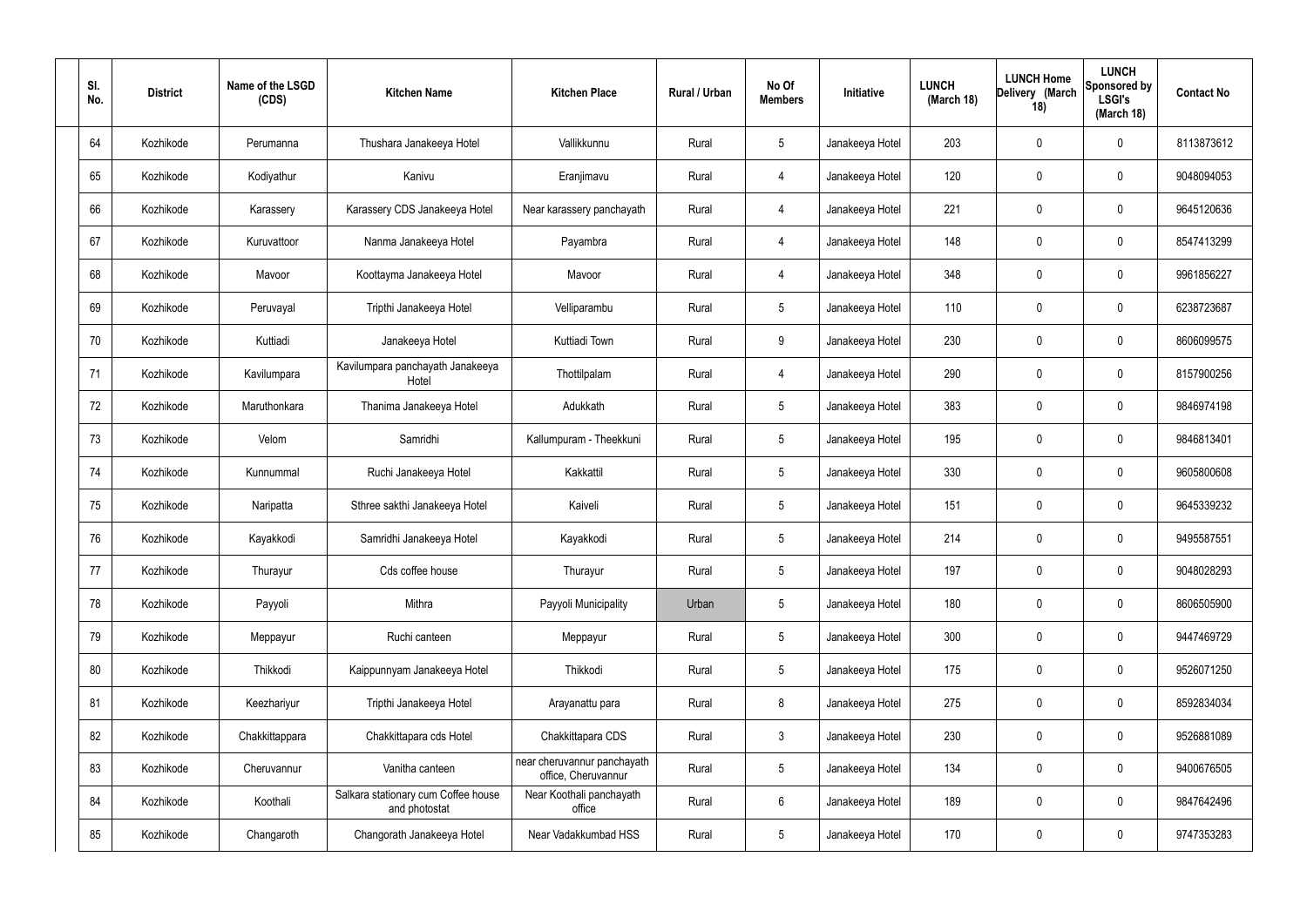|            | SI.<br>No. | <b>District</b> | Name of the LSGD<br>(CDS) | <b>Kitchen Name</b>                     | <b>Kitchen Place</b>                             | <b>Rural / Urban</b> | No Of<br><b>Members</b> | Initiative      | <b>LUNCH</b><br>(March 18) | <b>LUNCH Home</b><br>Delivery (March<br>18) | <b>LUNCH</b><br>Sponsored by<br><b>LSGI's</b><br>(March 18) | <b>Contact No</b> |
|------------|------------|-----------------|---------------------------|-----------------------------------------|--------------------------------------------------|----------------------|-------------------------|-----------------|----------------------------|---------------------------------------------|-------------------------------------------------------------|-------------------|
|            | 86         | Kozhikode       | Perambra                  | Perambra Janakeeya Hotel                | Perambra                                         | Rural                | $\overline{4}$          | Janakeeya Hotel | 388                        | $\mathbf 0$                                 | $\mathbf 0$                                                 | 6238677483        |
|            | 87         | Kozhikode       | Kayanna                   | Kudumbashree Janakeeya Hotel<br>Kayanna | Kayanna Bazar                                    | Rural                | $\mathbf{3}$            | Janakeeya Hotel | 60                         | $\mathbf 0$                                 | $\mathbf 0$                                                 | 9496130121        |
|            | 88         | Kozhikode       | Nochad                    | Kudumbashree Janakeeya Hotel            | Muliyangal                                       | Rural                | $5\phantom{.0}$         | Janakeeya Hotel | 179                        | $\mathbf 0$                                 | $\mathbf 0$                                                 | 7034944936        |
|            | 89         | Kozhikode       | Nochad                    | Ruchi Janakeeya Hotel                   | Kalpathur                                        | Rural                | $5\overline{)}$         | Janakeeya Hotel | 120                        | $\mathbf 0$                                 | $\mathbf 0$                                                 | 9946006742        |
|            | 90         | Kozhikode       | Ayenchery                 | Janakeeya Hotel Ayanchery               | Ayanchery                                        | Rural                | $\overline{4}$          | Janakeeya Hotel | 176                        | $\mathbf 0$                                 | $\mathbf 0$                                                 | 8078369520        |
|            | 91         | Kozhikode       | Maniyur                   | Ruchikoott Vanitha Hotel                | Near maniyur panchayath<br>office, Navodaya stop | Rural                | $\overline{4}$          | Janakeeya Hotel | 143                        | $\mathbf 0$                                 | $\mathbf 0$                                                 | 9400097895        |
|            | 92         | Kozhikode       | Villiappally              | Janakeeya Hotel Villiappally            | Keezhal Mukku                                    | Rural                | $\overline{4}$          | Janakeeya Hotel | 249                        | $\mathbf 0$                                 | $\mathbf 0$                                                 | 8086472039        |
|            | 93         | Kozhikode       | Thiruvallur               | Ruchi Janakeeya Hotel                   | Thiruvallur                                      | Rural                | $5\overline{)}$         | Janakeeya Hotel | 178                        | $\mathbf 0$                                 | $\mathbf 0$                                                 | 9400723619        |
|            | 94         | Kozhikode       | Edachery                  | Kudumbasree cafe and helpdesk           | Edachery                                         | Rural                | $\overline{4}$          | Janakeeya Hotel | 168                        | $\mathbf 0$                                 | $\mathbf 0$                                                 | 7736287974        |
|            | 95         | Kozhikode       | Nadapuram                 | Uttupura canteen and catering           | Kallachi                                         | Rural                | $6\phantom{.}6$         | Janakeeya Hotel | 400                        | $\mathbf 0$                                 | $\mathbf 0$                                                 | 9946448011        |
|            | 96         | Kozhikode       | Chekkyad                  | Ruchi vanitha hotel                     | Puliyav                                          | Rural                | $\overline{4}$          | Janakeeya Hotel | 214                        | $\mathbf 0$                                 | $\mathbf 0$                                                 | 9048541152        |
|            | 97         | Kozhikode       | Valayam                   | Nanma Janakeeya Hotel                   | Valayam                                          | Rural                | $5\phantom{.0}$         | Janakeeya Hotel | 140                        | $\mathbf 0$                                 | $\mathbf 0$                                                 | 9207821783        |
|            | 98         | Kozhikode       | Purameri                  | Nanma Janakeeya Hotel                   | Purameri                                         | Rural                | 6                       | Janakeeya Hotel | 253                        | $\mathbf 0$                                 | $\mathbf 0$                                                 | 9745393164        |
|            | 99         | Kozhikode       | Vanimel                   | Vanimel Janakeeya Hotel                 | Bhoomivathukkal                                  | Rural                | $5\phantom{.0}$         | Janakeeya Hotel | 156                        | $\mathbf 0$                                 | $\mathbf 0$                                                 | 9048163049        |
|            | 100        | Kozhikode       | Tuneri                    | Menma Oottupura Janakeeya Hotel         | Tuneri                                           | Rural                | $3\phantom{a}$          | Janakeeya Hotel | 175                        | $\mathbf 0$                                 | $\mathbf 0$                                                 | 9745251928        |
|            | 101        | Kozhikode       | Onchiyam                  | Adukkala                                | Kannookkara                                      | Rural                | $3\phantom{a}$          | Janakeeya Hotel | 200                        | $\mathbf 0$                                 | $\mathbf 0$                                                 | 8606115054        |
|            | 102        | Kozhikode       | Chorode                   | Janani Hotel and Catering Unit          | Chorode                                          | Rural                | $\overline{4}$          | Janakeeya Hotel | 280                        | $\mathbf 0$                                 | $\mathbf 0$                                                 | 9645426343        |
|            | 103        | Kozhikode       | Eramala                   | Janakeeya Hotel - Eramala               | Orkkatteri                                       | Rural                | 8                       | Janakeeya Hotel | 79                         | $\mathbf 0$                                 | $\mathbf 0$                                                 | 9645239675        |
|            | 104        | Kozhikode       | Vadakara West             | Chithra Janakeeya Hotel                 | Vadakara New bus stand                           | Urban                | $3\phantom{a}$          | Janakeeya Hotel | 364                        | $\mathbf 0$                                 | $\mathbf 0$                                                 | 9387762939        |
|            | 105        | Kozhikode       | Vadakara East             | Janakeeya Hotel Vadakara Municipality   | Edodi                                            | Urban                | $6\overline{6}$         | Janakeeya Hotel | 411                        | $\pmb{0}$                                   | $\mathbf 0$                                                 | 9207604876        |
|            | 106        | Kozhikode       | Azhiyoor                  | Janakeeya Hotel Azhiyoor                | Chombala near Block Office                       | Rural                | $\mathbf{3}$            | Janakeeya Hotel | 212                        | $\mathbf 0$                                 | $\mathbf 0$                                                 | 8086159250        |
| <b>106</b> |            |                 |                           |                                         |                                                  |                      | 505                     |                 | 31062                      | 763                                         | $6\phantom{a}$                                              |                   |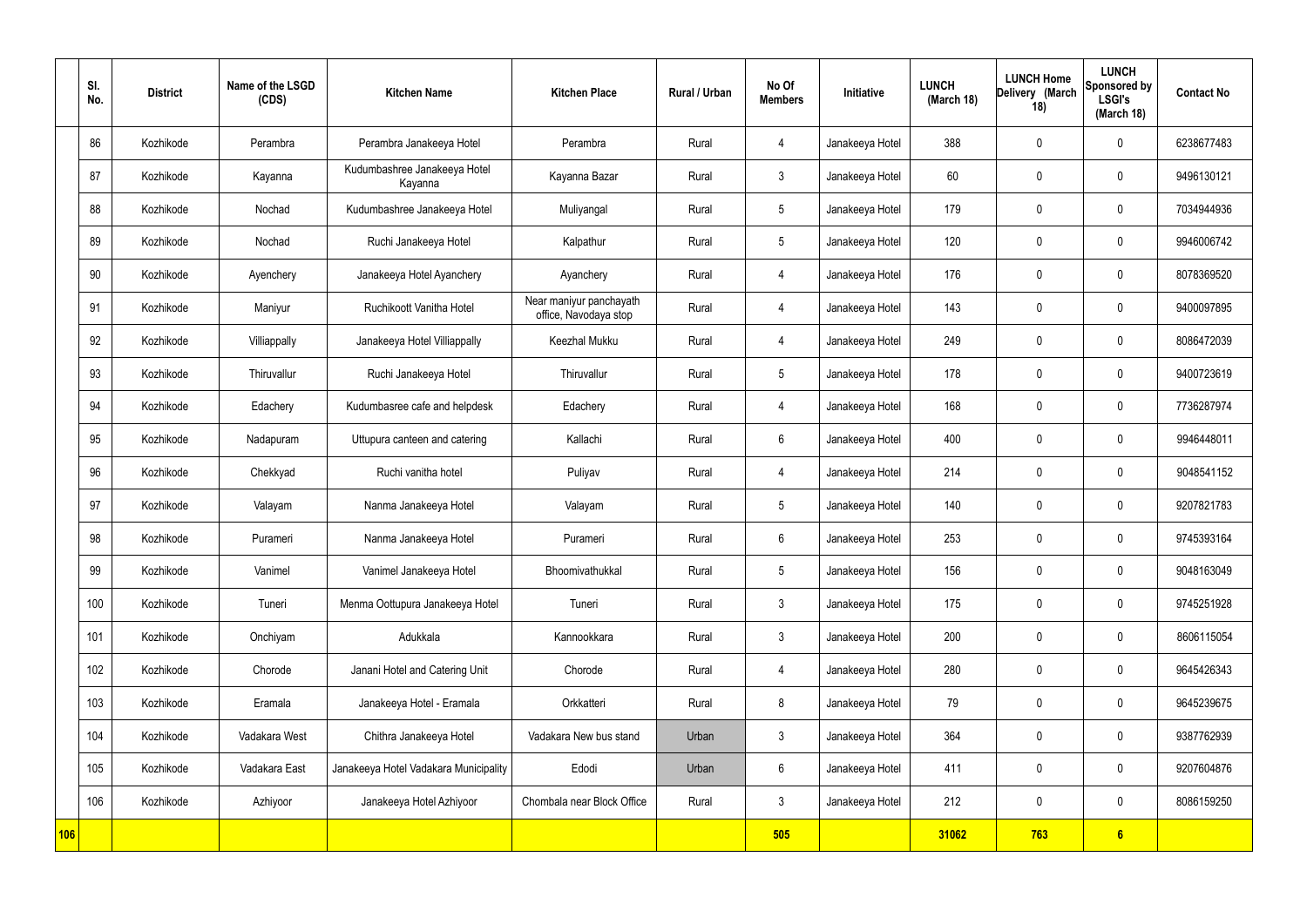| SI.<br>No.     | <b>District</b> | Name of the LSGD<br>(CDS) | <b>Kitchen Name</b>         | <b>Kitchen Place</b>                     | Rural / Urban | No Of<br><b>Members</b> | Initiative      | <b>LUNCH</b><br>(March 18) | <b>LUNCH Home</b><br>Delivery (March<br>18) | <b>LUNCH</b><br>Sponsored by<br><b>LSGI's</b><br>(March 18) | <b>Contact No</b> |
|----------------|-----------------|---------------------------|-----------------------------|------------------------------------------|---------------|-------------------------|-----------------|----------------------------|---------------------------------------------|-------------------------------------------------------------|-------------------|
|                | Malappuram      | Triprangode               | Vishista Vanitha Canteen    | Ottumpuram                               | Rural         | 5                       | Janakeeya Hotel | 200                        | 45                                          | 0                                                           | 9526951352        |
| $\overline{2}$ | Malappuram      | Kondotty-2                | Amrutham Janakeeya Hotel    | Kondotty busstand                        | Urban         | 4                       | Janakeeya Hotel | 587                        | $\overline{0}$                              | 4                                                           | 7356582539        |
| $\mathbf{3}$   | Malappuram      | Ponmundam                 | Janakeeya hotel             | Athanikkal                               | Rural         | 4                       | Janakeeya Hotel | 158                        | 0                                           | 0                                                           |                   |
| 4              | Malappuram      | Ponnani-1                 | Samridhi                    | Ponnani                                  | Urban         | 5                       | Janakeeya Hotel | 98                         | $\overline{0}$                              | 0                                                           |                   |
| 5              | Malappuram      | Parappanangadi            | Thathoos janakeeya hotel    | Parappanangadi                           | Urban         | 3                       | Janakeeya Hotel | 182                        | 164                                         | 0                                                           |                   |
| 6              | Malappuram      | Edayur                    | mathuraka vanita hotel      | vattaparamb                              | Rural         | 3                       | Janakeeya Hotel | 172                        | $\overline{0}$                              | 0                                                           |                   |
| $\overline{7}$ | Malappuram      | Kaladi                    | Thripthi Janakeeya Hotel    | Naripparamb                              | Rural         | 4                       | Janakeeya Hotel | 135                        | 0                                           | 0                                                           |                   |
| 8              | Malappuram      | Tavanur                   | Snehitha                    | Ayankalam                                | Rural         | 5                       | Janakeeya Hotel | 76                         | $\overline{0}$                              | 0                                                           |                   |
| 9              | Malappuram      | Karulai                   | Janakeeya Hotel             | Karulayi Town                            | Rural         | 4                       | Janakeeya Hotel | 80                         | 30                                          | 0                                                           | 9388070564        |
| 10             | Malappuram      | Melattur                  | Melattur Janakeeya Hotel    | Melattur                                 | Rural         | 5                       | Janakeeya Hotel | 262                        | $\overline{0}$                              | 0                                                           | 9497644650        |
| 11             | Malappuram      | Vallikkunnu               | Ruchikootu                  | Anangadi                                 | Rural         | 4                       | Janakeeya Hotel | 194                        | 127                                         | 0                                                           | 9846828029        |
| 12             | Malappuram      | Parappanangadi            | Sobhika Janakeeya hotel     | Parappanangadi                           | Urban         | 5                       | Janakeeya Hotel | 467                        | 165                                         | 0                                                           | 9048220552        |
| 13             | Malappuram      | Vazhakkad                 | Ruchi hotel vazhakkad       | Gup school vazhakkad                     | Rural         | 5                       | Janakeeya Hotel | 367                        | 230                                         | 0                                                           | 9656316072        |
| 14             | Malappuram      | Amarambalam               | Janakeeya Hotel             | Opposite Federal Bank<br>Pookkottumpadam | Rural         | 4                       | Janakeeya Hotel | 95                         | 3                                           | 3                                                           | 8157060589        |
| 15             | Malappuram      | Marakkara                 | Famous Hotel                | marakkara                                | Rural         | $\mathbf{3}$            | Janakeeya Hotel | 0                          | 0                                           | $\pmb{0}$                                                   | 6238909658        |
| 16             | Malappuram      | Ozhur                     | Archana Vanitha Canteen     | Pulparambu                               | Rural         | $2\overline{ }$         | Janakeeya Hotel | 180                        | 0                                           | 0                                                           | 9645906084        |
| 17             | Malappuram      | Keezhuparambu             | Sisiram hotel keezhuparambu | New bazar kuniyil                        | Rural         | $5\phantom{.0}$         | Janakeeya Hotel | 215                        | 51                                          | 0                                                           | 8086830582        |
| 18             | Malappuram      | Irimbiliyam               | nandanam vanita hotel       | kotappuram                               | Rural         | $\overline{5}$          | janakeeya Hotel | 282                        | $\pmb{0}$                                   | 0                                                           | 7306302029        |
| 19             | Malappuram      | Porur                     | Kudumbasree vanitha canteen | Cherukod                                 | Rural         | 4                       | Janakeeya Hotel | 237                        | 0                                           | 0                                                           | 9745425647        |
| 20             | Malappuram      | Tirunavaya                | Vibhava Cafesree            | Karathoor                                | Rural         | 4                       | Janakeeya Hotel | 93                         | 22                                          | 0                                                           | 9645414837        |
| 21             | Malappuram      | Moothedam                 | Moothedam janakeeya hotel   | Karappuram                               | Rural         | $\mathfrak{Z}$          | Janakeeya Hotel | 258                        | $\mathbf 0$                                 | 0                                                           | 9447630154        |
| 22             | Malappuram      | Vazhayur                  | Three Star Janakeeya Hotel  | Karad                                    | Rural         | 4                       | Janakeeya Hotel | 326                        | 71                                          | 0                                                           | 9744305921        |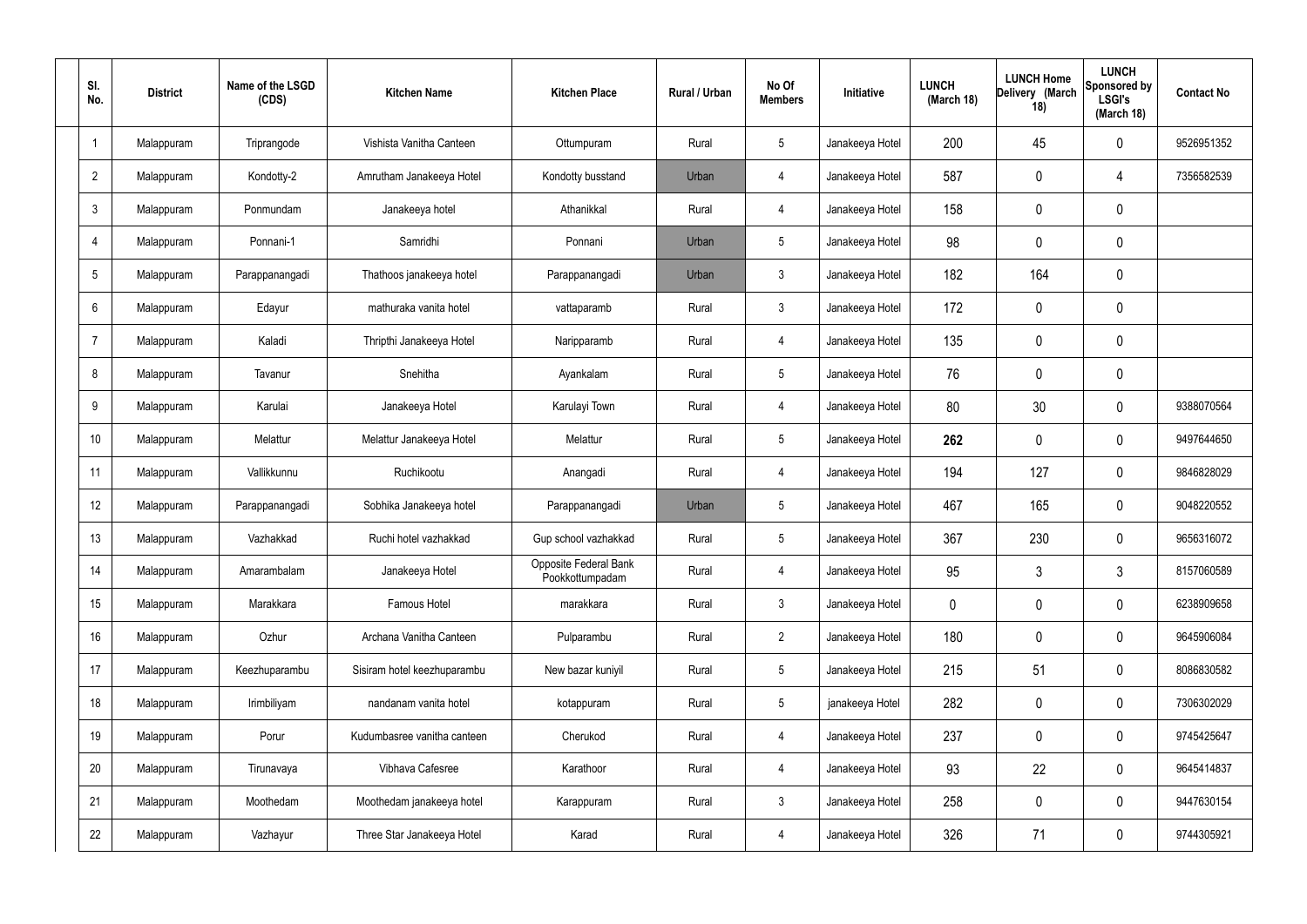| SI.<br>No. | <b>District</b> | Name of the LSGD<br>(CDS) | <b>Kitchen Name</b>        | <b>Kitchen Place</b> | Rural / Urban | No Of<br><b>Members</b> | Initiative      | <b>LUNCH</b><br>(March 18) | <b>LUNCH Home</b><br>Delivery (March<br>18) | <b>LUNCH</b><br>Sponsored by<br><b>LSGI's</b><br>(March 18) | <b>Contact No</b> |
|------------|-----------------|---------------------------|----------------------------|----------------------|---------------|-------------------------|-----------------|----------------------------|---------------------------------------------|-------------------------------------------------------------|-------------------|
| 23         | Malappuram      | urngattiri                | Oottupura                  | Therattummal         | Rural         | $5\,$                   | Janakeeya Hotel | 116                        | 72                                          | $\boldsymbol{0}$                                            | 9562851125        |
| 24         | Malappuram      | Maranchery                | Janakeeya Hotel maranchey  | Panambad             | Rural         | $5\,$                   | Janakeeya Hotel | 94                         | 318                                         | $\boldsymbol{0}$                                            | 9048081621        |
| 25         | Malappuram      | Athavanad                 | Janakeeya Bhakshanasala    | Vettichira           | Rural         | $5\phantom{.0}$         | Janakeeya Hotel | 0                          | 0                                           | $\boldsymbol{0}$                                            | 9495291580        |
| 26         | Malappuram      | Pothukal                  | Vanitha Canteen            | Nettikulam           | Rural         | $6\phantom{.}6$         | Janakeeya Hotel | 110                        | 0                                           | 0                                                           | 9048501397        |
| 27         | Malappuram      | Mampad                    | <b>Bismi Cafe</b>          | Mampad               | Rural         | $\mathbf{3}$            | Janakeeya Hotel | 185                        | 0                                           | $\boldsymbol{0}$                                            | 9961170251        |
| 28         | Malappuram      | Marakkara                 | Ruchikoottu                | AC Nirappu           | Rural         | $5\,$                   | Janakeeya Hotel | 83                         | 0                                           | 0                                                           | 9745625415        |
| 29         | Malappuram      | Alipparambu               | Oottupura                  | Alipparambu          | Rural         | $5\phantom{.0}$         | Janakeeya Hotel | 0                          | 0                                           | 0                                                           | 9847690941        |
| 30         | Malappuram      | Valanchery                | Janakkeeya Hotel           | Valanchery           | Urban         | $5\phantom{.0}$         | Janakeeya Hotel | 192                        | 0                                           | 0                                                           | 8593812408        |
| 31         | Malappuram      | Chaliyar                  | Chaliyar Janakeeya Hotel   | Akambaadam           | Rural         | $\mathbf{3}$            | Janakeeya Hotel | 143                        | 44                                          | 0                                                           | 9605274841        |
| 32         | Malappuram      | Kalikavu                  | Friends Janakeeya Hotel    | Kalikavu             | Rural         | 4                       | Janakeeya Hotel | 127                        | 9                                           | 0                                                           | 9745751684        |
| 33         | Malappuram      | Angadipuram               | Janakeeya Hotel            | Angadipuram          | Rural         | 4                       | Janakeeya Hotel | 216                        | 0                                           | $\pmb{0}$                                                   | 7902314724        |
| 34         | Malappuram      | Puzhakkattri              | Jasmin                     | Puzhakkattiri        | Rural         | $5\,$                   | Janakeeya Hotel | 165                        | 111                                         | 0                                                           | 9495497872        |
| 35         | Malappuram      | Nannamukku                | Tanima                     | Nannamukku           | Rural         | $5\phantom{.0}$         | Janakeeya Hotel | 163                        | 124                                         | 0                                                           | 8943417885        |
| 36         | Malappuram      | Moorkkanad                | Oruma Janakeeya Hotel      | Moorkkanad           | Rural         | $5\phantom{.0}$         | Janakeeya Hotel | 124                        | 61                                          | 0                                                           | 9605728248        |
| 37         | Malappuram      | Edavanna                  | Souhrtham Janakeeya Hotel  | Edavanna             | Rural         | $5\phantom{.0}$         | Janakeeya Hotel | 644                        | 155                                         | $\mathbf 0$                                                 | 9746986110        |
| 38         | Malappuram      | Tirur                     | Ruchi Janakeeya Hotel      | Tirur                | Urban         | 4                       | Janakeeya Hotel | 438                        | 39                                          | $\pmb{0}$                                                   | 9895409528        |
| 39         | Malappuram      | Tirur                     | Amrutham Janakeeya Hotel   | Tirur                | Urban         | 4                       | Janakeeya Hotel | 298                        | 0                                           | $\pmb{0}$                                                   | 9745074259        |
| 40         | Malappuram      | Edappal                   | Daya Cafesree              | Edappal              | Rural         | $5\phantom{.0}$         | Janakeeya Hotel | 165                        | 0                                           | $\pmb{0}$                                                   | 9895439056        |
| 41         | Malappuram      | Koottilangadi             | Janakeeya Hotel            | Koottilangadi        | Rural         | $\overline{4}$          | Janakeeya Hotel | 81                         | 94                                          | $\overline{2}$                                              | 9539471939        |
| 42         | Malappuram      | Vattamkulam               | Vibhava Janakeeya Hotel    | Edappal              | Rural         | $\overline{4}$          | Janakeeya Hotel | 150                        | 0                                           | $\pmb{0}$                                                   | 9744844512        |
| 43         | Malappuram      | Nilambur                  | Annapporna Janakeeya Hotel | Nilambur             | Urban         | 8                       | Janakeeya Hotel | 388                        | 102                                         | $\mathbf 0$                                                 | 8547795364        |
| 44         | Malappuram      | Puzhakkattri              | PT Group                   | Ramapuram            | Rural         | $\overline{4}$          | Janakeeya Hotel | 166                        | 78                                          | $\pmb{0}$                                                   | 9745108676        |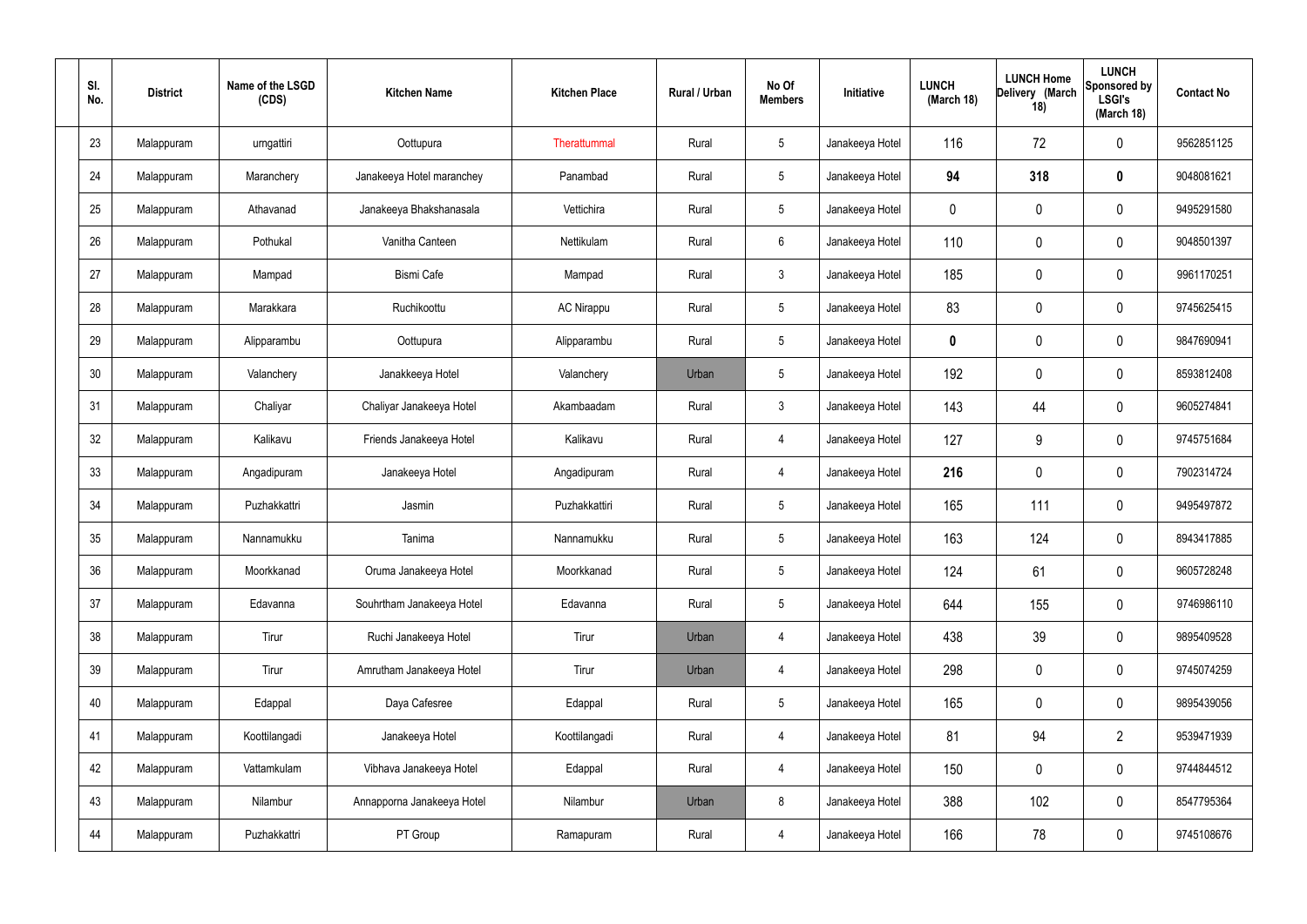|     | SI.<br>No. | <b>District</b> | Name of the LSGD<br>(CDS) | <b>Kitchen Name</b>                               | <b>Kitchen Place</b>   | Rural / Urban | No Of<br><b>Members</b> | Initiative      | <b>LUNCH</b><br>(March 18) | <b>LUNCH Home</b><br>Delivery (March<br>18) | <b>LUNCH</b><br>Sponsored by<br><b>LSGI's</b><br>(March 18) | <b>Contact No</b> |
|-----|------------|-----------------|---------------------------|---------------------------------------------------|------------------------|---------------|-------------------------|-----------------|----------------------------|---------------------------------------------|-------------------------------------------------------------|-------------------|
|     | 45         | Malappuram      | Vazhikkadavu              | Vanitha Janakeeya Hotel                           | Manimooli              | Rural         | 4                       | Janakeeya Hotel | 62                         | 0                                           | $\mathbf 0$                                                 | 8943046755        |
|     | 46         | Malappuram      | Chungathara               | Chungathara Annapoorna Vanitha<br>Janakeeya Hotel | Chalikkulam            | Rural         | $\mathbf{3}$            | Janakeeya Hotel | 148                        | 43                                          | $\pmb{0}$                                                   | 9745674102        |
|     | 47         | Malappuram      | Vallikunnu                | Punathil Janakeeya Hotel                          | Vallikunnu             | Rural         | 4                       | Janakeeya Hotel | 107                        | 196                                         | $\mathbf 0$                                                 | 9946051042        |
|     | 48         | Malappuram      | Tirurangadi               | Nirmalyam Janakeeya Hotel                         | Chanthappadi           | Urban         | $5\overline{)}$         | Janakeeya Hotel | $\mathbf 0$                | 0                                           | $\mathbf 0$                                                 | 9895168511        |
|     | 49         | Malappuram      | Purathur                  | Purathur Janakeeya Hotel                          | Kavilakkad             | Rural         | $\mathbf{3}$            | Janakeeya Hotel | 98                         | 60                                          | $\mathbf 0$                                                 | 9645170119        |
|     | 50         | Malappuram      | Kuruva                    | Swad                                              | Ambalaparamb           | Rural         | $\overline{4}$          | Janakeeya Hotel | 104                        | 29                                          | $\mathbf 0$                                                 | 9495993543        |
|     | 51         | Malappuram      | Perumanna Klari           | Perumanna Klari Janakeeya Hotel                   | Near Panjayathu office | Rural         | $\mathbf{3}$            | Janakeeya Hotel | 85                         | 0                                           | $\mathbf 0$                                                 | 7306197556        |
|     | 52         | Malappuram      | Kuttippuram               | Janakeeya Hotel Kuttippurram                      | Kuttipuram             | Rural         | 5                       | Janakeeya Hotel | 295                        | 0                                           | $\pmb{0}$                                                   | 8921459017        |
|     | 53         | Malappuram      | Niramaruthur              | Annapporna Janakeeya Hotel                        | Mangad                 | Rural         | $\mathbf{3}$            | Janakeeya Hotel | 151                        | 0                                           | $\mathbf 0$                                                 | 9746334349        |
|     | 54         | Malappuram      | Veliyancode               | Cafe Kudumbashree                                 | Eramangalam            | Rural         | $\mathbf{3}$            | Janakeeya Hotel | 51                         | 76                                          | $\pmb{0}$                                                   | 9567575145        |
|     | 55         | Malappuram      | Pulilkal                  | Ruchi Koottu Janakeeya Hotel                      | Pulikkal               | Rural         | $\overline{4}$          | Janakeeya Hotel | 190                        | 24                                          | $\mathbf 0$                                                 | 9947039208        |
|     | 56         | Malappuram      | Karuvarakund              | Janakeeya Hotel                                   | Karuvarakund           | Rural         | 4                       | Janakeeya Hotel | 236                        | 16                                          | $\pmb{0}$                                                   | 9562233316        |
|     | 57         | Malappuram      | Thuvvur                   | Janakeeya Hotel                                   | Thuvvur                | Rural         | $5\overline{)}$         | Janakeeya Hotel | 175                        | 30                                          | 0                                                           | 8075365565        |
|     | 58         | Malappuram      | Kottakkal                 | Kottakkal Janakeeya Hotel                         | Kottakkal              | Urban         | $\mathbf{3}$            | Janakeeya Hotel | 352                        | 0                                           | $\mathbf 0$                                                 | 9946216609        |
|     | 59         | Malappuram      | Kuzhimanna                | Mythri Janakkeeya Hotel                           | Cheruparamb            | Rural         | $\overline{4}$          | Janakeeya Hotel | 162                        | 54                                          | $\pmb{0}$                                                   | 9961738543        |
|     | 60         | Malappuram      | Talakkad                  | Talakkad Janakeeya Hotel                          | <b>BP</b> Angadi       | Rural         | $\overline{4}$          | Janakeeya Hotel | 180                        | 35                                          | $\pmb{0}$                                                   | 9447824517        |
|     | 61         | Malappuram      | Areecode                  | Haritha sree Janakeeya Hotel                      | Pookottuchola          | Rural         | $\overline{4}$          | Janakeeya Hotel | 122                        | 26                                          | $\pmb{0}$                                                   | 7025072558        |
|     | 62         | Malappuram      | Cherukkavu                | Kitchen Hut Janakeeya Hotel                       | Chevayoor              | Rural         | $\overline{4}$          | Janakeeya Hoel  | 170                        | 70                                          | $\pmb{0}$                                                   | 9895195887        |
|     | 63         | Malappuram      | Thiruvali                 | Janakeeya hotel                                   | Thiruvali              | Rural         | $5\phantom{.0}$         | Janakeeya Hotel | 133                        | 0                                           | $\pmb{0}$                                                   | 9746385945        |
| 128 | 64         | Malappuram      | Alamcode                  | Janakeeya hotel                                   | Alamcode               | Rural         | $5\phantom{.0}$         | Janakeeya Hotel | 184                        | 79                                          | $\pmb{0}$                                                   | 8129368109        |
|     | 65         | Malappuram      | Manjeri 1                 | Cafe Janakeeya hotel                              | Manjeri                | Urban         | $6\phantom{.}$          | Janakeeya Hotel | 223                        | 10                                          | $\mathbf 0$                                                 | 7336671011        |
|     | 66         | Malappuram      | kalpakanchery             | Janakeeya HOTEL                                   | Kalpakanchery          | Rural         | $\overline{4}$          | Janakeeya Hotel | 120                        | 0                                           | $\pmb{0}$                                                   | 9048929947        |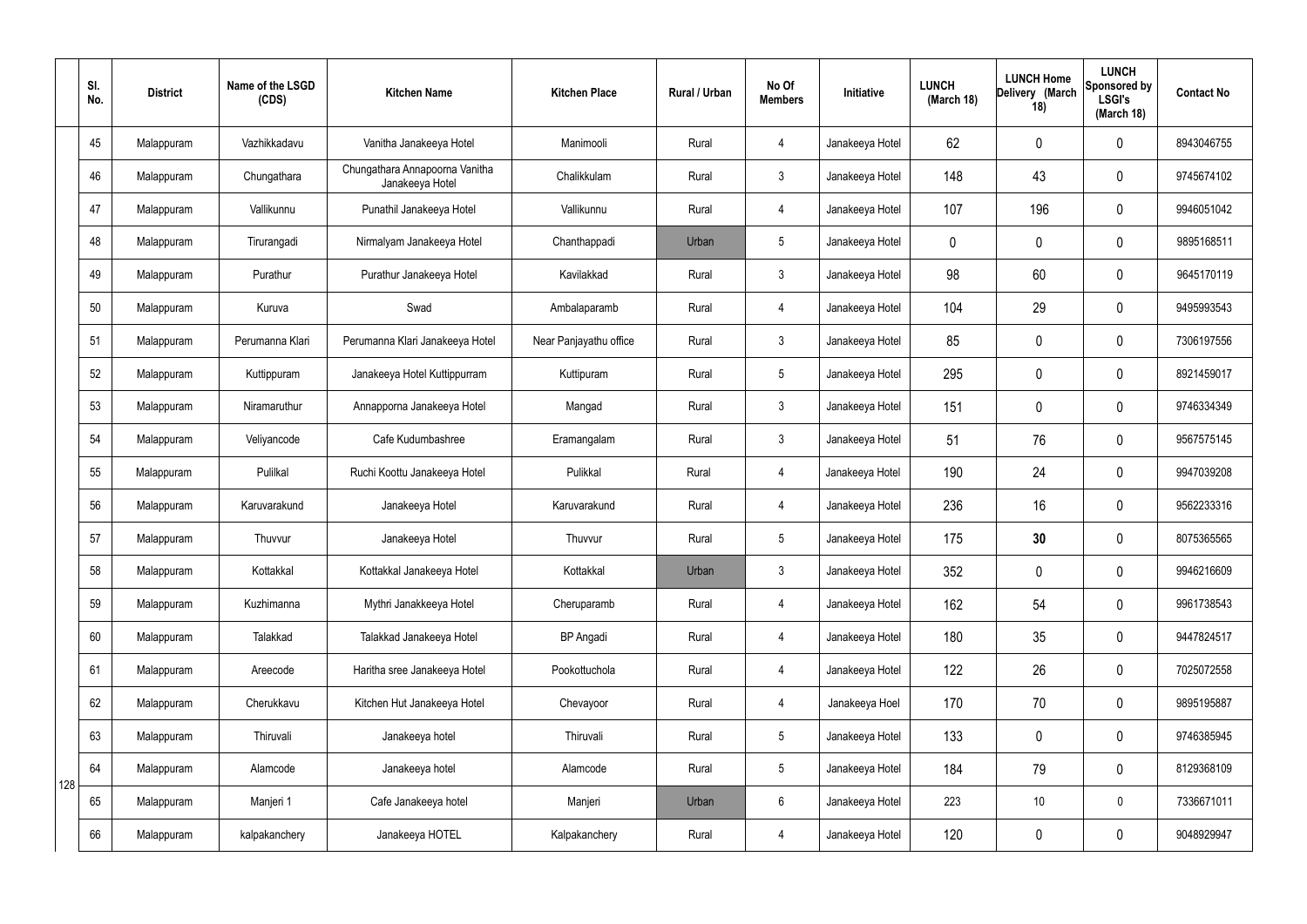| SI.<br>No. | <b>District</b> | Name of the LSGD<br>(CDS) | <b>Kitchen Name</b>        | <b>Kitchen Place</b> | Rural / Urban | No Of<br><b>Members</b> | Initiative      | <b>LUNCH</b><br>(March 18) | <b>LUNCH Home</b><br>Delivery (March<br>18) | <b>LUNCH</b><br>Sponsored by<br><b>LSGI's</b><br>(March 18) | <b>Contact No</b> |
|------------|-----------------|---------------------------|----------------------------|----------------------|---------------|-------------------------|-----------------|----------------------------|---------------------------------------------|-------------------------------------------------------------|-------------------|
| 67         | Malappuram      | Kodur                     | Janakeeya hotel            | vadakkemanna         | Rural         | $\mathbf{3}$            | Janakeeya hotel | 140                        | 0                                           | 0                                                           | 9605430938        |
| 68         | Malappuram      | Anakayam                  | janakeeya hotel            | Anakayam             | Rural         | $5\phantom{.0}$         | Janakeeya hotel | 273                        | 0                                           | $\mathbf 0$                                                 | 7025840671        |
| 69         | Malappuram      | Malappuram                | Janakeeya Hotel            | Malappuram           | Urban         | $\mathbf{3}$            | Janakeeya Hotel | 227                        | 0                                           | 0                                                           | 8281125864        |
| 70         | Malappuram      | Tanur                     | Azhimukham Janakeeya hotel | tanur                | Urban         | $\mathbf{3}$            | Janakeeya Hotel | 211                        | 0                                           | $\mathbf 0$                                                 | 7594914843        |
| 71         | Malappuram      | Elamkulam                 | Janapriya                  | Kunnakav             | Rural         | 4                       | Janakeeya Hotel | 185                        | 0                                           | 0                                                           | 9496725446        |
| 72         | Malappuram      | Wandoor                   | Janakeeya Hotel            | wandoor              | Rural         | 4                       | Janakeeya Hotel | 207                        | 0                                           | 0                                                           | 8086064498        |
| 73         | Malappuram      | Perinthalmanna            | samrthi janakeeya hotei    | Perinthalmanna       | Urban         | $5\phantom{.0}$         | Janakeeya hotel | 162                        | 0                                           | $\boldsymbol{0}$                                            | 7994259773        |
| 74         | Malappuram      | Munniyur                  | Oottupura                  | Munniyur             | Rural         | $5\phantom{.0}$         | Janakeeya Hotel | 198                        | 215                                         | $\boldsymbol{0}$                                            |                   |
| 75         | Malappuram      | AR Nagar                  | Aiswarya                   | AR Nagar             | Rural         | $3\phantom{a}$          | Janakeeya Hotel | 291                        | 0                                           | $\boldsymbol{0}$                                            |                   |
| 76         | Malappuram      | Thenjippalam              | Nanma                      | Thenjippalam         | Rural         | 4                       | Janakeeya Hotel | 329                        | 90                                          | $\boldsymbol{0}$                                            |                   |
| 77         | Malappuram      | Peruvallur                | Anugraha                   | Super bazar          | Rural         | $5\phantom{.0}$         | Jankeeya Hotel  | 130                        | 112                                         | $\overline{2}$                                              | 9747037665        |
| 78         | Malappuram      | Muthuvallur               | Nanma janakeeya hotel      | Muthuparambu         | Rural         | $\mathbf{3}$            | Janakeeya hotel | 498                        | 0                                           | 0                                                           | 9744406501        |
| 79         | Malappuram      | mankada                   | janakeeya hatel            | Aryiranazhipadi      | Rural         | $\mathbf{3}$            | janakeeya hotel | 0                          | 0                                           | 0                                                           | 9539855520        |
| 80         | Malappuram      | Vengara                   | Ponnoos hotel              | Vengara              | Rural         | 4                       | Janakeeya hotel | 278                        | 0                                           | 0                                                           | 9947424618        |
| 81         | Malappuram      | Pulpatta                  | Santhwanam Janakeeya hotel | Padikkal parambil    | Rural         | $5\phantom{.0}$         | Janakeeya hotel | 369                        | 196                                         | $\pmb{0}$                                                   | 9526367569        |
| 82         | Malappuram      | Keezhattur                | Keezhattur Janakeeya hotel | Keezhattur           | Rural         | $\overline{\mathbf{4}}$ | Janakeeya hotel | 76                         | 0                                           | 0                                                           | 9539209640        |
| 83         | Malappuram      | Cheriyamundam             | Nanma janakeeya hotel      | Manchingapara        | Rural         | 4                       | Janakeeya hotel | 109                        | 0                                           | $\pmb{0}$                                                   | 9496048689        |
| 84         | Malappuram      | Chelambre                 | Soorya Janakeeya hotel     | Pulluparamb          | Rural         | $3\phantom{a}$          | Janakeeya hotel | 108                        | 71                                          | $\pmb{0}$                                                   | 7994179285        |
| 85         | Malappuram      | Ponmala                   | Janakeeya hotel            | Chappangadi          | Rural         | 4                       | Janakeeya hotel | 225                        | 0                                           | $\pmb{0}$                                                   | 9605811748        |
| 86         | Malappuram      | Thennala                  | <b>Bismi Hotel</b>         | Pookkiparamb         | Rural         | 4                       | Jankeeya Hotel  | 250                        | 0                                           | $\pmb{0}$                                                   | 9995757092        |
| 87         | Malappuram      | Tanalur                   | Janakeeya Hotel            | Tanalur              | Rural         | $\mathbf{3}$            | Jankeeya Hotel  | 207                        | 0                                           | $\mathbf 0$                                                 |                   |
| 88         | Malappuram      | Parappur                  | Janakeeya Hotel            | chullipparambu       | Rural         | $5\phantom{.0}$         | Janakeeya Hotel | 326                        | 0                                           | $\pmb{0}$                                                   | 9961091317        |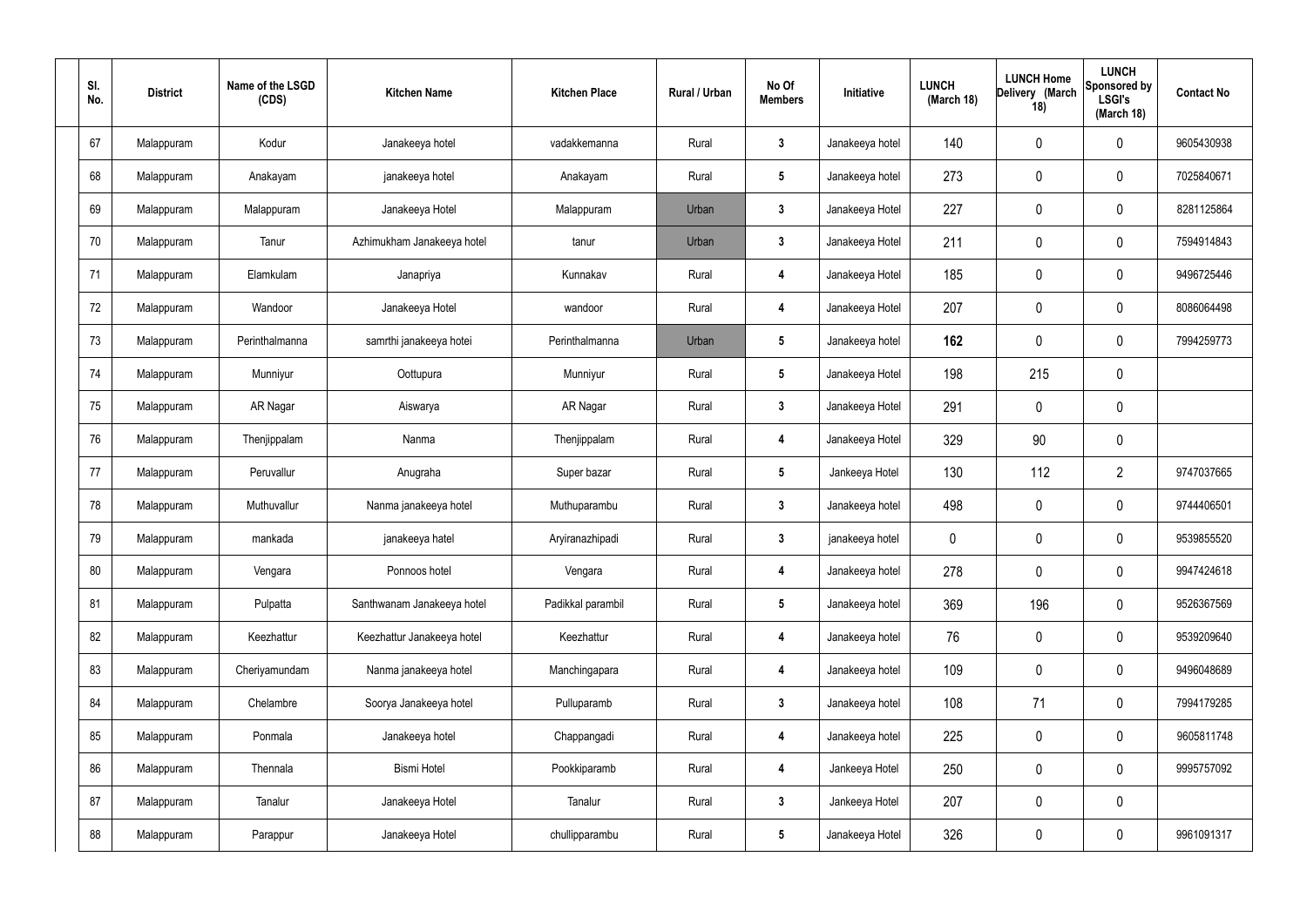| SI.<br>No. | <b>District</b> | Name of the LSGD<br>(CDS) | <b>Kitchen Name</b>      | <b>Kitchen Place</b> | Rural / Urban | No Of<br><b>Members</b> | Initiative      | <b>LUNCH</b><br>(March 18) | <b>LUNCH Home</b><br>Delivery (March<br>18) | <b>LUNCH</b><br>Sponsored by<br><b>LSGI's</b><br>(March 18) | <b>Contact No</b> |
|------------|-----------------|---------------------------|--------------------------|----------------------|---------------|-------------------------|-----------------|----------------------------|---------------------------------------------|-------------------------------------------------------------|-------------------|
| 89         | Malappuram      | Edarikkode                | Janakeeya Hotel          | Edarikkod            | Rural         | $\mathbf{3}$            | Janakeeya Hotel | 0                          | 0                                           | $\boldsymbol{0}$                                            | 8089003770        |
| 90         | Malappuram      | Oorakam                   | Ammoos                   | Panchayath padi      | Rural         | $3\phantom{a}$          | Janakeeya Hotel | 243                        | 0                                           | 0                                                           | 9526449294        |
| 91         | Malappuram      | Nannambra                 | Veeturuchi               | Kundoor Athani       | Rural         | 4                       | Janakeeya Hotel | 43                         | 277                                         | $\mathfrak{Z}$                                              | 9400618659        |
| 92         | Malappuram      | Pandikkad                 | Janakeeya Hotel          | Pandikkad            | Rural         | 4                       | Janakeeya Hotel | 262                        | 0                                           | 0                                                           | 9995504081        |
| 93         | Malappuram      | Chokkad                   | Natturuchi               | Chokkad              | Rural         | $5\phantom{.0}$         | Janakeeya Hotel | 99                         | 12                                          | $\boldsymbol{0}$                                            |                   |
| 94         | Malappuram      | Cheekode                  | Cheekode Janakeeya Hotel | Cheekode             | Rural         | 4                       | Janakeeya Hotel | 133                        | 20                                          | $\boldsymbol{0}$                                            |                   |
| 95         | Malappuram      | Makkarapparamb            | Subiksha                 | Makkarapparamb       | Rural         | $3\phantom{a}$          | Janakeeya Hotel | 75                         | 26                                          | 0                                                           | 8089003770        |
| 96         | Malappuram      | Ponnani-1                 | Devi Janakeeya Hotel     | Ponnani              | Urban         | $5\phantom{.0}$         | Janakeeya Hotel | 0                          | 0                                           | 0                                                           | 9961919097        |
| 97         | malappuram      | mangalam                  | Soubagya                 | mangalam             | Rural         | $5\phantom{.0}$         | janakeeya hotel | 124                        | 51                                          | $\boldsymbol{0}$                                            |                   |
| 98         | Malappuram      | Trikkalangode             | janakeeya hotel          | karakkunnu           | Rural         | $6\phantom{a}$          | Janakeeya Hotel | 387                        | 0                                           | $\boldsymbol{0}$                                            |                   |
| 99         | Malppuram       | Morayoor                  | Janakeeya hotel          | Valanchery           | Rural         | $3\phantom{a}$          | Janakeeya hotel | 110                        | 0                                           | $\boldsymbol{0}$                                            |                   |
| 100        | Malappuram      | Perumbadapp               | Janakeeya hotel          | Perumbadapp          | Rural         | 4                       | Janakeeya hotel | 125                        | 80                                          | $\boldsymbol{0}$                                            |                   |
| 101        | Malappuram      | Tirur                     | Samruthi Janakeeya Hotel | Vettom               | <b>RURAL</b>  | $5\phantom{.0}$         | Janakeeya hotel | 175                        | 222                                         | $\boldsymbol{0}$                                            |                   |
| 102        | Malappuram      | Kondotty                  | Janakeeya hotel          | vazhakad             | <b>RURAL</b>  | 4                       | janakeeya hotel | 346                        | 247                                         | $\pmb{0}$                                                   |                   |
| 103        | Malappuram      | Pulamanthol               | Janakeeya hotel          | pulamanthole         | <b>RURAL</b>  | $\overline{\mathbf{4}}$ | Janakeeya hotel | 211                        | 0                                           | $\mathbf 0$                                                 |                   |
| 104        | Malappuram      | Valavannur                | Jankeeya hotel           | Valavannur           | <b>RURAL</b>  | $5\phantom{.0}$         | Janakeeya hotel | 210                        | 0                                           | $\pmb{0}$                                                   |                   |
| 105        | Malappuram      | kottakkal                 | Janakeeya hotel          | kotakkal             | <b>URBAN</b>  | 4                       | Janakeeya hotel | 305                        | 0                                           | $\mathbf 0$                                                 |                   |
| 106        | Malappuram      | Vettom                    | Thripthi Janakeeya Hotel | vettom               | <b>RURAL</b>  | $\overline{\mathbf{4}}$ | Janakeeya hotel | 165                        | 13                                          | $\mathbf 0$                                                 |                   |
| 107        | Malappuram      | Nilambur                  | Janakeeya hotel          | nilambur             | <b>URBAN</b>  | $5\phantom{.0}$         | Janakeeya hotel | 290                        | 40                                          | $\mathbf 0$                                                 |                   |
| 108        | Malappuram      | Nilambur                  | Janakeeya hotel          | nilambur             | <b>URBAN</b>  | 4                       | Janakeeya hotel | 367                        | 0                                           | $\pmb{0}$                                                   |                   |
| 109        | Malappuram      | Vallikkunn                | Rasakkut                 | Vallikunnu           | Rural         | $\overline{\mathbf{4}}$ | janakeeyahotel  | 170                        | 128                                         | $\pmb{0}$                                                   |                   |
| 110        | Malappuram      | kuruva                    | Ruchi                    | Kurava               | Rural         | $5\phantom{.0}$         | Janakeeyahotel  | 152                        | 31                                          | $\pmb{0}$                                                   | 9745414800        |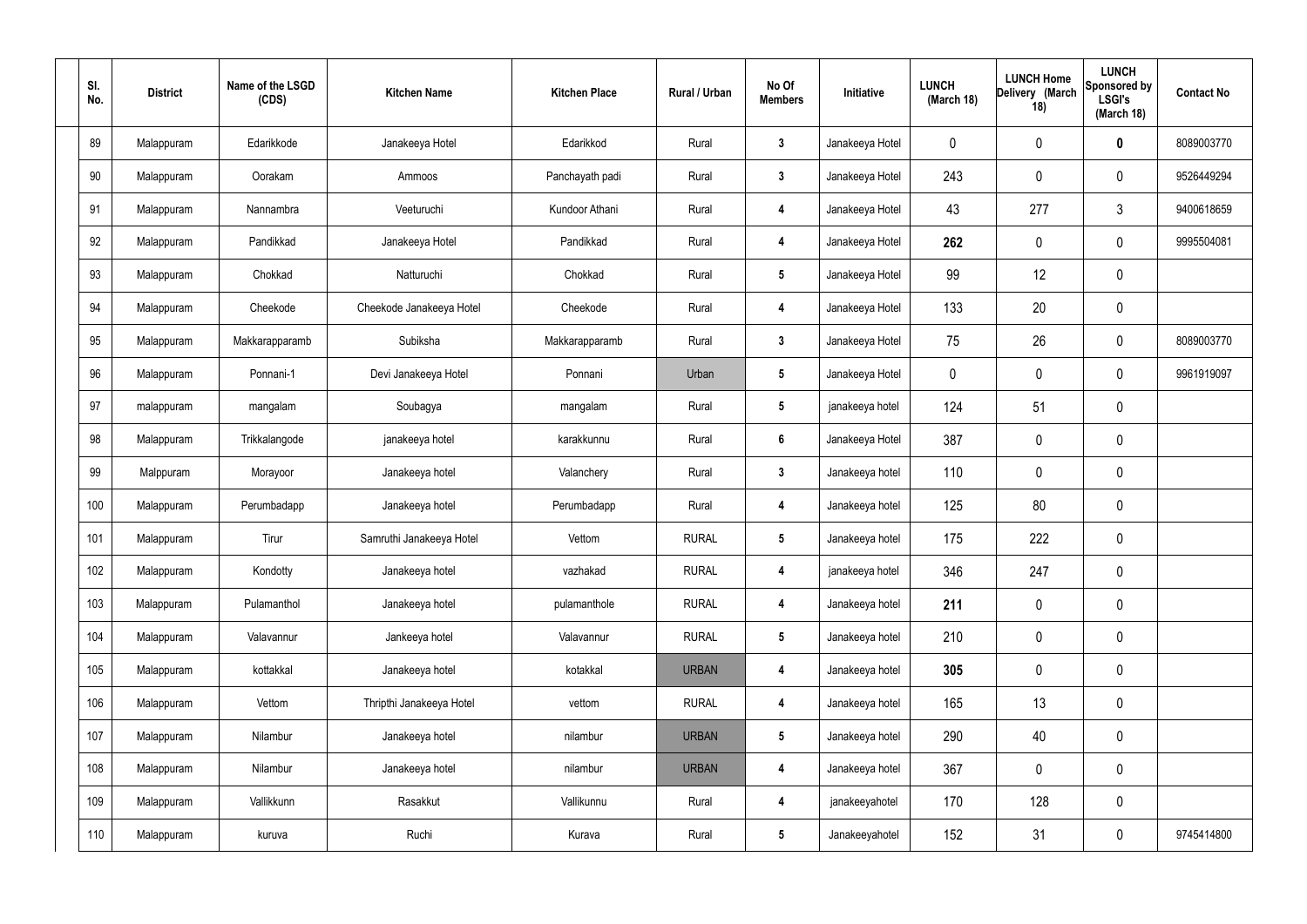|     | SI.<br>No.     | <b>District</b> | Name of the LSGD<br>(CDS) | <b>Kitchen Name</b>        | <b>Kitchen Place</b>        | Rural / Urban | No Of<br><b>Members</b> | Initiative      | <b>LUNCH</b><br>(March 18) | <b>LUNCH Home</b><br>Delivery (March<br>18) | <b>LUNCH</b><br>Sponsored by<br><b>LSGI's</b><br>(March 18) | <b>Contact No</b> |
|-----|----------------|-----------------|---------------------------|----------------------------|-----------------------------|---------------|-------------------------|-----------------|----------------------------|---------------------------------------------|-------------------------------------------------------------|-------------------|
|     | 111            | Malappuram      | Kannamangalam             | Ruchikoott                 | Kannamangalam               | Rural         | $\mathbf{3}$            | Janakeeya Hotel | 449                        | $\pmb{0}$                                   | $\pmb{0}$                                                   |                   |
|     | 112            | Malappuram      | Othungal                  | janakeeya hotel            | Othukkungal                 | Rural         | $5\phantom{.0}$         | Janakeeya Hotel | 200                        | 0                                           | $\pmb{0}$                                                   | 9656716066        |
|     | 113            | Malappuram      | Pookkottur                | janakeeya hotel            | valluvambram                | Rural         | 4                       | Janakeeya Hotel | 180                        | $\pmb{0}$                                   | $\mathbf 0$                                                 | 9447334084        |
|     | 114            | Malappuram      | Edakkara                  | Edakkara janakeeya hotel   | Edakkara                    | Rural         | $\overline{4}$          | janakeeya hotel | 180                        | $\pmb{0}$                                   | $\pmb{0}$                                                   |                   |
|     | 115            | Malappuram      | porur                     | Thanima Janakeeya Hotel    | Porur                       | Rural         | $\mathbf{3}$            | janakeeya hotel | 108                        | $\pmb{0}$                                   | $\pmb{0}$                                                   | 9539928567        |
|     | 116            | Malappuram      | Pulikkal                  | Janakeeya Hotel            | pulikkal                    | Rural         | 4                       | Janakeeya Hotel | 114                        | 13                                          | $\pmb{0}$                                                   |                   |
|     | 117            | malappuram      | Tanur                     | amma janakeeyahottel       | Tanur                       | <b>URBAN</b>  | $5\phantom{.0}$         | janakeeyahottel | 334                        | 0                                           | $\pmb{0}$                                                   |                   |
|     | 118            | malappuram      | Pallikkal                 | padheyam janakeeyahottel   | Pallikkal                   | Rural         | $5\phantom{.0}$         | janakeeyahotel  | 142                        | 86                                          | $\mathbf 0$                                                 |                   |
|     | 119            | Malappuram      | Chelembra                 | janakeeyahotel2            | Chelembra                   | Rural         | 4                       | janakeeyahotel  | 183                        | 90                                          | $\pmb{0}$                                                   |                   |
|     | 120            | Malappuram      | Purathur                  | Safa Janakeeya Hotel       | Paravanna                   | Rural         | 4                       | Janakeeya Hotel | $\mathbf 0$                | 0                                           | $\pmb{0}$                                                   |                   |
|     | 121            | malappuram      | vazhayur                  | puthuma janakeeyahotel     | Vazhayur                    | Rural         | 4                       | janakeeyahotel  | 200                        | 27                                          | $\pmb{0}$                                                   |                   |
|     | 122            | malappuram      | mangalam                  | Swathistam                 | Vadikkal                    | Rural         | 4                       | janakeeyahotel  | 232                        | 83                                          | $\pmb{0}$                                                   |                   |
|     | 123            | malappuram      | kuttippuram               | nilayoram janakeeya hotel  | Kuttipuram                  | Rural         | 4                       | janakeeyahotel  | 144                        | 0                                           | $\pmb{0}$                                                   |                   |
|     | 124            | malapluram      | thazhekode                | Thazhekode Janakeeya Hotel | Thazhekode                  | Rural         | 4                       | Janakeeya Hotel | 531                        | 0                                           | $\mathbf 0$                                                 |                   |
|     | 125            | malappuram      | munniyur                  | my kitchen                 | Alinchuvad                  | Rural         | $5\phantom{.0}$         | janakeeya hotel | 131                        | 206                                         | $\mathbf 1$                                                 | 8589809765        |
|     | 126            | Malappuram      | Mangalam                  | Ruchikkoottu               | Mangalam                    | Rural         | $\overline{\mathbf{4}}$ | Janakeeya hotel | 180                        | 44                                          | $\pmb{0}$                                                   |                   |
|     | 127            | Malappuram      | Ponnani                   | Thripthi                   | Ponnani                     | Urban         | $5\phantom{.0}$         | Janakeeya Hotel | 172                        | $\pmb{0}$                                   | $\pmb{0}$                                                   |                   |
|     | 128            | Malappuram      | Tanur                     | Krishna                    | Tanur                       | Urban         | $5\phantom{.0}$         | janakeeya hotel | 187                        | $\pmb{0}$                                   | $\pmb{0}$                                                   |                   |
| 128 |                |                 |                           |                            |                             |               | 537                     |                 | 24518                      | 5243                                        | 15                                                          |                   |
|     | $\overline{1}$ | Palakkad        | Elapully                  | Nakshathra Vanitha canteen | Canteen                     | Rural         | $\overline{4}$          | Janakeeya Hotel | 195                        | $\pmb{0}$                                   | $\mathbf 0$                                                 | 24518             |
|     | $\overline{2}$ | Palakkad        | Nalleppilly               | Vanitha Canteen            | Canteen                     | Rural         | $\overline{4}$          | Janakeeya Hotel | 162                        | $\pmb{0}$                                   | $\mathbf 0$                                                 | 9656232569        |
|     | $\mathbf{3}$   | Palakkad        | Chittur                   | Thanal vanitha Canteen     | Thathamangalam, Mettuvalavu | Urban         | $\mathbf{3}$            | Janakeeya Hotel | 360                        | $\pmb{0}$                                   | $\boldsymbol{0}$                                            | 9447105400        |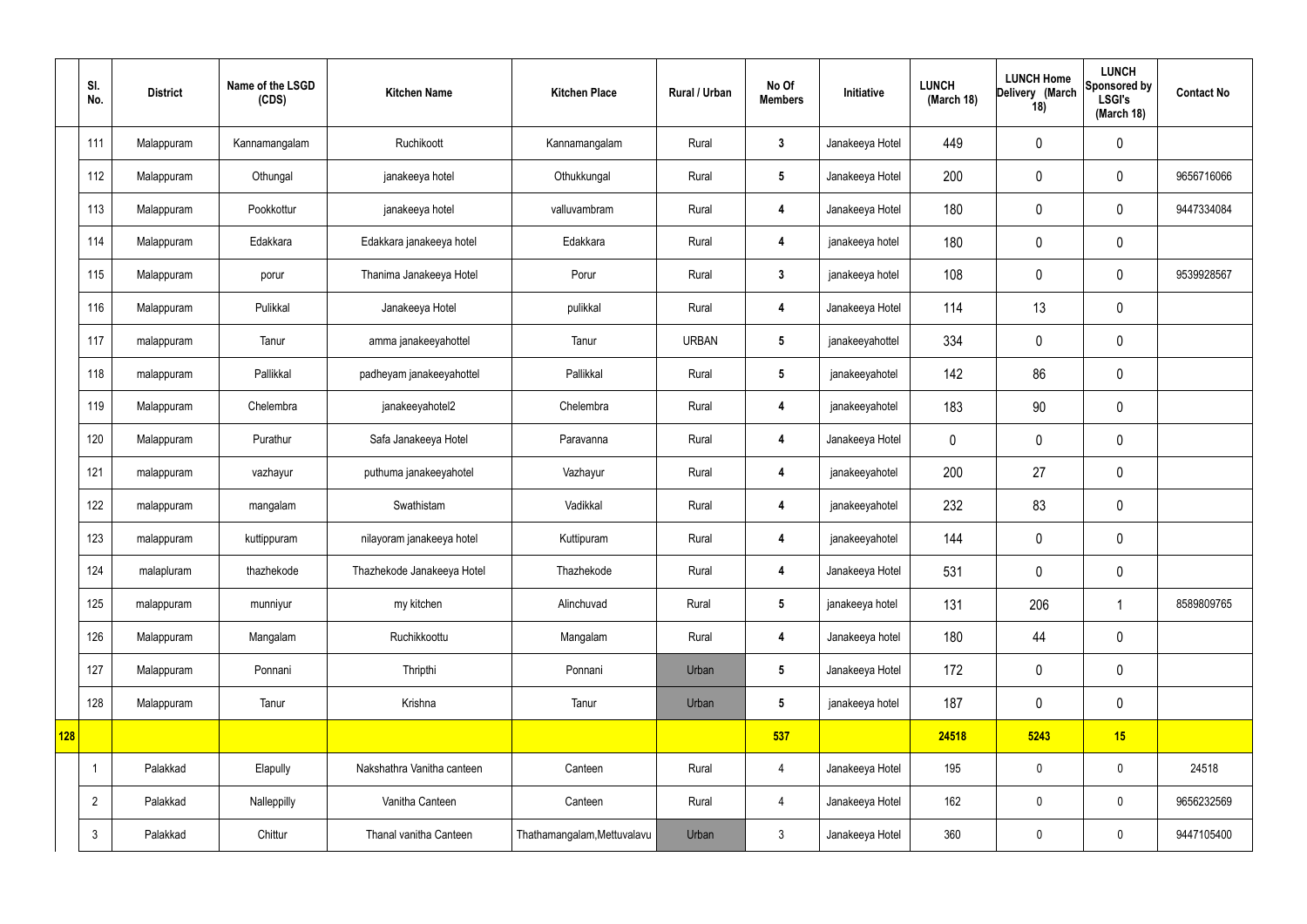| SI.<br>No. | <b>District</b> | Name of the LSGD<br>(CDS) | <b>Kitchen Name</b>             | <b>Kitchen Place</b>                      | Rural / Urban | No Of<br><b>Members</b> | Initiative      | <b>LUNCH</b><br>(March 18) | <b>LUNCH Home</b><br>Delivery (March<br>18) | <b>LUNCH</b><br>Sponsored by<br><b>LSGI's</b><br>(March 18) | <b>Contact No</b> |
|------------|-----------------|---------------------------|---------------------------------|-------------------------------------------|---------------|-------------------------|-----------------|----------------------------|---------------------------------------------|-------------------------------------------------------------|-------------------|
| 4          | Palakkad        | chittur                   | urapp janakeeya hotel           | Anicode junction                          | urban         | 5                       | Janakeeya hotel | 208                        | 0                                           | $\mathbf 0$                                                 | 9349930549        |
| 5          | Palakkad        | polpully                  | subiksha janakeeya hotel        | kallootiyal                               | Rural         | $5\phantom{.0}$         | Janakeeya hotel | 167                        | 0                                           | $\mathbf 0$                                                 | 9495197498        |
| 6          | Palakkad        | Eruthenpathy              | Nila janakeeya hotel            | Mooniilmada muniyappan<br>kshethram near  | Rural         | $5\phantom{.0}$         | Janakeeya hotel | 122                        | 0                                           | $\mathbf 0$                                                 | 9037290925        |
| 7          | Palakkad        | Perumatty                 | Nanam Janakeeya hotel           | kannimari                                 | Rural         | $\mathbf{3}$            | Janakeeya hotel | 134                        | 0                                           | $\mathbf 0$                                                 | 9605529657        |
| 8          | Palakkad        | Vadakarapathy             | soubhagya janakeeya hotel       | vadakarapathy panchayath                  | Rural         | $5\phantom{.0}$         | Janakeeya hotel | 137                        | 0                                           | $\mathbf 0$                                                 | 9633578756        |
| 9          | Palakkad        | Kozhinjampara             | Sreesakthi Janakeeya hotel      | Kozhinjampara<br>gramapanchayth, near bus | Rural         | $5\phantom{.0}$         | Janakeeya hotel | 139                        | $\mathbf{0}$                                | $\mathbf 0$                                                 | 9847121105        |
| 10         | Palakkad        | Vadakkenchery             | Oottupura Vanitha Canteen       | Panchayath building,<br>Vadakkenchery     | Rural         | $\overline{4}$          | Janakeeya Hotel | 245                        | 0                                           | $\mathbf{0}$                                                | 9656360141        |
| 11         | Palakkad        | PKD North                 | Cafesree                        | opp. ksrtc bus stand,<br>Manjakulam road  | Urban         | $5\phantom{.0}$         | Janakeeya Hotel | $\mathbf 0$                | $\mathbf{0}$                                | $\mathbf 0$                                                 | 9037332005        |
| 12         | Palakkad        | Ongallur                  | Amma canteen                    | Ongallur vipanana kendram                 | Rural         | 4                       | Janakeeya Hotel | 86                         | 0                                           | $\mathbf 0$                                                 | 7560924507        |
| 13         | Palakkad        | Muthuthala                | Sreelakshmi vanitha canteen     | Muthuthala panchayath                     | Rural         | 4                       | Janakeeya Hotel | 138                        | 0                                           | $\mathbf 0$                                                 | 7558865485        |
| 14         | Palakkad        | Koppam                    | Natturuchi kudumbashree cafe    | Near koppam village                       | Rural         | $5\phantom{.0}$         | Janakeeya Hotel | 113                        | 0                                           | 0                                                           | 8075779172        |
| 15         | Palakkad        | Paruthur                  | Mamatty vanitha canteen         | Near panchayath                           | Rural         | $5\phantom{.0}$         | Janakeeya Hotel | 116                        | 0                                           | $\boldsymbol{0}$                                            | 9544847874        |
| 16         | Palakkad        | Vilayur                   | Souhritha caffesree (Ruchipura) | Near Vilayur Panchayath                   | Rural         | 6                       | Janakeeya Hotel | 168                        | 0                                           | 0                                                           | 9747342046        |
| 17         | palakkad        | Kulukkallur               | Snehitha Janakeeya hotel        | Kulukkallur panchayath                    | Rural         | $5\phantom{.0}$         | Janakeeya hotel | 55                         | $\mathbf 0$                                 | $\mathbf 0$                                                 | 9746701454        |
| 18         | Palakkad        | Pattambi                  | Janakeeya hotel                 | near Govt samskritha college,<br>Pattambi | Urban         | 4                       | Janakeeya hotel | $\mathbf 0$                | $\mathbf 0$                                 | $\mathbf 0$                                                 | 9562043428        |
| 19         | Palakkad        | Erimayur                  | Thanima Vanitha Canteen         | Panchayath building, Erimayur             | Rural         | $5\phantom{.0}$         | Janakeeya Hotel | 40                         | 0                                           | $\overline{2}$                                              | 9746440633        |
| 20         | Palakkad        | Kizhekkencheri            | Vanitha Canteen                 | Panchayath Building,<br>Kizhakkenchery    | Rural         | $\overline{4}$          | Janakeeya Hotel | 74                         | $\mathbf 0$                                 | $\mathbf 1$                                                 | 9747923418        |
| 21         | Palakkad        | Peringottukkurrissi       | Aiswarya Vanitha canteen        | Panchayth building                        | Rural         | $\mathbf{3}$            | Janakeeya Hotel | 70                         | 0                                           | $\mathbf 0$                                                 | 9048665884        |
| 22         | Palakkad        | Mundoor                   | Bharath vanitha canteen         | Panchayath building                       | Rural         | $3\phantom{a}$          | Janakeeya Hotel | 190                        | 0                                           | $\mathbf 0$                                                 | 8592830607        |
| 23         | Palakkad        | Kodumbu                   | kripa                           | kodumb panchayath                         | Rural         | 4                       | Janakeeya HoteL | 38                         | $\boldsymbol{0}$                            | $\mathbf 0$                                                 | 9048682860        |
| 24         | Palakkad        | Thirumittakode            | Thirumuttam Janakeeya Hotel     | Karukaputhur                              | Rural         | $6\,$                   | Janakeeya Hotel | 115                        | $\mathbf 0$                                 | $\mathbf 0$                                                 | 9072841599        |
| 25         | Palakkad        | Akathethara               | Nanma canteen                   | kalyanamandapam                           | Rural         | $\mathfrak{Z}$          | Janakeeya Hotel | 90                         | 0                                           | $\boldsymbol{0}$                                            | 7025563510        |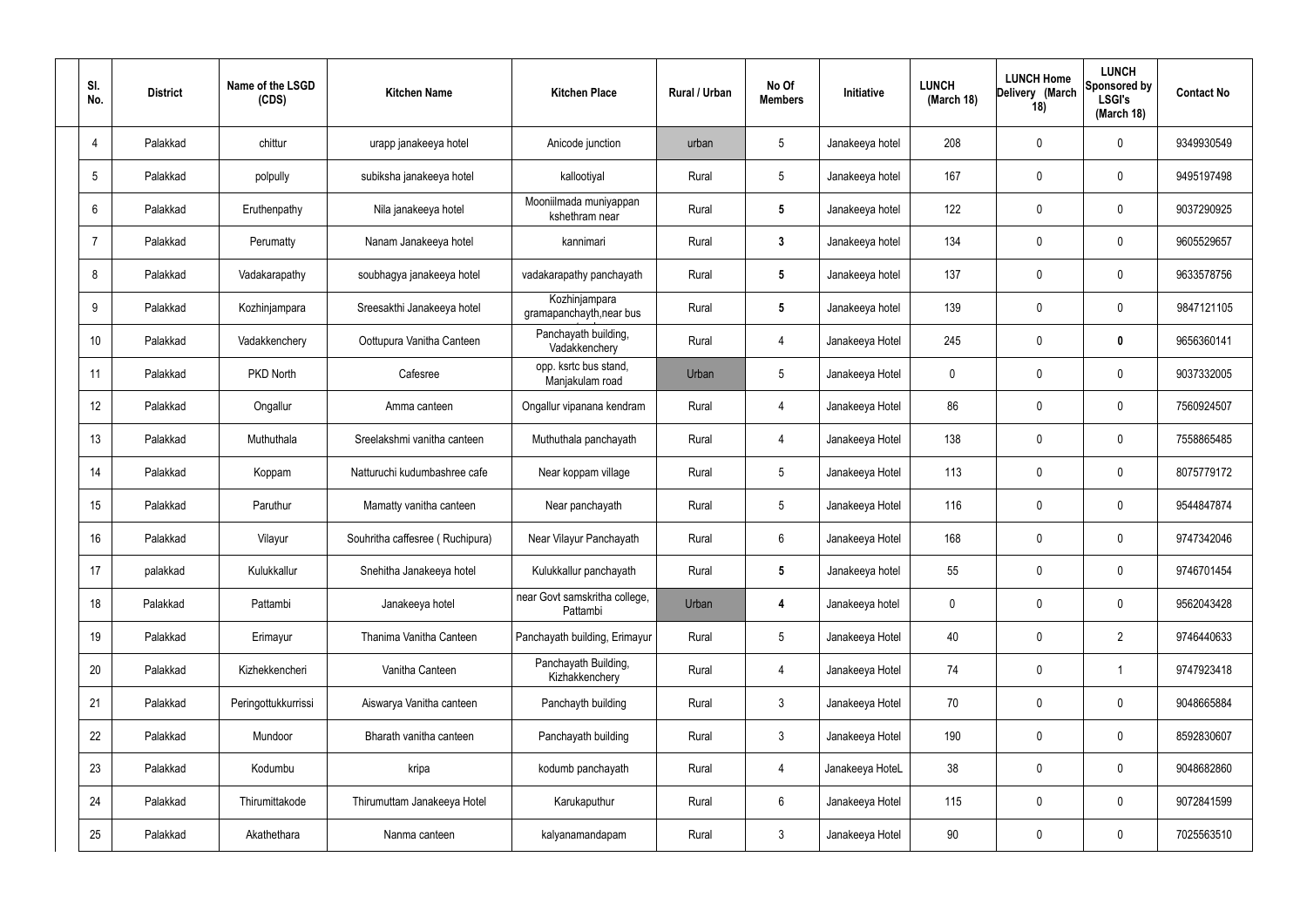| SI.<br>No. | <b>District</b> | Name of the LSGD<br>(CDS) | <b>Kitchen Name</b>                      | <b>Kitchen Place</b>                            | Rural / Urban | No Of<br><b>Members</b> | Initiative       | <b>LUNCH</b><br>(March 18) | <b>LUNCH Home</b><br>Delivery (March<br>18) | <b>LUNCH</b><br><b>Sponsored by</b><br><b>LSGI's</b><br>(March 18) | <b>Contact No</b> |
|------------|-----------------|---------------------------|------------------------------------------|-------------------------------------------------|---------------|-------------------------|------------------|----------------------------|---------------------------------------------|--------------------------------------------------------------------|-------------------|
| 26         | Palakkad        | Marutharoad               | flavours cantteen                        | panchayath                                      | Rural         | $5\phantom{.0}$         | Janakeeya Hotela | 120                        | $\mathbf 0$                                 | 0                                                                  | 9746227966        |
| 27         | Palakkad        | Trithala                  | Kairali Vanitha Hotel                    | Thirthala                                       | Rural         | $5\phantom{.0}$         | Janakeeya Hotel  | 173                        | $\mathbf 0$                                 | 0                                                                  | 9048710155        |
| 28         | Palakkad        | Kongad                    | Annapoorna vanitha canteen               | Near Kongad village office                      | Rural         | $5\phantom{.0}$         | Janakeeya Hotel  | 125                        | 0                                           | 0                                                                  | 9645425774        |
| 29         | Palakkad        | Sreekrishnapuram          | Subiksha canteen                         | Near panchayath office                          | Rural         | $\mathbf{3}$            | Janakeeya Hotel  | 96                         | $\mathbf 0$                                 | 0                                                                  | 8086697226        |
| 30         | Palakkad        | Pallassana                | dhanalakshmi vanitha canteen             | pallassana panchayath<br>building               | Rural         | $5\phantom{.0}$         | Janakeeya Hotel  | 167                        | $\mathbf 0$                                 | 0                                                                  | 8943225892        |
| 31         | Palakkad        | Nenmmara                  | Nemmara Janakeeya hotel                  | Nemmara junction                                | Rural         | $\overline{4}$          | Janakeeya hotel  | 285                        | $\mathbf 0$                                 | 0                                                                  | 8157850935        |
| 32         | Palakkad        | Ayilur                    | Janakeeya hotel                          | Thalavettanpara, Ayilur                         | Rural         | $\mathbf{3}$            | Janakeeya hotel  | 161                        | 0                                           | 0                                                                  | 9539517856        |
| 33         | Palakkad        | Melarkode                 | Janakeeya Hotel                          | near Melarkode panchayath                       | Rural         | $\overline{4}$          | Janakeeya hotel  | 164                        | $\mathbf 0$                                 | 0                                                                  | 8606193918        |
| 34         | Palakkad        | Vandazhi                  | janakeeya hotel                          | Kaniyamangalam                                  | Rural         | $\mathbf{3}$            | Janakeeya hotel  | 64                         | $\mathbf 0$                                 | 0                                                                  | 9645919937        |
| 35         | Palakkad        | Nelliayampathy            | Janakeeya hotel                          | near Panchayat, kaikaty                         | Rural         | $\overline{4}$          | Janakeeya hotel  | 96                         | $\mathbf 0$                                 | 0                                                                  | 9497123529        |
| 36         | Palakkad        | Elavanchery               | Snehatheeram                             | Near GUPS, Vattekkad                            | Rural         | $5\overline{5}$         | Janakeeya Hotel  | 257                        | 0                                           | 0                                                                  | 9744195274        |
| 37         | Palakkad        | Kollemkode                | Priya Vanitha Canteen                    | Block Panchayath Office,<br>Kollengode          | Rural         | $\overline{4}$          | Janakeeya Hotel  | 180                        | 0                                           | 0                                                                  | 9745456764        |
| 38         | Palakkad        | Koduvayur                 | Samridhi Kudumbashree Vanitha<br>Canteen | Panchayath Building                             | Rural         | 5                       | Janakeeya Hotel  | 111                        | 0                                           | 0                                                                  | 8086263595        |
| 39         | Palakkad        | Pattanchery               | Sreelakshmi vanitha canteen              | Panchayath Building                             | Rural         | $\overline{4}$          | Janakeeya Hotel  | 63                         | $\mathbf 0$                                 | 0                                                                  | 8086916932        |
| 40         | Palakkad        | Pudunagaram               | Janakeeya Hotel                          | Near KSEB, Pudunagaram                          | Rural         | $\overline{\mathbf{4}}$ | Janakeeya hotel  | 196                        | $\mathbf 0$                                 | 0                                                                  | 9497241598        |
| 41         | Palakkad        | Vadavanoor                | Sree Muruka Janakeeya Hotel              | Vydhyasala, Vadavanoor                          | Rural         | $\sqrt{5}$              | Janakeeya hotel  | 185                        | $\mathbf 0$                                 | 0                                                                  | 9567011729        |
| 42         | Palakkad        | Peruvemba                 | Samridi Janakeeya Hotel                  | Peruvemba Junction                              | Rural         | $\overline{4}$          | Jankeeya hotel   | 235                        | $\mathbf 0$                                 | 0                                                                  | 918089611261      |
| 43         | Palakkad        | Muthalamada               | Janakeeya Hotel                          | Chulliyarmedu                                   | Rural         | $\overline{4}$          | Jankeeya hotel   | 306                        | $\mathbf 0$                                 | 0                                                                  | 9633730067        |
| 44         | Palakkad        | Cherppalasseri            | Swad Janakiyahotel, CPY                  | Scheduled caste coperative<br>society hall, cpy | Urban         | $5\phantom{.0}$         | Janakeeya Hotel  | 252                        | $\mathbf 0$                                 | 0                                                                  | 9447746082        |
| 45         | Palakkad        | Vellinezhi                | Aiswarya kudumbashree                    | Adakkaputhur                                    | Rural         | $\mathbf{3}$            | Janakeeya Hotel  | 82                         | $\mathbf 0$                                 | 0                                                                  | 9747730588        |
| 46         | Palakkad        | Keralasseri               | Bhagyasree janakeeya hotel               | Near village office                             | Rural         | $\mathbf{3}$            | Janakeeya Hotel  | 50                         | $\mathbf 0$                                 | 0                                                                  | 8606125128        |
| 47         | Palakkad        | Kottayi                   | Kudumbashree Vanitha canteen             | Near Kottayi Panchayath                         | Rural         | $\overline{4}$          | Jankeeya hotel   | 0                          | $\pmb{0}$                                   | 0                                                                  | 9605699847        |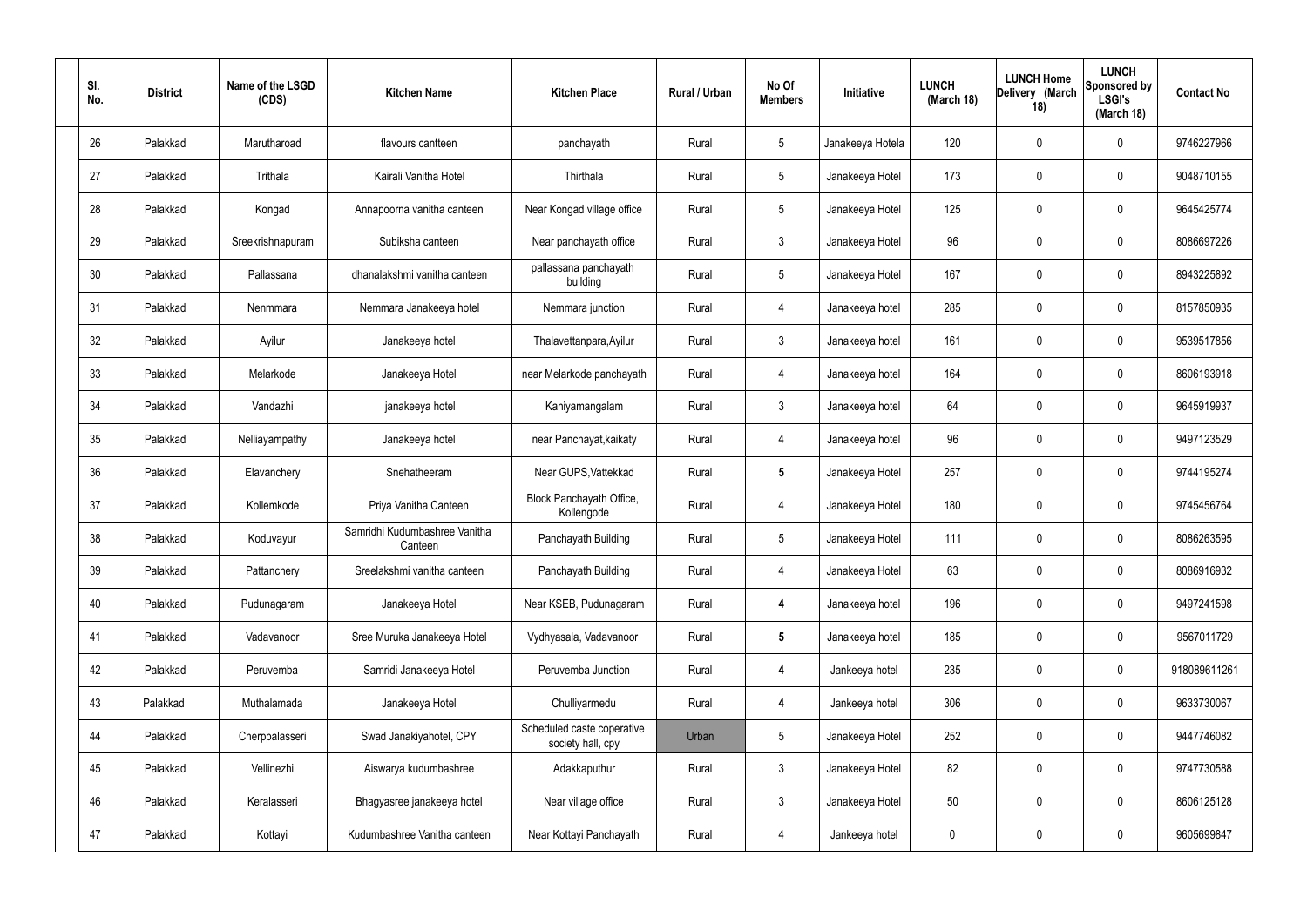|     | SI.<br>No. | <b>District</b> | Name of the LSGD<br>(CDS) | <b>Kitchen Name</b>                         | <b>Kitchen Place</b>                              | Rural / Urban | No Of<br><b>Members</b> | Initiative       | <b>LUNCH</b><br>(March 18) | <b>LUNCH Home</b><br>Delivery (March<br>18) | <b>LUNCH</b><br>Sponsored by<br><b>LSGI's</b><br>(March 18) | <b>Contact No</b> |
|-----|------------|-----------------|---------------------------|---------------------------------------------|---------------------------------------------------|---------------|-------------------------|------------------|----------------------------|---------------------------------------------|-------------------------------------------------------------|-------------------|
|     | 48         | Palakkad        | anakkara                  | udayasurya vanitha canteen                  | kumbidi                                           | rural         | $5\phantom{.0}$         | Janakeeya Hotel  | 183                        | $\mathbf 0$                                 | $\mathbf 0$                                                 | 9895947614        |
|     | 49         | Palakkad        | kappur                    | jeevanam hotel                              | kumaranellur                                      | rural         | $6\phantom{.}6$         | Janakeeya Hotel  | 221                        | $\mathbf 0$                                 | $\mathbf 0$                                                 | 9605308385        |
| 102 | 50         | Palakkad        | Malampauzha               | Nandhanam canteen                           | near fantasy park                                 | Rural         | $5\phantom{.0}$         | Janakeeya HotelT | 402                        | $\mathbf 0$                                 | $\mathbf 0$                                                 | 807587062         |
|     | 51         | Palakkad        | Puduppariyaram            | Anaswara Canteen                            | Panchayath                                        | Rural         | $\overline{4}$          | Janakeeya Hotel  | 168                        | $\mathbf 0$                                 | $\mathbf 0$                                                 | 9526677781        |
|     | 52         | Palakkad        | kadambazhipuram           | Reshmi janakeeya hotel                      | 16 mail                                           | Rural         | $5\phantom{.0}$         | Janakeeya Hotel  | 83                         | $\mathbf 0$                                 | $\mathbf 0$                                                 | 9048375891        |
|     | 53         | Palakkad        | Kadambazhipuram           | Ardhram Janakeeya hotel                     | Pulapatta                                         | Rural         | $\mathbf{3}$            | Janakeeya Hotel  | 68                         | $\mathbf 0$                                 | $\mathbf 0$                                                 | 9495775246        |
|     | 54         | Palakkad        | Kannambra                 | Sree kurumba canteen                        | kannambra                                         | Rural         | 4                       | Janakeeya Hotel  | 198                        | $\mathbf 0$                                 | $\mathbf 0$                                                 | 8157815819        |
|     | 55         | Palakkad        | karakkurissi              | Janakiya hotel                              | Near ammus auditorium,<br>Ayappankavu             | Rural         | $\mathbf{3}$            | Janakeeya Hotel  | $\mathbf 0$                | $\mathbf 0$                                 | $\mathbf 0$                                                 | 6238788932        |
|     | 56         | Palakkad        | Thenkara                  | Subiksham janakeeya hotel                   | Ayurveda hospital compound<br>Then kara           | Rural         | $5\overline{)}$         | Janakeeya Hotel  | 120                        | $\mathbf 0$                                 | $\mathbf 0$                                                 | 9747557333        |
|     | 57         | Palakkad        | Alanallur                 | Keerthi vanitha canteen and catering        | Near panchayath Alanallur                         | Rural         | $5\overline{)}$         | Janakeeya hotel  | 163                        | $\mathbf 0$                                 | $\mathbf 0$                                                 | 9495447569        |
|     | 58         | Palakkad        | Pudur                     | Asil canteen                                | Pudur panchayath                                  | Rural         | 4                       | Janakeeya hotel  | 113                        | $\mathbf 0$                                 | $\mathbf 0$                                                 | 8086968050        |
|     | 59         | Palakkad        | Parali                    | Annasree Janakeeya hotel                    | Near parali panchayath                            | Rural         | 4                       | Janakeeya hotel  | 118                        | $\mathbf 0$                                 | $\mathbf 0$                                                 | 8281829238        |
|     | 60         | Palakkad        | Mannur                    | Kudumbasree janakeeya hotel                 | Mannur panchayath                                 | Rural         | $5\overline{)}$         | Janakeeya hotel  | 104                        | $\mathbf 0$                                 | $\mathbf 0$                                                 | 9495771095        |
|     | 61         | Palakkad        | Kuzhalmannam              | Janasree jankeeya hotel                     | Kuzhalmannam block<br>panchayth                   | Rural         | $\mathbf{3}$            | Jankeeya hotel   | 175                        | $\mathbf 0$                                 | $\mathbf 0$                                                 | 9847364980        |
|     | 62         | Palakkad        | Kavassery                 | samridhi Janakeeya Hotel                    | Alathur road, kavasheery                          | Rural         | $6\overline{6}$         | Janakeeya hotel  | 74                         | $\pmb{0}$                                   | $\mathbf{1}$                                                | 9747570761        |
|     | 63         | palakkad        | chalissery                | Thanal janakeeya hotel                      | chalissery panchayath building                    | Rural         | $\mathfrak{Z}$          | Janakeeya hotel  | 43                         | $\mathbf 0$                                 | $\mathbf 0$                                                 | 9562702284        |
|     | 64         | palakkad        | Kottopadam                | Iva canteen and catering janakeeya<br>hotel | <b>Block building, Near</b><br>aryambavu junction | Rural         | 4                       | Janakeeya hotel  | 180                        | $\mathbf 0$                                 | $\mathbf 0$                                                 | 9074818126        |
|     | 65         | palakkad        | kumaramputhur             | Ruchi cafe janakeeya hotel                  | Panchayath kumaramputhur                          | Rural         | $3\phantom{a}$          | Janakeeya hotel  | 272                        | $\mathbf 0$                                 | $\mathbf 0$                                                 | 8589968705        |
|     | 66         | palakkad        | Malampuzha                | Amma janakeeya hotel                        | kadukkamkunnu, Malampuzha                         | Rural         | $\mathbf{3}$            | Janakeeya hotel. | 398                        | $\mathbf 0$                                 | $\mathbf 0$                                                 | 9446521664        |
|     | 67         | palakkad        | Alathur                   | Rich Janakeeya hotel                        | Near bus stand, Alathur                           | Rural         | 4                       | Janakeeya hotel  | 238                        | $\mathbf 0$                                 | 4                                                           | 9947030779        |
|     | 68         | palakkad        | Karimpuzha                | Janakeeya hotel                             | Karimpuzha panchayath                             | Rural         | $\mathbf{3}$            | Janakeeya hotel  | 92                         | $\mathbf 0$                                 | $\mathbf 0$                                                 | 9961502739        |
|     | 69         | Palakkad        | Thenkurissi               | Eyeshee janakeeya hotel                     | Panchayth building,<br>Thenkurissi                | Rural         | 4                       | Jankeeya hotel   | 111                        | $\pmb{0}$                                   | $\mathbf 0$                                                 | 9995662723        |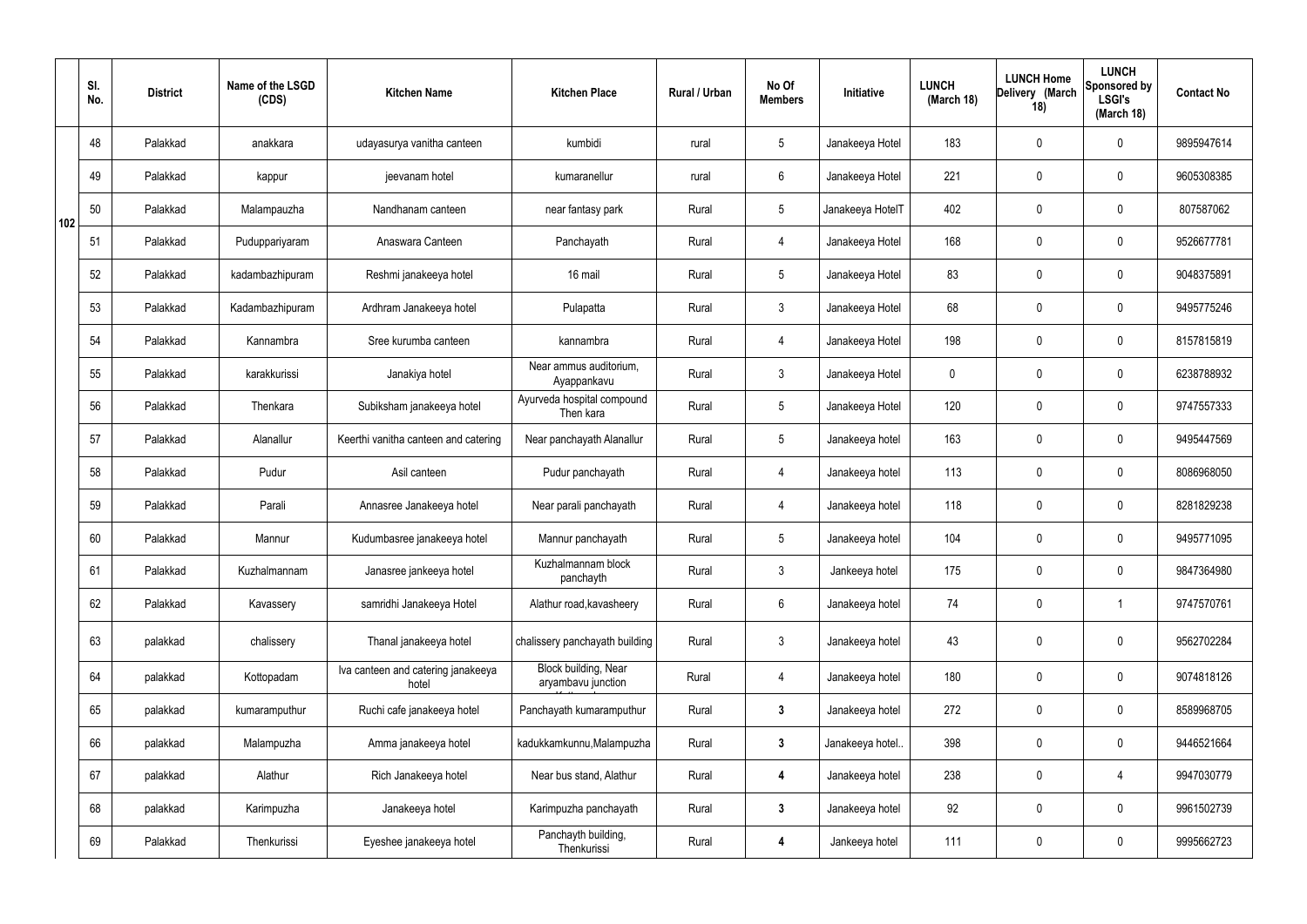| SI.<br>No. | <b>District</b> | Name of the LSGD<br>(CDS) | <b>Kitchen Name</b>         | <b>Kitchen Place</b>                | Rural / Urban | No Of<br><b>Members</b> | Initiative       | <b>LUNCH</b><br>(March 18) | <b>LUNCH Home</b><br>Delivery (March<br>18) | <b>LUNCH</b><br>Sponsored by<br><b>LSGI's</b><br>(March 18) | <b>Contact No</b> |
|------------|-----------------|---------------------------|-----------------------------|-------------------------------------|---------------|-------------------------|------------------|----------------------------|---------------------------------------------|-------------------------------------------------------------|-------------------|
| 70         | Palakkad        | Agali                     | Janakeeya Hotel             | Block Panchayath building,<br>Agali | Rural         | $5\phantom{.0}$         | Jankeeya hotel   | 151                        | 0                                           | $\mathbf 0$                                                 | 9037878897        |
| 71         | Palakkad        | Sholayur                  | Powrnami janakeeya hotel    | anakkatty bus stand                 | Rural         | 4                       | Jankeeya hotel   | 78                         | $\mathbf 0$                                 | $\mathbf 0$                                                 | 9159556404        |
| 72         | Palakkad        | Puthushery                | Janakeeya hotel             | Puthushery panchayath               | Rural         | $5\overline{)}$         | Janakeeya hotel. | 139                        | 0                                           | $\mathbf 0$                                                 | 9562772723        |
| 73         | Palakkad        | Karimba                   | Janakeeya hotel             | Panchayath premise                  | Rural         | $\mathbf{3}$            | Janakeeya Hotel  | 138                        | $\mathbf 0$                                 | $\mathbf 0$                                                 | 9562163979        |
| 74         | Palakkad        | Nagalasseri               | Janakeeya hotel             | near koottanad bus stand            | Rural         | $5\overline{)}$         | Janakeeya hotel  | 180                        | $\mathbf 0$                                 | $\mathbf 0$                                                 | 8921928291        |
| 75         | Palakkad        | Mathur                    | Nila janakeeya Hotel        | Near Panchayth, Mathur              | Rural         | 4                       | Jankeeya hotel   | 139                        | $\mathbf 0$                                 | $\mathbf 0$                                                 | 9562356483        |
| 76         | Palakkad        | Chalavara                 | Janakeeya hotel             | Chalavara panchayath                | Rural         | $5\overline{)}$         | Janakeeya hotel  | 140                        | $\mathbf 0$                                 | $\mathbf 0$                                                 | 9544659942        |
| 77         | Palakkad        | Ananganadi                | vanitha cateen              | near Ananganadi panchayath          | Rural         | $\mathbf{3}$            | Janakeeya Hotel  | 63                         | $\mathbf 0$                                 | $\mathbf 0$                                                 | 8921410495        |
| 78         | Palakkad        | Lakkidiperur              | Janakeeya hotel             | Lekkidi perur panchayath            | Rural         | $5\phantom{.0}$         | Jankeeya hotel   | 110                        | 0                                           | $\mathbf 0$                                                 | 6238921903        |
| 79         | Palakkad        | Nellaya                   | Janakeeya hotel             | Nellaya panchayath                  | Rural         | 4                       | Janakeeya hotel  | 51                         | $\mathbf 0$                                 | $\mathbf 0$                                                 | 9562432883        |
| 80         | Palakkad        | Shornur                   | Oottupura Janakeeya hotel   | near bus stand, Shoranur            | Urban         | $5\phantom{.0}$         | Janakeeya hotel  | 258                        | 0                                           | $\mathbf 0$                                                 | 9747102377        |
| 81         | Palakkad        | Shornur                   | Snehadeepam Janakeeya hotel | Shoranur municipality               | Urban         | 4                       | Janakeeya hotel  | 194                        | $\mathbf 0$                                 | $\mathbf 0$                                                 | 6238755729        |
| 82         | Palakkad        | Thrikkadiri               | Janakeeya hotel             | Samskarika nilayam                  | Rural         | 4                       | Janakeeya hotel  | 61                         | 0                                           | $\mathbf 0$                                                 | 9544806032        |
| 83         | palakkad        | Vaniyamkulam              | Janakeeya hotel             | near PK DAS hospital                | Rural         | $\mathbf{3}$            | Janakeeya hotel  | 0                          | $\mathbf 0$                                 | $\mathbf{3}$                                                | 9947408415        |
| 84         | Palakkad        | Ambalappara               | Janakiya hotel              | ambalappara<br>kalyanamandapam      | Rural         | $5\phantom{.0}$         | Janakeeya Hotel  | 84                         | $\mathbf 0$                                 | $\mathbf 0$                                                 | 8129562289        |
| 85         | Palakkad        | Vallappuzha               | Janakeeya hotel             | Hayath Complex, Vallappuzha         | Rural         | $5\phantom{.0}$         | Janakeeya Hotel  | 219                        | 0                                           | $\mathbf 0$                                                 | 8086406897        |
| 86         | Palakkad        | Shoranur                  | Ela janakeeya hotel         | Vpc market, kulappully              | Urban         | $\mathbf{3}$            | Janakeeya hotel  | 164                        | 0                                           | $\mathbf 0$                                                 | 8129769113        |
| 87         | Palakkad        | Mankara                   | Subiksha Janakeeya hotel    | Near Mankara Panchayath             | Rural         | $5\phantom{.0}$         | Janakeeya hotel  | 80                         | 0                                           | $\mathbf 0$                                                 | 8549045637        |
| 88         | Palakkad        | Kanjirapuzha              | Surya Janakeeya hotel,      | Kanjirapuzha, panchayath            | Rural         | $5\phantom{.0}$         | Janakeeya hotel  | 85                         | 0                                           | $\mathbf 0$                                                 | 9048698194        |
| 89         | Palakkad        | Thachanattukara           | Haritham janakeeya hotel    | 53 mile, Thachanattukara            | Rural         | $\mathbf{3}$            | Janakeeya hotel  | $\pmb{0}$                  | 0                                           | $\mathbf 0$                                                 | 9605097810        |
| 90         | Palakkad        | Puthukode                 | Puthuma jankeeya hotel      | Thachanadi junction                 | Rural         | $6\phantom{a}$          | Janakeeya hotel  | 269                        | 0                                           | $\pmb{0}$                                                   | 9744459080        |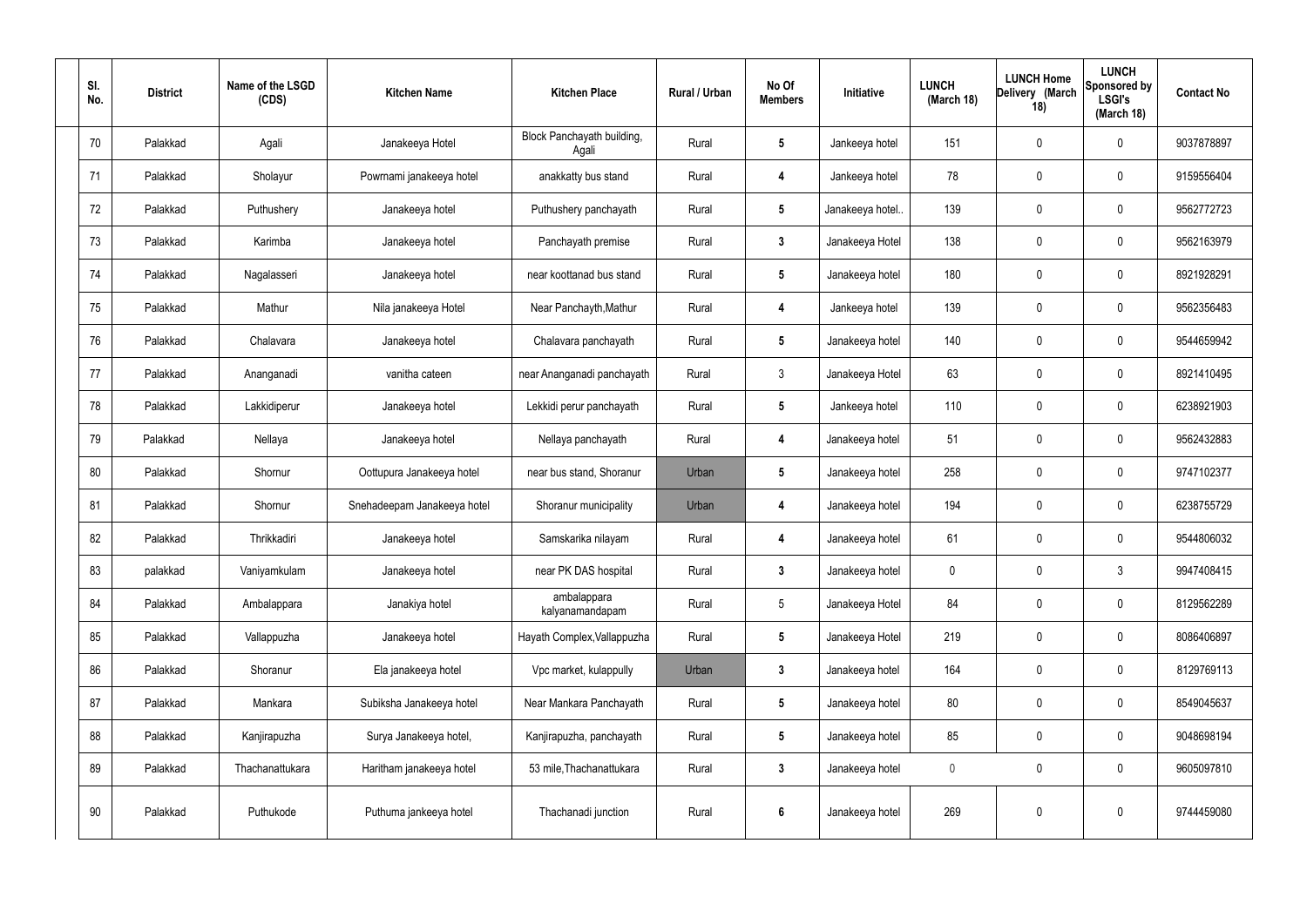|    | SI.<br>No.              | <b>District</b> | Name of the LSGD<br>(CDS) | <b>Kitchen Name</b>             | <b>Kitchen Place</b>                       | Rural / Urban | No Of<br><b>Members</b> | Initiative      | <b>LUNCH</b><br>(March 18) | <b>LUNCH Home</b><br>Delivery (March<br>18) | <b>LUNCH</b><br>Sponsored by<br><b>LSGI's</b><br>(March 18) | <b>Contact No</b> |
|----|-------------------------|-----------------|---------------------------|---------------------------------|--------------------------------------------|---------------|-------------------------|-----------------|----------------------------|---------------------------------------------|-------------------------------------------------------------|-------------------|
|    | 91                      | Palakkad        | Tarur                     | Jankeeya Hotel                  | Infront of vilage office, Tarurk           | Rural         | 4                       | Janakeeya hotel | 107                        | $\mathbf 0$                                 | $\mathbf 0$                                                 | 8606780959        |
|    | 92                      | Palakkad        | Pirayiri                  | Janakeeya hotel                 | Near Panchayath office                     | Rural         | $5\phantom{.0}$         | Janakeeya hotel | 91                         | $\mathbf 0$                                 | $\mathbf 0$                                                 | 9037495586        |
|    | 93                      | Palakkad        | Palakkad ulb              | Ruchi                           | Near Balaji hospital, Fort<br>Maidan       | Urban         | 4                       | Janakeeya hotel | 270                        | $\mathbf 0$                                 | $\mathbf 0$                                                 | 7994185687        |
|    | 94                      | Palakkad        | Pookkottukavu             | Punya                           | Pookkottukavu Centre                       | Rural         | $\overline{\mathbf{4}}$ | Janakeeya Hotel | 87                         | $\mathbf 0$                                 | $\mathbf 0$                                                 | 9745511432        |
|    | 95                      | Palakkad        | Kuthanoor                 | Suryodayam jankeeya hotel       | Kalapara, kuthanoor                        | Rural         | $5\phantom{.0}$         | Jankeeya hotel  | 75                         | $\mathbf 0$                                 | $\mathbf 0$                                                 | 9995159738        |
|    | 96                      | Palakkad        | Thiruvegappura            | Janakeeya Hotel                 | Kaippuram                                  | Rural         | $5\phantom{.0}$         | Jankeeya hotel  | 210                        | $\mathbf 0$                                 | $\mathbf 0$                                                 | 8921882903        |
|    | 97                      | Palakkad        | Thachampara               | Vanitha canteen Janakeeya Hotel | Thachampara town                           | Rural         | 4                       | Jankeeya hotel  | 170                        | $\mathbf 0$                                 | $\mathbf 0$                                                 | 9497826216        |
|    | 98                      | Palakkad        | Kannadi                   | Sweet jankeeya hotel            | Yakkara junction                           | Rural         | $\mathbf{3}$            | Jankeeya hotel  | 305                        | $\mathbf 0$                                 | $\mathbf 0$                                                 | 9846918028        |
|    | 99                      | Palakkad        | Pattithara                | Bavana janakeeya hotel          | kottappadam                                | Rural         | $5\phantom{.0}$         | Janakeeya hotel | $\mathbf 0$                | $\mathbf 0$                                 | $\mathbf 0$                                                 | 9074163402        |
|    | 100                     | Palakkad        | Mannarkkad                | Janakeeya Hotel                 | muncipal building, busstand,<br>mannarkkad | Urban         | 4                       | Janakeeya hotel | 208                        | $\mathbf 0$                                 | $\mathbf 0$                                                 |                   |
|    | 101                     | Palakkad        | Pirayiri                  | Kudumbashree janakeeya hotel    | Kallekkad Block Panchayath                 | Rural         | $5\phantom{.0}$         | janakeeya hotel | 76                         | $\mathbf 0$                                 | $\mathbf 0$                                                 | 8137940343        |
|    | 102                     | Palakkad        | Marutharoad               | Sreelakshmi janakeeya hotel     | Pirivusala                                 | Rural         | 4                       | janakeeya hotel | 230                        | $\mathbf 0$                                 | $\mathbf 0$                                                 | 9048636162        |
|    | 103                     | Palakkad        | Puthussery                | Ruchi janakeeya hotel           | puthussery junction                        | Rural         | $5\phantom{.0}$         | janakeeya hotel | 89                         | $\mathbf 0$                                 | $\mathbf 0$                                                 |                   |
| 99 |                         |                 |                           |                                 |                                            |               | 439                     |                 | 14575                      | $\overline{0}$                              | 11                                                          |                   |
|    | $\overline{\mathbf{1}}$ | Pathanamthitta  | Anicadu                   | Janatha janakeeya hotel         | Nooromave                                  | Rural         | $\mathbf{3}$            | Janakeeya Hotel | 131                        | $\pmb{0}$                                   | $\mathbf 0$                                                 | 6282875679        |
|    | $\overline{2}$          | Pathanamthitta  | Kaviyoor                  | Janakeeya Hotel                 | Manakkachira                               | Rural         | $\overline{4}$          | Janakeeya Hotel | 169                        | $\pmb{0}$                                   | $\mathbf 0$                                                 | 9747886172        |
|    | $\mathfrak{Z}$          | Pathanamthitta  | Kottanadu                 | Janakeeya Hotel                 | Kottanadu                                  | Rural         | $\overline{4}$          | Janakeeya Hotel | 90                         | $\pmb{0}$                                   | $\mathbf 0$                                                 | 6282382608        |
|    | 4                       | Pathanamthitta  | Kalloopara                | Janakeeya Hotel                 | Kalloopara                                 | Rural         | $5\overline{)}$         | Janakeeya Hotel | 80                         | $\pmb{0}$                                   | $\mathbf 0$                                                 | 9947471024        |
|    | $\sqrt{5}$              | Pathanamthitta  | Kunnamthanam              | Thripthi Hotel                  | Kunnamthanam                               | Rural         | $\mathbf{3}$            | Janakeeya Hotel | 56                         | $\pmb{0}$                                   | $\mathbf 0$                                                 | 6235908328        |
|    | $6\phantom{.}6$         | pathanamthitta  | mallappally               | janakeeya hotel                 | mallappally                                | Rural         | $\mathbf{3}$            | janakeeya hotel | 146                        | $\pmb{0}$                                   | $\mathbf 0$                                                 | 9744194830        |
|    | $\overline{7}$          | Pathanamthitta  | kottangal                 | janakeeya hotel                 | kottangal                                  | Rural         | $\mathbf{3}$            | Janakeeya Hotel | 105                        | $\pmb{0}$                                   | $\pmb{0}$                                                   | 9526690541        |
|    | 8                       | Pathanamthitta  | Nedumpuram                | Nedumpram Janakeeya Hotel       | Podiyadi                                   | Rural         | $5\phantom{.0}$         | Janakeeya Hotel | $\pmb{0}$                  | $\pmb{0}$                                   | $\boldsymbol{0}$                                            | 919188291409      |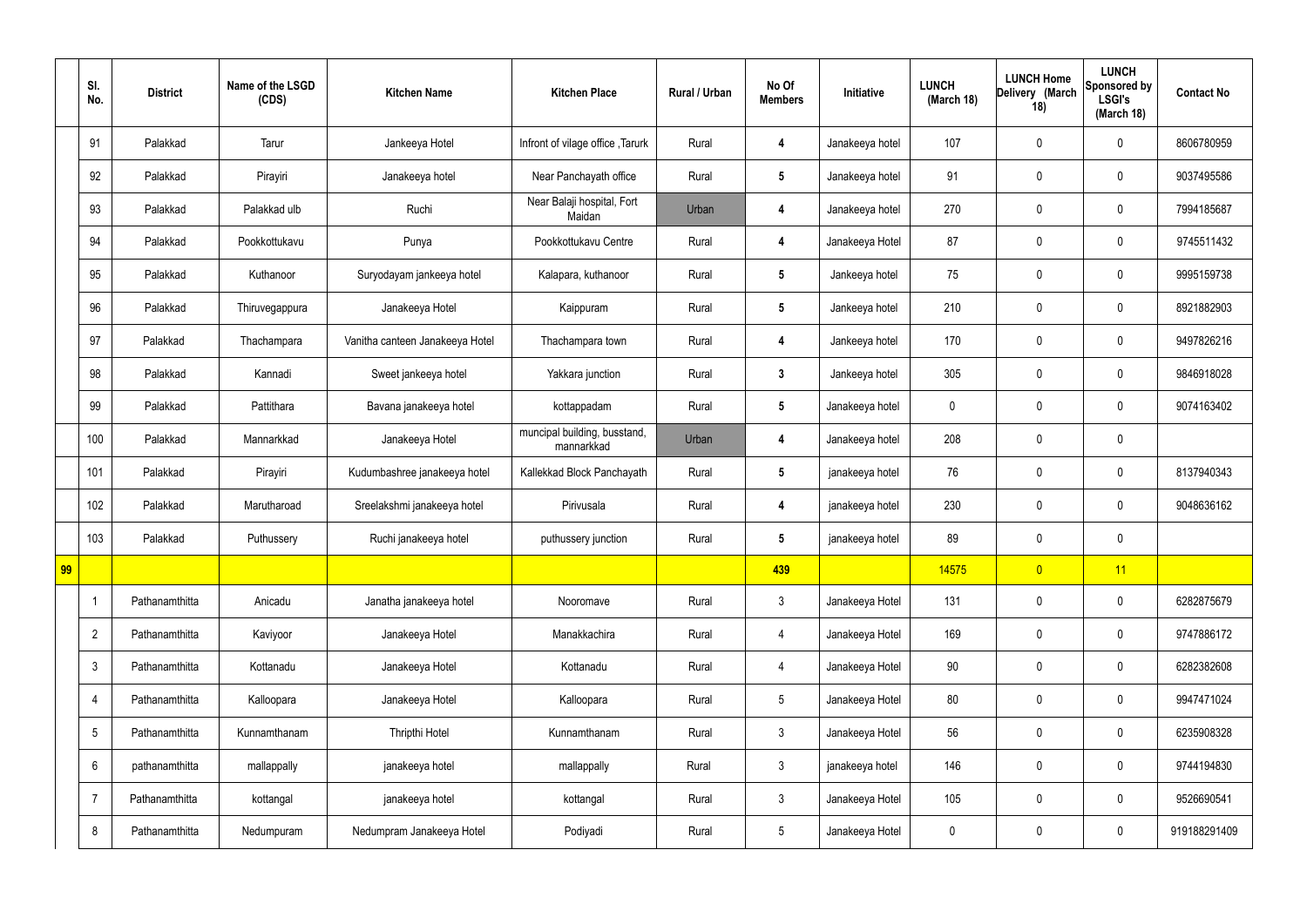|    | SI.<br>No. | <b>District</b> | Name of the LSGD<br>(CDS) | <b>Kitchen Name</b>             | <b>Kitchen Place</b>        | Rural / Urban | No Of<br><b>Members</b> | Initiative      | <b>LUNCH</b><br>(March 18) | <b>LUNCH Home</b><br>Delivery (March<br>18) | <b>LUNCH</b><br>Sponsored by<br><b>LSGI's</b><br>(March 18) | <b>Contact No</b> |
|----|------------|-----------------|---------------------------|---------------------------------|-----------------------------|---------------|-------------------------|-----------------|----------------------------|---------------------------------------------|-------------------------------------------------------------|-------------------|
|    | 9          | Pathanamthitta  | Niranam                   | Sakhi cafe                      | Niranam                     | Rural         | 3                       | Janakeeya Hotel | 71                         | $\mathbf 0$                                 | $\mathbf 0$                                                 | 919526423710      |
|    | 10         | Pathanamthitta  | Peringara                 | Haritha samrudhi Catering       | <b>PMVHS Pringara</b>       | Rural         | $\overline{4}$          | Janakeeya Hotel | 88                         | $\mathbf 0$                                 | $\mathbf 0$                                                 | 919961219550      |
|    | 11         | Pathanamthitta  | Peringara                 | Pulari janakeeya Hotel          | swamipalam                  | Rural         | $\overline{4}$          | Janakeeya hotel | 45                         | $\mathbf 0$                                 | $\mathbf 0$                                                 | 919656132036      |
|    | 12         | Pathanamthitta  | Kuttor                    | Nanma Catering                  | <b>GHS Kuttoor</b>          | Rural         | $\mathbf{3}$            | Janakeeya Hotel | 200                        | $\mathbf 0$                                 | $\mathbf 0$                                                 | 919526323212      |
|    | 13         | Pathanamthitta  | Kadapra                   | Niradeepam janakeeya hotel      | Kadapra                     | Rural         | $\overline{4}$          | Janakeeya Hotel | 53                         | $\mathbf 0$                                 | $\mathbf 0$                                                 | 9656512066        |
|    | 14         | Pathanamthitta  | Eraviperoor               | Avi cafe                        | Avi cafe                    | Rural         | $\mathbf{3}$            | Janakeeya Hotel | 119                        | $\mathbf 0$                                 | $\pmb{0}$                                                   | 6238013293        |
|    | 15         | Pathanamthitta  | Koipuram                  | Ammas kudumbashree cafe         | Muttamon                    | Rural         | 5                       | Janakeeya Hotel | 75                         | $\mathbf 0$                                 | $\mathbf 0$                                                 | 9961485931        |
|    | 16         | Pathanamthitta  | Thottappuzhassery         | Thottapuzhassery Jankeeya Hotel | Thottapuzhassery            | Rural         | 4                       | Janakeeya Hotel | 0                          | $\mathbf 0$                                 | $\mathbf 0$                                                 | 9656403054        |
|    | 17         | Pathanamthitta  | Puramattom                | Top N Taste                     | Puramattom                  | Rural         | $\mathbf{3}$            | Janakeeya Hotel | 60                         | $\mathbf 0$                                 | $\mathbf 0$                                                 | 9526728230        |
|    | 18         | Pathanamthitta  | Ayroor                    | Janakeeya Hotel                 | Ayroor                      | Rural         | $6\overline{6}$         | Janakeeya Hotel | 45                         | 0                                           | $\mathbf 0$                                                 | 8086653951        |
|    | 19         | Pathanamthitta  | Ezhumattor                | Swad Hotel                      | Thadiyoor                   | Rural         | $\mathbf{3}$            | Janakeeya Hotel | 84                         | 0                                           | $\mathbf 0$                                                 | 9526857335        |
|    | 20         | Pathanamthitta  | Kozhencherry              | Ruchi Janakeeya hotel           | Community hall, kozhenchery | Rural         | $\overline{4}$          | Janakeeya Hotel | 89                         | 0                                           | $\mathbf 0$                                                 | 9947387912        |
|    | 21         | Pathanamthitta  | Mallappuzhassery          | Snehadeepam                     | Paramootil                  | Rural         | 6                       | Janakeeya Hotel | 46                         | $\mathbf 0$                                 | $\mathbf 0$                                                 | 9847170052        |
|    | 22         | Pathanamthitta  | Chennerkara               | <b>Thanal Kudumbasree Cafe</b>  | Nallanikunnu                | Rural         | 5                       | Janakeeya Hotel | 50                         | $\mathbf 0$                                 | $\mathbf 0$                                                 | 9747469562        |
|    | 23         | Pathanamthitta  | Cherukole                 | Janakeeya Hotel                 | Cherukole                   | Rural         | $\mathbf{3}$            | Janakeeya Hotel | 0                          | $\mathbf 0$                                 | $\pmb{0}$                                                   | 7907811728        |
|    | 24         | Pathanamthitta  | Elanthoor                 | Janakeeya Hotel                 | Vary                        | Rural         | $\overline{4}$          | Janakeeya Hotel | 80                         | $\boldsymbol{0}$                            | $\pmb{0}$                                                   | 9946047385        |
|    | 25         | Pathanamthitta  | naranganam                | janakeeya hotel                 | kadammanitta                | Rural         | $\mathbf{3}$            | janakeeya hotel | 50                         | $\pmb{0}$                                   | $\mathsf{0}$                                                | 9744478962        |
|    | 26         | Pathanamthitta  | Omalloor                  | Janakeeya Hotel                 | Omalloor                    | Rural         |                         | Janakeeya Hotel | 70                         | $\pmb{0}$                                   | $\pmb{0}$                                                   |                   |
|    | 27         | Pathanamthitta  | Chittar                   | Chittar janakiya hotel          | Koothattukulam              | Rural         | $\mathbf{3}$            | Janakeeya Hotel | 52                         | 84                                          | $\pmb{0}$                                                   | 9072374618        |
|    | 28         | Pathanamthitta  | Naranammoozhi             | Thanima                         | Arakkamon                   | Rural         | $\mathbf{3}$            | Janakeeya Hotel | 0                          | $\mathbf 0$                                 | $\mathbf 0$                                                 | 9605021278        |
| 58 | 29         | Pathanamthitta  | Perunadu                  | Perunadu Janakeeya Hotel        | Perunadu                    | Rural         | 5                       | Janakeeya Hotel | 0                          | $\mathbf 0$                                 | $\pmb{0}$                                                   |                   |
|    | 30         | Pathanamthitta  | Ranni-Angadi              | Angadi Janakeeya Hotel          | Thoodathil church hall      | Rural         | 5                       | Janakeeya Hotel | 12                         | 64                                          | $\pmb{0}$                                                   | 9961190622        |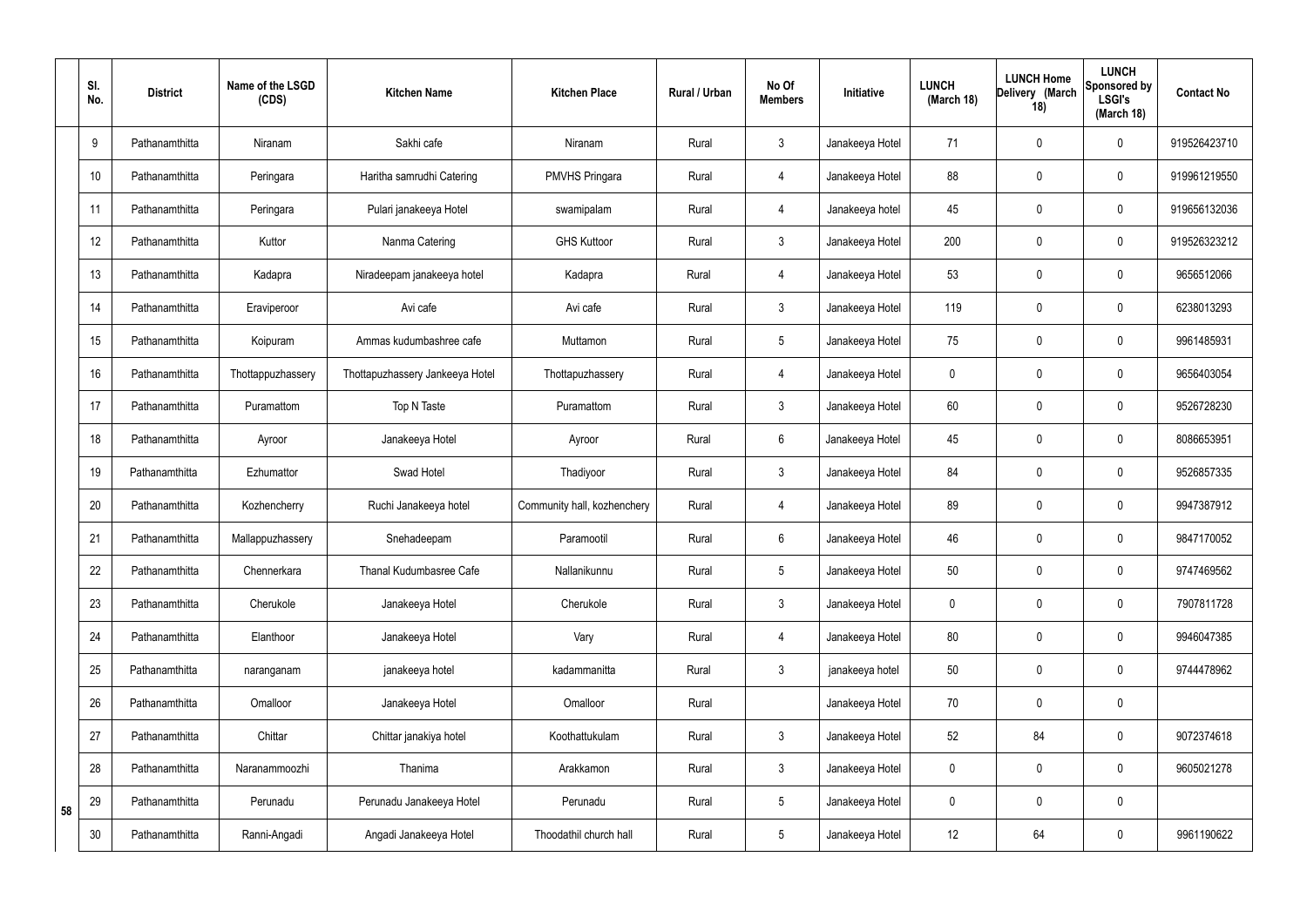| SI.<br>No. | <b>District</b> | Name of the LSGD<br>(CDS) | <b>Kitchen Name</b>        | <b>Kitchen Place</b> | Rural / Urban | No Of<br><b>Members</b> | Initiative      | <b>LUNCH</b><br>(March 18) | <b>LUNCH Home</b><br>Delivery (March<br>18) | <b>LUNCH</b><br>Sponsored by<br><b>LSGI's</b><br>(March 18) | <b>Contact No</b> |
|------------|-----------------|---------------------------|----------------------------|----------------------|---------------|-------------------------|-----------------|----------------------------|---------------------------------------------|-------------------------------------------------------------|-------------------|
| 31         | Pathanamthitta  | Ranni-Pazhavangadi        | Navami Hotel               | Makkappuzha          | Rural         | 4                       | Janakeeya Hotel | 0                          | 0                                           | $\mathbf 0$                                                 | 9562135824        |
| 32         | Pathanamthitta  | Seethathodu               | Thanima catering unit      | Seethathodu          | Rural         | $5\phantom{.0}$         | Janakeeya Hotel | 45                         | 69                                          | $\pmb{0}$                                                   | 9747622310        |
| 33         | Pathanamthitta  | Ranni                     | Janakeeya Hotel            | Ranni                | Rural         | 4                       | Janakeeya Hotel | 17                         | 61                                          | $\pmb{0}$                                                   | 99462338752       |
| 34         | Pathanamthitta  | Vechhoochira              | Annapoorneswary hotel      | Venkurinji           | Rural         | 4                       | Janakeeya Hotel | 0                          | 0                                           | $\pmb{0}$                                                   | 8547264134        |
| 35         | Pathanamthitta  | Vadasserikara             | Thannal Janakeeya Hotel    | Vadasserikara        | Rural         | $5\phantom{.0}$         | Janakeeya Hotel | 32                         | 89                                          | $\pmb{0}$                                                   | 8590107684        |
| 36         | Pathanamthitta  | Vallickodu                | Janakeeya Hotel            | Vallicodu            | Rural         | $5\phantom{.0}$         | Janakeeya Hotel | 124                        | 0                                           | $\pmb{0}$                                                   | 8547121591        |
| 37         | Pathanamthitta  | Pramadom                  | Aishwarya Janakeeya Hotel  | Pramadom             | Rural         | $\mathbf{3}$            | Janakeeya Hotel | 62                         | 0                                           | $\pmb{0}$                                                   | 9495312020        |
| 38         | Pathanamthitta  | Aruvappulam               | Janakeeya Hotel            | Kallely              | Rural         | $\mathbf{3}$            | Janakeeya Hotel | 90                         | 0                                           | $\pmb{0}$                                                   | 9656700499        |
| 39         | Pathanamthitta  | mylapra                   | Manna janakeeya hotel      | mylapra              | Rural         | $\mathbf{3}$            | janakeeya hotel | 0                          | 0                                           | $\pmb{0}$                                                   | 9961750470        |
| 40         | Pathanamthitta  | Thannithodu               | Flowers janakeeya hotel    | Thannithodu          | Rural         | $\mathbf{3}$            | Janakeeya hotel | 147                        | 0                                           | $\mathbf 0$                                                 | 9061295035        |
| 40         | Pathanamthitta  | Malayappuzha              | Janakeeya Hotel            | Malayappuzha         | Rural         | $\mathbf{3}$            | Janakeeya Hotel | 176                        | 0                                           | $\pmb{0}$                                                   |                   |
| 41         | Pathanamthitta  | Konni                     | Janakeeya Hotel            | Konni                | Rural         | $\mathbf{3}$            | Janakeeya Hotel | 0                          | 0                                           | $\pmb{0}$                                                   |                   |
| 43         | Pathanamthitta  | Kalanjoor                 | Kalanjoor janakeeya Hotel  | Kalanjoor            | Rural         | 4                       | Janakeeya Hotel | 129                        | 0                                           | $\pmb{0}$                                                   | 6238045066        |
| 44         | Pathanamthitta  | <b>Ezhamkulam</b>         | Swad Catering Unit         | Enathu               | Rural         |                         | Janakeeya Hotel | 140                        | 0                                           | $\Omega$                                                    | 9747243317        |
| 45         | Pathanamthitta  | Kodumon                   | Ruchiyidam Janakeeya Hotel | Kodumon              | Rural         | $\overline{7}$          | Janakeeya Hotel | 98                         | 0                                           | $\pmb{0}$                                                   | 75611017112       |
| 46         | Pathanamthitta  | Erathu                    | Janakeeya Hotel            | Erathu               | Rural         | $\overline{4}$          | Janakeeya Hotel | $\pmb{0}$                  | 0                                           | $\mathbf 0$                                                 | 9645102262        |
| 47         | Pathanamthitta  | Enadimangalam             | Janakeeya Hotel            | Elamannoor           | Rural         | $\overline{4}$          | Janakeeya Hotel | 106                        | 0                                           | $\mathbf 0$                                                 |                   |
| 48         | Pathanamthitta  | Kadampanadu               | Janakeeya Hotel            | Mannady              | Rural         | 3 <sup>1</sup>          | Janakeeya Hotel | 63                         | 0                                           | $\mathbf 0$                                                 |                   |
| 49         | Pathanamthitta  | Pallickal                 |                            |                      | Rural         |                         | Janakeeya Hotel | 191                        | 0                                           | $\pmb{0}$                                                   |                   |
| 50         | Pathanamthitta  | Thumpamon                 | Ruchi Cafe                 | Mampilali            | Rural         | $5\phantom{.0}$         | Janakeeya Hotel | 182                        | 0                                           | $\mathbf 0$                                                 | 9188300026        |
| 51         | Pathanamthitta  | Kulanada                  | Bhagyalekshmi cafe unit    | Kaipuzha             | Rural         | 3 <sup>1</sup>          | Janakeeya Hotel | 99                         | 0                                           | $\pmb{0}$                                                   |                   |
| 52         | Pathanamthitta  | Pandalam Thekkekara       | Pandalam Thekkekara        | Thatta               | Rural         | $\mathbf{3}$            | Janakeeya Hotel | 142                        | 0                                           | $\mathbf 0$                                                 | 9526224922        |
| 53         | Pathanamthitta  | Aranmula                  | Janakeeya Hotel            | Aranmula             | Rural         | $5\phantom{.0}$         | Janakeeya Hotel | 0                          | 0                                           | $\pmb{0}$                                                   | 9656296503        |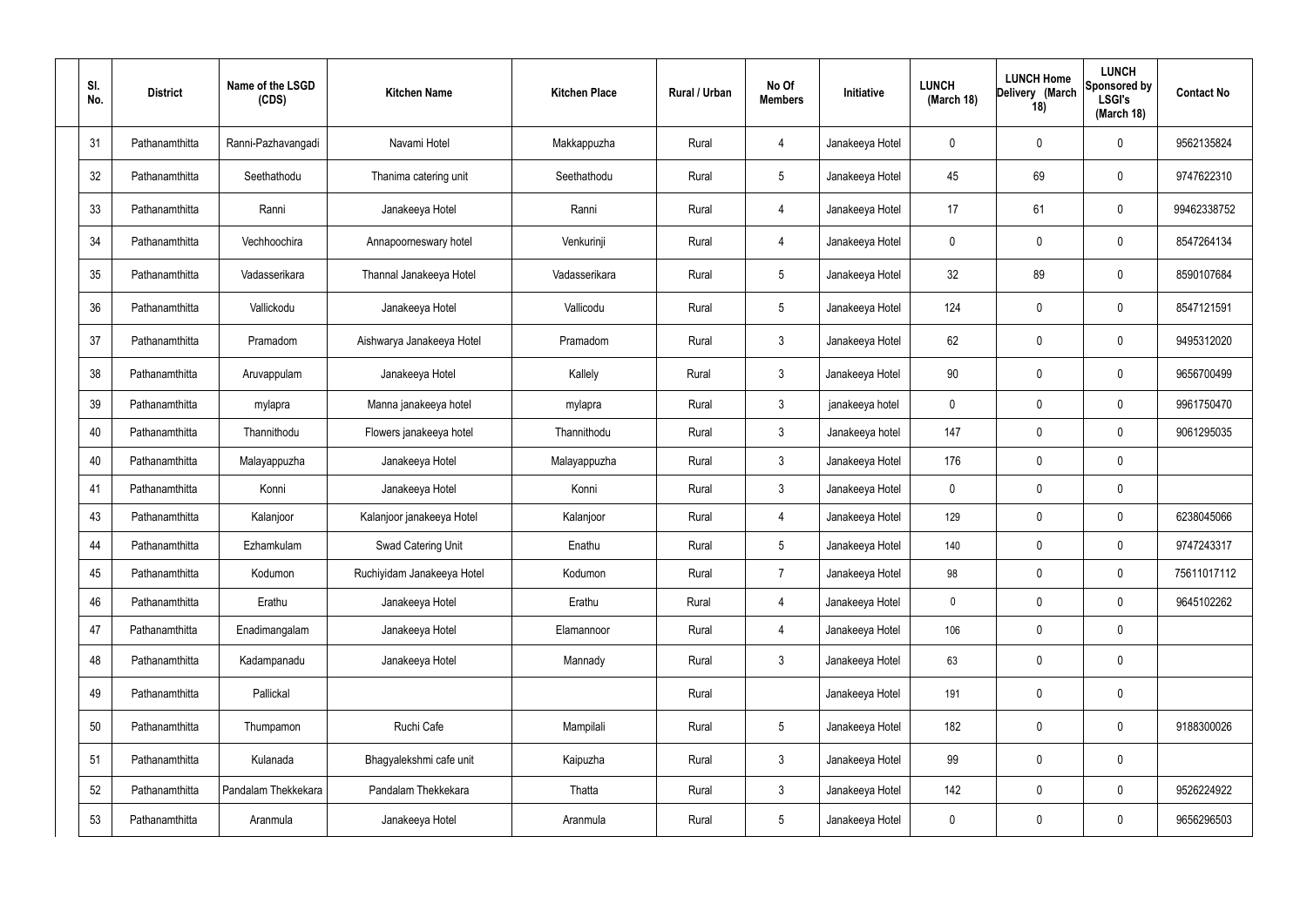|    | SI.<br>No.     | <b>District</b>    | Name of the LSGD<br>(CDS) | <b>Kitchen Name</b>                       | <b>Kitchen Place</b>                 | Rural / Urban | No Of<br><b>Members</b> | Initiative      | <b>LUNCH</b><br>(March 18) | <b>LUNCH Home</b><br>Delivery (March<br>18) | <b>LUNCH</b><br>Sponsored by<br><b>LSGI's</b><br>(March 18) | <b>Contact No</b> |
|----|----------------|--------------------|---------------------------|-------------------------------------------|--------------------------------------|---------------|-------------------------|-----------------|----------------------------|---------------------------------------------|-------------------------------------------------------------|-------------------|
|    | 54             | Pathanamthitta     | Mezhuveli                 | Thripthi Janakeeya Hotel                  | Mezhuveli                            | Rural         | $\mathbf{3}$            | Janakeeya Hotel | 23                         | $\mathbf 0$                                 | $\mathbf 0$                                                 | 9495265971        |
|    | 55             | Pathanamthitta     | Adoor                     | Amma Catering Unit                        | Adoor                                | Urban         | $5\phantom{.0}$         | Janakeeya Hotel | 0                          | 0                                           | $\mathbf 0$                                                 | 8606887490        |
|    | 56             | Pathanamthitta     | Pandalam                  | Ruchi catering                            | Sivarenjini Auditorium               | Urban         | $5\phantom{.0}$         | Janakeeya Hotel | 0                          | 0                                           | $\mathbf 0$                                                 | 9846212739        |
|    | 57             | Pathanamthitta     | <b>Thiruvalla East</b>    | janakeeya hotel                           | near private bus stand<br>thiruvalla | Urban         | $5\phantom{.0}$         | Janakeeya Hotel | 321                        | 0                                           | $\mathbf 0$                                                 | 919847729416      |
|    | 58             | Pathanamthitta     | <b>Thiruvalla West</b>    | janakeeya hotel                           | kizhakkan muthoor                    | Urban         | $5\phantom{.0}$         | Janakeeya Hotel | 182                        | 0                                           | $\mathbf 0$                                                 | 919656132036      |
|    | 59             | Pathanamthitta     | Pathanamthitta            | Janakeeya Hotel                           | Near Municipality Office             | Urban         | $5\phantom{.0}$         | Janakeeya Hotel | 50                         | 0                                           | $\mathbf 0$                                                 |                   |
| 58 |                |                    |                           |                                           |                                      |               | 229                     |                 | 4485                       | 367                                         | $\bullet$                                                   |                   |
|    |                | Thiruvananthapuram | Parassala                 | Bhagyalekshmi janakeeya hotel             | Mundaplavila                         | Rural         | 5                       | Janakeeya Hotel | 290                        | 0                                           | $\boldsymbol{0}$                                            | 9895463718        |
|    | $\overline{2}$ | Thiruvananthapuram | Karode                    | Karode janakeeya hotel                    | Paavaara,<br>pazhaya uchakkada       | Rural         | $5\phantom{.0}$         | Janakeeya Hotel | 374                        | 0                                           | $\mathbf 0$                                                 | 9605122139        |
|    | -3             | Thiruvananthapuram | Thirupuram                | Thirupuram janakeeya hotel                | Pazhayakada                          | Rural         | 5                       | Janakeeya Hotel | 179                        | 0                                           | $\mathbf 0$                                                 | 7034723987        |
|    | $\overline{4}$ | Thiruvananthapuram | Chenkal                   | Karuna janakeeya hotel                    | Udiyankulangara                      | Rural         | $5\phantom{.0}$         | Janakeeya Hotel | 300                        | 0                                           | $\mathbf 0$                                                 | 9746726109        |
|    | 5              | Thiruvananthapuram | Kulathoor                 | Nakshatra janakeeya hotel                 | Attapuram                            | Rural         | $5\phantom{.0}$         | Janakeeya Hotel | 297                        | 0                                           | $\mathbf 0$                                                 | 8301924221        |
|    | 6              | Thiruvananthapuram | Neyyattinkara 1           | Oottupura                                 | Neyyattinkara                        | Urban         | 5                       | Janakeeya Hotel | 438                        | 0                                           | $\mathbf 0$                                                 | 8129192485        |
|    | $\overline{7}$ | Thiruvananthapuram | Neyyattinkara 1           | Cafesree Janakeeya Hotel                  | Vazhimukku                           | Urban         | 5                       | Janakeeya Hotel | 620                        | $\mathbf 0$                                 | $\mathbf 0$                                                 | 9995604997        |
|    | 8              | Thiruvananthapuram | Neyyattinkara 1           | Thripthi janakeeya Hotel                  | perumpazhuthoor                      | urban         | $\overline{4}$          | janakeeya Hotel | 220                        | $\boldsymbol{0}$                            | $\mathbf 0$                                                 | 6282944199        |
|    | 9              | Thiruvananthapuram | Neyyattinkara 2           | Harsha catering unit                      | Neyyattinkara                        | Urban         | 5                       | Janakeeya Hotel | 280                        | $\boldsymbol{0}$                            | $\mathbf 0$                                                 | 9048822770        |
|    | 10             | Thiruvananthapuram | Neyyattinkara 2           | Devarose Janakeeya Hotel                  | Amaravila                            | Urban         | $5\phantom{.0}$         | Janakeeya Hotel | 130                        | $\boldsymbol{0}$                            | $\mathbf 0$                                                 | 9995028659        |
|    | 11             | Thiruvananthapuram | Kollayil                  | ems janakeeya hotel                       | Dhanuvachapuram                      | Rural         | $5\phantom{.0}$         | Janakeeya Hotel | 496                        | $\boldsymbol{0}$                            | $\mathbf 0$                                                 | 8157880624        |
|    | 12             | Thiruvananthapuram | Kunnathukal               | Aiswarya Janakeeya Hotel -<br>Kunnathukal | Kuruwad, paliyodu                    | Rural         | $\mathbf{3}$            | Janakeeya Hotel | 82                         | $\boldsymbol{0}$                            | $\mathbf 0$                                                 | 9539549507        |
|    | 13             | Thiruvananthapuram | Vellarada                 | Eden Janakeeya Hotel                      | Panachamoodu, Vellarada              | Rural         | $5\phantom{.0}$         | Janakeeya Hotel | 673                        | $\boldsymbol{0}$                            | $\mathbf 0$                                                 | 8547973305        |
|    | 14             | Thiruvananthapuram | Vellarada                 | Chandrika Janakeeya Hotel - Vellarada     | Vellarada                            | Rural         | $6\phantom{.}6$         | Janakeeya Hotel | 113                        | $\boldsymbol{0}$                            | $\mathbf 0$                                                 | 9539366295        |
|    | 15             | Thiruvananthapuram | Aryankode                 | Aryan Janakeeya Hotel - Aryankode         | Aryankode                            | Rural         | $5\phantom{.0}$         | Janakeeya Hotel | 305                        | 0                                           | $\bf{0}$                                                    | 9746905408        |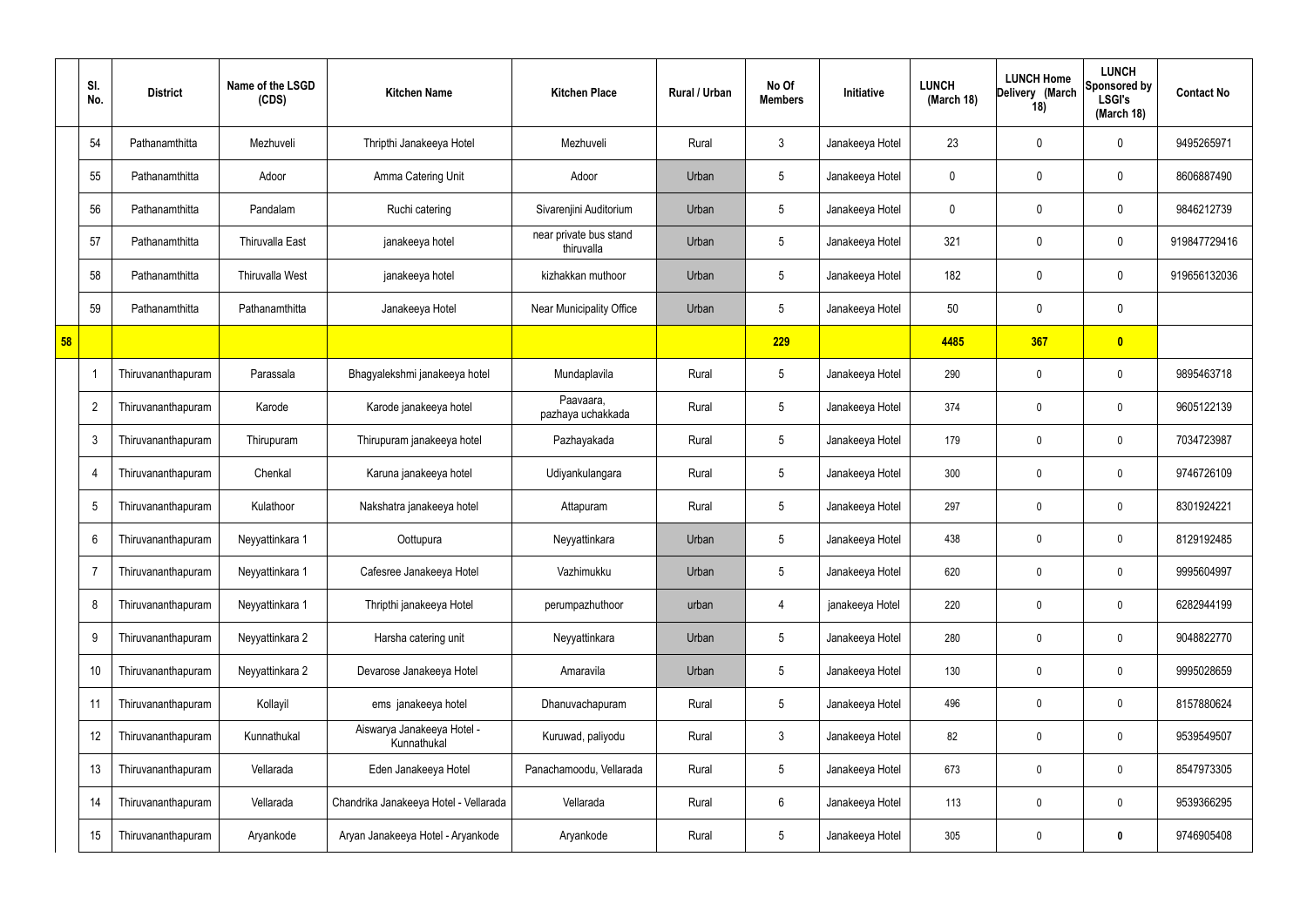| SI.<br>No. | <b>District</b>    | Name of the LSGD<br>(CDS) | <b>Kitchen Name</b>                          | <b>Kitchen Place</b>                              | Rural / Urban | No Of<br><b>Members</b> | Initiative      | <b>LUNCH</b><br>(March 18) | <b>LUNCH Home</b><br>Delivery (March<br>18) | <b>LUNCH</b><br>Sponsored by<br><b>LSGI's</b><br>(March 18) | <b>Contact No</b> |
|------------|--------------------|---------------------------|----------------------------------------------|---------------------------------------------------|---------------|-------------------------|-----------------|----------------------------|---------------------------------------------|-------------------------------------------------------------|-------------------|
| 16         | Thiruvananthapuram | Aryankode                 | stree souhritha jh                           | chemboor                                          | Rural         | 5                       | Janakeeya Hotel | 157                        | $\mathbf 0$                                 | 0                                                           |                   |
| 17         | Thiruvananthapuram | Ottashekharamangala<br>m  | Minnaram Janakeeya Hotel                     | Kuravara, Near<br>Ottashekharamangalam UPS        | Rural         | 4                       | Janakeeya Hotel | 288                        | $\boldsymbol{0}$                            | $\mathbf 0$                                                 | 9567553161        |
| 18         | Thiruvananthapuram | Kollayil                  | Janakeeya Hotel                              | Mylakkara                                         | Rural         | $5\phantom{.0}$         | Janakeeya Hotel | 190                        | $\boldsymbol{0}$                            | $\mathbf 0$                                                 | 9605076268        |
| 19         | Thiruvananthapuram | perunkadavila             | shankholi janakeeya hotel                    | perunkadavila                                     | rural         | $\mathbf{3}$            | Janakeeya Hotel | 198                        | $\mathbf 0$                                 | $\mathbf 0$                                                 |                   |
| 20         | Thiruvananthapuram | Amboori                   | Janakeeya Hotel                              | Amboori                                           | Rural         | $5\phantom{.0}$         | Janakeeya Hotel | 98                         | $\mathbf 0$                                 | $\mathbf 0$                                                 | 9747169098        |
| 21         | Thiruvananthapuram | Athiyanoor                | Kudumbashree janakeeya hotel                 | Venpakal                                          | Rural         | $\overline{4}$          | Janakeeya Hotel | 145                        | $\boldsymbol{0}$                            | $\mathbf 0$                                                 | 919562752580      |
| 22         | Thiruvananthapuram | Kottukal                  | Vismaya janakeeya hotel                      | Uchakkada                                         | Rural         | $5\phantom{.0}$         | Janakeeya Hotel | 455                        | $\mathbf 0$                                 | $\mathbf 0$                                                 | 6282447041        |
| 23         | Thiruvananthapuram | Kottukal                  | Udaya janakeeya Hotel                        | Punnakkulam                                       | Rural         | 4                       | Janakeeya Hotel | 305                        | $\boldsymbol{0}$                            | $\mathbf 0$                                                 |                   |
| 24         | Thiruvananthapuram | Karumkulam                | Alil Janakeeya Hotel                         | Pallam                                            | Rural         | $5\phantom{.0}$         | Janakeeya Hotel | 145                        | $\boldsymbol{0}$                            | $\mathbf 0$                                                 | 917736513673      |
| 25         | Thiruvananthapuram | Venganoor                 | Venganoor Ruchi janakeeya hotel              | Peringamala                                       | Rural         | 10                      | Janakeeya Hotel | 155                        | $\boldsymbol{0}$                            | $\mathbf 0$                                                 | 9656309710        |
| 26         | Thiruvananthapuram | Vilavoorkkal              | Priyam Janakeeya Hotel                       | Chanthamukku, Peyadu Jn                           | Rural         | $5\phantom{.0}$         | Janakeeya Hotel | 320                        | $\boldsymbol{0}$                            | $\mathbf 0$                                                 | 7902504494        |
| 27         | Thiruvananthapuram | Vilavoorkal               | Vilavoorkal janakeeya hotel                  | Pottayil                                          | Rural         | $5\phantom{.0}$         | Janakeeya Hotel | 279                        | $\mathbf 0$                                 | $\mathbf 0$                                                 | 9497883130        |
| 28         | Thiruvananthapuram | Kalliyoor                 | Stree Shakthi Janakeeya Hotel                | Kalliyoor                                         | Rural         | $5\phantom{.0}$         | Janakeeya Hotel | 0                          | $\mathbf 0$                                 | 0                                                           | 9074998782        |
| 29         | Thiruvananthapuram | Maranalloor               | Mayooram Janakeeya Hotel                     | Mannadikkonam                                     | Rural         |                         | Janakeeya Hotel | 134                        | $\mathbf 0$                                 | $\mathbf 0$                                                 | 9847371025        |
| 30         | Thiruvananthapuram | Pallichal                 | Vandhanam Janakeeya hotel                    | Naruvamoodu                                       | Rural         | 4                       | Janakeeya Hotel | 234                        | $\mathbf 0$                                 | $\boldsymbol{0}$                                            | 9562636222        |
| 31         | Thiruvananthapuram | Vilappil                  | Sreebhadra janakeey a hotel                  | peyad                                             | Rural         | $5\overline{)}$         | Janakeeya Hotel | 243                        | $\pmb{0}$                                   | $\mathbf 0$                                                 | 919496194745      |
| 32         | Thiruvananthapuram | Malayinkeezhu             | Thapasya janakeeya hotel                     | Aruvacode                                         | Rural         | $5\overline{)}$         | Janakeeya Hotel | 112                        | $\mathbf 0$                                 | $\mathbf 0$                                                 | 9074329707        |
| 3,3        | Thiruvananthapuram | balaramapuram             | Karunya                                      | balaramapuram                                     | rural         | $5\phantom{.0}$         | Janakeeya Hotel | 154                        | $\mathbf 0$                                 | $\mathbf 0$                                                 |                   |
| 34         | Thiruvananthapuram | Andoorkonam               | Thiruvathira janakeeya hotel                 | Kaniyapuram                                       | Rural         | $\mathbf{3}$            | Janakeeya Hotel | 180                        | $\boldsymbol{0}$                            | $\mathbf 0$                                                 | 8921698989        |
| 35         | Thiruvananthapuram | Kadinamkulam              | Sabarmathi janakeeya hotel                   | Chitattumukku                                     | Rural         | $\overline{4}$          | Janakeeya Hotel | $90\,$                     | $\mathbf 0$                                 | $\mathbf 0$                                                 |                   |
| 36         | Thiruvananthapuram | Azhoor                    | Kudumbadsree janakeeya hotel                 | Azhoor                                            | Rural         | $\overline{4}$          | Janakeeya Hotel | 90                         | $\mathbf 0$                                 | $\mathbf 0$                                                 | 8129060294        |
| 37         | Thiruvanathapuram  | Pothencode                | Pothencode Kudumbashree Janakeeya<br>hotel   | Pothencode ayiroorppara<br>Farmers centre         | Rural         | $5\phantom{.0}$         | Janakeeya Hotel | 150                        | $\boldsymbol{0}$                            | $\mathbf 0$                                                 | 9037832338        |
| 38         | Thiruvananthapuram | Mangalapuram              | Mangalapuram Kudumbashree<br>Janakeeya Hotel | Managalapuram Junction,<br>Near Panchayath Office | Rural         | $\overline{5}$          | Janakeeya Hotel | 110                        | $\boldsymbol{0}$                            | $\mathbf 0$                                                 | 9995459534        |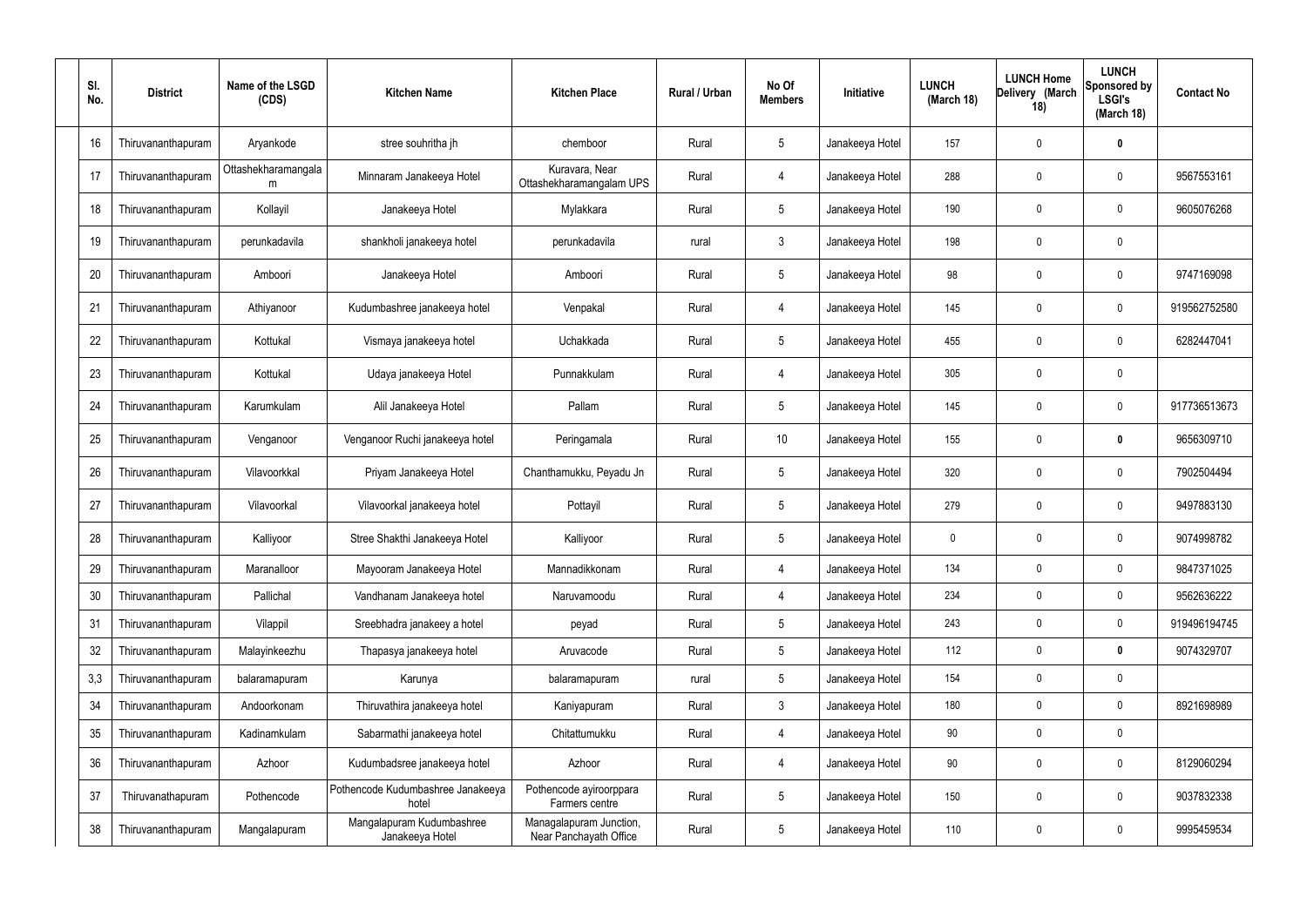|     | SI.<br>No. | <b>District</b>    | Name of the LSGD<br>(CDS)       | <b>Kitchen Name</b>                           | <b>Kitchen Place</b>                              | <b>Rural / Urban</b> | No Of<br><b>Members</b> | <b>Initiative</b> | <b>LUNCH</b><br>(March 18) | <b>LUNCH Home</b><br>Delivery (March<br>18) | <b>LUNCH</b><br><b>Sponsored by</b><br><b>LSGI's</b><br>(March 18) | <b>Contact No</b> |
|-----|------------|--------------------|---------------------------------|-----------------------------------------------|---------------------------------------------------|----------------------|-------------------------|-------------------|----------------------------|---------------------------------------------|--------------------------------------------------------------------|-------------------|
|     | 39         | Thiruvananthapuram | Mangalapuram                    | Swad Kudumbashree Janakeeya hotel             | Murukkumpuzha                                     | Rural                | 3                       | Janakeeya Hotel   | 150                        | $\boldsymbol{0}$                            | $\mathbf 0$                                                        | 8281624670        |
|     | 40         | Thiruvananthapuram | Mangalapuram                    | Ruchisagaram Kudumbashree<br>Janakeeya Hotel  | Chembakamangalam                                  | Rural                | 5                       | Janakeeya Hotel   | 120                        | $\boldsymbol{0}$                            | $\mathbf 0$                                                        | 8139079929        |
|     | 41         | Thiruvanathapuram  | <b>TVM Corporation CDS</b>      | Krishnakripa Janakeeya hotel                  | Anayara                                           | Urban                | 5                       | Janakeeya Hotel   | 455                        | 0                                           | $\mathbf 0$                                                        | 9745823832        |
|     | 42         | Thiruvanathapuram  | <b>TVM Corporation CDS</b>      | Vanitha Janakeeya Hotel                       | Manvila                                           | Urban                | 4                       | Janakeeya Hotel   | 350                        | 0                                           | $\boldsymbol{0}$                                                   | 8129412369        |
|     | 43         | Thiruvanathapuram  | <b>TVM Corporation CDS</b>      | Bhagyalekshmi Kudumbashree<br>Janakeeya Hotel | EK Nayanar Trust, Medical<br>College              | Urban                | 6                       | Janakeeya Hotel   | 250                        | $\boldsymbol{0}$                            | $\mathbf 0$                                                        |                   |
|     | 44         | Thiruvanathapuram  | <b>TVM Corporation CDS</b>      | Tripthi Janakeeya Hotel                       | Pallithura                                        | Urban                | $\mathfrak{Z}$          | Janakeeya Hotel   | 487                        | 0                                           | $\mathbf 0$                                                        | 9387738568        |
|     | 45         | Thiruvanathapuram  | <b>TVM Corporation CDS</b>      | soubhagya janakeeya Hotel                     | kazhakoottam                                      | Urban                | $\mathbf{3}$            | janakeeya Hotel   | 420                        | 0                                           | $\mathbf 0$                                                        | 8921555192        |
|     | 46         | Thiruvanathapuram  | <b>TVM Corporation CDS</b>      | Uthradam Janakeeya Hotel                      | Pattom                                            | Urban                | $\mathfrak{Z}$          | janakeeya Hotel   | 770                        | 0                                           | $\mathbf 0$                                                        | 8281062575        |
|     | 47         | Thiruvananthapuram | <b>TVM Corporation CDS</b>      | Kismath Janakeeya Hotel                       | Pottakuzhi                                        | Urban                | $\mathbf{3}$            | Janakeeya Hotel   | 510                        | 0                                           | $\mathbf 0$                                                        | 8281088923        |
|     | 48         | Thiruvananthapuram | <b>TVM Corporation CDS</b>      | Anugraha janakeeya Hotel                      | sreekaryam                                        | Urban                | 4                       | Janakeeya Hotel   | 208                        | 0                                           | $\mathbf 0$                                                        |                   |
|     | 49         | Thiruvananthapuram | <b>TVM Corporation CDS</b>      | janakeeya hotel                               | mannarakkonam                                     | Urban                | 3                       | Janakeeya Hotel   | 432                        | 0                                           | $\mathbf 0$                                                        | 8129179622        |
|     | 50         | Thiruvananthapuram | <b>TVM Corporation CDS</b>      | Salt and Pepper                               | Poomalliyoorkkonam                                | Urban                | $\mathfrak{Z}$          | Janakeeya Hotel   | 356                        | 0                                           | $\mathbf 0$                                                        | 8593986935        |
|     | 51         | Thiruvananthapuram | <b>TVM Corporation CDS</b>      | Sreebhadra Janakeeya Hotel                    | Pettah                                            | Urban                | 4                       | Janakeeya Hotel   | 345                        | 0                                           | 0                                                                  | 9847227647        |
|     | 52         | Thiruvananthapuram | <b>TVM Corporation CDS</b>      | kalavara Janakeeya Hotel                      | vattiyoorkavu                                     | Urban                | $\mathfrak{Z}$          | Janakeeya Hotel   | 326                        | $\boldsymbol{0}$                            | $\pmb{0}$                                                          | 9847655426        |
|     | 53         | Thiruvananthapuram | <b>TVM Corporation CDS</b>      | punartham kudumbashree                        | kudappanakunnu                                    | Urban                | $\mathfrak{Z}$          | Janakeeya Hotel   | 169                        | $\mathbf 0$                                 | $\pmb{0}$                                                          | 9747115789        |
|     | 54         | Thiruvananthapuram | <b>TVM Corporation CDS</b><br>2 | peroor JH                                     | Palayam                                           | Urban                | $\mathfrak{Z}$          | Janakeeya Hotel   | 365                        | $\boldsymbol{0}$                            | $\mathbf 0$                                                        | 8086119633        |
| 110 | 55         | Thiruvananthapuram | Aryanadu                        | Aryanad Janakeeya Hotel                       | Aryanad                                           | Rural                | $6\phantom{.}$          | Janakeeya Hotel   | 248                        | $\mathbf 0$                                 | $\pmb{0}$                                                          | 9207447839        |
|     | 56         | Thiruvananthapuram | Kuttichal                       | Kutichal Janakeeya Hotel                      | Kuttichal                                         | Rural                | 5                       | Janakeeya Hotel   | 128                        | 0                                           | $\pmb{0}$                                                          | 9446331479        |
|     | 57         | Thiruvananthapuram | Poovachal                       | Poovachal Janakeeya Hotel                     | Poovachal Panchayath                              | Rural                | $5\phantom{.0}$         | Janakeeya Hotel   | 188                        | $\mathbf 0$                                 | $\pmb{0}$                                                          | 9495225046        |
|     | 58         | Thiruvananthapuram | Vithura                         | Navodaya Janakeeya hotel                      | Koppam, Vithura                                   | Rural                | 4                       | Janakeeya Hotel   | 148                        | 0                                           | $\boldsymbol{0}$                                                   | 9946837014        |
|     | 59         | Thiruvananthapuram | Tholicode                       | Tholicode Janakeeya Hotel                     | Pulimoodu, Near Bharath<br>Petrol Pump, Tholicode | Rural                | 4                       | Janakeeya Hotel   | 248                        | $\mathbf 0$                                 | $\boldsymbol{0}$                                                   | 9539995862        |
|     | 60         | Thiruvananthapuram | uzhamalackal                    | mazhavil jh                                   | Puthukulangara                                    | Rural                | $5\phantom{.0}$         | Janakeeya Hotel   | 298                        | 0                                           | $\pmb{0}$                                                          | 96457 54988       |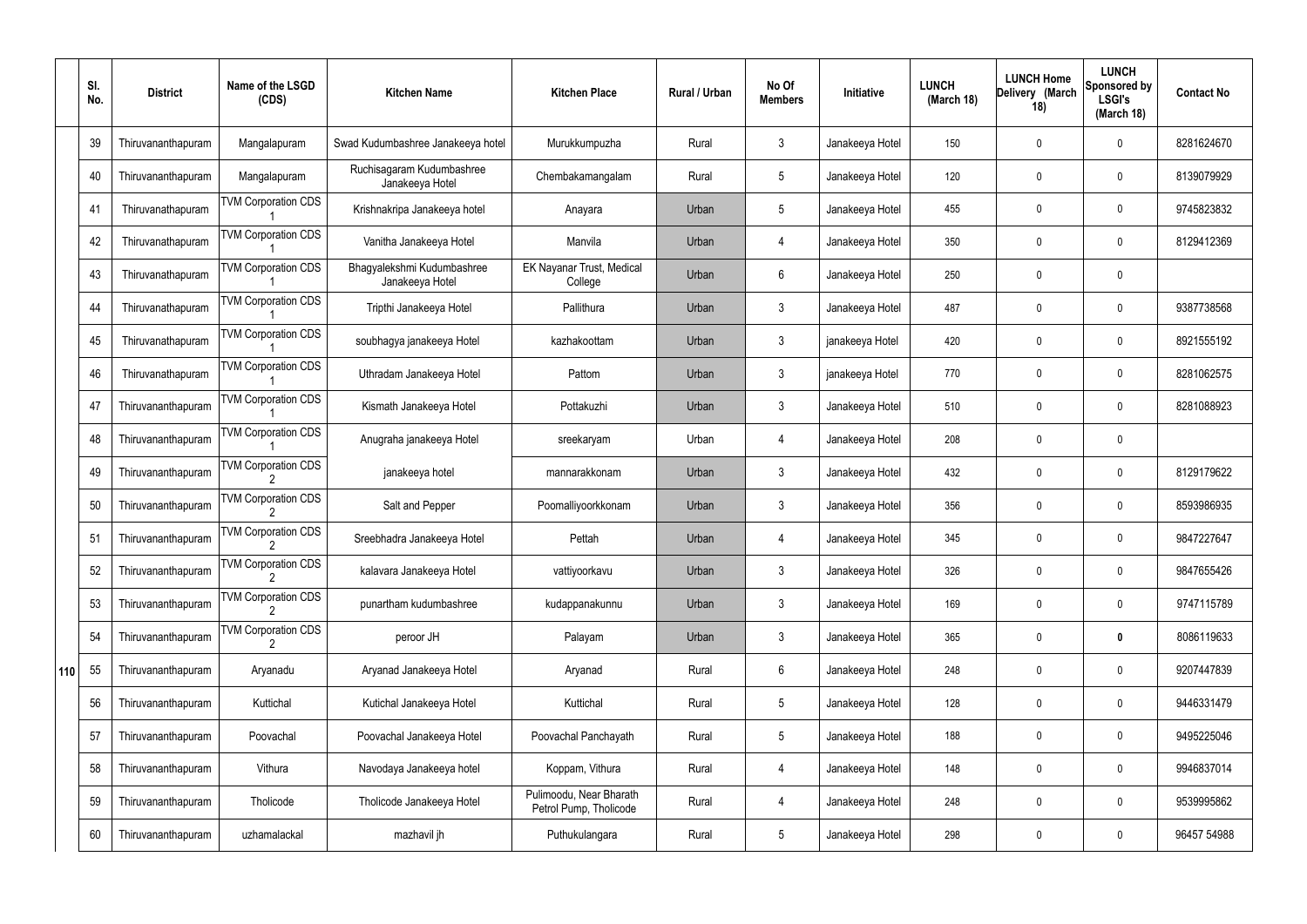| SI.<br>No. | <b>District</b>    | Name of the LSGD<br>(CDS) | <b>Kitchen Name</b>                  | <b>Kitchen Place</b>                      | Rural / Urban | No Of<br><b>Members</b> | Initiative      | <b>LUNCH</b><br>(March 18) | <b>LUNCH Home</b><br>Delivery (March<br>18) | <b>LUNCH</b><br>Sponsored by<br><b>LSGI's</b><br>(March 18) | <b>Contact No</b> |
|------------|--------------------|---------------------------|--------------------------------------|-------------------------------------------|---------------|-------------------------|-----------------|----------------------------|---------------------------------------------|-------------------------------------------------------------|-------------------|
| 61         | Thiruvananthapuram | <b>TVPM Corpn CDS 4</b>   | Maithri Janakeeya Hotel              | Poozhyakkunnu, Nemom, TVM                 | Urban         | $5\phantom{.0}$         | Janakeeya Hotel | 0                          | $\mathbf{0}$                                | 0                                                           | 9846905594        |
| 62         | Thiruvananthapuram | TVPM. Corpn. CDS III      | Janatha hotel                        | Over bridge                               | Urban         | 9                       | Janakeeya Hotel | $\mathbf 0$                | $\mathbf{0}$                                | $\boldsymbol{0}$                                            | 919746149160      |
| 63         | Thiruvananthapuram | TVPM. Corpn. CDS III      | Asraya Janakeeya Hotel               | <b>DPI</b>                                | Urban         | $\overline{4}$          | Janakeeya Hotel | 655                        | 0                                           | $\mathbf 0$                                                 | 918113008306      |
| 64         | Thiruvananthapuram | TVPM. Corpn. CDS III      | Ruchikkoott                          | Mudavanmukal                              | Urban         | $\overline{4}$          | Janakeeya Hotel | 165                        | $\mathbf{0}$                                | $\boldsymbol{0}$                                            | 917907579424      |
| 65         | Thiruvananthapuram | TVPM. Corpn. CDS IV       | Janakeeya hotel tvm corporation cds4 | Vallakkadavu                              | Urban         | $5\phantom{.0}$         | Janakeeya Hotel | 294                        | 0                                           | $\mathbf 0$                                                 | 8129795072        |
| 66         | Thiruvananthapuram | TVPM. Corpn. CDS IV       | Karuna Janakeeya Hotel               | Avaduthura                                | Urban         | $5\phantom{.0}$         | Janakeeya Hotel | $\mathbf 0$                | $\mathbf{0}$                                | $\mathfrak{Z}$                                              | 9567523799        |
| 67         | Thiruvananthapuram | Anadu                     | Nanma anad                           | Govt LPS Anad                             | Rural         | $\overline{4}$          | Janakeeya Hotel | 0                          | 0                                           | $\mathbf 0$                                                 | 9645709754        |
| 68         | Thiruvananthapuram | Vembayam                  | Liya canteen                         | Perumboor near panchayath<br>office       | Rural         | $5\phantom{.0}$         | Janakeeya Hotel | 257                        | 0                                           | $\mathbf 0$                                                 | 9544337362        |
| 69         | Thiruvananthapuram | Vembayam                  | Four's Janakeeya Hotel               | Naduveli Konchira                         | Rural         | $\overline{4}$          | Janakeeya Hotel | 245                        | 0                                           | $\mathbf 0$                                                 | 9526253578        |
| 70         | Thiruvananthapuram | Nedumangad 1              | Subhiksham                           | Irinjayam                                 | Urban         | 4                       | Janakeeya Hotel | 235                        | 0                                           | $\boldsymbol{0}$                                            | 9745606588        |
| 71         | Thiruvananthapuram | Nedumangad 1              | Ootupura                             | Pazhakutty                                | Urban         | $6\phantom{.}$          | Janakeeya Hotel | 430                        | 0                                           | $\boldsymbol{0}$                                            | 7510910614        |
| 72         | Thiruvananthapuram | Nedumangad 2              | Niravu                               | Near ksrtc bus stand                      | Urban         | 4                       | Janakeeya Hotel | 411                        | 0                                           | $\boldsymbol{0}$                                            | 9645958207        |
| 73         | Thiruvananthapuram | Nedumangad 2              | Ruchiyidam                           | <b>Near Municipality</b>                  | Urban         | $\mathbf 0$             | Janakeeya Hotel | 456                        | 0                                           | 0                                                           | 9846371353        |
| 74         | Thiruvananthapuram | Karakulam                 | Karakulam Vanitha hotel              | Karakulam Junction                        | Rural         | $\overline{4}$          | Janakeeya Hotel | 356                        | 0                                           | $\mathbf 0$                                                 | 9747176668        |
| 75         | Thiruvananthapuram | Panavoor                  | Kudumbashree vanitha hotel           | HI auditorium near panavoor<br>panchayath | Rural         | $6\phantom{.}$          | Janakeeya Hotel | 238                        | 0                                           | $\sqrt{5}$                                                  | 9526740817        |
| 76         | Thiruvananthapuram | Aruvikara                 | Nanma                                | Aruvikara junction                        | Rural         | $\mathfrak{Z}$          | Janakeeya hotel | $\mathbf 0$                | 0                                           | $\boldsymbol{0}$                                            | 8606524464        |
| 77         | Thiruvananthapuram | Pullampara                | Janakeeya Hotel                      | Kalumkinmukham                            | Rural         | $5\phantom{.0}$         | Janakeeya Hotel | 265                        | 0                                           | $\mathbf 0$                                                 |                   |
| 78         | Thiruvananthapuram | Pangode                   | Bhagyalekshmi janakeeya hotel        | Pangodu Panchayath Hall                   | Rural         | $5\phantom{.0}$         | Janakeeya Hotel | 290                        | 0                                           | $\mathbf 0$                                                 |                   |
| 79         | Thiruvananthapuram | Manickal                  | Janakeeya hotel                      | Pirappancode                              | Rural         | $6\phantom{.}$          | Janakeeya Hotel | 205                        | 0                                           | $\pmb{0}$                                                   | 9745874522        |
| 80         | Thiruvananthapuram | Vamanapuram               | Pournami Kalamachal                  | Kalamachal                                | Rural         | $5\phantom{.0}$         | Janakeeya Hotel | 280                        | 0                                           | $\pmb{0}$                                                   | 9846825964        |
| 81         | Thiruvananthapuram | kallara                   | Amma janakeeya hotel                 | kallara                                   | rural         | $\overline{4}$          | Janakeeya Hotel | 347                        | $\boldsymbol{0}$                            | $\boldsymbol{0}$                                            | 8111891405        |
| 82         | Thiruvananthapuram | nellanad                  | Nellanad janakeeya hotel             | keezhayikkonam                            | rural         | $6\,$                   | Janakeeya Hotel | 275                        | 0                                           | $\mathbf 0$                                                 | 9946994811        |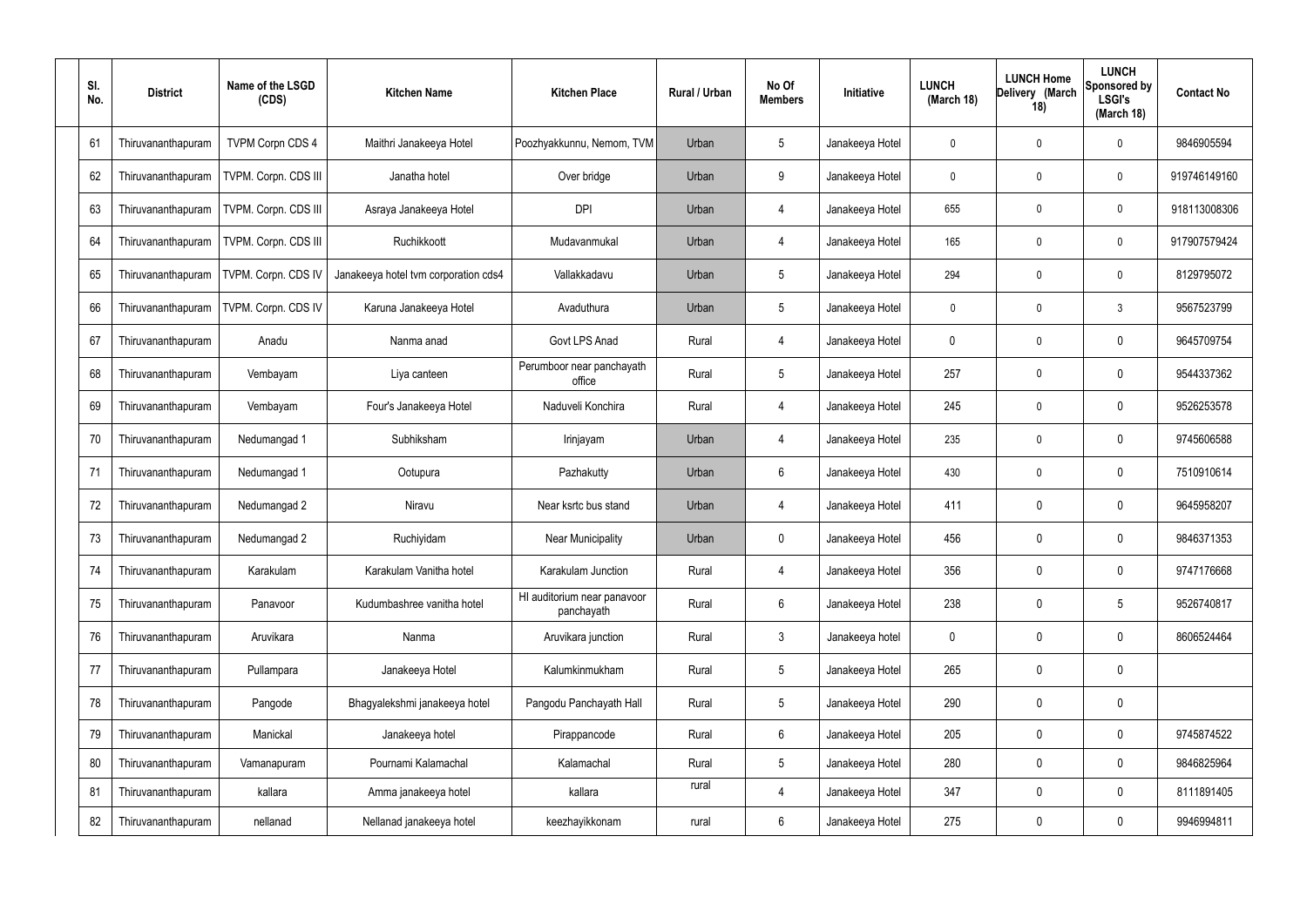| SI.<br>No. | <b>District</b>    | Name of the LSGD<br>(CDS) | <b>Kitchen Name</b>                 | <b>Kitchen Place</b>     | Rural / Urban | No Of<br><b>Members</b> | Initiative      | <b>LUNCH</b><br>(March 18) | <b>LUNCH Home</b><br>Delivery (March<br>18) | <b>LUNCH</b><br>Sponsored by<br><b>LSGI's</b><br>(March 18) | <b>Contact No</b> |
|------------|--------------------|---------------------------|-------------------------------------|--------------------------|---------------|-------------------------|-----------------|----------------------------|---------------------------------------------|-------------------------------------------------------------|-------------------|
| 83         | Thiruvananthapuram | Pazhayakunnummel          | Chaitanya janakeeya hotel           | Pazhayakunnumel          | Rural         | $5\phantom{.0}$         | Janakeeya Hotel | 0                          | 0                                           | 0                                                           | 9496997201        |
| 84         | Thiruvananthapuram | Karavaram                 | Takkolam, Karavaram janakeeya hotel | Pullurmukk, kallambalam  | Rural         | $5\phantom{.0}$         | Janakeeya Hotel | 150                        | 0                                           | 0                                                           | 9539723288        |
| 85         | Thiruvananthapuram | Kilimanoor                | Tanima vanitha canteen              | Kilimanoor               | Rural         | $\overline{4}$          | Janakeeya Hotel | 185                        | 0                                           | 0                                                           | 9846657166        |
| 86         | Thiruvananthapuram | Pulimath                  | Iswarya catering unit               | Pulimath, Karet          | Rural         | $\overline{4}$          | Janakeeya Hotel | 0                          | 0                                           | 0                                                           | 9645514593        |
| 87         | Thiruvananthapuram | Navaikkulam               | Kudumbashree janakeeya hotel        | Kadambaattukonam         | Rural         | $5\phantom{.0}$         | Janakeeya Hotel | 107                        | 0                                           | 0                                                           | 9400619476        |
| 88         | Thiruvananthapuram | Nagaroor                  | Janakeeya Hotel                     | Altharamoodu             | Rural         | $5\phantom{.0}$         | Janakeeya Hotel | 161                        | 0                                           | 0                                                           | 7034964806        |
| 89         | Thiruvananthapuram | Pallikal                  | pallikkal janakeeya hotel           | pakalkkuri               | rural         | $\overline{4}$          | Janakeeya Hotel | 90                         | 0                                           | 0                                                           | 9447886364        |
| 90         | Thiruvananthapuram | Madavoor                  | Madavoor janakeeya hotel            | madavoor                 | rural         | $5\phantom{.0}$         | Janakeeya Hotel | 188                        | 0                                           | 0                                                           | 9526206002        |
| 91         | Thiruvananthapuram | Chirayinkeezh             | Sevenstar Janakeeya Hotel           | Sarkkara                 | Rural         | $5\phantom{.0}$         | Janakeeya Hotel | 145                        | 0                                           | $\mathbf 0$                                                 | 8921556636        |
| 92         | Thiruvananthapuram | Kadaykkavoor              | Karmalamatha Janakeeya Hotel        | Kadakkavoor              | Rural         | $5\phantom{.0}$         | Janakeeya Hotel | 165                        | 0                                           | 0                                                           | 9645405591        |
| 93         | Thiruvananthapuram | Mudakkal                  | Sarovaram Janakeeya Hotel           | Valakkadu                | Rural         | 3                       | Janakeeya Hotel | 122                        | 0                                           | 0                                                           | 8086240900        |
| 94         | Thiruvananthapuram | Vakkom                    | Jananai Janakeeya Hotel             | SN Junction, Jeeva Dhara | Rural         | $5\phantom{.0}$         | Janakeeya Hotel | 145                        | $\mathbf{0}$                                | 0                                                           | 8137014724        |
| 95         | Thiruvananthapuram | Vakkom                    | Diya Janakeeya Hotel                | Panayile Kadavu          | Rural         | $5\phantom{.0}$         | Janakeeya Hotel | 169                        | 0                                           | 0                                                           | 8590439391        |
| 96         | Thiruvananthapuram | Kizhuvilam                | Kudumbashree vanitha canteen        | Kizhuvillam              | Rural         | 4                       | Janakeeya Hotel | 135                        | 0                                           | 0                                                           | 9747361312        |
| 97         | Thiruvananthapuram | Anchuthengu               | Swad Janakeeya Hotel                | Anchuthengu              | Rural         | $5\phantom{.0}$         | Janakeeya Hotel | 185                        | 0                                           | $\mathbf 0$                                                 |                   |
| 98         | Thiruvananthapuram | Attingal                  | Bhagyashree janakeeya hotel         | Attingal                 | Urban         | $5\phantom{.0}$         | Janakeeya Hotel | 148                        | 0                                           | $\pmb{0}$                                                   | 9539968503        |
| 99         | Thiruvananthapuram | Cherunniyoor              | Lekshmi janakeeya hotel             | Dhalavapuram             | Rural         | $\mathfrak{Z}$          | Janakeeya Hotel | 158                        | 0                                           | $\overline{2}$                                              | 9995391999        |
| 100        | Thiruvananthapuram | Chemmaruthi               | Dreams janakeeya hotel              | Mavinmoodu, muthana      | Rural         | $5\phantom{.0}$         | Janakeeya Hotel | 126                        | 0                                           | $\pmb{0}$                                                   | 8129240185        |
| 101        | Thiruvananthapuram | Chemmaruthi               | Natturuchi janakeeya hotel          | Panayara&sivapuram       | Rural         | $5\phantom{.0}$         | Janakeeya Hotel | 185                        | 0                                           | $\pmb{0}$                                                   | 8129240185        |
| 102        | Thiruvananthapuram | Chemmaruthi               | Bhanusree                           | Chavadimukku             | Rural         | 4                       | Janakeeya Hotel | 189                        | 0                                           | $\pmb{0}$                                                   | 8129240185        |
| 103        | Thiruvananthapuram | Chemmaruthi               | saphalyam janakeeya Hotel           | chemmaruthi              | Rural         | $5\phantom{.0}$         | Janakeeya hotel | 147                        | 0                                           | $\boldsymbol{0}$                                            | 9539925641        |
| 104        | Thiruvananthapuram | Manamboor                 | Manamboor janakeeya hotel           | Kavalayoor               | Rural         | 4                       | Janakeeya Hotel | 158                        | 0                                           | 2\$                                                         | 9074388684        |
| 105        | Thiruvananthapuram | Edava                     | Sreenandha janakeeyahotel           | Kaappil                  | Rural         | $\sqrt{5}$              | Janakeeya Hotel | 198                        | 0                                           | $\pmb{0}$                                                   | 9895337334        |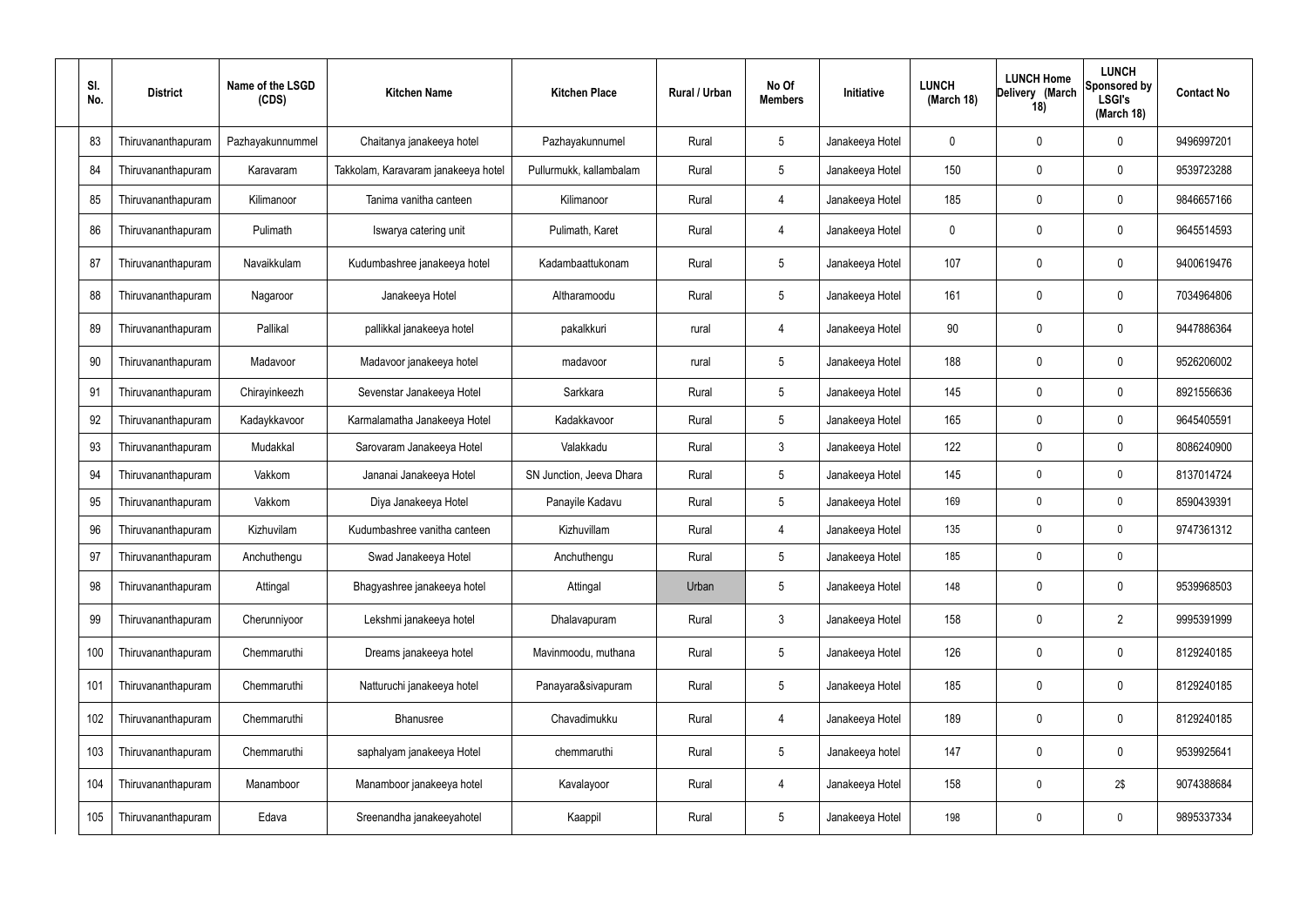|     | SI.<br>No.      | <b>District</b>    | Name of the LSGD<br>(CDS) | <b>Kitchen Name</b>                        | <b>Kitchen Place</b>                             | <b>Rural / Urban</b> | No Of<br><b>Members</b> | Initiative      | <b>LUNCH</b><br>(March 18) | <b>LUNCH Home</b><br>Delivery (March<br>18) | <b>LUNCH</b><br>Sponsored by<br><b>LSGI's</b><br>(March 18) | <b>Contact No</b> |
|-----|-----------------|--------------------|---------------------------|--------------------------------------------|--------------------------------------------------|----------------------|-------------------------|-----------------|----------------------------|---------------------------------------------|-------------------------------------------------------------|-------------------|
|     | 106             | Thiruvananthapuram | Elakamon                  | Sreenarayana janakeeya hotel               | Elakamon                                         | Rural                | $\overline{7}$          | Janakeeya Hotel | 108                        | 0                                           | 0                                                           | 8086637798        |
|     | 107             | Thiruvananthapuram | Elakamon                  | kudumbashree janakeeya hotel               | Elakamon                                         | Rural                | $5\phantom{.0}$         | janakeeya hotel | 39                         | $\mathbf 0$                                 | $\boldsymbol{0}$                                            | 8590725126        |
|     | 108             | Thiruvananthapuram | Vettoor                   | Kashi janakeeya hotel                      | Vettoor                                          | Rural                | 4                       | Janakeeya Hotel | 196                        | 0                                           | $\mathbf 0$                                                 | 9061547396        |
|     | 109             | Thiruvananthapuram | Ottoor                    | Kudumbashree Janakeeya hotel               | ottoor                                           | rural                | $\mathbf{3}$            | Janakeeya Hotel | 136                        | $\mathbf 0$                                 | $\mathbf 0$                                                 | 8590570561        |
|     | 110             | Thiruvanathapuram  | Varkala                   | Janakeeya hotel                            | Varkala municipality                             | Urban                | $5\phantom{.0}$         | Janakeeya Hotel | 148                        | 0                                           | $\overline{2}$                                              | 8943261611        |
| 110 |                 |                    |                           |                                            |                                                  |                      | 501                     |                 | 25287                      | $\mathbf{0}$                                | 14                                                          |                   |
|     |                 | Thrissur           | Kadangodu                 | Janakeeya Hotel Kadangod                   | Kadangod                                         | Rural                | 4                       | Janakeeya Hotel | 63                         | 22                                          | $\overline{7}$                                              |                   |
|     | $\overline{2}$  | Thrissur           | Chalakudy                 | Thripthy Janakeeya Hotel Chalakudy         | North Busstand Chalakudy                         | Urban                | $\overline{4}$          | Janakeeya Hotel | 235                        | 140                                         | $\boldsymbol{0}$                                            | 9544048190        |
|     | 3               | Thrissur           | Pananchery                | Pananchery Janakeeya Hotel                 | Pattikkad                                        | Rural                | $5\overline{)}$         | Janakeeya Hotel | 181                        | 72                                          | $\mathbf 0$                                                 | 9746354118        |
|     | 4               | Thrissur           | Kadavallur                | Janakeeya Hotel Kadavalloor                | Panjayath Compound                               | Rural                | $\overline{4}$          | Janakeeya Hotel | 79                         | 46                                          | $\mathbf 0$                                                 | 8943983995        |
|     | $5\overline{)}$ | Thrissur           | Kattoor                   | Janakeeya Hotel Kattoor                    | Kudumbashree Vipanana<br>Kendram, Katoor Bazzar, | Rural                | $5\overline{)}$         | Janakeeya Hotel | $\mathbf 0$                | 0                                           | $\mathbf 0$                                                 |                   |
|     | 6               | Thrissur           | Elavally                  | Janakeeya Hotel Elavally                   | Elavally Panchayath<br>Compound                  | Rural                | $\overline{4}$          | Janakeeya Hotel | 208                        | 0                                           | $\bm{0}$                                                    | 9744738247        |
|     | -7              | Thrissur           | Paralam                   | Paralam Janakeeya Hotel                    | Nanma Kudumbashree<br>canteen                    | Rural                | $\mathbf{3}$            | Janakeeya Hotel | $\mathbf 0$                | 63                                          | $\mathbf 0$                                                 | 9744441594        |
|     | 8               | Thrissur           | Kadukutty                 | Uppum Mulakum Janakeeya Hotel<br>Kadukutty | Kottamuri Junction                               | Rural                | $5\overline{)}$         | Janakeeya Hotel | 43                         | 52                                          | $\mathbf 0$                                                 | 9846634710        |
|     | 9               | Thrissur           | Thrissur 2                | Kuttanellur Janakeeya Hotel                | Kuttanellur                                      | Urban                | $5\phantom{.0}$         | Janakeeya Hotel | $\pmb{0}$                  | 0                                           | $\mathbf 0$                                                 | 8330800498        |
|     | 10              | Thrissur           | Pazhayannur               | Janakeeya Hotel, Pazhayanoor               | Pazhayannur Panchayath                           | Rural                | $\overline{4}$          | Janakeeya Hotel | 325                        | 0                                           | $\mathbf 0$                                                 | 9400257329        |
|     | 11              | Thrissur           | Aloor                     | Aloor Janakeeya Hotel                      | Aloor                                            | Rural                | $5\phantom{.0}$         | Janakeeya Hotel | 101                        | 30                                          | $\mathbf 0$                                                 | 9946922936        |
|     | 12              | Thrissur           | Muriyad                   | Jankeeya Hotel, Muriyad                    | Karuna Canteen, Muriyad                          | Rural                | $5\phantom{.0}$         | Janakeeya Hotel | 70                         | 0                                           | $\mathbf 0$                                                 | 9961920358        |
|     | 13              | Thrissur           | Valapad                   | Janakeeya Hotel Valapad                    | Valapad Chanthapadi                              | Rural                | $6\overline{6}$         | Janakeeya Hotel | 126                        | 0                                           | 8                                                           |                   |
|     | 14              | Thrissur           | Kaipamangalam             | Kaipamngalam Janakeeya Hotel               | Kaipamangalam Panchayath                         | Rural                | 3 <sup>1</sup>          | Janakeeya Hotel | 200                        | $\mathbf 0$                                 | $\overline{2}$                                              |                   |
|     | 15              | Thrissur           | Annamanada                | Snehitha Catering                          | Annamanada                                       | Rural                | $5\phantom{.0}$         | Janakeeya Hotel | $\pmb{0}$                  | 0                                           | $\mathbf 0$                                                 | 9747712615        |
|     | 16              | Thrissur           | Vellangallur              | Janakeeya Hotel Vellangallur               | Panchayath Community Hall                        | Rural                | $6\overline{6}$         | Janakeeya Hotel | 65                         | 27                                          | $\mathbf 0$                                                 | 9947462258        |
|     | 17              | Thrissur           | Pavaratty                 | Janakeeya Hotel Pavaratty                  | Akashaya Vanitha Canteen                         | Rural                | $\mathbf{3}$            | Janakeeya Hotel | 125                        | 0                                           | $\bf{0}$                                                    |                   |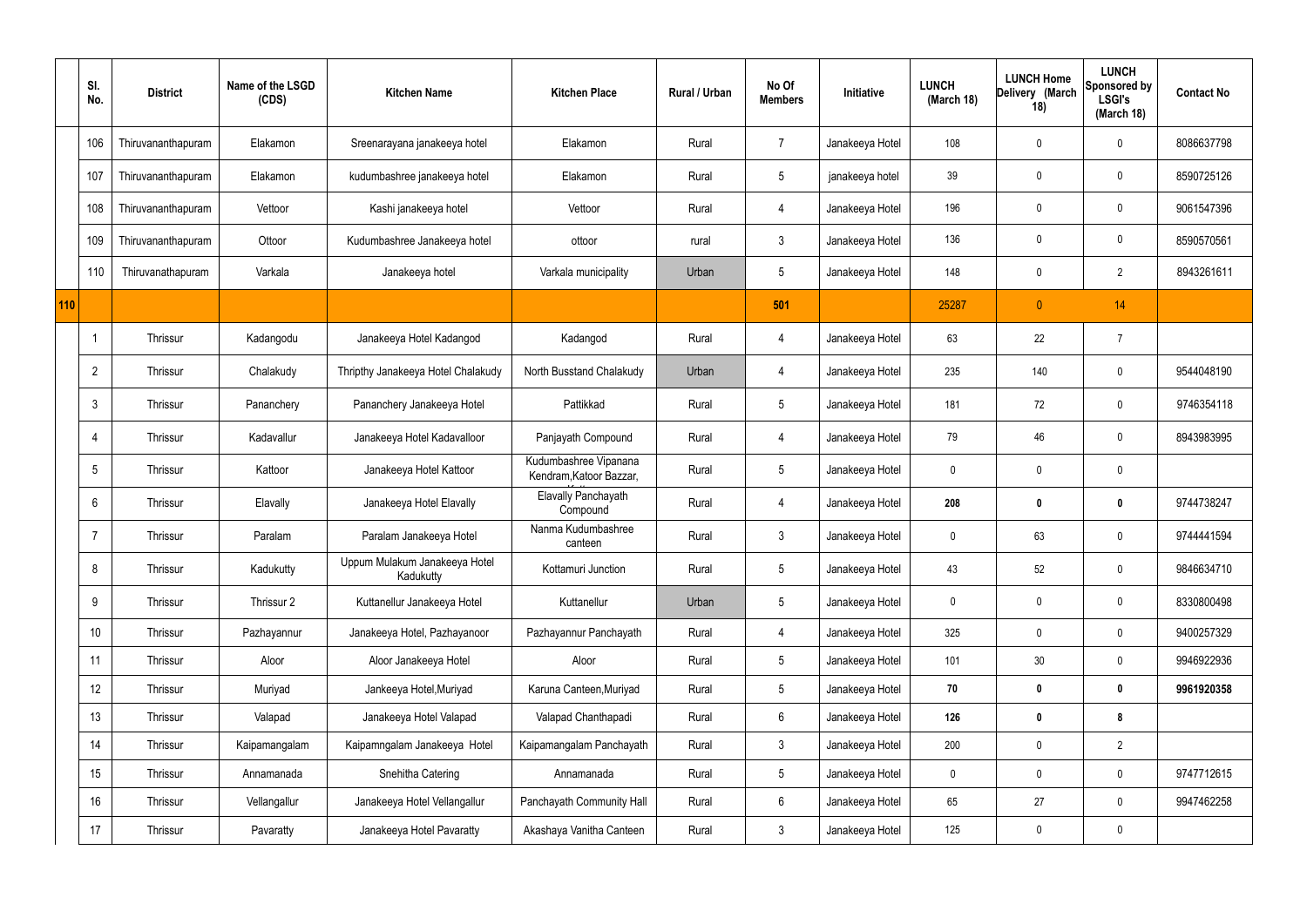| SI.<br>No. | <b>District</b> | Name of the LSGD<br>(CDS) | <b>Kitchen Name</b>                             | <b>Kitchen Place</b>                         | Rural / Urban | No Of<br><b>Members</b> | <b>Initiative</b> | <b>LUNCH</b><br>(March 18) | <b>LUNCH Home</b><br>Delivery (March<br>18) | <b>LUNCH</b><br>Sponsored by<br><b>LSGI's</b><br>(March 18) | <b>Contact No</b> |
|------------|-----------------|---------------------------|-------------------------------------------------|----------------------------------------------|---------------|-------------------------|-------------------|----------------------------|---------------------------------------------|-------------------------------------------------------------|-------------------|
| 18         | Thrissur        | Edathiruthy               | Janakeeya Hotel Edathuruthi (Nalinam<br>Stores) | Opposite of GLPS,<br>Chenthrappinni Centre   | Rural         | $\overline{4}$          | Janakeeya Hotel   | 98                         | 0                                           | -1                                                          |                   |
| 19         | Thrissur        | Adatt                     | Janakeeya Hotel Adat                            | Muthuvara                                    | Rural         | $\overline{7}$          | Janakeeya Hotel   | 94                         | 57                                          | $\mathbf 0$                                                 | 6235203703        |
| 20         | Thrissur        | Irinjalakuda 1            | Janakeeya Hotel Irinjalakuda Cds1               | Irinjalakuda Muncipality                     | Urban         | 4                       | Janakeeya Hotel   | 72                         | 0                                           | $\mathbf 0$                                                 | 9526912506        |
| 21         | Thrissur        | Parapookkara              | Janakeeya Hotel, Parapookkara                   | Panchayath Canteen                           | Rural         | $5\phantom{.0}$         | Janakeeya Hotel   | 106                        | 0                                           | $\bm{0}$                                                    | 9605428611        |
| 22         | Thrissur        | Puthanchira               | Annapoorna Janakeeya Hotel<br>Puthenchira       | Panchayath Community Hall                    | Rural         | $5\phantom{.0}$         | Janakeeya Hotel   | 55                         | 30                                          | 0                                                           | 9383421350        |
| 23         | Thrissur        | SreeNarayanapuram         | Sree Narayana Puram Janakeeya<br>Hotel          | Sreenarayanapuram<br>Panchayath              | Rural         | $5\phantom{.0}$         | Janakeeya Hotel   | 206                        | 0                                           | $1\$                                                        |                   |
| 24         | Thrissur        | Nadathara                 | Nadathara Janakeeya Hotel                       | Moorkanikkara                                | Rural         | $5\phantom{.0}$         | Janakeeya Hotel   | 64                         | 78                                          | 0\$                                                         | 9744611176        |
| 25         | Thrissur        | Vallachira                | Vallachira Janakeeya Hotel                      | Vallachira Gramapanchayath                   | Rural         | 4                       | Janakeeya Hotel   | $\mathbf 0$                | 47                                          | $\mathbf 0$                                                 | 9744804256        |
| 26         | Thrissur        | Poyya                     | Janakeeya Hotel , Poyya                         | Poyya Junction                               | Rural         | $5\phantom{.0}$         | Janakeeya Hotel   | 15 <sub>15</sub>           | 23                                          | $\mathbf 0$                                                 | 7902318250        |
| 27         | Thrissur        | Wadakanchery 1            | Vrindavan Janakeeya Hotel                       | Ottupara                                     | Urban         | $5\phantom{.0}$         | Janakeeya Hotel   | 184                        | 66                                          | $\mathbf 0$                                                 |                   |
| 28         | Thrissur        | Varandarappilly           | Janakeeya Hotel                                 | Varandarappilly Panchayath                   | Rural         | $5\phantom{.0}$         | Janakeeya Hotel   | 135                        | 41                                          | $\mathbf 0$                                                 | 9048283463        |
| 29         | Thrissur        | Nenmanikkara              | Vanitha Janakeeya Hotel                         | Paliyekkara, Nenmanikkara<br>Gramapanchayath | Rural         | $5\phantom{.0}$         | Janakeeya Hotel   | 105                        | 17                                          | $\mathbf 0$                                                 | 9747494386        |
| 30         | Thrissur        | Kodakara                  | Nanma Janakeeya Hotel                           | Kodakara Bus Stand                           | Rural         | $5\phantom{.0}$         | Janakeeya Hotel   | 235                        | 221                                         | 0                                                           | 9946283762        |
| 31         | Thrissur        | Thekkumkkara              | Janakeeya Hotel Thekkumkara                     | Vanitha Canteen, Thekkumkara                 | Rural         | $\overline{4}$          | Janakeeya Hotel   | 65                         | $\mathbf 0$                                 | $\overline{0}$                                              |                   |
| 32         | Thrissur        | Alagappa Ngar             | Janakeeya Hotel                                 | Amballur                                     | Rural         | $5\overline{)}$         | Janakeeya Hotel   | 130                        | 40                                          | $\mathbf 0$                                                 | 8606553521        |
| 33         | Thrissur        | Kolazhy                   | Janakeeya Hotel Kolazhy                         | <b>ZMLP School</b>                           | Rural         | $\overline{4}$          | Janakeeya Hotel   | $\mathbf 0$                | 73                                          | $\mathbf 0$                                                 | 9645535725        |
| 34         | Thrissur        | Manalur                   | Janakeeya Hotel Manalur                         | Govt High School, Manaloor                   | Rural         | $6\overline{6}$         | Janakeeya Hotel   | 59                         | 24                                          | $\overline{4}$                                              | 9446619441        |
| 35         | Thrissur        | Arimpur                   | Janakeeya Hotel Arimbur                         | Kudumbashree Vanitha<br>Canteen, Arimbur     | Rural         | $5\phantom{.0}$         | Janakeeya Hotel   | 172                        | 78                                          | $\mathbf 0$                                                 | 9946789338        |
| 36         | Thrissur        | Thanniyam                 | Thannyam Janakeeya Hotel                        | Peringottukara                               | Rural         | $\overline{4}$          | Janakeeya Hotel   | 53                         | 15                                          | $\mathbf 0$                                                 | 9048570194        |
| 37         | Thrissur        | Madakkathara              | Madakkathara Annapoorna Janakeeya<br>Hotel      | Madakkathara                                 | Rural         | $6\overline{6}$         | Janakeeya Hotel   | 89                         | 43                                          | $\overline{2}$                                              | 9388431507        |
| 38         | Thrissur        | Athirappilly              | Panchayath Kudumbashree Canteen                 | Athirappilly                                 | Rural         | $\mathfrak{Z}$          | Janakeeya Hotel   | $\mathbf 0$                | 0                                           | $\mathbf 0$                                                 | 9496151187        |
| 39         | Thrissur        | Kodassery                 | Five Star Janakeeya Hotel                       | Kodassery                                    | Rural         | 4                       | Janakeeya Hotel   | 162                        | 54                                          | $\mathbf 0$                                                 | 9846464927        |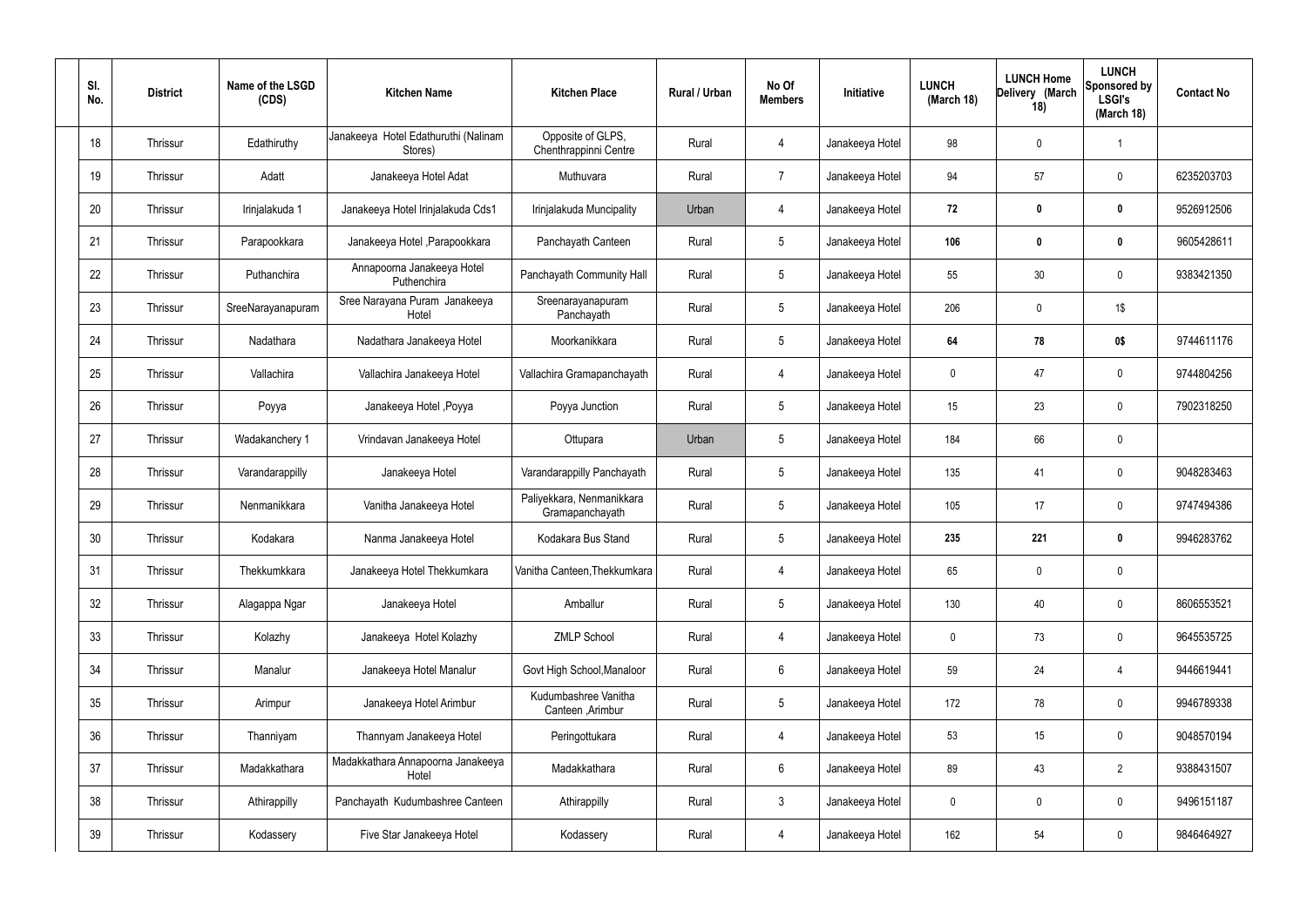|    | SI.<br>No. | <b>District</b> | Name of the LSGD<br>(CDS) | <b>Kitchen Name</b>                    | <b>Kitchen Place</b>               | Rural / Urban | No Of<br><b>Members</b> | Initiative      | <b>LUNCH</b><br>(March 18) | <b>LUNCH Home</b><br>Delivery (March<br>18) | <b>LUNCH</b><br>Sponsored by<br><b>LSGI's</b><br>(March $18$ ) | <b>Contact No</b> |
|----|------------|-----------------|---------------------------|----------------------------------------|------------------------------------|---------------|-------------------------|-----------------|----------------------------|---------------------------------------------|----------------------------------------------------------------|-------------------|
|    | 40         | Thrissur        | Mattathur                 | Karunya<br>kudumbShree                 | Vellikkulangara                    | Rural         | 4                       | Janakeeya Hotel | 247                        | 137                                         | 0                                                              | 9539102486        |
|    | 41         | Thrissur        | Koratty                   | Ruchi Janakeeya Hotel                  | Koratty                            | Rural         | $\overline{4}$          | Janakeeya Hotel | 43                         | 25                                          | 0                                                              | 9496527583        |
|    | 42         | Thrissur        | Thrikkoor                 | Susthira Janakeeya Hotel               | Alengaad                           | Rural         | $\mathbf{3}$            | Janakeeya Hotel | 152                        | 40                                          | 5                                                              | 8111847055        |
|    | 43         | Thrissur        | Venkitangu                | Ottupura<br>Janakeeya Hotel Vengidangu | Vengidangu Panchayath              | Rural         | $\mathbf{3}$            | Janakeeya Hotel | 189                        | 56                                          | $\mathbf 0$                                                    | 8156981840        |
|    | 44         | Thrissur        | Padiyoor                  | Padiyoor<br>Janakeya Hotel             | HDC School, Kakkathuruthy          | Rural         | $5\phantom{.0}$         | Janakeeya Hotel | 72                         | 152                                         | $\mathbf 0$                                                    | 9048817359        |
|    | 45         | Thrissur        | Pariyaram                 | Samridhi Janakeeya Hotel               | Pariyaram                          | Rural         | $5\overline{)}$         | Janakeeya Hotel | 108                        | 77                                          | $\mathbf 0$                                                    | 7025950795        |
|    | 46         | Thrissur        | Wadakanchery cds2         | Janakeeya Hotel, Wadakanchery cds2     | Minaloor                           | Urban         | $\mathbf{3}$            | Janakeeya Hotel | 135                        | $\mathbf 0$                                 | $\mathbf 0$                                                    |                   |
|    | 47         | Thrissur        | Kodungaloor cds2          | Jathikka Janakeeya Hotel               | Arakkulam                          | Urban         | $\overline{4}$          | Janakeeya Hotel | $\mathbf 0$                | 0                                           | $\mathbf 0$                                                    | 9745397171        |
|    | 48         | Thrissur        | Punnayur                  | Kaipunnyam Janakeeya Hotel             | Edakazhiyur                        | Rural         | $5\phantom{.0}$         | Janakeeya Hotel | 97                         | 38                                          | $\mathbf 0$                                                    | 9744680885        |
|    | 49         | Thrissur        | Velookkara                | Velookkara Janakeeya Hotel             | Panchayath shopping complex        | Rural         | $\mathbf{3}$            | Janakeeya Hotel | 85                         | $\mathbf 0$                                 | $\mathbf 0$                                                    | 9048756685        |
| 97 | 50         | Thrissur        | Meloor                    | Thanima Janakeeya Hotel Meloor         | Meloor centre                      | Rural         | 4                       | Janakeeya Hotel | 135                        | 39                                          | $\mathbf 0$                                                    | 7902354039        |
|    | 51         | Thrissur        | Vallathol Nagar           | Janakeeya Hotel, Vallathol Nagar       | near youth welfare center          | rural         | $5\phantom{.0}$         | Janakeeya Hotel | 254                        | $\boldsymbol{0}$                            | $\mathbf 0$                                                    | 9961296574        |
|    | 52         | Thrissur        | Eriyad                    | janakeeya Hotel, eriyad                | community hall                     | Rural         | 4                       | Janakeeya Hotel | $\mathbf 0$                | 0                                           | $\mathbf 0$                                                    |                   |
|    | 53         | Thrissur        | Edavilangu                | Janakeeya Hotel, Edavilangu            | Edavilangu Center                  | Rural         | 4                       | Janakeeya Hotel | 203                        | $\mathbf 0$                                 | $\mathbf 0$                                                    |                   |
|    | 54         | Thrissur        | Avanoor                   | Janakeeya Hotel, Avanoor               | near panchayath office,<br>Avanoor | Rural         | $5\phantom{.0}$         | Janakeeya Hotel | $\boldsymbol{0}$           | 0                                           | $\mathbf 0$                                                    | 9447343516        |
|    | 55         | Thrissur        | Mala                      | Janakeeya hotel Mala                   | Near panchayath office, Mala       | Rural         | 4                       | Janakeeya Hotel | 135                        | 28                                          | $\mathbf 0$                                                    | 9946442260        |
|    | 56         | Thrissur        | Guruvayur1                | Guruvayur Janakeeya Hotel              | Guruvayur                          | Urban         | 3 <sup>1</sup>          | Janakeeya Hotel | 468                        | 246                                         | $\mathbf 0$                                                    | 9961227858        |
|    | 57         | Thrissur        | Vadakkekad                | Kudumbasree janakeeya hotel            | Nalam kallu                        | Rural         | $\overline{4}$          | Janakeeya Hotel | 82                         | 62                                          | $\mathbf 0$                                                    | 9645190166        |
|    | 58         | Thrissur        | Kadappuram                | Kadappuram janakeeya hotel             | Kadappuram panchayath<br>building  | Rural         | $\overline{4}$          | Janakeeya Hotel | 76                         | 42                                          | $\mathbf 0$                                                    | 8156984319        |
|    | 59         | Thrissur        | Chavakkad                 | Chavakkad Janakeeya hotel              | Chavakkad, near bus stand          | Urban         | $5\,$                   | Janakeeya Hotel | 162                        | 55                                          | $\mathbf 0$                                                    | 7560874804        |
|    | 60         | Thrissur        | Engadiyoor                | pavithra janikeeya hotel               | Pokulangara                        | Rural         | $5\phantom{.0}$         | Janakeeya Hotel | 122                        | $\pmb{0}$                                   | $\mathbf 0$                                                    | 9562239618        |
|    | 61         | Thrissur        | Varavoor                  | Friends janakeeya hotel, Varavoor      | Thichur                            | Rural         | $\mathbf{3}$            | Janakeeya Hotel | 67                         | $\pmb{0}$                                   | $\pmb{0}$                                                      |                   |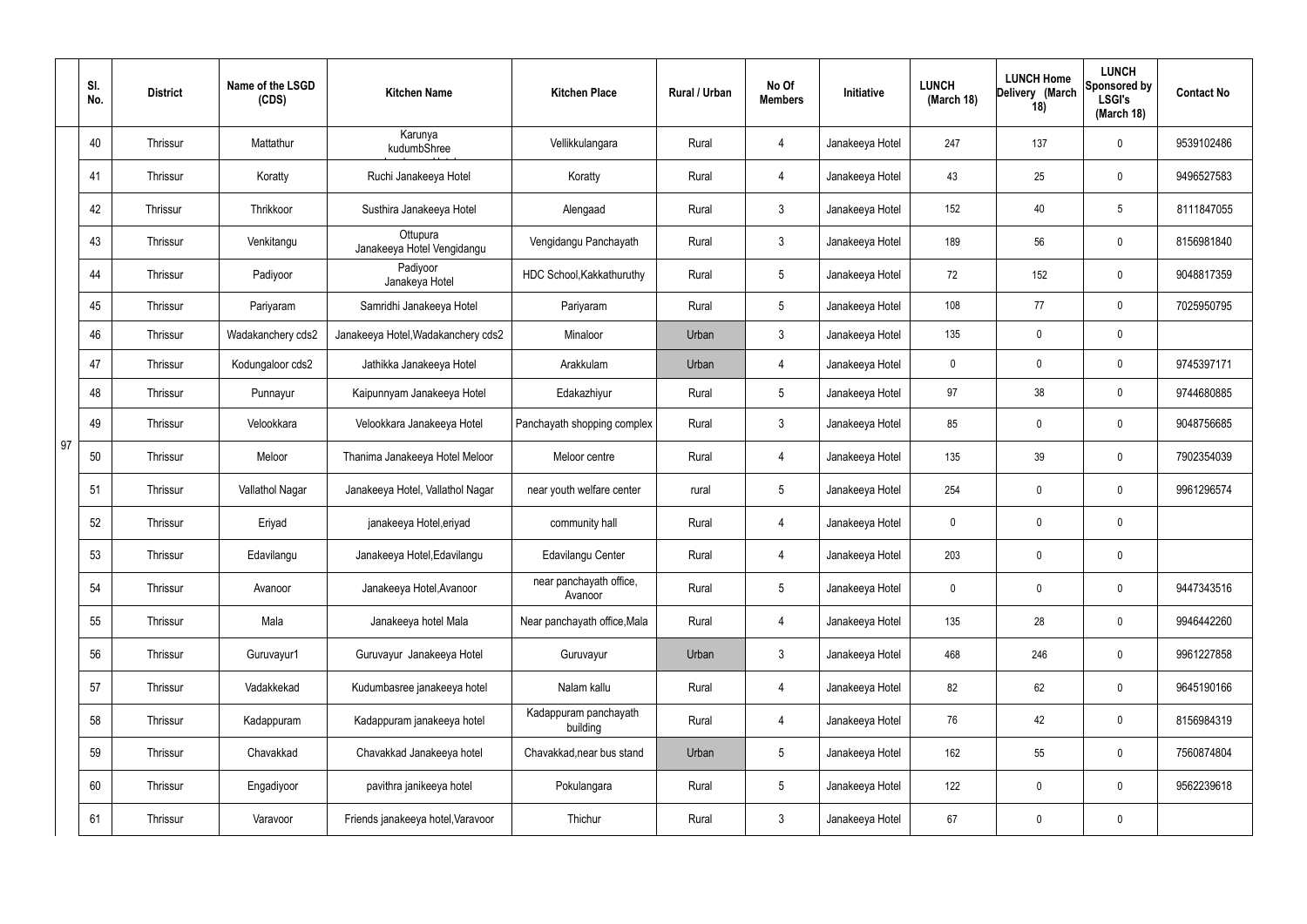| SI.<br>No. | <b>District</b> | Name of the LSGD<br>(CDS) | <b>Kitchen Name</b>            | <b>Kitchen Place</b>       | Rural / Urban | No Of<br><b>Members</b> | Initiative      | <b>LUNCH</b><br>(March 18) | <b>LUNCH Home</b><br>Delivery (March<br>18) | <b>LUNCH</b><br>Sponsored by<br><b>LSGI's</b><br>(March 18) | <b>Contact No</b> |
|------------|-----------------|---------------------------|--------------------------------|----------------------------|---------------|-------------------------|-----------------|----------------------------|---------------------------------------------|-------------------------------------------------------------|-------------------|
| 62         | Thrisssur       | Punnayurkulam             | Punnayurkkulam janakeeya hotel | Althara centre             | Rural         | $5\phantom{.0}$         | Janakeeya Hotel | 117                        | 60                                          | $\mathbf 0$                                                 | 8086093454        |
| 63         | Thrissur        | Thiruwilamala             | Villuadry Janakeeya hotel      | Thiruwilamala              | Rural         | $5\overline{)}$         | Janakeeya Hotel | 198                        | 0                                           | $\mathbf 0$                                                 | 9846174729        |
| 64         | Thrissur        | Kattakampal               | Janakeeya Hotel Kattakampal    | Chirakkal                  | Rural         | $\overline{4}$          | Janakeeya Hotel | 80                         | 40                                          | $\mathbf 0$                                                 |                   |
| 65         | Thrissur        | Kandanassery              | kandanassery janakeeya hotel   | kandanassery               | Rural         | $5\overline{)}$         | Janakeeya Hotel | 43                         | 38                                          | $\boldsymbol{0}$                                            |                   |
| 66         | Thrissur        | Kaiparambu                | Janakeeya Hotel Kaiparambu     | Near mundoor health center | Rural         | $5\overline{)}$         | janakeeya hotel | 33                         | 179                                         | $\mathbf 0$                                                 | 9645828069        |
| 67         | Thrissur        | Thrissur 2(new)           | kitchen girls janakeeya hotel  | Olari                      | urban         | $\overline{4}$          | janakeeya hotel | 137                        | 113                                         | $\mathbf 0$                                                 | 9388828112        |
| 68         | Thrissur        | Kuzhur                    |                                | kuzhur                     | Rural         | $\overline{4}$          | janakeeya hotel | $\mathbf 0$                | 0                                           | $\mathbf 0$                                                 | 9526566073        |
| 69         | Thrissur        | Chazhur                   | Chazur Janakeeya Hotel         | Pazhuvil Center            | Rural         | $\overline{4}$          | janakeeya hotel | 110                        | 16                                          | $\mathbf 0$                                                 | 9061946216        |
| 70         | Thrissur        | Nattika                   | uttupura                       | Thriprayar                 | Rural         | $5\overline{)}$         | janakeeya hotel | 144                        | 0                                           | $\mathbf 0$                                                 | 9544055637        |
| 71         | Thrissur        | Thalikulam                | Nidhi janakeeya hotel          | Puthenthodu                | Rural         | $5\phantom{.0}$         |                 | 201                        | $\mathbf 0$                                 | $\mathbf 0$                                                 | 8606213960        |
| 72         | Thrissur        | Vadanapilly               | vadanappilly janakeeya hotel   | vadanapilly                | Rural         | $5\phantom{.0}$         | janakeeya hotel | $\mathbf 0$                | 0                                           | $\bm{0}$                                                    | 9947728948        |
| 73         | Thrissur        | orumanayur                | orumanayur janakeeya hotel     | orumanayur                 | rural         | $5\phantom{.0}$         | janakeeya hotel | 84                         | 47                                          | $\mathbf 0$                                                 | 9995588758        |
| 74         | Thrissur        | Panjal                    | Five-star Janakeeya hotel      | Panjal                     | Rural         | $5\phantom{.0}$         | janakeeya hotel | $\mathbf 0$                | $\mathbf 0$                                 | $\mathbf 0$                                                 | 9746847353        |
| 75         | Thrissur        | veloor                    | Veloor Janakeeya hotel         | veloor                     | Rural         | $5\overline{)}$         | janakeeya hotel | 70                         | 51                                          | $\mathbf 0$                                                 | 9447724685        |
| 76         | Thrissur        | Chowanoor                 | Chowanoor Janakeeya hotel      | Chowanoor                  | Rural         | $\mathbf{3}$            | janakeeya hotel | 60                         | 36                                          | $\mathbf 0$                                                 | 9,526,340,307     |
| 77         | Thrissur        | Puthur                    | Puthur janakeeyahotel          | puthur                     | Rural         | $5\overline{)}$         | janakeeya hotel | 61                         | 56                                          | $\mathbf 0$                                                 | 6238101595        |
| 78         | Thrissur        | Erumapetty                | subhiksha janakeeya hotel      | Erumapetty                 | Rural         | $5\phantom{.0}$         | janakeeya hotel | 150                        | 188                                         | $\mathbf 0$                                                 | 9207201880        |
| 79         | Thrissur        | Kondazhy                  | Santhwanam Janakeeya Hotel     | Kondazhy                   | Rural         | 4                       | janakeeya hotel | 21                         | $\mathbf 0$                                 | $\mathbf 0$                                                 | 9526401759        |
| 80         | Thrissur        | Mullurkkara               | Kaniv Janakeeya Hotel          | Atoor                      | Rural         | 4                       | janakeeya hotel | $\mathbf 0$                | 0                                           | $\mathbf 0$                                                 |                   |
| 81         | Thrissur        | Porkkulam                 | Porkulam janakeeya hotel       | Parempadam                 | Rural         | $5\overline{)}$         | Janakeeya hotel | $\mathbf 0$                | 65                                          | $\mathbf 0$                                                 | 8129017841        |
| 82         | Thrissur        | Puthukkad                 | Puthukkad Janakeeya Hotel      | Puthukkad                  | Rural         | $5\overline{)}$         | Janakeeya hotel | 62                         | 23                                          | $\mathbf 0$                                                 | 7356668644        |
| 83         | Thrissur        | Choondal                  | Choondal Janakeeya Hotel       | <b>Kechery Centre</b>      | Rural         | 8                       | Janakeeya Hotel | 73                         | 36                                          | $\mathbf 0$                                                 |                   |
| 84         | Thrissur        | Cherpu                    | Cherpu Janakeeya Hotel         | Cherpu                     | Rural         | $\mathbf{3}$            | Janakeeya Hotel | $\pmb{0}$                  | 70                                          | $\mathbf 0$                                                 | 9605375648        |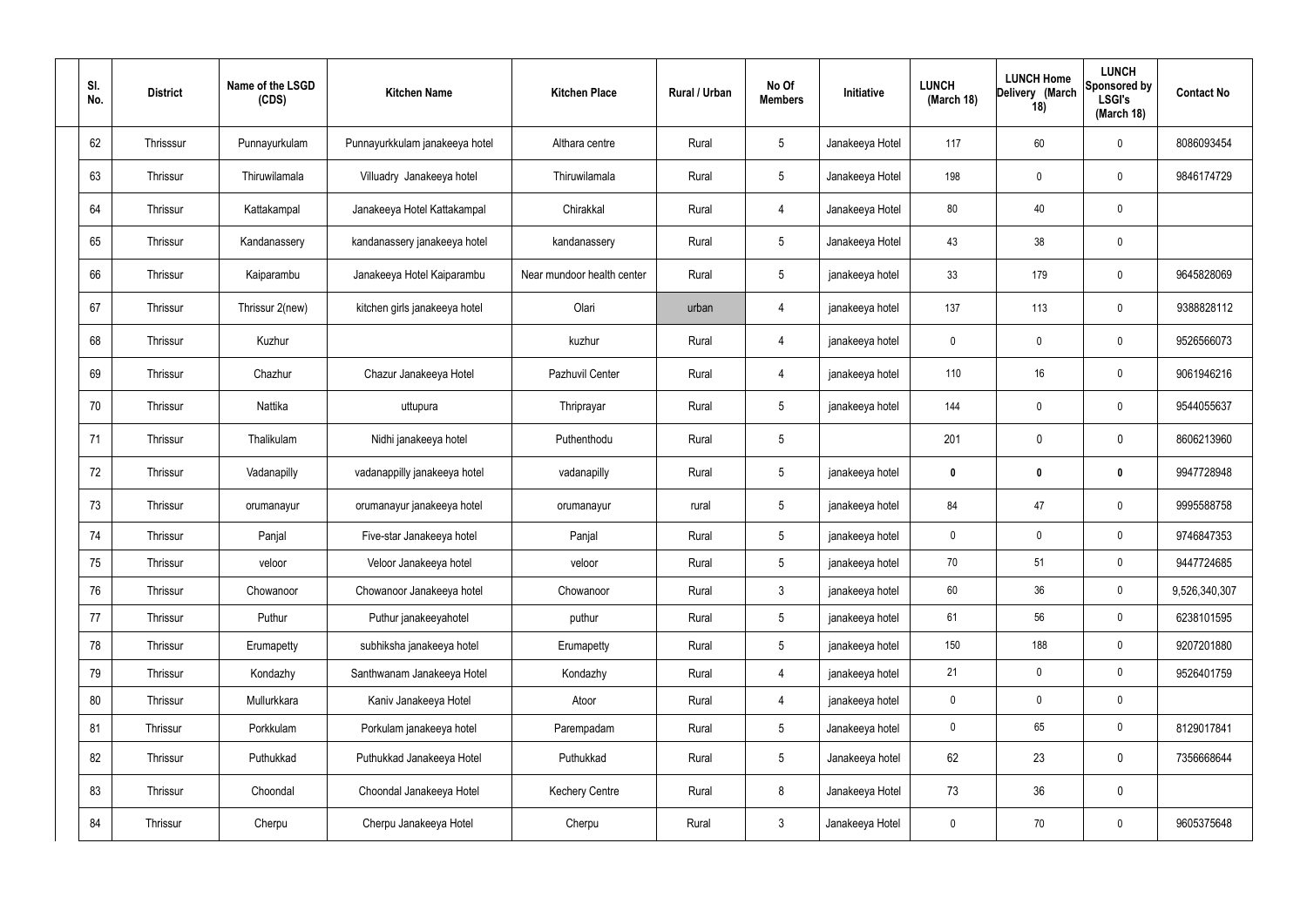| SI.<br>No.      | <b>District</b> | Name of the LSGD<br>(CDS) | <b>Kitchen Name</b>         | <b>Kitchen Place</b>                   | Rural / Urban | No Of<br><b>Members</b> | Initiative      | <b>LUNCH</b><br>(March 18) | <b>LUNCH Home</b><br>Delivery (March<br>18) | <b>LUNCH</b><br>Sponsored by<br><b>LSGI's</b><br>(March 18) | <b>Contact No</b> |
|-----------------|-----------------|---------------------------|-----------------------------|----------------------------------------|---------------|-------------------------|-----------------|----------------------------|---------------------------------------------|-------------------------------------------------------------|-------------------|
| 85              | Thrissur        | Mathilakam                | Mathilakam Janakeeya hotel  | Mathilakam gramapanchayath<br>compound | Rural         | 3                       | Janakeeya hotel | 45                         | 0                                           | $\mathbf 0$                                                 | 9995986808        |
| 86              | Thrissur        | Anthikad                  | Anthikad Janakeeya hotel    | Anthikad                               | Rural         | $\overline{4}$          | Janakeeya hotel | $\mathbf 0$                | $\mathbf 0$                                 | $\mathbf 0$                                                 | $\mathbf 0$       |
| 87              | Thrissur        | Mullassery                | Mullassery Janakeeya Hotel  | Mullassery centre                      | Rural         | 5 <sup>5</sup>          | Janakeeya hotel | 132                        | 119                                         | $\mathbf 0$                                                 |                   |
| 88              | Thrissur        | Karalam                   | Karalam Janakeeya Hotel     |                                        | Rural         | $\overline{4}$          | Janakeeya hotel | 85                         | 0                                           | $\mathbf 0$                                                 | 6282924636        |
| 89              | Thrissur        | Poomangalam               | Poomangalam Janakeeya Hotel | Edakkulam                              | Rural         | 3                       | Janakeeya hotel | 64                         | 24                                          | $\mathbf 0$                                                 |                   |
| 90              | Thrissur        | MG Kavu                   | Annapoorna Janakeeya Hotel  | <b>MG Kavu</b>                         | Rural         | $\overline{4}$          | Janakeeya hotel | 136                        | 72                                          | $\mathbf 0$                                                 | 7558080131        |
| 91              | Thrissur        | chelakkara                | Nila janakeeya hotel        | chelakkara                             | rural         | $5\overline{)}$         | janakeeya hotel | 208                        | $\mathbf 0$                                 | $\mathbf 0$                                                 |                   |
| 92              | Thrissur        | Avinissery                | Avinissery Janakeeya Hotel  | Palakkal                               | Rural         | $\overline{4}$          | janakeeya hotel | $\mathbf 0$                | 85                                          | $\mathbf 0$                                                 | 9446800192        |
| 93              | Thrissur        | Nadathara 2               | Grandmaas Janakeeya hotel   | Nadathara                              | Rural         | 5 <sup>5</sup>          | Janakeeya Hotel | 124                        | 204                                         | $\mathbf 0$                                                 |                   |
| 94              | Thrissur        | Chavakkad                 | Janakeeya hotel             | Chavakkad                              | Urban         | $5\phantom{.0}$         | Janakeeya hotel | 235                        | 52                                          | $\mathbf 0$                                                 | 7034752180        |
| 95              | Thrissur        | Mala 2                    | Janakeeya hotel             |                                        | Rural         | 5 <sup>5</sup>          | janakeeya hotel | 185                        | 53                                          | $\mathbf 0$                                                 |                   |
| 96              | Thrissur        | Thrissur1                 | Janakeeya hotel             | Mannuthy                               | Urban         | $5\overline{)}$         | janakeeya hotel | 97                         | 19                                          | $\overline{\mathbf{1}}$                                     | 919746287281      |
| 97              | Thrissur        | Vadanappilly2             | Janakeeya hotel             | Vadanappilly                           | Rural         | 3 <sup>1</sup>          | janakeeya hotel | 180                        | $\bf{0}$                                    | $\boldsymbol{0}$                                            |                   |
|                 |                 |                           |                             |                                        |               | 433                     |                 | 9887                       | 4002                                        | 31                                                          |                   |
| $\mathbf 1$     | Wayanad         | Vellamunda                | Thanima mess                | 8/4 vellamuda                          | Rural         | $\overline{4}$          | janakeeya Hotel | 216                        | $\pmb{0}$                                   | $\mathbf 0$                                                 | 7025659685        |
| $\overline{2}$  | Wayanad         | Thavinjal                 | Sobhagya Vanitha mess       | Thalappuzha<br>chungam                 | Rural         | $\overline{4}$          | janakeeya Hotel | 216                        | $\pmb{0}$                                   | $\mathbf 0$                                                 | 9497247541        |
| $3\phantom{.0}$ | Wayanad         | Vythiri                   | Dharshana catering          | Vythiri                                | Rural         | $\overline{4}$          | janakeeya Hotel | 194                        | $\pmb{0}$                                   | $\mathbf 0$                                                 | 9074598184        |
| 4               | Wayanad         | Mullankolly               | Kairali catering group      | Mullankolli                            | Rural         | $\mathbf{3}$            | janakeeya Hotel | 212                        | $\pmb{0}$                                   | $\mathbf 0$                                                 | 9526706627        |
| 5               | Wayanad         | Poothadi                  | Mary matha mess             | Kenichira                              | Rural         | $5\overline{)}$         | janakeeya Hotel | 176                        | $\pmb{0}$                                   | $\mathbf 0$                                                 | 9526376970        |
| 6               | Wayanad         | Meppadi                   | Cafe Kudumbashree           | Meppadi                                | Rural         | $5\overline{)}$         | janakeeya Hotel | 239                        | $\pmb{0}$                                   | $\mathbf 0$                                                 | 9207935764        |
| 7               | Wayanad         | Pozhuthana                | Dhanya mess                 | Pozhuthana                             | Rural         | $\mathbf{3}$            | janakeeya Hotel | 214                        | $\pmb{0}$                                   | $\mathbf 0$                                                 | 8111838165        |
| 8               | Wayanad         | Thondernad                | Thanima canteen             | Korom                                  | Rural         | 3 <sup>1</sup>          | janakeeya Hotel | 106                        | $\pmb{0}$                                   | $\boldsymbol{0}$                                            | 8943476943        |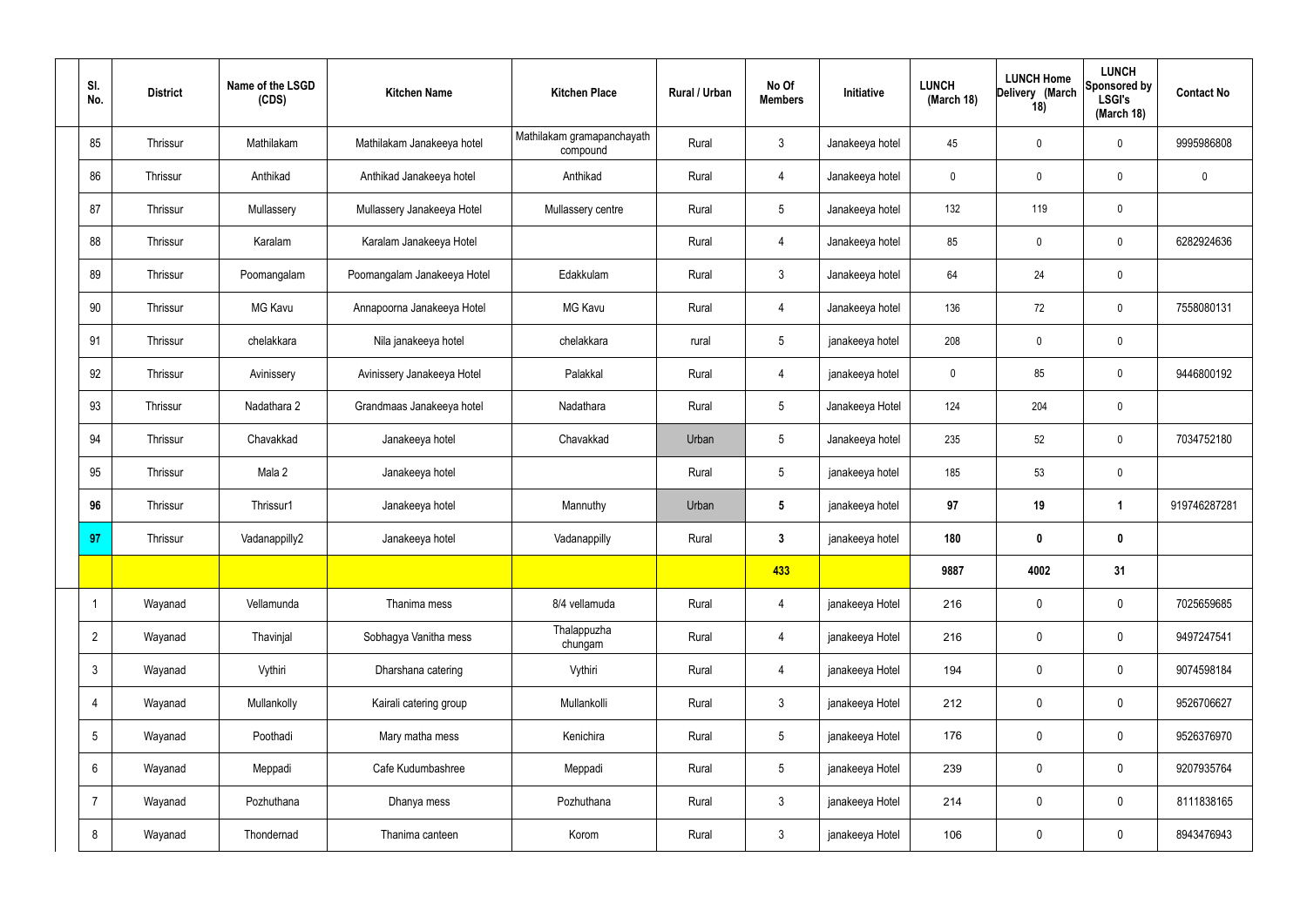|    | SI.<br>No.      | <b>District</b> | Name of the LSGD<br>(CDS) | <b>Kitchen Name</b>              | <b>Kitchen Place</b>                   | <b>Rural / Urban</b> | No Of<br><b>Members</b> | Initiative      | <b>LUNCH</b><br>(March 18) | <b>LUNCH Home</b><br>Delivery (March<br>18) | <b>LUNCH</b><br>Sponsored by<br><b>LSGI's</b><br>(March 18) | <b>Contact No</b> |
|----|-----------------|-----------------|---------------------------|----------------------------------|----------------------------------------|----------------------|-------------------------|-----------------|----------------------------|---------------------------------------------|-------------------------------------------------------------|-------------------|
|    | 9               | Wayanad         | Meenangady                | Haritham Janakeeya Hotel         | Opposite police station,<br>Meenangadi | Rural                | 6                       | janakeeya Hotel | 262                        | $\mathbf 0$                                 | $\mathbf 0$                                                 | 9526895975        |
|    | 10 <sup>°</sup> | Wayanad         | Nenmeni                   | Minnaram Mess and Chappathi Unit | Cheeral                                | Rural                | $5\overline{)}$         | janakeeya Hotel | 156                        | $\mathbf 0$                                 | $\mathbf 0$                                                 | 8086835886        |
|    | 11              | Wayanad         | Thirunelli                | Adigamanai Mess and Catering     | Kartikulam                             | Rural                | $5\overline{)}$         | janakeeya Hotel | 178                        | $\mathbf 0$                                 | $\mathbf 0$                                                 | 9207406211        |
|    | 12              | Wayanad         | Mananthavady              | Dhanasree canteen                | Mananthavadi                           | Urban                | $5\phantom{.0}$         | janakeeya Hotel | 315                        | $\mathbf 0$                                 | $\mathbf 0$                                                 | 9496997382        |
|    | 13              | Wayanad         | Ambalavayal               | <b>Ruchi Catering</b>            | kalathuvayal                           | Rural                | $5\phantom{.0}$         | janakeeya Hotel | 308                        | $\mathbf 0$                                 | $\mathbf 0$                                                 | 9495084437        |
| 28 | 14              | Wayanad         | Kaniyambetta              | sree Vinayaka                    | millumukk                              | rural                | $5\phantom{.0}$         | janakeeya Hotel | 165                        | $\mathbf 0$                                 | $\mathbf 0$                                                 | 9061486938        |
|    | 15              | Wayanad         | Pulpally                  | Vinayaka catering                | Pulpally                               | Rural                | $5\phantom{.0}$         | janakeeya Hotel | 268                        | $\mathbf 0$                                 | $\mathbf 0$                                                 | 9947319307        |
|    | 16              | Wayanad         | Noolpuzha                 | Friends catering                 | Naikketty                              | Rural                | $5\phantom{.0}$         | janakeeya Hotel | 248                        | $\mathbf 0$                                 | $\mathbf 0$                                                 | 7558019388        |
|    | 17              | Wayanad         | Panamaram                 | Testy mess                       | Panamaram                              | Rural                | $\overline{4}$          | janakeeya Hotel | 270                        | $\mathbf 0$                                 | $\mathbf 0$                                                 | 9605814620        |
|    | 18              | wayanad         | Moopainad                 | vanitha mess                     | vaduvanchal                            | Rural                | $5\phantom{.0}$         | janakeeya Hotel | 277                        | $\mathbf 0$                                 | $\mathbf 0$                                                 | 974596708         |
|    | 19              | wayanad         | Edavaka                   | <b>Teasty Mess</b>               | Irumbupalam                            | Rural                | 4                       | janakeeya Hotel | 188                        | $\mathbf 0$                                 | $\mathbf 0$                                                 | 9847842390        |
|    | 20              | wayanad         | kalpetta                  | shiya catering                   | pallithazhe, kalpetta town             | urban                | 3                       | janakeeya Hotel | 418                        | $\mathbf 0$                                 | $\mathbf 0$                                                 | 6282822890        |
|    | 21              | wayanad         | sulthan bathery           | preethis                         | near telephone exchange                | urban                | $5\overline{)}$         | janakeeya Hotel | 369                        | $\mathbf 0$                                 | $\mathbf 0$                                                 | 9961088393        |
|    | 22              | wayanad         | Muttil                    | swad cattering                   | Muttil bus stand                       | Rural                | $5\overline{)}$         | janakeeya Hotel | 235                        | $\mathbf 0$                                 | $\mathbf 0$                                                 | 9074461322        |
|    | 23              | wayanad         | padinjarathara            | oruma                            | padinjarathara town                    | Rural                | 5 <sup>5</sup>          | janakeeya Hotel | 268                        | $\mathbf 0$                                 | $\mathbf 0$                                                 | 9495814542        |
|    | 24              | wayanad         | kalpetta                  | Anjuse cattering                 | kalpetta town                          | Urban                | 5 <sup>5</sup>          | janakeeya Hotel | 349                        | $\mathbf 0$                                 | $\mathbf 0$                                                 | 9745883809        |
|    | 25              | wayanad         | Thariyode                 | Haritham                         | kavumadham town                        | Rural                | $\mathbf{3}$            | janakeeya Hotel | 121                        | $\mathbf 0$                                 | $\mathbf 0$                                                 | 9074095457        |
|    | 26              | wayanad         | Mananthavady              | chothis mess                     | Kozhikode road,<br>Mananthavady        | Urban                | $\mathbf{3}$            | janakeeya Hotel | 240                        | $\mathbf 0$                                 | $\mathbf 0$                                                 | 9947376596        |
|    | 27              | wayanad         | vengapalli                | Annapoorna                       | vengapalli town                        | Rural                | $5\overline{)}$         | janakeeya Hotel | 493                        | $\pmb{0}$                                   | $\mathbf 0$                                                 | 7592831851        |
|    | 28              | Wayanad         | Kottathara                | Jyothi vanitha mess              | Venniyod                               | Rural                | $\mathbf{3}$            | janakeeya Hotel | 85                         | $\pmb{0}$                                   | $\mathbf 0$                                                 | 9961844026        |
|    | 29              | Wayanad         | Sulthan Bathery           | Elite                            | Mysore road, Bathery                   | Urban                | $\mathbf{3}$            | janakeeya Hotel | 349                        | $\mathbf 0$                                 | $\mathbf 0$                                                 | 9778180571        |
|    |                 |                 |                           | 770                              |                                        |                      | 122                     |                 | 7135                       | 0                                           | $\mathbf 0$                                                 |                   |
|    | <b>29</b>       |                 |                           |                                  |                                        | <b>TOTAL</b>         | 4638                    |                 | 14054                      | 8412                                        | 102                                                         |                   |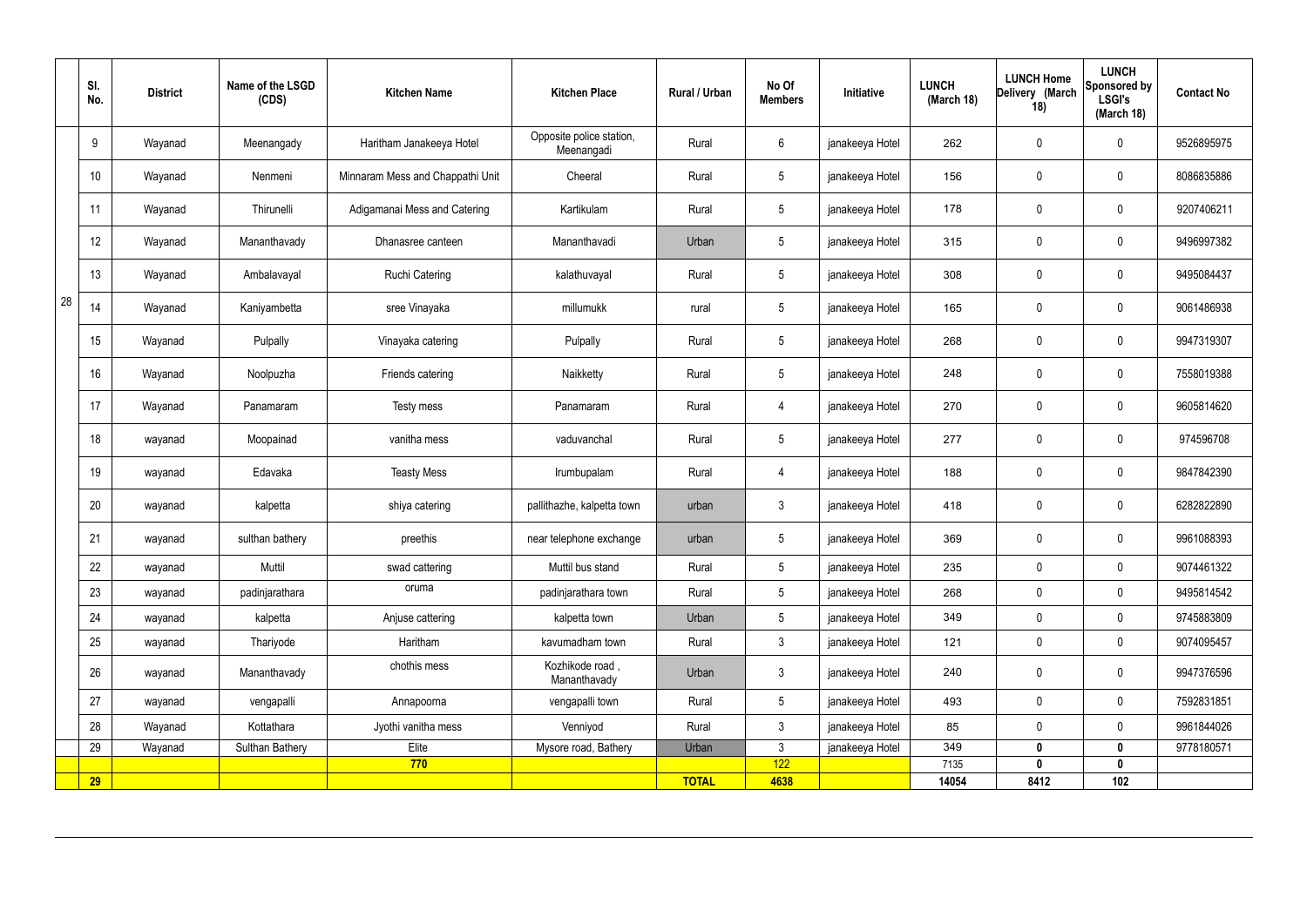| SI.<br>No. | <b>District</b> | Name of the LSGD<br>(CDS)                                                                        | <b>Kitchen Name</b>                                | <b>Kitchen Place</b>  | <b>Rural / Urban</b>            | No Of<br><b>Members</b> | Initiative                                                           | <b>LUNCH</b><br>(March 18) | <b>LUNCH Home</b><br>Delivery (March<br>18) | <b>LUNCH</b><br>Sponsored by<br><b>LSGI's</b><br>(March 18) | <b>Contact No</b> |
|------------|-----------------|--------------------------------------------------------------------------------------------------|----------------------------------------------------|-----------------------|---------------------------------|-------------------------|----------------------------------------------------------------------|----------------------------|---------------------------------------------|-------------------------------------------------------------|-------------------|
|            |                 |                                                                                                  | STATUS OF JANAKEEYA HOTELS FUNCTIONING IN DISTRICT |                       |                                 |                         | STATUS OF FOOD DISTRIBUTED THROUGH JANAKEEYA HOTELS AS ON 18.03.2022 |                            |                                             |                                                             |                   |
|            | <b>District</b> | <b>Total</b><br><b>Janakeeya Hotels</b>                                                          | <b>Rural Units</b>                                 | <b>Urban</b><br>units | <b>STATUS OF</b><br><b>FOOD</b> | Home<br><b>Delviery</b> | Food Sponsored<br>by LSGIs                                           |                            | <b>TOTAL Meals</b><br><b>Distributed</b>    |                                                             |                   |
|            | <b>TVM</b>      | 110                                                                                              | 79                                                 | 31                    | 25,287                          | $\overline{0}$          | 14                                                                   | 25,301                     |                                             |                                                             |                   |
|            | <b>KLM</b>      | 82                                                                                               | 72                                                 | 10 <sup>°</sup>       | 12900                           | $\overline{0}$          | $6^{\circ}$                                                          |                            | 12,906                                      |                                                             |                   |
|            | PTA             | 59                                                                                               | 54                                                 | $\sqrt{5}$            | 3832                            | 367                     | $\overline{0}$                                                       |                            | 4,199                                       |                                                             |                   |
|            | <b>ALP</b>      | 89                                                                                               | 80                                                 | 9                     | 6344                            | 954                     | 12 <sup>°</sup>                                                      |                            | 7,310                                       |                                                             |                   |
|            | <b>KTM</b>      | 82                                                                                               | 74                                                 | 8 <sup>°</sup>        | 9640                            | 67                      | 9                                                                    | 9,716                      |                                             |                                                             |                   |
|            | <b>IDK</b>      | 50                                                                                               | 49                                                 | $\blacktriangleleft$  | 7125                            | $\overline{0}$          | $\overline{4}$                                                       | 7,129                      |                                             |                                                             |                   |
|            | <b>EKM</b>      | 114                                                                                              | 81                                                 | 33                    | 20885                           | 1018                    | $\mathbf{3}$                                                         | 21,906                     |                                             |                                                             |                   |
|            | <b>TSR</b>      | 97                                                                                               | 86                                                 | 11                    | 9,887                           | 4,002                   | 31                                                                   |                            | 13,920                                      |                                                             |                   |
|            | <b>PGT</b>      | $102$                                                                                            | 92                                                 | 10 <sup>°</sup>       | 14,575                          | $\overline{0}$          | 11                                                                   |                            | 14,586                                      |                                                             |                   |
|            | <b>MLP</b>      | 128                                                                                              | 107                                                | 21                    | 24,518                          | 5243                    | 15                                                                   |                            | 29,776                                      |                                                             |                   |
|            | <b>WYD</b>      | 29                                                                                               | 24                                                 | 5 <sub>5</sub>        | 7135                            | $\overline{0}$          | $\overline{0}$                                                       |                            | 7,135                                       |                                                             |                   |
|            | <b>KKD</b>      | 106                                                                                              | 76                                                 | 30 <sup>°</sup>       | 31,062                          | 763                     | $\sqrt{6}$                                                           |                            | 31,831                                      |                                                             |                   |
|            | <b>KNR</b>      | 90 <sub>1</sub>                                                                                  | 75                                                 | 15 <sub>1</sub>       | 19,410                          | $\overline{0}$          | 22                                                                   |                            | 19,432                                      |                                                             |                   |
|            | <b>KSG</b>      | 43                                                                                               | 37                                                 | 6 <sup>1</sup>        | 7208                            | $\overline{0}$          | $\pmb{0}$                                                            | 7,208                      |                                             |                                                             |                   |
|            | <b>Total</b>    | 1181                                                                                             | 986                                                | 195                   | 199,808                         | 12,414                  | 133                                                                  | 212,355                    |                                             |                                                             |                   |
|            |                 |                                                                                                  | 2252                                               |                       |                                 | 212,355                 |                                                                      |                            |                                             |                                                             |                   |
|            | <b>Date</b>     | <b>Grand Total of meals</b><br><b>Distributed through</b><br>Janakeeya hotel as<br>on 18.03.2022 | Urban<br>units                                     | <b>Total</b><br>units | Rs. 20 /Lunch<br><b>Parcel</b>  | Home<br><b>Delivery</b> | <b>LUNCH</b><br>sponsored by<br><b>LSGIs</b>                         | <b>Total Meals</b>         |                                             |                                                             |                   |
|            |                 | 986                                                                                              | 195                                                | 1181                  | 199,808                         | 12,414                  | 133                                                                  |                            | 212,355                                     |                                                             |                   |